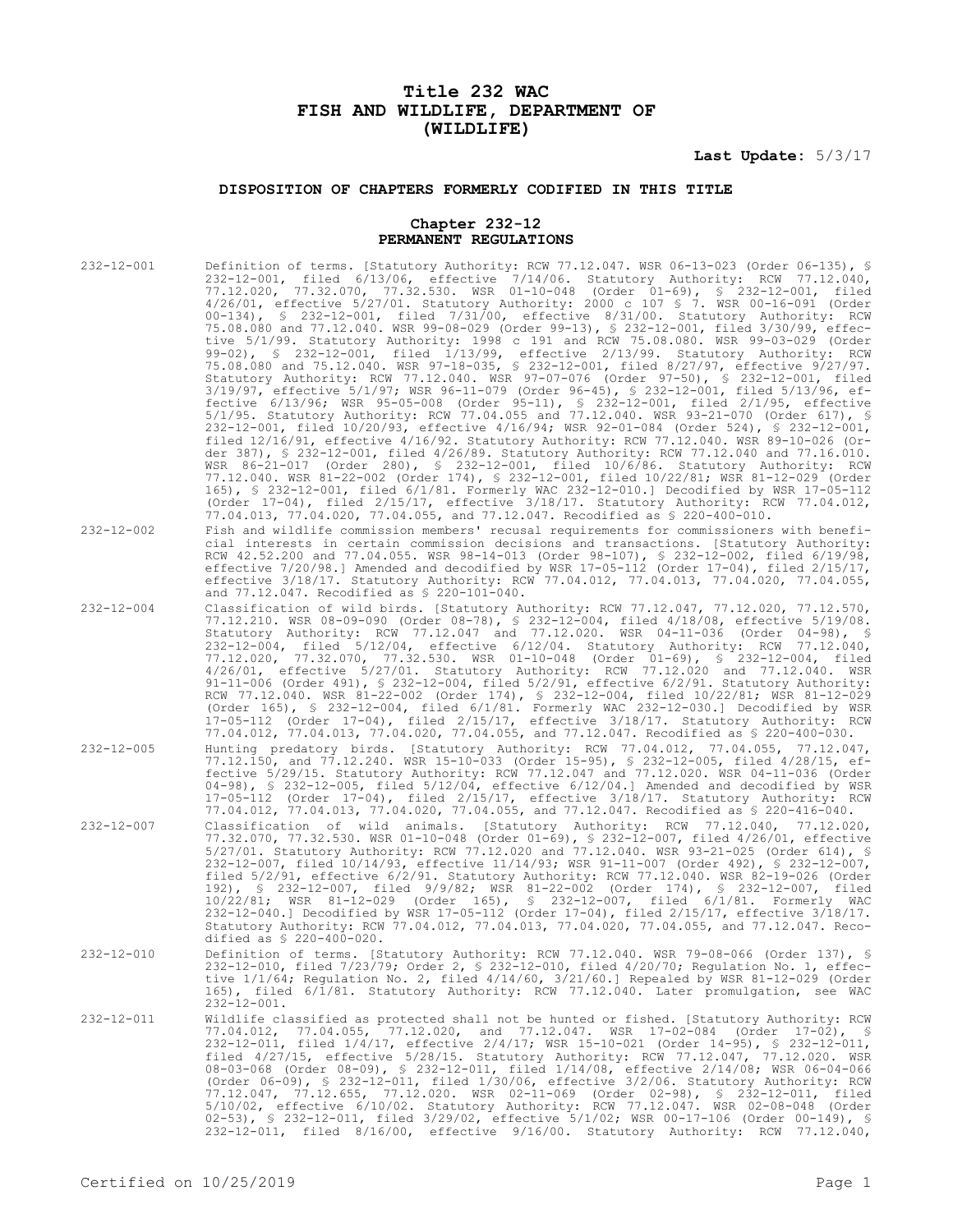77.12.010, 77.12.020, 77.12.770. WSR 00-10-001 (Order 00-47), § 232-12-011, filed 4/19/00, effective 5/20/00. Statutory Authority: RCW 77.12.040, 77.12.010, 77.12.020, 77.12.770, 77.12.780. WSR 00-04-017 (Order 00-05), § 232-12-011, filed 1/24/00, effective 2/24/00. Statutory Authority: RCW 77.12.020. WSR 98-23-013 (Order 98-232), § 232-12-011, filed 11/6/98, effective 12/7/98. Statutory Authority: RCW 77.12.040. WSR 98-10-021 (Order 98-71), § 232-12-011, filed 4/22/98, effective 5/23/98. Statutory Authority: RCW 77.12.040 and 75.08.080. WSR 98-06-031, § 232-12-011, filed 2/26/98, effective 5/1/98. Statutory Authority: RCW 77.12.020. WSR 97-18-019 (Order 97-167), § 232-12-011, filed 8/25/97, effective 9/25/97. Statutory Authority: RCW 77.12.040, 77.12.020, 77.12.030 and 77.32.220. WSR 97-12-048, § 232-12-011, filed 6/2/97, effective 7/3/97. Statutory Authority: RCW 77.12.020. WSR 93-21-027 (Order 615), § 232-12-011, filed 10/14/93, effective 11/14/93; WSR 90-11-065 (Order 441), § 232-12-011, filed 5/15/90, effective 6/15/90. Statutory Authority: RCW 77.12.040. WSR 89-11-061 (Order 392), § 232-12-011, filed 5/18/89; WSR 82-19-026 (Order 192), § 232-12-011, filed 9/9/82; WSR 81-22-002 (Order 174), § 232-12-011, filed 10/22/81; WSR 81-12-029 (Order 165), § 232-12-011, filed 6/1/81.] Decodified by WSR 17-05-112 (Order 17-04), filed 2/15/17, effective 3/18/17. Statutory Authority: RCW 77.04.012, 77.04.013, 77.04.020, 77.04.055, and 77.12.047. Recodified as § 220-200-100. 232-12-014 Wildlife classified as endangered species. [Statutory Authority: RCW 77.04.012,

77.04.055, 77.12.020, and 77.12.047. WSR 17-02-084 (Order 17-02), § 232-12-014, filed

- 
- 1/4/17, effective 2/4/17; WSR 16-11-023 (Order 16-84), § 232-12-014, filed 5/6/16, effective 6/6/16; WSR 15-10-022 (Order 14-95), § 232-12-014, filed 4/27/15, effective 5/28/15. Statutory Authority: RCW 77.12.047, 77.12.020. WSR 06-04-066 (Order 06-09), § 232-12-014, filed 1/30/06, effective 3/2/06; WSR 04-11-036 (Order 04-98), § 232-12-014, filed 5/12/04, effective 6/12/04. Statutory Authority: RCW 77.12.047, 77.12.655, 77.12.020. WSR 02-11-069 (Order 02-98), § 232-12-014, filed 5/10/02, effective 6/10/02. Statutory Authority: RCW 77.12.040, 77.12.010, 77.12.020, 77.12.770, 77.12.780. WSR 00-04-017 (Order 00-05), § 232-12-014, filed 1/24/00, effective 2/24/00. Statutory Authority: RCW 77.12.020. WSR 98-23-013 (Order 98-232), § 232-12-014, filed 11/6/98, effective 12/7/98; WSR 97-18-019 (Order 97-167), § 232-12-014, filed 8/25/97, effective 9/25/97; WSR 93-21-026 (Order 616), § 232-12-014, filed 10/14/93, effective 11/14/93. Statutory Authority: RCW 77.12.020(6). WSR 88-05-032 (Order 305), § 232-12-014, filed 2/12/88. Statutory Authority: RCW 77.12.040. WSR 82-19-026 (Order 192), § 232-12-014, filed 9/9/82; WSR 81-22-002 (Order 174), § 232-12-014, filed 10/22/81; WSR 81-12-029 (Order 165), § 232-12-014, filed 6/1/81.] Decodified by WSR 17-05-112 (Order 17-04), filed 2/15/17, effective 3/18/17. Statutory Authority: RCW 77.04.012, 77.04.013, 77.04.020, 77.04.055, and 77.12.047. Recodified as § 220-610-010.
- 232-12-015 Classification of game fish. [Order 59, § 232-12-015, filed 9/4/74; Order 33, § 232-12-015, filed 7/10/72; Order 19, § 232-12-015, filed 9/2/71; Order 2, § 232-12-015, filed 4/20/70; Order 58, filed 9/11/69.] Repealed by WSR 81-12-029 (Order 165), filed 6/1/81. Statutory Authority: RCW 77.12.040. Later promulgation, see WAC 232-12-019.
- 232-12-016 Nonnative aquatic species. [Statutory Authority: RCW 77.12.047. WSR 04-01-096 (Order 03-312), § 232-12-016, filed 12/16/03, effective 1/16/04; WSR 02-19-007 (Order 02-223), § 232-12-016, filed 9/5/02, effective 10/6/02.] Amended and decodified by WSR 17-05-112 (Order 17-04), filed 2/15/17, effective 3/18/17. Statutory Authority: RCW 77.04.012, 77.04.013, 77.04.020, 77.04.055, and 77.12.047. Recodified as § 220-640-010.
- 232-12-017 Deleterious exotic wildlife. [Statutory Authority: RCW 77.12.020, 77.12.047, and 77.12.455. WSR 10-03-088 (Order 10-08), § 232-12-017, filed 1/19/10, effective 2/19/10. Statutory Authority: RCW 77.12.047, 77.04.020, and 34.05.353. WSR 07-06-086, § 232-12-017, filed 3/7/07, effective 4/7/07. Statutory Authority: RCW 77.12.047. WSR 02-19-007 (Order 02-223), § 232-12-017, filed 9/5/02, effective 10/6/02. Statutory Authority: RCW 77.12.040. WSR 99-08-024 (Order 99-19), § 232-12-017, filed 3/29/99, effective 4/29/99. Statutory Authority: RCW 77.12.020 and 77.12.040. WSR 93-04-039 (Order 582), § 232-12-017, filed 1/27/93, effective 2/13/93. Statutory Authority: RCW 77.12.020. WSR 91-03-082 (Order 482), § 232-12-017, filed 1/17/91, effective 1/18/91; WSR 90-10-067 (Order 434), § 232-12-017, filed 5/1/90, effective 6/1/90. Statutory Authority: RCW 77.12.040. WSR 85-09-014 (Order 247), § 232-12-017, filed 4/9/85; WSR 81-22-002 (Order 174), § 232-12-017, filed 10/22/81; WSR 81-12-029 (Order 165), § 232-12-017, filed 6/1/81.] Amended and decodified by WSR 17-05-112 (Order 17-04), filed 2/15/17, effective 3/18/17. Statutory Authority: RCW 77.04.012, 77.04.013, 77.04.020, 77.04.055, and 77.12.047. Recodified as § 220-640-030.
- 232-12-01701 Aquatic nuisance species. [Statutory Authority: RCW 77.12.040. WSR 99-08-024 (Order 99-19), § 232-12-01701, filed 3/29/99, effective 4/29/99. Statutory Authority: RCW 77.12.020 and 77.12.040. WSR 96-15-096 (Order 96-80), § 232-12-01701, filed 7/19/96, effective 8/19/96.] Decodified by WSR 17-05-112 (Order 17-04), filed 2/15/17, effective 3/18/17. Statutory Authority: RCW 77.04.012, 77.04.013, 77.04.020, 77.04.055, and 77.12.047. Recodified as § 220-640-020.
- 232-12-018 Definitions—Landlocked chinook and coho. [Statutory Authority: RCW 75.08.080 and 77.12.040. WSR 99-08-029 (Order 99-13), § 232-12-018, filed 3/30/99, effective 5/1/99. Statutory Authority: RCW 77.12.040. WSR 97-07-076 (Order 97-50), § 232-12-018, filed 3/19/97, effective 5/1/97; WSR 95-17-063 (Order 95-103), § 232-12-018, filed 8/15/95, effective 9/15/95.] Repealed by WSR 00-08-038 (Order 00-29), filed 3/29/00, effective 5/1/00. Statutory Authority: RCW 75.08.080, 77.12.040.
- 232-12-019 Game fish—Classification. [Statutory Authority: RCW 77.04.012 and 77.12.047. WSR<br>12-05-082 (Order 12-17), § 232-12-019, filed 2/16/12, effective 3/18/12. Statutory Au-<br>thority: RCW 77.12.047. WSR 04-07-009 (Orde tive 5/1/04; WSR 02-08-048 (Order 02-53), § 232-12-019, filed 3/29/02, effective 5/1/02. Statutory Authority: RCW 77.12.040. WSR 95-17-063 (Order 95-103), § 232-12-019, filed 8/15/95, effective 9/15/95; WSR 93-10-012, § 232-12-019, filed 4/23/93, effective 4/30/93; WSR 93-10-011, § 232-12-019, filed 4/23/93, effective 4/30/93; WSR 92-22-014 (Order 576), § 232-12-019, filed 10/21/92, effective 11/21/92. Statutory Authority: RCW 77.12.020. WSR 90-10-068 (Order 435), § 232-12-019, filed 5/1/90, effective 6/1/90. Statutory Authority: RCW 77.12.040. WSR 88-23-046 (Order 320), § 232-12-019, filed 11/10/88.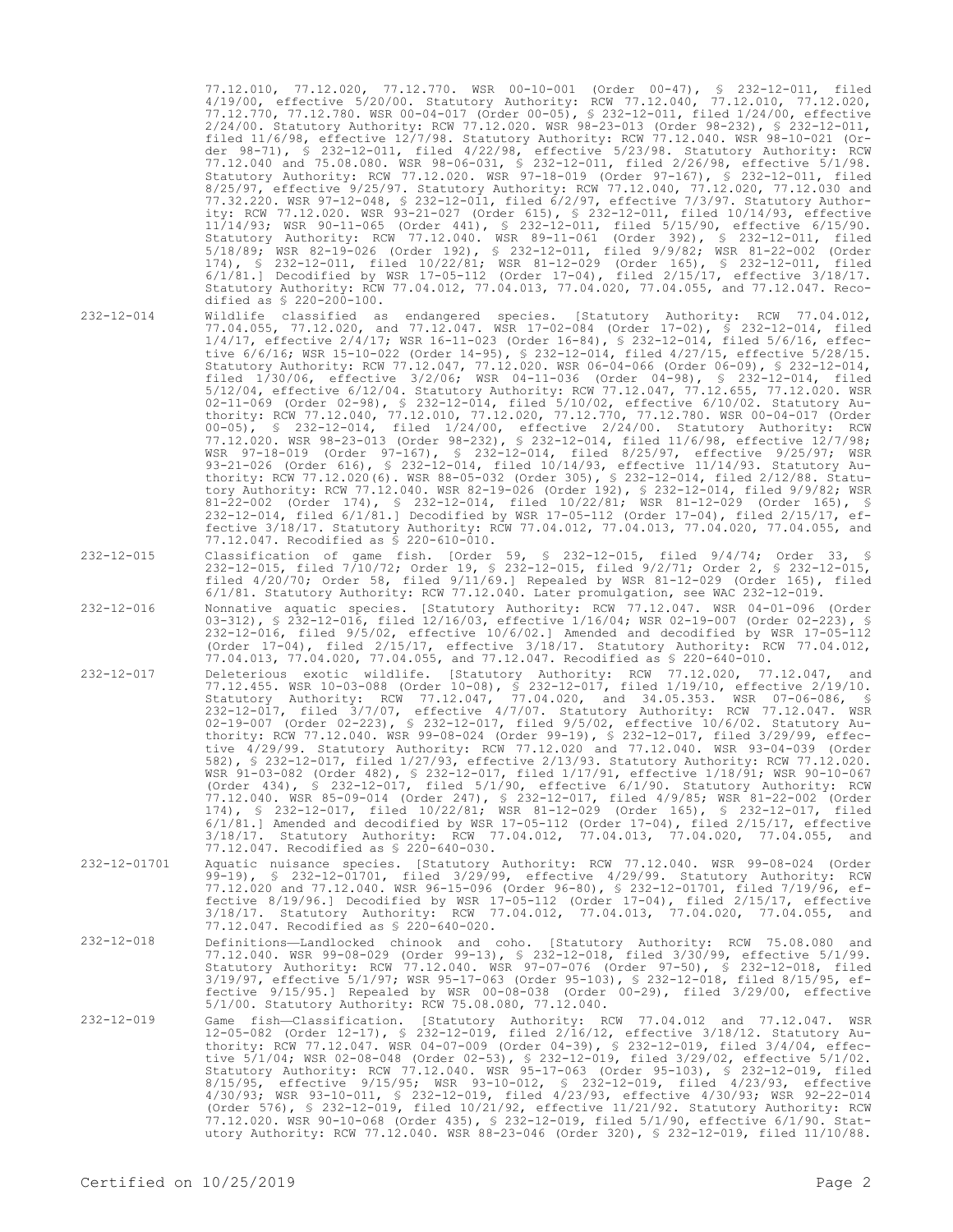Statutory Authority: RCW 77.12.020 and 77.12.040. WSR 83-21-003 (Order 218), § 232-12-019, filed 10/6/83. Statutory Authority: RCW 77.12.040. WSR 81-12-029 (Order 165), § 232-12-019, filed 6/1/81. Formerly WAC 232-12-015.] Amended and decodified by WSR 17-05-112 (Order 17-04), filed 2/15/17, effective 3/18/17. Statutory Authority: RCW 77.04.012, 77.04.013, 77.04.020, 77.04.055, and 77.12.047. Recodified as § 220-300-380.

232-12-020 Definition of eastern and western Washington counties. [Regulation No. 2, effective 1/1/64; Regulation No. 5, filed 4/14/60 and 3/21/60.] Repealed by WSR 81-12-029 (Order 165), filed 6/1/81. Statutory Authority: RCW 77.12.040. Later promulgation, see WAC 232-12-019.

- 232-12-021 Importation and retention of dead nonresident wildlife. [Statutory Authority: RCW 77.04.012, 77.04.020, 77.04.055, 77.12.047, 77.12.150, 77.12.240, 77.12.800, 77.32.090, and 77.32.155. WSR 16-12-087, § 232-12-021, filed 5/31/16, effective 7/1/16. Statutory Authority: RCW 77.04.012, 77.04.055, 77.12.047, 77.12.150, and 77.12.240. WSR 15-10-035 (Order 15-97), § 232-12-021, filed 4/28/15, effective 5/29/15. Statutory Authority: RCW 77.12.047, 77.12.240, and 77.32.070. WSR 13-11-078 (Order 13-94), § 232-12-021, filed 5/16/13, effective 6/16/13. Statutory Authority: RCW 77.12.047. WSR 11-23-083 (Order 11-299), § 232-12-021, filed 11/16/11, effective 12/17/11. Statutory Authority: RCW 77.04.012, 77.04.020, 77.04.055, 77.12.047, 77.12.210, and C.F.R. Title 50, Part 21, Subpart C, Section 21.29; Migratory Bird Treaty Act. WSR 10-18-012 (Order 10-214), § 232-12-021, filed 8/20/10, effective 9/20/10. Statutory Authority: RCW 77.12.047, 77.12.020, 77.12.570, 77.12.210. WSR 07-11-017 (Order 07-62), § 232-12-021, filed 5/3/07, effective 6/3/07. Statutory Authority: RCW 77.12.047. WSR 06-02-063 (Order 05-271), § 232-12-021, filed 1/3/06, effective 2/3/06; WSR 05-02-046 (Order 04-327), § 232-12-021, filed 1/3/05, effective 2/3/05. Statutory Authority: RCW 77.12.030. WSR 93-04-040 (Order 583), § 232-12-021, filed 1/27/93, effective 2/13/93. Statutory Authority: RCW 77.12.040. WSR 82-04-034 (Order 177), § 232-12-021, filed 1/28/82; WSR 81-12-029 (Order 165), § 232-12-021, filed 6/1/81. Formerly WAC 232-12-060.] Decodified by WSR 17-10-076 (Order 17-10), filed 5/3/17, effective 6/3/17. Statutory Authority: RCW 77.04.012, 77.04.020, 77.04.055, 77.12.047, 77.12.150, 77.12.240, 77.12.800, 77.32.090. Recodified as § 220-413-030.
- 232-12-024 Requirements for sealing of pelts and collection of biological information for river otter, cougar, lynx, and bobcat. [Statutory Authority: RCW 77.04.012, 77.04.055, 77.12.047, 77.12.150, and 77.12.240. WSR 15-10-033 (Order 15-95), § 232-12-024, filed 4/28/15, effective 5/29/15. Statutory Authority: RCW 77.12.047. WSR 06-11-032 (Order 06-92), § 232-12-024, filed 5/8/06, effective 6/8/06. Statutory Authority: RCW 77.12.040. WSR 99-17-034 (Order 99-118), § 232-12-024, filed 8/11/99, effective 9/11/99; WSR 94-18-059 (Order 94-58), § 232-12-024, filed 8/31/94, effective 10/1/94. Statutory Authority: RCW 77.12.030, 77.12.040 and 77.32.220. WSR 91-13-063 (Order 498), § 232-12-024, filed 6/17/91, effective 7/18/91; WSR 89-18-015 (Order 404), § 232-12-024, filed 8/28/89, effective 9/28/89. Statutory Authority: RCW 77.12.030 and 77.12.040. WSR 88-13-091 (Order 312), § 232-12-024, filed 6/20/88. Statutory Authority: RCW 77.12.040. WSR 81-12-029 (Order 165), § 232-12-024, filed 6/1/81. Formerly WAC 232-12-065.] Decodified by WSR 17-05-112 (Order 17-04), filed 2/15/17, effective 3/18/17. Statutory Authority: RCW 77.04.012, 77.04.013, 77.04.020, 77.04.055, and 77.12.047. Recodified as § 220-400-050.
- 232-12-025 Depredation hunts. [Statutory Authority: RCW 77.04.012, 77.04.013, 77.04.055, 77.12.045, and 77.12.047. WSR 13-02-043 (Order 12-290), § 232-12-025, filed 12/21/12, effective 1/21/13. Statutory Authority: RCW 77.12.015 and 77.12.240. WSR 07-09-060 (Order 07-38), § 232-12-025, filed 4/13/07, effective 5/14/07. Statutory Authority: RCW 77.12.240. WSR 85-04-042 (Order 241), § 232-12-025, filed 2/1/85; WSR 84-04-015 (Order 222), § 232-12-025, filed 1/24/84.] Repealed by WSR 16-04-066 (Order 16-18), filed 1/28/16, effective 2/28/16. Statutory Authority: RCW 77.04.012, 77.04.020, 77.04.055, 77.12.047, 77.12.240, 77.12.320, 77.12.150, 77.15.245, and chapter 77.36 RCW.
- 232-12-027 Game farm license provisions. [Statutory Authority: RCW 77.12.047. WSR 07-01-049 (Order 06-300), § 232-12-027, filed 12/14/06, effective 1/14/07; WSR 06-09-021 (Order 06-67), § 232-12-027, filed 4/11/06, effective 5/12/06. Statutory Authority: RCW 77.12.040, 77.12.020, 77.32.070, 77.32.530. WSR 01-10-048 (Order 01-69), § 232-12-027, filed 4/26/01, effective 5/27/01. Statutory Authority: RCW 77.04.055, 77.12.040 and 77.12.570. WSR 91-24-016 (Order 520), § 232-12-027, filed 11/22/91, effective 12/23/91. Statutory Authority: RCW 77.12.030, 77.12.040, 77.16.020 and 77.32.211. WSR 85-20-127 (Order 258), § 232-12-027, filed 10/2/85. Statutory Authority: RCW 77.12.040. WSR 82-19-026 (Order 192), § 232-12-027, filed 9/9/82; WSR 81-22-002 (Order 174), § 232-12-027, filed 10/22/81; WSR 81-12-029 (Order 165), § 232-12-027, filed 6/1/81. Formerly WAC 232-12-070.] Decodified by WSR 17-05-112 (Order 17-04), filed 2/15/17, effective 3/18/17. Statutory Authority: RCW 77.04.012, 77.04.013, 77.04.020, 77.04.055, and 77.12.047. Recodified as § 220-430-010.
- 232-12-030 Classification of wild birds. [Order 81, § 232-12-030, filed 5/26/76; Regulation No. 3, effective 1/1/64; Regulation No. 55, filed 9/14/61; Regulation No. 53, filed 5/16/61; Regulation No. 3, filed  $4/14/60$  and  $3/21/60$ . Repealed by WSR  $81-12-029$  (Order 165), filed 6/1/81. Statutory Authority: RCW 77.12.040. Later promulgation, see WAC 232-12-004. 232-12-031 Game farm invoice requirements. [Statutory Authority: RCW 77.12.040. WSR 81-12-029 (Order 165), § 232-12-031, filed 6/1/81. Formerly WAC 232-12-080.] Decodified by WSR 17-05-112 (Order 17-04), filed 2/15/17, effective 3/18/17. Statutory Authority: RCW 77.04.012, 77.04.013, 77.04.020, 77.04.055, and 77.12.047. Recodified as § 220-430-020.
- Acquisition of wildlife by game farmer. [Statutory Authority: RCW 77.12.040. WSR د232-12-034 Acquisition of wildlife by game farmer. [Statutory Authority: RCW 77.12.040. WSR<br>81-12-029 (Order 165), S 232-12-034, filed 6/1/8 RCW 77.04.012, 77.04.013, 77.04.020, 77.04.055, and 77.12.047. Recodified as § 220-430-030.
- 232-12-037 Shooting preserves—Licensing—Permits—Operations. [Statutory Authority: RCW 77.12.040. WSR 82-04-034 (Order 177), § 232-12-037, filed 1/28/82; WSR 81-12-029 (Order 165), § 232-12-037, filed 6/1/81. Formerly WAC 232-12-100.] Decodified by WSR 17-05-112 (Order 17-04), filed 2/15/17, effective 3/18/17. Statutory Authority: RCW 77.04.012, 77.04.013, 77.04.020, 77.04.055, and 77.12.047. Recodified as § 220-430-040.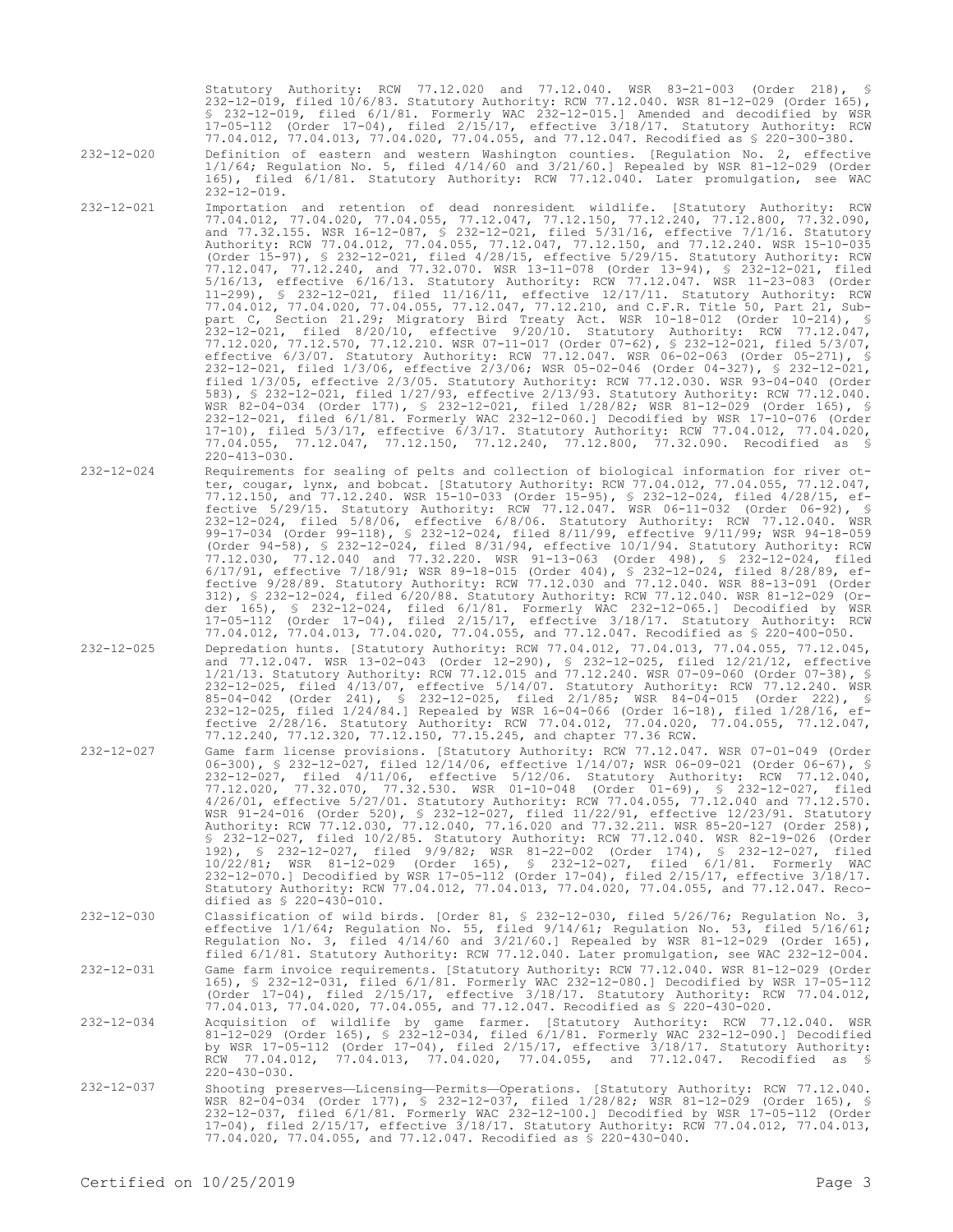232-12-040 Classification of wild animals. [Statutory Authority: RCW 77.12.040. WSR 80-09-029 (Order 150), § 232-12-040, filed 7/9/80; Order 7, § 232-12-040, filed 7/23/70; Order 2, § 232-12-040, filed 4/20/70; Order 4, § 232-12-040, filed 7/31/69, effective 10/10/69; Regulation No. 4, filed 5/17/68; Regulation No. 4, filed 6/21/67, 5/31/66, 1/1/64; Order, filed 4/14/60 and 3/21/60.] Repealed by WSR 81-12-029 (Order 165), filed 6/1/81. Statutory Authority: RCW 77.12.040. Later promulgation, see WAC 232-12-007.

232-12-041 Permit for holding field trials. [Statutory Authority: RCW 77.12.040. WSR 82-04-034 (Order 177), § 232-12-041, filed 1/28/82; WSR 81-12-029 (Order 165), § 232-12-041, filed 6/1/81. Formerly WAC 232-12-110.] Decodified by WSR 17-05-112 (Order 17-04), filed 2/15/17, effective 3/18/17. Statutory Authority: RCW 77.04.012, 77.04.013, 77.04.020, 77.04.055, and 77.12.047. Recodified as § 220-412-120.

232-12-044 Use of game birds for training dogs, field trials—Marking requirements. [Statutory Authority: RCW 77.12.040. WSR 83-12-055 (Order 206), § 232-12-044, filed 6/1/83; WSR 81-22-002 (Order 174), § 232-12-044, filed 10/22/81; WSR 81-12-029 (Order 165), § 232-12-044, filed 6/1/81. Formerly WAC 232-12-120.] Decodified by WSR 17-05-112 (Order 17-04), filed 2/15/17, effective 3/18/17. Statutory Authority: RCW 77.04.012, 77.04.013, 77.04.020, 77.04.055, and 77.12.047. Recodified as § 220-416-110.

232-12-045 Hunting equipment restrictions. [Statutory Authority: RCW 77.12.047, 77.12.020, 77.12.570, 77.12.210. WSR 08-09-090 (Order 08-78), § 232-12-045, filed 4/18/08, effective 5/19/08. Statutory Authority: RCW 77.12.047. WSR 03-13-047 (Order 03-129), § 232-12-045, filed 6/12/03, effective 7/13/03.] Decodified by WSR 17-05-112 (Order 17-04), filed 2/15/17, effective 3/18/17. Statutory Authority: RCW 77.04.012, 77.04.013, 77.04.020, 77.04.055, and 77.12.047. Recodified as § 220-414-010.

- 232-12-047 Unlawful methods for hunting—Firearms. [Statutory Authority: RCW 77.04.012, 77.04.055, 77.12.047, 77.12.150, and 77.12.240. WSR 15-10-035 (Order 15-97), § 232-12-047, filed 4/28/15, effective 5/29/15. Statutory Authority: RCW 77.12.047, 77.12.240, and 77.32.070. WSR 14-10-019 (Order 14-95), § 232-12-047, filed 4/25/14, effective 5/26/14. Statutory Authority: RCW 77.12.047. WSR 12-11-005 (Order 12-70), § 232-12-047, filed 5/2/12, effective 6/2/12. Statutory Authority: RCW 77.12.047, 77.12.020, 77.12.570, 77.12.210, 77.12.150, 77.12.240, 77.32.070, 77.32.530. WSR 10-10-061 (Order 10-94), § 232-12-047, filed 4/30/10, effective 5/31/10. Statutory Authority: RCW 77.12.047, 77.12.020, 77.12.570, 77.12.210, 77.12.150, 77.12.240. WSR 09-09-083 (Order 09-53), § 232-12-047, filed 4/15/09, effective 5/16/09. Statutory Authority: RCW 77.12.047 and 77.12.020. WSR 04-11-036 (Order 04-98), § 232-12-047, filed 5/12/04, effective 6/12/04. Statutory Authority: RCW 77.12.040, 77.12.010, 77.12.020, 77.12.770, 77.12.780. WSR 00-11-137 (Order 00-50), § 232-12-047, filed 5/23/00, effective 6/23/00. Statutory Authority: RCW 77.12.040. WSR 98-10-006 (Order 98-53), § 232-12-047, filed 4/22/98, effective 5/23/98; WSR 90-14-108 (Order 449), § 232-12-047, filed 7/5/90, effective 8/5/90; WSR 83-01-006 (Order 198), § 232-12-047, filed 12/2/82; WSR 82-04-034 (Order 177), § 232-12-047, filed 1/28/82; WSR 81-22-002 (Order 174), § 232-12-047, filed 10/22/81; WSR 81-12-029 (Order 165), § 232-12-047, filed 6/1/81. Formerly WAC 232-12-130.] Decodified by WSR 17-05-112 (Order 17-04), filed 2/15/17, effective 3/18/17. Statutory Authority: RCW 77.04.012, 77.04.013, 77.04.020, 77.04.055, and 77.12.047. Recodified as § 220-414-020.
- 232-12-050 Game importer's license and fee—Permit required to import. [Regulation No. 5, effective 1/1/64; Regulation No. 6, filed 4/14/60 and 3/21/60.] Repealed by Order 80, filed 4/22/76.
- 232-12-051 Muzzleloading firearms. [Statutory Authority: RCW 77.12.047, 77.12.240, and 77.32.070. WSR 14-10-019 (Order 14-95), § 232-12-051, filed 4/25/14, effective 5/26/14. Statutory Authority: RCW 77.12.047, 77.12.020, 77.12.570, 77.12.210, 77.12.150, 77.12.240, 77.32.070, 77.32.530. WSR 10-10-061 (Order 10-94), § 232-12-051, filed 4/30/10, effective 5/31/10. Statutory Authority: RCW 77.12.047, 77.12.020, 77.12.570, 77.12.210, 77.12.150, 77.12.240. WSR 09-09-083 (Order 09-53), § 232-12-051, filed 4/15/09, effective 5/16/09. Statutory Authority: RCW 77.12.047. WSR 06-11-032 (Order 06-92), § 232-12-051, filed 5/8/06, effective 6/8/06; WSR 03-13-047 (Order 03-129), § 232-12-051, filed 6/12/03, effective 7/13/03. Statutory Authority: RCW 77.12.040, 77.12.010, 77.12.020, 77.12.770, 77.12.780. WSR 00-11-137 (Order 00-50), § 232-12-051, filed 5/23/00, effective 6/23/00. Statutory Authority: RCW 77.04.055 and 77.12.040. WSR 90-14-109 (Order 450), § 232-12-051, filed 7/5/90, effective 8/5/90; WSR 89-11-062 (Order 393), § 232-12-051, filed 5/18/89. Statutory Authority: RCW 77.12.040. WSR 84-18-013 (Order 234), § 232-12-051, filed 8/28/84; WSR 81-12-029 (Order 165), § 232-12-051, filed 6/1/81. Formerly WAC 232-12-135.] Decodified by WSR 17-05-112 (Order 17-04), filed 2/15/17, effective 3/18/17. Statutory Authority: RCW 77.04.012, 77.04.013, 77.04.020, 77.04.055, and 77.12.047. Recodified as § 220-414-060.
- 232-12-052 Crossbow requirements. [Statutory Authority: RCW 77.04.012, 77.04.055, 77.12.047, 77.12.150, and 77.12.240. WSR 15-10-035 (Order 15-97), § 232-12-052, filed 4/28/15, effective 5/29/15.] Decodified by WSR 17-05-112 (Order 17-04), filed 2/15/17, effective 3/18/17. Statutory Authority: RCW 77.04.012, 77.04.013, 77.04.020, 77.04.055, and 77.12.047. Recodified as § 220-414-100.
- 232-12-054 Archery requirements. [Statutory Authority: RCW 77.04.012, 77.04.055, 77.12.047, 77.12.150, and 77.12.240. WSR 15-10-035 (Order 15-97), § 232-12-054, filed 4/28/15, effective 5/29/15. Statutory Authority: RCW 77.12.047, 77.12.240, and 77.32.070. WSR 14-10-019 (Order 14-95), § 232-12-054, filed 4/25/14, effective 5/26/14; WSR 13-11-078 (Order 13-94), § 232-12-054, filed 5/16/13, effective 6/16/13. Statutory Authority: RCW<br>77.12.047. WSR 12-11-005 (Order 12-70), § 232-12-054, filed 5/2/12, effective 6/2/12.<br>Statutory Authority: RCW 77.12.047, 77.12.020, 7 77.12.240, 77.32.070, 77.32.530. WSR 10-10-061 (Order 10-94), § 232-12-054, filed 4/30/10, effective 5/31/10. Statutory Authority: RCW 77.12.047, 77.12.020, 77.12.570, 77.12.210, 77.12.150, 77.12.240. WSR 09-09-083 (Order 09-53), § 232-12-054, filed 4/15/09, effective 5/16/09. Statutory Authority: RCW 77.12.047. WSR 06-11-032 (Order 06-92), § 232-12-054, filed 5/8/06, effective 6/8/06. Statutory Authority: RCW 77.12.047 and 77.12.020. WSR 04-11-036 (Order 04-98), § 232-12-054, filed 5/12/04, effective 6/12/04. Statutory Authority: RCW 77.12.047. WSR 03-13-047 (Order 03-129), § 232-12-054, filed 6/12/03, effective 7/13/03; WSR 01-17-068 (Order 01-167), § 232-12-054, filed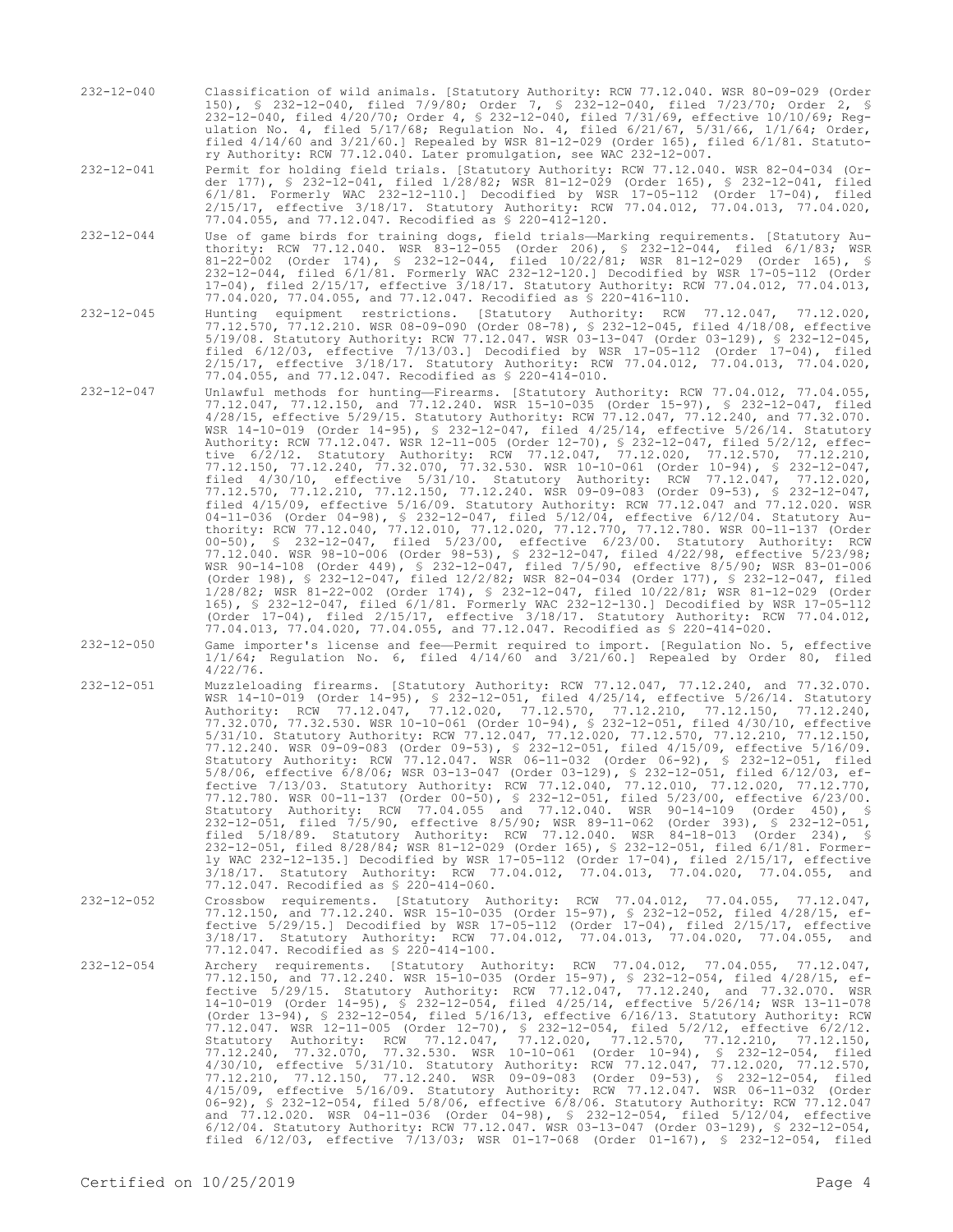8/15/01, effective 9/15/01. Statutory Authority: RCW 77.12.040, 77.12.010, 77.12.020, 77.12.770, 77.12.780. WSR 00-11-137 (Order 00-50), § 232-12-054, filed 5/23/00, effective 6/23/00. Statutory Authority: RCW 77.12.040. WSR 90-03-092 (Order 427), § 232-12-054, filed 1/24/90, effective 2/24/90; WSR 88-13-012 (Order 310), § 232-12-054, filed 6/6/88; WSR 81-12-029 (Order 165), § 232-12-054, filed 6/1/81. Formerly WAC 232-12-140.] Decodified by WSR 17-05-112 (Order 17-04), filed 2/15/17, effective 3/18/17. Statutory Authority: RCW 77.04.012, 77.04.013, 77.04.020, 77.04.055, and 77.12.047. Recodified as §  $220 - 414 - 070$ .

- 232-12-055 Hunting—Hunter orange clothing requirements. [Statutory Authority: RCW 77.04.012, 77.04.055, 77.12.047, 77.12.150, and 77.12.240. WSR 15-10-061 (Order 15-100), § 232-12-055, filed 5/1/15, effective 6/1/15. Statutory Authority: RCW 77.12.047, 77.12.020, 77.12.570, 77.12.210, 77.12.150, 77.12.240. WSR 09-09-083 (Order 09-53), § 232-12-055, filed 4/15/09, effective 5/16/09. Statutory Authority: RCW 77.12.047. WSR 06-09-021 (Order 06-67), § 232-12-055, filed 4/11/06, effective 5/12/06; WSR 03-16-087 (Order 03-175), § 232-12-055, filed 8/5/03, effective 9/5/03. Statutory Authority: RCW 77.12.010 and 77.12.040. WSR 91-08-075 (Order 489), § 232-12-055, filed 4/3/91, effective 9/1/91; WSR 90-22-059 (Order 467), § 232-12-055, filed 11/5/90, effective 9/1/91.] Decodified by WSR 17-05-112 (Order 17-04), filed 2/15/17, effective 3/18/17. Statutory Authority: RCW 77.04.012, 77.04.013, 77.04.020, 77.04.055, and 77.12.047. Recodified as §  $220 - 414 - 080$ .
- 232-12-057 Hunting with aid of aircraft, boats or other vehicles. [Statutory Authority: RCW 77.12.040. WSR 82-04-034 (Order 177), § 232-12-057, filed 1/28/82; WSR 81-12-029 (Order 165), § 232-12-057, filed 6/1/81. Formerly WAC 232-12-150.] Decodified by WSR 17-05-112 (Order 17-04), filed 2/15/17, effective 3/18/17. Statutory Authority: RCW 77.04.012, 77.04.013, 77.04.020, 77.04.055, and 77.12.047. Recodified as § 220-413-070.
- 232-12-060 Report and permit required to import and retain game carcasses. [Regulation No. 6, effective 1/1/64; Regulation No. 7, filed 4/14/60 and 3/21/60.] Repealed by WSR 81-12-029 (Order 165), filed 6/1/81. Statutory Authority: RCW 77.12.040. Later promulgation, see WAC 232-12-021.
- 232-12-061 Tagging requirements. [Statutory Authority: RCW 77.12.047. WSR 07-17-064, § 232-12-061, filed 8/13/07, effective 9/13/07. Statutory Authority: RCW 77.12.040. WSR 97-18-020 (Order 97-168), § 232-12-061, filed 8/25/97, effective 9/25/97; WSR 81-22-002 (Order 174), § 232-12-061, filed 10/22/81; WSR 81-12-029 (Order 165), § 232-12-061, filed 6/1/81. Formerly WAC 232-12-160.] Decodified by WSR 17-05-112 (Order 17-04), filed 2/15/17, effective 3/18/17. Statutory Authority: RCW 77.04.012, 77.04.013, 77.04.020, 77.04.055, and 77.12.047. Recodified as § 220-413-020.
- 232-12-062 Party hunting. [Statutory Authority: RCW 77.12.047, 77.12.020, 77.12.570, 77.12.210, 77.12.150, 77.12.240. WSR 09-09-083 (Order 09-53), § 232-12-062, filed 4/15/09, effective 5/16/09.] Amended and decodified by WSR 17-05-112 (Order 17-04), filed 2/15/17, effective 3/18/17. Statutory Authority: RCW 77.04.012, 77.04.013, 77.04.020, 77.04.055, and 77.12.047. Recodified as § 220-413-040.
- 232-12-063 Live wildlife—Facility, fencing, and marking requirements. [Statutory Authority: RCW 77.04.012, 77.04.013, 77.04.055, 77.12.045, and 77.12.047. WSR 13-02-043 (Order 12-290), § 232-12-063, filed 12/21/12, effective 1/21/13.] Amended and decodified by WSR 17-05-112 (Order 17-04), filed 2/15/17, effective 3/18/17. Statutory Authority: RCW 77.04.012, 77.04.013, 77.04.020, 77.04.055, and 77.12.047. Recodified as § 220-450-040.
- 232-12-064 Live wildlife—Taking from the wild, importation, possession, transfer, and holding in captivity. [Statutory Authority: RCW 77.04.012, 77.04.055, 77.12.047, 77.12.150, and 77.12.240. WSR 15-10-033 (Order 15-95), § 232-12-064, filed 4/28/15, effective 5/29/15. Statutory Authority: RCW 77.04.012, 77.04.013, 77.04.055, 77.12.045, and 77.12.047. WSR 13-02-043 (Order 12-290), § 232-12-064, filed 12/21/12, effective 1/21/13. Statutory Authority: RCW 77.12.047. WSR 10-07-105 (Order 10-64), § 232-12-064, filed 3/19/10, effective 5/1/10. Statutory Authority: RCW 77.12.020, 77.12.047, and 77.12.455. WSR 10-03-088 (Order 10-08), § 232-12-064, filed 1/19/10, effective 2/19/10. Statutory Authority: RCW 77.12.047 and 77.12.020. WSR 04-11-036 (Order 04-98), § 232-12-064, filed 5/12/04, effective 6/12/04. Statutory Authority: RCW 77.12.040 and 77.12.010. WSR 96-18-059 (Order 96-135), § 232-12-064, filed 8/30/96, effective 9/30/96. Statutory Authority: RCW 77.12.030. WSR 93-04-038 (Order 581), § 232-12-064, filed 1/27/93, effective 2/13/93. Statutory Authority: RCW 77.16.040. WSR 85-09-008 (Order 243), § 232-12-064, filed 4/5/85; WSR 84-09-052 (Order 224), § 232-12-064, filed 4/16/84. Statutory Authority: RCW 77.12.040. WSR 82-04-034 (Order 177), § 232-12-064, filed 1/28/82; WSR 81-12-029 (Order 165), § 232-12-064, filed 6/1/81. Formerly WAC 232-12-173.] Amended and decodified by WSR 17-05-112 (Order 17-04), filed 2/15/17, effective 3/18/17. Statutory Authority: RCW 77.04.012, 77.04.013, 77.04.020, 77.04.055, and 77.12.047. Recodified as § 220-450-030.
- 232-12-065 Bobcat, Canada lynx and river otter pelt tagging requirements. [Statutory Authority: RCW 77.12.040. WSR 78-02-055 (Order 114), § 232-12-065, filed 1/20/78.] Repealed by WSR 81-12-029 (Order 165), filed 6/1/81. Statutory Authority: RCW 77.12.040. Later promulgation, see WAC 232-12-024.
- 232-12-066 Revocation, modification, or suspension of a permit to hold wild animals, wild birds, or game fish in captivity. [Statutory Authority: RCW 77.12.010. WSR 84-09-053 (Order 225), § 232-12-066, filed 4/16/84.] Amended and decodified by WSR 17-05-112 (Order 17-04), filed 2/15/17, effective 3/18/17. Statutory Authority: RCW 77.04.012, 77.04.013, 77.04.020, 77.04.055, and 77.12.047. Recodified as § 220-450-020.
- 232-12-067 Sale of fish and wildlife by zoos and aquariums. [Statutory Authority: RCW 77.12.047. WSR 06-07-081 (Order 06-47), § 232-12-067, filed 3/14/06, effective 4/14/06. Statutory Authority: RCW 77.12.030. WSR 87-18-017 (Order 296), § 232-12-067, filed 8/24/87.] Amended and decodified by WSR 17-05-112 (Order 17-04), filed 2/15/17, effective 3/18/17. Statutory Authority: RCW 77.04.012, 77.04.013, 77.04.020, 77.04.055, and 77.12.047. Recodified  $\overline{a}$  \$ 220-450-050.
- 232-12-068 Nontoxic shot requirements. [Statutory Authority: RCW 77.04.012, 77.04.055, 77.12.047, 77.12.150, and 77.12.240. WSR 15-10-034 (Order 15-96), § 232-12-068, filed 4/28/15, effective 5/29/15. Statutory Authority: RCW 77.04.012, 77.04.020, 77.04.055, 77.12.047,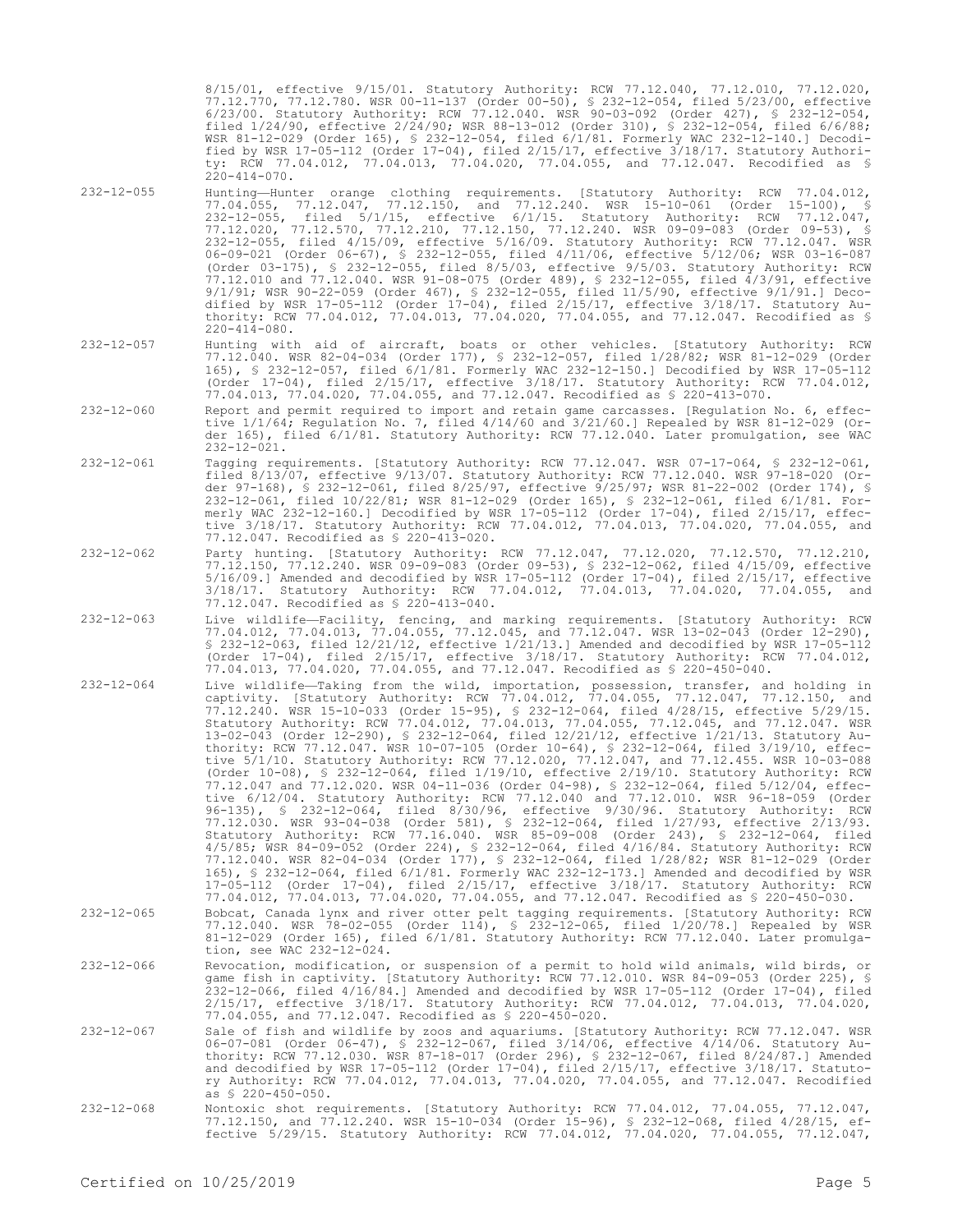77.12.210, and C.F.R. Title 50, Part 21, Subpart C, Section 21.29; Migratory Bird Treaty Act. WSR 10-18-012 (Order 10-214), § 232-12-068, filed 8/20/10, effective 9/20/10. Statutory Authority: RCW 77.12.047, 77.12.020, 77.12.570, 77.12.210, 77.12.150, 77.12.240. WSR 09-09-083 (Order 09-53), § 232-12-068, filed 4/15/09, effective 5/16/09. Statutory Authority: RCW 77.12.047, 77.12.020. WSR 08-01-052 (Order 07-292), § 232-12-068, filed 12/13/07, effective 1/13/08. Statutory Authority: RCW 77.12.047. WSR 06-16-133 (Order 06-181), § 232-12-068, filed 8/2/06, effective 9/2/06; WSR 05-17-098 (Order 05-174), § 232-12-068, filed 8/15/05, effective 9/15/05; WSR 03-16-030 (Order 03-165), § 232-12-068, filed 7/29/03, effective 8/29/03; WSR 03-13-047 (Order 03-129), § 232-12-068, filed 6/12/03, effective 7/13/03. Statutory Authority: RCW 77.12.040. WSR 01-17-092 (Order 01-157), § 232-12-068, filed 8/20/01, effective 9/20/01. Statutory Authority: RCW 77.12.040, 77.12.020, 77.32.070, 77.32.530. WSR 01-10-048 (Order 01-69), § 232-12-068, filed 4/26/01, effective 5/27/01. Statutory Authority: RCW 77.12.040, 77.12.010, 77.12.020, 77.12.770, 77.12.780. WSR 00-11-137 (Order 00-50), § 232-12-068, filed 5/23/00, effective 6/23/00. Statutory Authority: RCW 77.12.040. WSR 99-17-034 (Order 99-118), § 232-12-068, filed 8/11/99, effective 9/11/99; WSR 98-17-044 (Order 98-152), § 232-12-068, filed 8/13/98, effective 9/13/98; WSR 97-18-026 (Order 97-164), § 232-12-068, filed 8/25/97, effective 9/25/97. Statutory Authority: RCW 77.12.040 and 77.12.010. WSR 96-18-009 (Order 96-127), § 232-12-068, filed 8/22/96, effective 9/22/96. Statutory Authority: RCW 77.12.040. WSR 95-18-072 (Order 95-126) § 232-12-068, filed 9/1/95, effective 10/2/95.] Decodified by WSR 17-05-112 (Order 17-04), filed 2/15/17, effective 3/18/17. Statutory Authority: RCW 77.04.012, 77.04.013, 77.04.020, 77.04.055, and 77.12.047. Recodified as § 220-414-040.

- 232-12-069 Transport tag fees for black bear and cougar. [Statutory Authority: RCW 77.12.040. WSR 98-01-213 (Order 97-247), § 232-12-069, filed 12/23/97, effective 1/23/98.] Repealed by WSR 99-03-029 (Order 99-02), filed 1/13/99, effective 2/13/99. Statutory Authority: 1998 c 191 and RCW 75.08.080.
- 232-12-070 Game farmer license provisions. [Statutory Authority: RCW 77.12.040. WSR 79-08-066 (Order 137), § 232-12-070, filed 7/23/79; Order 95, § 232-12-070, filed 1/14/77; Regulation No. 7, effective 1/1/64; Regulation No. 52, filed 5/16/61; Regulation No. 8, filed 4/14/60 and 3/21/60.] Repealed by WSR 81-12-029 (Order 165), filed 6/1/81. Statutory Authority: RCW 77.12.040. Later promulgation, see WAC 232-12-027.
- 232-12-071 Buying or selling game unlawful—Game-farmed meat exception. [Statutory Authority: RCW 77.04.020 and 77.12.047. WSR 11-07-065 (Order 11-38), § 232-12-071, filed 3/21/11, effective 4/21/11. Statutory Authority: RCW 77.12.047. WSR 06-17-102 (Order 06-209), § 232-12-071, filed 8/16/06, effective 9/16/06. Statutory Authority: RCW 77.12.040, 77.12.020, 77.32.070, 77.32.530. WSR 01-10-048 (Order 01-69), § 232-12-071, filed 4/26/01, effective 5/27/01. Statutory Authority: RCW 77.12.040. WSR 82-04-034 (Order 177), § 232-12-071, filed 1/28/82; WSR 81-12-029 (Order 165), § 232-12-071, filed 6/1/81. Formerly WAC 232-12-171.] Decodified by WSR 17-05-112 (Order 17-04), filed 2/15/17, effective 3/18/17. Statutory Authority: RCW 77.04.012, 77.04.013, 77.04.020, 77.04.055, and 77.12.047. Recodified as § 220-200-110.
- 232-12-072 Eastern Washington pheasant enhancement—Funding level determination. [Statutory Authority: RCW 77.32.440. WSR 99-17-096 (Order 99-128), § 232-12-072, filed 8/17/99, effective 9/17/99. Statutory Authority: 1998 c 191 and RCW 75.08.080. WSR 99-03-029 (Order 99-02), § 232-12-072, filed 1/13/99, effective 2/13/99.] Decodified by WSR 17-05-112 (Order 17-04), filed 2/15/17, effective 3/18/17. Statutory Authority: RCW 77.04.012, 77.04.013, 77.04.020, 77.04.055, and 77.12.047. Recodified as § 220-400-070.
- 232-12-073 Master hunter permit program. [Statutory Authority: RCW 77.12.047. WSR 09-19-084 (Order 09-215), § 232-12-073, filed 9/17/09, effective 10/18/09; WSR 08-03-088, § 232-12-073, filed 1/16/08, effective 2/16/08; WSR 03-01-077 (Order 02-298), § 232-12-073, filed 12/13/02, effective 1/13/03.] Decodified by WSR 17-05-112 (Order 17-04), filed 2/15/17, effective 3/18/17. Statutory Authority: RCW 77.04.012, 77.04.013, 77.04.020, 77.04.055, and 77.12.047. Recodified as § 220-412-030.
- 232-12-074 Retention of game. [Statutory Authority: RCW 77.12.040. WSR 81-12-029 (Order 165), § 232-12-074, filed 6/1/81.] Repealed by WSR 93-04-075 (Order 592), filed 1/29/93, effective 3/1/93. Statutory Authority: RCW 77.12.040.
- 232-12-077 Wildlife taken by another. [Statutory Authority: RCW 77.12.040. WSR 81-12-029 (Order 165), § 232-12-077, filed 6/1/81. Formerly WAC 232-12-210.] Decodified by WSR 17-05-112 (Order 17-04), filed 2/15/17, effective 3/18/17. Statutory Authority: RCW 77.04.012, 77.04.013, 77.04.020, 77.04.055, and 77.12.047. Recodified as § 220-200-120.
- 232-12-080 Game farmer invoice requirements. [Regulation No. 8, effective 1/1/64; Regulation No. 9, filed 4/14/60 and 3/21/60.] Repealed by WSR 81-12-029 (Order 165), filed 6/1/81. Statutory Authority: RCW 77.12.040. Later promulgation, see WAC 232-12-031.
- 232-12-081 Checking stations—Inspection of game and licenses. [Statutory Authority: RCW 77.12.040. WSR 82-15-014 (Order 186), § 232-12-081, filed 7/12/82; WSR 81-12-029 (Order 165), § 232-12-081, filed 6/1/81. Formerly WAC 232-12-201.] Decodified by WSR 17-05-112 (Order 17-04), filed 2/15/17, effective 3/18/17. Statutory Authority: RCW 77.04.012, 77.04.013, 77.04.020, 77.04.055, and 77.12.047. Recodified as § 220-413-050.
- 232-12-082 Collection of sampling data—Unlawful acts. [Statutory Authority: RCW 77.12.040. WSR 90-01-069 (Order 415), § 232-12-082, filed 12/18/89, effective 1/18/90.] Decodified by WSR 17-05-112 (Order 17-04), filed 2/15/17, effective 3/18/17. Statutory Authority: RCW 77.04.012, 77.04.013, 77.04.020, 77.04.055, and 77.12.047. Recodified as § 220-305-060.
- 232-12-083 Emergency rule criteria. [Statutory Authority: RCW 77.12.150 and 77.12.040. WSR 88-24-004 (Order 325), § 232-12-083, filed 11/29/88.] Decodified by WSR 17-05-112 (Order 17-04), filed 2/15/17, effective 3/18/17. Statutory Authority: RCW 77.04.012, 77.04.013, 77.04.020, 77.04.055, and 77.12.047. Recodified as § 220-111-010.
- 232-12-084 Director empowered to alter seasons. [Statutory Authority: RCW 77.12.040. WSR 81-12-029 (Order 165), § 232-12-084, filed 6/1/81. Formerly WAC 232-12-205.] Repealed by WSR 84-12-009 (Order 226), filed 5/25/84. Statutory Authority: RCW 77.04.020.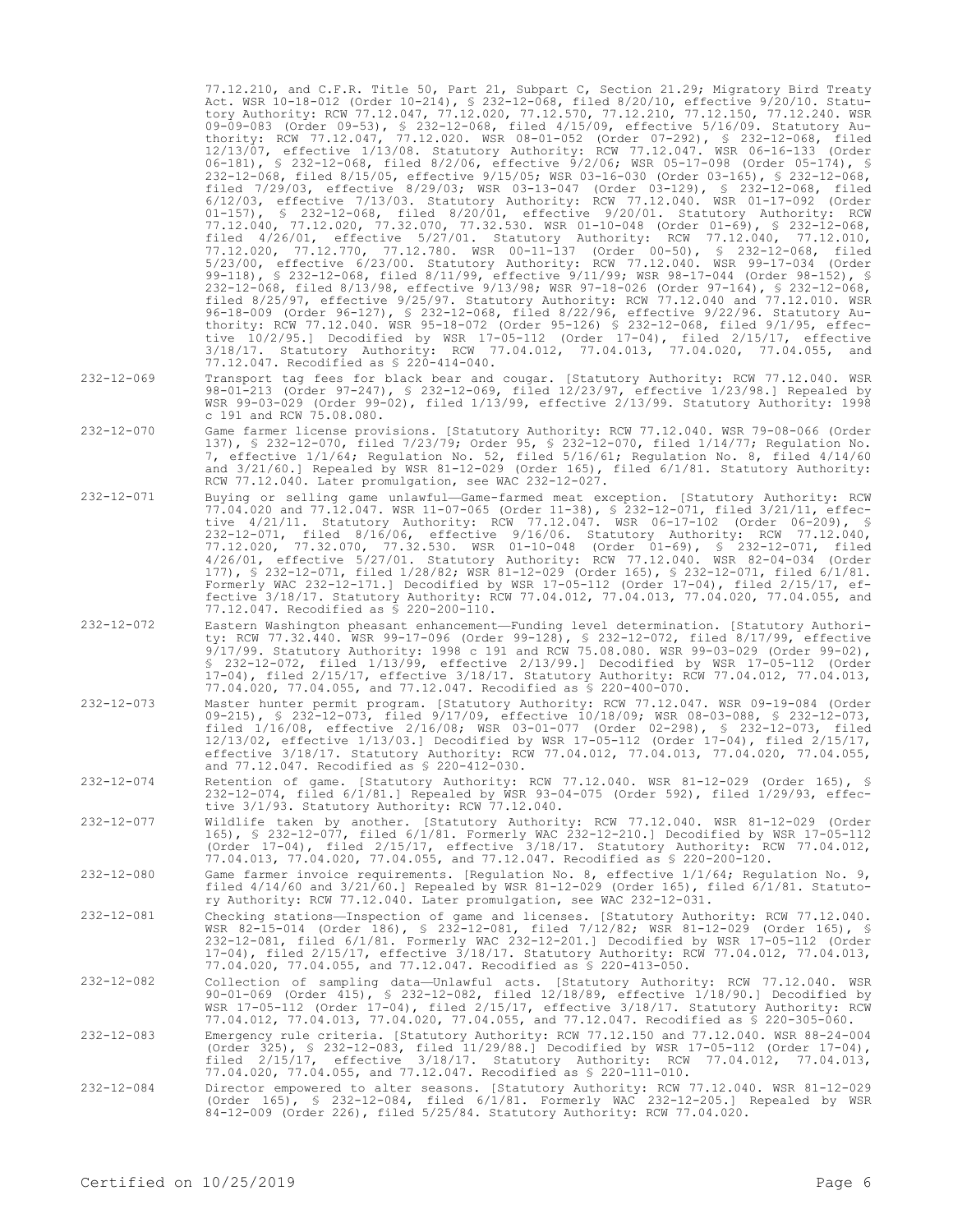- 232-12-085 Director empowered to alter seasons. [Statutory Authority: RCW 77.04.020. WSR 84-12-009 (Order 226), § 232-12-085, filed 5/25/84.] Repealed by WSR 88-24-004 (Order 325), filed 11/29/88. Statutory Authority: RCW 77.12.150 and 77.12.040.
- 232-12-086 Director or his designee is empowered to issue nuisance wildlife control operator certifications to control nuisance or problem wildlife. [Statutory Authority: RCW 77.12.047. WSR 04-01-053 (Order 03-303), § 232-12-086, filed 12/11/03, effective 1/11/04. Statutory Authority: RCW 77.04.020. WSR 84-21-086 (Order 255), § 232-12-086, filed 10/19/84.] Repealed by WSR 10-23-026 (Order 10-291), filed 11/8/10, effective 12/9/10. Statutory Authority: RCW 77.04.012, 77.04.055, 77.12.047, and 77.36.030.

232-12-087 Requirements to possess Indian caught anadromous game fish or roe. [Statutory Authority: RCW 77.12.040. WSR 81-12-029 (Order 165), § 232-12-087, filed 6/1/81.] Decodified by WSR 17-05-112 (Order 17-04), filed 2/15/17, effective 3/18/17. Statutory Authority: RCW 77.04.012, 77.04.013, 77.04.020, 77.04.055, and 77.12.047. Recodified as § 220-305-050.

- 232-12-090 Acquisition of game by game farmer. [Regulation No. 9, effective 1/1/64; Regulation No. 10, filed 4/14/60 and 3/21/60.] Repealed by WSR 81-12-029 (Order 165), filed 6/1/81. Statutory Authority: RCW 77.12.040. Later promulgation, see WAC 232-12-034.
- 232-12-091 Commercial buying and processing of anadromous game fish or roe. [Statutory Authority: RCW 77.04.012, 77.04.013, 77.04.055, 77.12.045, and 77.12.047. WSR 13-02-043 (Order 12-290), § 232-12-091, filed 12/21/12, effective 1/21/13. Statutory Authority: RCW 77.32.211 and 77.12.040. WSR 86-09-023 (Order 270), § 232-12-091, filed 4/10/86. Statutory Authority: RCW 77.12.040. WSR 85-09-014 (Order 247), § 232-12-091, filed 4/9/85; WSR 81-12-029 (Order 165), § 232-12-091, filed 6/1/81. Formerly WAC 232-12-212.] Decodified by WSR 17-05-112 (Order 17-04), filed 2/15/17, effective 3/18/17. Statutory Authority: RCW 77.04.012, 77.04.013, 77.04.020, 77.04.055, and 77.12.047. Recodified as § 220-352-260.
- 232-12-094 Records for purchase and receipt of anadromous game fish and roe. [Statutory Authority: RCW 77.12.040. WSR 81-12-029 (Order 165), § 232-12-094, filed 6/1/81. Formerly WAC 232-12-213.] Decodified by WSR 17-05-112 (Order 17-04), filed 2/15/17, effective 3/18/17. Statutory Authority: RCW 77.04.012, 77.04.013, 77.04.020, 77.04.055, and 77.12.047. Recodified as  $$ 220-352-270$ .
- 232-12-097 Transportation of anadromous game fish and roe. [Statutory Authority: RCW 77.04.012, 77.04.013, 77.04.055, 77.12.045, and 77.12.047. WSR 13-02-043 (Order 12-290), § 232-12-097, filed 12/21/12, effective 1/21/13. Statutory Authority: RCW 77.12.040. WSR 81-12-029 (Order 165), § 232-12-097, filed 6/1/81. Formerly WAC 232-12-214.] Decodified by WSR 17-05-112 (Order 17-04), filed 2/15/17, effective 3/18/17. Statutory Authority: RCW 77.04.012, 77.04.013, 77.04.020, 77.04.055, and 77.12.047. Recodified as § 220-352-280.
- 232-12-099 Treaty Indian fishing gear identification. [Statutory Authority: RCW 77.12.040. WSR 82-11-099 (Order 184), § 232-12-099, filed 5/19/82.] Repealed by WSR 14-01-056 (Order 13-301), filed 12/12/13, effective 1/12/14. Statutory Authority: RCW 77.04.012, 77.04.013, 77.04.055, and 77.12.047.
- 232-12-100 Shooting preserves—Licensing—Permits—Operations. [Order 98, § 232-12-100, filed 7/15/77; Regulation No. 10, filed 6/21/67; Regulation No. 10, effective 1/1/64; Regulation No. 46, filed 4/14/60; Regulation No. 51, filed 3/21/60.] Repealed by WSR 81-12-029 (Order 165), filed 6/1/81. Statutory Authority: RCW 77.12.040. Later promulgation, see WAC 232-12-037.
- 232-12-101 Falconry and captive propagation of raptors permitted. [Statutory Authority: RCW 77.12.040 and 77.12.010. WSR 96-18-061 (Order 96-137), § 232-12-101, filed 8/30/96, effective 9/30/96. Statutory Authority: RCW 77.12.040. WSR 82-04-034 (Order 177), § 232-12-101, filed 1/28/82; WSR 81-12-029 (Order 165), § 232-12-101, filed 6/1/81. Formerly WAC 232-12-230 and 232-12-237.] Repealed by WSR 10-18-012 (Order 10-214), filed 8/20/10, effective 9/20/10. Statutory Authority: RCW 77.04.012, 77.04.020, 77.04.055, 77.12.047, 77.12.210, and C.F.R. Title 50, Part 21, Subpart C, Section 21.29; Migratory Bird Treaty Act.
- 232-12-104 Falconry definitions. [Statutory Authority: RCW 77.12.040 and 77.12.010. WSR 96-18-060 (Order 96-136), § 232-12-104, filed 8/30/96, effective 9/30/96. Statutory Authority: RCW 77.12.040. WSR 82-04-034 (Order 177), § 232-12-104, filed 1/28/82; WSR 81-12-029 (Order 165), § 232-12-104, filed 6/1/81. Formerly WAC 232-12-231.] Repealed by WSR 10-18-012 (Order 10-214), filed 8/20/10, effective 9/20/10. Statutory Authority: RCW 77.04.012, 77.04.020, 77.04.055, 77.12.047, 77.12.210, and C.F.R. Title 50, Part 21, Subpart C, Section 21.29; Migratory Bird Treaty Act.
- 232-12-105 Shooting preserve for wild animals. [Order 26, § 232-12-105, filed 1/14/72.] Repealed by WSR 81-12-029 (Order 165), filed 6/1/81. Statutory Authority: RCW 77.12.040. Later promulgation, see WAC 232-12-037.
- 232-12-106 Provisions for accidental take by falconers. [Statutory Authority: RCW 77.12.047. WSR 06-09-021 (Order 06-67), § 232-12-106, filed 4/11/06, effective 5/12/06; WSR 03-03-016 (Order 03-03), § 232-12-106, filed 1/7/03, effective 2/7/03. Statutory Authority: RCW 77.12.040. WSR 00-20-032 (Order 00-197), § 232-12-106, filed 9/27/00, effective 10/28/00.] Repealed by WSR 10-18-012 (Order 10-214), filed 8/20/10, effective 9/20/10. Statutory Authority: RCW 77.04.012, 77.04.020, 77.04.055, 77.12.047, 77.12.210, and C.F.R. Title 50, Part 21, Subpart C, Section 21.29; Migratory Bird Treaty Act.
- 232-12-107 Falconry permit license required. [Statutory Authority: RCW 77.12.040 and 77.12.010. WSR 96-18-062 (Order 96-138), § 232-12-107, filed 8/30/96, effective 9/30/96. Statutory Au-thority: RCW 77.12.040. WSR 90-22-064 (Order 472), § 232-12-107, filed 11/5/90, effective 12/6/90; WSR 82-04-034 (Order 177), § 232-12-107, filed 1/28/82; WSR 81-12-029 (Order 165), § 232-12-107, filed 6/1/81. Formerly WAC 232-12-232.] Repealed by WSR 10-18-012 (Order 10-214), filed 8/20/10, effective 9/20/10. Statutory Authority: RCW 77.04.012, 77.04.020, 77.04.055, 77.12.047, 77.12.210, and C.F.R. Title 50, Part 21, Subpart C, Section 21.29; Migratory Bird Treaty Act.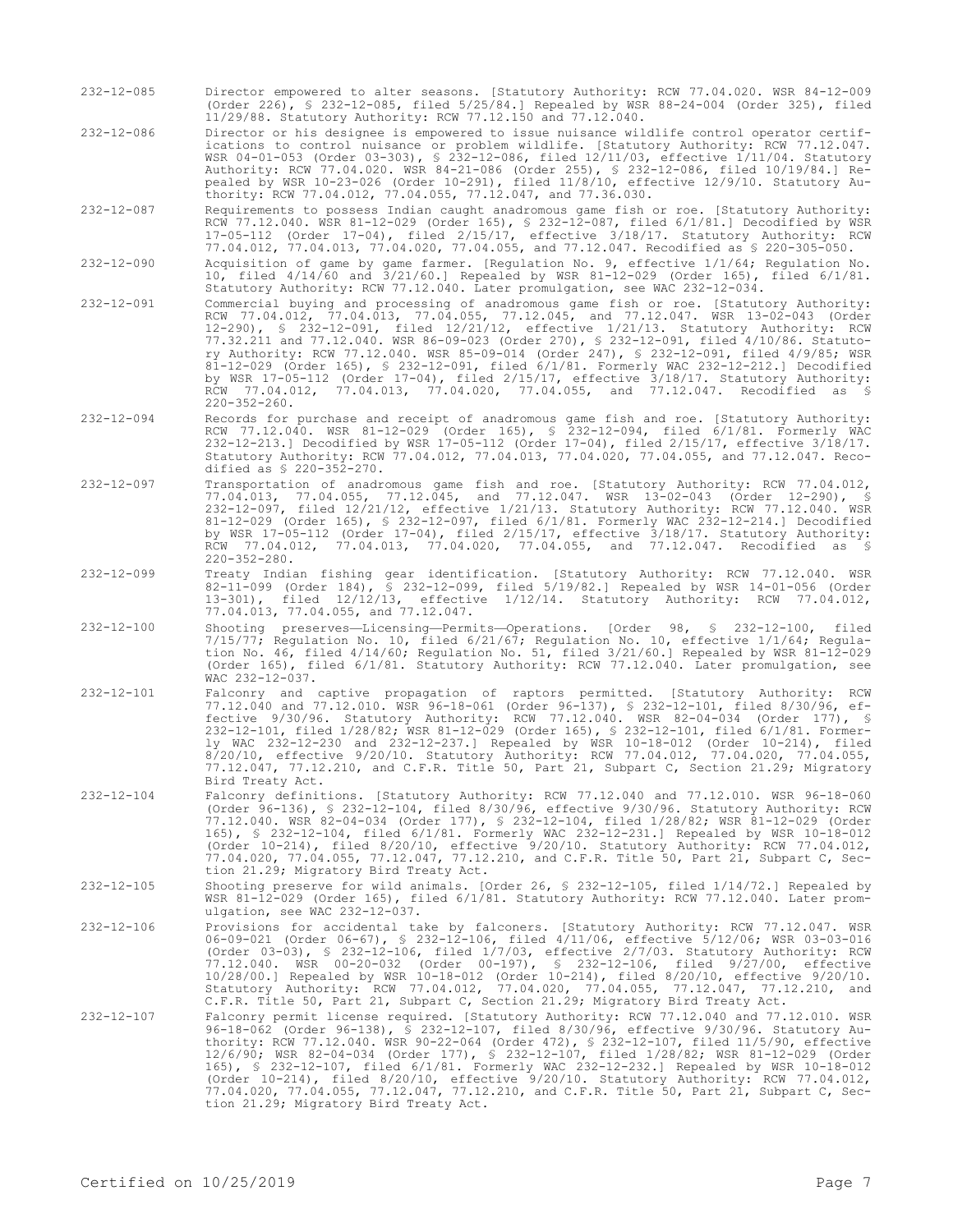232-12-110 Permit for holding field trials. [Regulation No. 11, effective 1/1/64; Regulation No. 23, filed 4/14/60; Regulation No. 24, filed 3/21/60.] Repealed by WSR 81-12-029 (Order 165), filed 6/1/81. Statutory Authority: RCW 77.12.040. Later promulgation, see WAC 232-12-041.

232-12-111 Limitation on possession of raptors. [Statutory Authority: RCW 77.12.040. WSR 81-12-029 (Order 165), § 232-12-111, filed 6/1/81. Formerly WAC 232-12-233.] Repealed by WSR 82-04-034 (Order 177), filed 1/28/82. Statutory Authority: RCW 77.12.040.

- 232-12-114 Permit required for capture of raptors. [Statutory Authority: RCW 77.12.047. WSR 03-02-005 (Order 02-301), § 232-12-114, filed 12/20/02, effective 1/20/03. Statutory Authority: RCW 77.12.040 and 77.12.010. WSR 96-18-064 (Order 96-140), § 232-12-114, filed 8/30/96, effective 9/30/96. Statutory Authority: RCW 77.12.040. WSR 90-22-062 (Order 470), § 232-12-114, filed 11/5/90, effective 12/6/90; WSR 82-04-034 (Order 177), § 232-12-114, filed 1/28/82; WSR 81-12-029 (Order 165), § 232-12-114, filed 6/1/81. Formerly WAC 232-12-234.] Repealed by WSR 10-18-012 (Order 10-214), filed 8/20/10, effective 9/20/10. Statutory Authority: RCW 77.04.012, 77.04.020, 77.04.055, 77.12.047, 77.12.210, and C.F.R. Title 50, Part 21, Subpart C, Section 21.29; Migratory Bird Treaty Act.
- 232-12-117 Marking and identification of raptors required. [Statutory Authority: RCW 77.12.047. WSR 03-02-005 (Order 02-301), § 232-12-117, filed 12/20/02, effective 1/20/03. Statutory Authority: RCW 77.12.040. WSR 90-22-063 (Order 471), § 232-12-117, filed 11/5/90, effective 12/6/90; WSR 82-04-034 (Order 177), § 232-12-117, filed 1/28/82; WSR 81-12-029 (Order 165), § 232-12-117, filed 6/1/81. Formerly WAC 232-12-235.] Repealed by WSR 10-18-012 (Order 10-214), filed 8/20/10, effective 9/20/10. Statutory Authority: RCW 77.04.012, 77.04.020, 77.04.055, 77.12.047, 77.12.210, and C.F.R. Title 50, Part 21, Subpart C, Section 21.29; Migratory Bird Treaty Act.
- 232-12-120 Use of game for training dogs or for field trials—Tagging requirements. [Regulation No. 12, effective 1/1/64; Regulation No. 24, filed 4/14/60; Regulation No. 25, filed 3/21/60.] Repealed by WSR 81-12-029 (Order 165), filed 6/1/81. Statutory Authority: RCW 77.12.040. Later promulgation, see WAC 232-12-044.
- 232-12-121 Reporting requirements for capture, importation, exportation, transfer, or other disposal of raptors. [Statutory Authority: RCW 77.12.040 and 77.12.010. WSR 96-18-065 (Order 96-141), § 232-12-121, filed 8/30/96, effective 9/30/96. Statutory Authority: RCW 77.12.040. WSR 90-22-061 (Order 469), § 232-12-121, filed 11/5/90, effective 12/6/90; WSR 82-04-034 (Order 177), § 232-12-121, filed 1/28/82; WSR 81-12-029 (Order 165), § 232-12-121, filed 6/1/81. Formerly WAC 232-12-236.] Repealed by WSR 10-18-012 (Order 10-214), filed 8/20/10, effective 9/20/10. Statutory Authority: RCW 77.04.012, 77.04.020, 77.04.055, 77.12.047, 77.12.210, and C.F.R. Title 50, Part 21, Subpart C, Section 21.29; Migratory Bird Treaty Act.
- 232-12-124 Methods of capture and prohibitions in taking raptors. [Statutory Authority: RCW 77.12.040 and 77.12.010. WSR 96-18-063 (Order 96-139), § 232-12-124, filed 8/30/96, effective 9/30/96. Statutory Authority: RCW 77.12.040. WSR 82-04-034 (Order 177), § 232-12-124, filed 1/28/82; WSR 81-12-029 (Order 165), § 232-12-124, filed 6/1/81. Formerly WAC 232-12-233 and 232-12-237.] Repealed by WSR 10-18-012 (Order 10-214), filed 8/20/10, effective 9/20/10. Statutory Authority: RCW 77.04.012, 77.04.020, 77.04.055, 77.12.047, 77.12.210, and C.F.R. Title 50, Part 21, Subpart C, Section 21.29; Migratory Bird Treaty Act.
- 232-12-127 Revocation, modifications or suspension of falconry permits. [Statutory Authority: RCW 77.12.040. WSR 82-04-034 (Order 177), § 232-12-127, filed 1/28/82; WSR 81-12-029 (Order 165), § 232-12-127, filed 6/1/81. Formerly WAC 232-12-238.] Repealed by WSR 10-18-012 (Order 10-214), filed 8/20/10, effective 9/20/10. Statutory Authority: RCW 77.04.012, 77.04.020, 77.04.055, 77.12.047, 77.12.210, and C.F.R. Title 50, Part 21, Subpart C, Section 21.29; Migratory Bird Treaty Act.
- 232-12-129 Captive propagation of raptors—Sale, records, reports and inspection. [Statutory Authority: RCW 77.12.047. WSR 05-05-008 (Order 05-10), § 232-12-129, filed 2/7/05, effective 3/10/05. Statutory Authority: RCW 77.12.030, 77.12.090, 77.12.105 and 77.32.070. WSR 85-09-006 (Order 245), § 232-12-129, filed 4/5/85.] Repealed by WSR 10-18-012 (Order 10-214), filed 8/20/10, effective 9/20/10. Statutory Authority: RCW 77.04.012, 77.04.020, 77.04.055, 77.12.047, 77.12.210, and C.F.R. Title 50, Part 21, Subpart C, Section 21.29; Migratory Bird Treaty Act.
- 232-12-130 Unlawful firearms for hunting. [Statutory Authority: RCW 77.12.040. WSR 80-05-022 (Order 146), § 232-12-130, filed 4/11/80; WSR 79-08-066 (Order 137), § 232-12-130, filed 7/23/79; Order 110, § 232-12-130, filed 10/27/77; Order 2, § 232-12-130, filed 4/20/70; Regulation No. 13, filed 6/21/67; Regulation No. 13, filed 8/24/65; Regulation No. 13, effective 1/1/64; Regulation No. 34, filed 4/14/60; Regulation Nos. 36 and 46, filed 3/21/60.] Repealed by WSR 81-12-029 (Order 165), filed 6/1/81. Statutory Authority: RCW 77.12.040. Later promulgation, see WAC 232-12-047.
- 232-12-131 Permits for special hunting and trapping seasons. [Statutory Authority: RCW 77.12.040. WSR 98-17-045 (Order 98-151), § 232-12-131, filed 8/13/98, effective 9/13/98. Statutory Authority: RCW 77.12.010 and 77.12.040. WSR 96-04-027, § 232-12-131, filed 2/1/96, effective 3/3/96. Statutory Authority: RCW 77.12.040. WSR 95-03-034 (Order 94-145), § 232-12-131, filed 1/10/95, effective 2/10/95; WSR 94-11-030 (Order 638), § 232-12-131, filed 5/10/94, effective 6/10/94; WSR 87-12-034 (Order 289), § 232-12-131, filed 5/29/87; WSR 82-04-034 (Order 177), § 232-12-131, filed 1/28/82; WSR 81-12-029 (Order 165), § 232-12-131, filed 6/1/81.Formerly WAC 232-12-255.] Repealed by WSR 01-10-048 (Order 01-69), filed 4/26/01, effective 5/27/01. Statutory Authority: RCW 77.12.040, 77.12.020, 77.32.070, 77.32.530.
- 232-12-134 Report required of licensed trappers. [Statutory Authority: RCW 77.04.012, 77.04.020, 77.04.055, 77.12.047, 77.12.210, and C.F.R. Title 50, Part 21, Subpart C, Section 21.29; Migratory Bird Treaty Act. WSR 10-18-012 (Order 10-214), § 232-12-134, filed 8/20/10, effective 9/20/10. Statutory Authority: RCW 77.12.047. WSR 06-17-095 (Order 06-196), § 232-12-134, filed 8/15/06, effective 9/15/06; WSR 06-09-021 (Order 06-67), § 232-12-134, filed 4/11/06, effective 5/12/06. Statutory Authority: RCW 77.12.040. WSR 99-17-034 (Order 99-118), § 232-12-134, filed 8/11/99, effective 9/11/99; WSR 84-16-015 (Order 232), § 232-12-134, filed 7/23/84; WSR 81-22-002 (Order 174), § 232-12-134, filed 10/22/81; WSR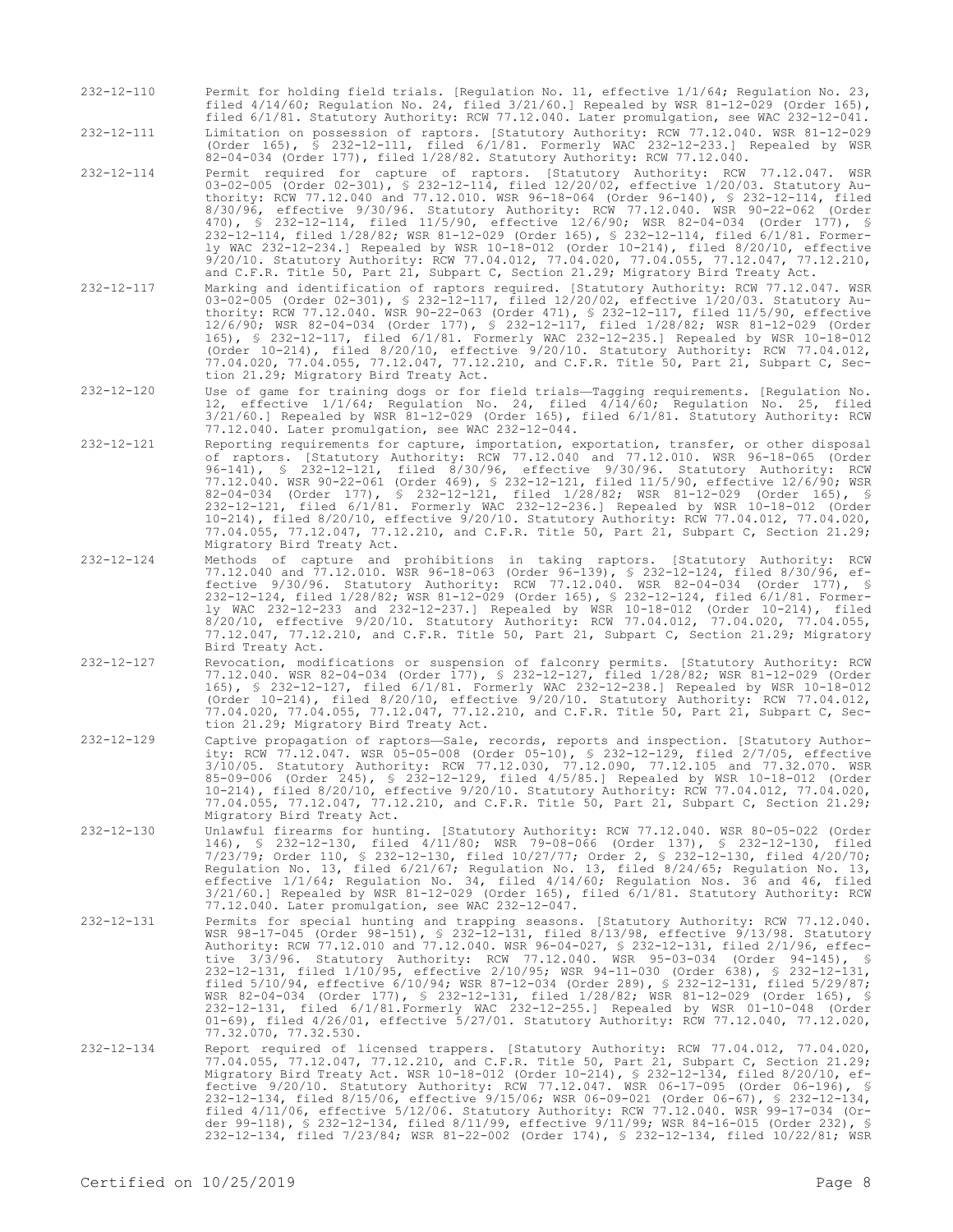81-12-029 (Order 165), § 232-12-134, filed 6/1/81. Formerly WAC 232-12-280.] Decodified by WSR 17-05-112 (Order 17-04), filed 2/15/17, effective 3/18/17. Statutory Authority: RCW 77.04.012, 77.04.013, 77.04.020, 77.04.055, and 77.12.047. Recodified as § 220-417-020.

- 232-12-135 Muzzle-loading rifles. [Order 56, § 232-12-135, filed 7/11/74; Order 2, § 232-12-135, filed 4/20/70.] Repealed by WSR 81-12-029 (Order 165), filed 6/1/81. Statutory Authority: RCW 77.12.040. Later promulgation, see WAC 232-12-051.
- 232-12-137 Unlawful to use game species for trapping. [Statutory Authority: RCW 77.12.040. WSR 83-15-060 (Order 211), § 232-12-137, filed 7/20/83; WSR 81-22-002 (Order 174), § 232-12-137, filed 10/22/81; WSR 81-12-029 (Order 165), § 232-12-137, filed 6/1/81. Formerly WAC 232-12-300.] Repealed by WSR 99-17-034 (Order 99-118), filed 8/11/99, effective 9/11/99. Statutory Authority: RCW 77.12.040.
- $232-12-140$  Bow and arrow requirements. [Order 80, § 232-12-140, filed  $4/22/76$ ; Regulation No. 14, filed 6/21/67; Regulation No. 14, effective 1/1/64; Regulation No. 57, filed 8/1/63; Regulation No. 54, filed 7/3/61; Regulation No. 35, filed 4/14/60.] Repealed by WSR 81-12-029 (Order 165), filed 6/1/81. Statutory Authority: RCW 77.12.040. Later promulgation, see WAC 232-12-054.
- 232-12-141 Wild animal trapping. [Statutory Authority: RCW 77.04.012, 77.04.055, 77.12.047, 77.12.150, and 77.12.240. WSR 15-10-033 (Order 15-95), § 232-12-141, filed 4/28/15, effective 5/29/15. Statutory Authority: RCW 77.12.040, 77.12.020, 77.32.070, 77.32.530. WSR 01-10-048 (Order 01-69), § 232-12-141, filed 4/26/01, effective 5/27/01. Statutory Authority: RCW 77.12.040. WSR 00-20-032 (Order 00-197), § 232-12-141, filed 9/27/00, effective 10/28/00; WSR 99-17-034 (Order 99-118), § 232-12-141, filed 8/11/99, effective 9/11/99; WSR 98-01-207 (Order 97-253), § 232-12-141, filed 12/23/97, effective 10/1/98; WSR 92-18-083 (Order 563), § 232-12-141, filed 9/2/92, effective 10/3/92; WSR 90-19-097 (Order 460), § 232-12-141, filed 9/19/90, effective 10/20/90; WSR 87-15-082 (Order 293), § 232-12-141, filed 7/20/87; WSR 81-12-029 (Order 165), § 232-12-141, filed 6/1/81. Formerly WAC 232-12-310.] Amended and decodified by WSR 17-05-112 (Order 17-04), filed 2/15/17, effective 3/18/17. Statutory Authority: RCW 77.04.012, 77.04.013, 77.04.020, 77.04.055, and 77.12.047. Recodified as § 220-417-030.
- 232-12-142 Use of body-gripping traps—Special trapping permit required. [Statutory Authority: RCW 77.04.012, 77.04.020, 77.04.055, 77.12.047, 77.12.240, 77.12.320, 77.12.150, 77.15.245, and chapter 77.36 RCW. WSR 16-04-066 (Order 16-18), § 232-12-142, filed 1/28/16, effective 2/28/16. Statutory Authority: RCW 77.12.047. WSR 01-17-067 (Order 01-165), § 232-12-142, filed 8/15/01, effective 9/15/01.] Amended and decodified by WSR 17-05-112 (Order 17-04), filed 2/15/17, effective 3/18/17. Statutory Authority: RCW 77.04.012, 77.04.013, 77.04.020, 77.04.055, and 77.12.047. Recodified as § 220-417-040.
- 232-12-144 Possession of live fish for bait while fishing. [Statutory Authority: RCW 77.12.040. WSR 81-12-029 (Order 165), § 232-12-144, filed 6/1/81. Formerly WAC 232-12-320.] Repealed by WSR 06-13-023 (Order 06-135), filed 6/13/06, effective 7/14/06. Statutory Authority: RCW 77.12.047.
- 232-12-147 Maximum number of fishing lines and hooks—Snagging and gaffing fish unlawful. [Statutory Authority: RCW 77.12.040. WSR 92-11-078 (Order 544), § 232-12-147, filed 5/20/92, effective 6/20/92; WSR 81-22-002 (Order 174), § 232-12-147, filed 10/22/81; WSR 81-12-029 (Order 165), § 232-12-147, filed 6/1/81. Formerly WAC 232-12-340.] Repealed by WSR 02-08-048 (Order 02-53), filed 3/29/02, effective 5/1/02. Statutory Authority: RCW 77.12.047.
- 232-12-150 Hunting from aircraft, boats, automobiles, etc.—Unlawful. [Order 2, § 232-12-150, filed 4/20/70; Regulation No. 15, effective 1/1/64; Regulation No. 38, filed 4/14/60; Regulation No. 39, filed 3/21/60.] Repealed by WSR 81-12-029 (Order 165), filed 6/1/81. Statutory Authority: RCW 77.12.040. Later promulgation, see WAC 232-12-057.
- 232-12-151 Fly fishing rules. [Statutory Authority: RCW 77.12.040. WSR 95-05-008 (Order 95-11), § 232-12-151, filed 2/1/95, effective 5/1/95; WSR 82-04-034 (Order 177), § 232-12-151, filed 1/28/82; WSR 81-12-029 (Order 165), § 232-12-151, filed 6/1/81. Formerly WAC 232-12-350.] Repealed by WSR 02-08-048 (Order 02-53), filed 3/29/02, effective 5/1/02. Statutory Authority: RCW 77.12.047.
- 232-12-154 Juvenile fishing waters. [Statutory Authority: RCW 77.12.040. WSR 88-07-065 (Order 307), § 232-12-154, filed 3/16/88; WSR 81-22-002 (Order 174), § 232-12-154, filed 10/22/81; WSR 81-12-029 (Order 165), § 232-12-154, filed 6/1/81. Formerly WAC 232-12-355.] Decodified by WSR 17-05-112 (Order 17-04), filed 2/15/17, effective 3/18/17. Statutory Authority: RCW 77.04.012, 77.04.013, 77.04.020, 77.04.055, and 77.12.047. Recodified as § 220-310-220.
- 232-12-157 Steelhead catch record card. [Statutory Authority: 1998 c 191 and RCW 75.08.080. WSR 99-03-029 (Order 99-02), § 232-12-157, filed 1/13/99, effective 2/13/99. Statutory Authority: RCW 77.12.040. WSR 85-12-005 (Order 252), § 232-12-157, filed 5/23/85; WSR 84-03-021 (Order 220), § 232-12-157, filed 1/11/84. Statutory Authority: RCW 77.12.020 and 77.12.040. WSR 83-21-003 (Order 218), § 232-12-157, filed 10/6/83. Statutory Authority: RCW 77.12.040. WSR 82-22-032 (Order 195), § 232-12-157, filed 10/27/82; WSR 81-22-002 (Order 174), § 232-12-157, filed 10/22/81; WSR 81-12-029 (Order 165), § 232-12-157, filed 6/1/81. Formerly WAC 232-12-360.] Repealed by WSR 99-17-066 (Order 99-125), filed 8/13/99, effective 4/1/00. Statutory Authority: RCW 75.08.080 and 77.12.040.

232-12-160 Big game supplemental tag—Tagging requirements. [Order 2, § 232-12-160, filed 4/20/70; Regulation No. 16, filed 6/21/67; Regulation No. 16, effective 1/1/64; Regulation No. 45,<br>filed 4/14/60; Regulation No. 50, filed 3/21/60.] Repealed by WSR 81-12-029 (Order 165),<br>filed 6/1/81. Statutory Authority: RCW 77.1

232-12-161 Fishing guide reports. [Statutory Authority: RCW 77.12.040. WSR 81-12-029 (Order 165), § 232-12-161, filed 6/1/81. Formerly WAC 232-12-365.] Repealed by WSR 00-13-090 (Order 00-102), filed 6/20/00, effective 7/21/00. Statutory Authority: 2000 c 107 § 7.

232-12-164 Fishing near dams—Department facilities. [Statutory Authority: RCW 77.12.040. WSR 81-22-002 (Order 174), § 232-12-164, filed 10/22/81; WSR 81-12-029 (Order 165), § 232-12-164, filed 6/1/81. Formerly WAC 232-12-370.] Decodified by WSR 17-05-112 (Order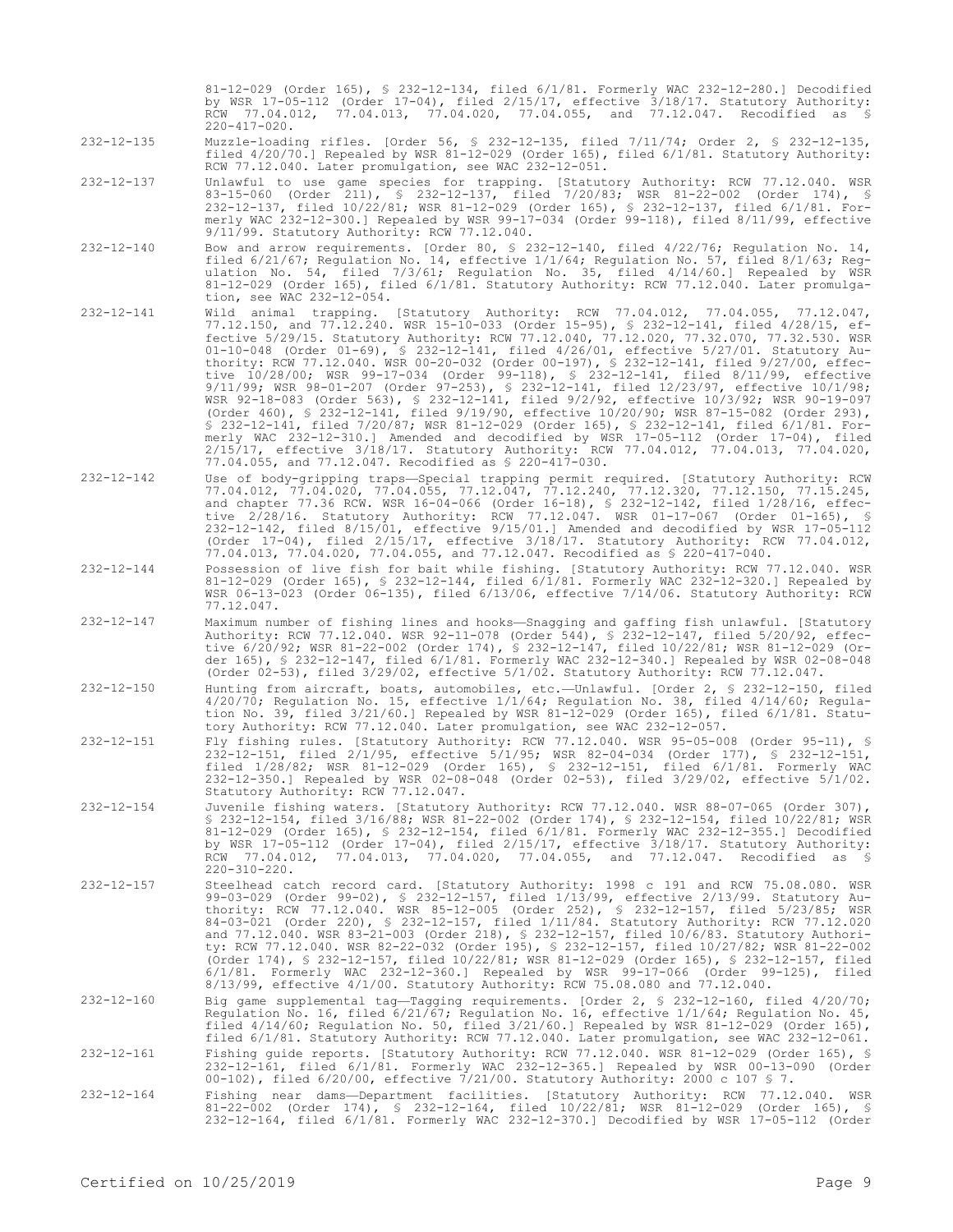17-04), filed 2/15/17, effective 3/18/17. Statutory Authority: RCW 77.04.012, 77.04.013, 77.04.020, 77.04.055, and 77.12.047. Recodified as § 220-305-090.

232-12-166 Northern pikeminnow sport-reward fishery Columbia and Snake rivers. [Statutory Authority: RCW 77.04.012, 77.04.055, 77.12.045, and 77.12.047. WSR 15-11-042 (Order 15-126), § 232-12-166, filed 5/14/15, effective 6/14/15. Statutory Authority: 1998 c 191 and RCW 75.08.080. WSR 99-03-029 (Order 99-02), § 232-12-166, filed 1/13/99, effective 2/13/99. Statutory Authority: RCW 77.12.040. WSR 94-09-019 (Order 632), § 232-12-166, filed 4/14/94, effective 5/1/94; WSR 93-10-013, § 232-12-166, filed 4/23/93, effective 4/30/93.] Decodified by WSR 17-05-112 (Order 17-04), filed 2/15/17, effective 3/18/17. Statutory Authority: RCW 77.04.012, 77.04.013, 77.04.020, 77.04.055, and 77.12.047. Recodified as § 220-312-100.

- 232-12-167 Hunting and fishing contest rules. [Statutory Authority: RCW 77.12.040. WSR 82-04-034 (Order 177), § 232-12-167, filed 1/28/82; WSR 81-12-029 (Order 165), § 232-12-167, filed 6/1/81. Formerly WAC 232-12-380.] Repealed by WSR 86-21-017 (Order 280), filed 10/6/86. Statutory Authority: RCW 77.12.040 and 77.16.010.
- 232-12-168 Fishing contests. [Statutory Authority: RCW 77.08.045, 77.12.170, 77.12.177, 77.32.050, 77.32.240, 77.32.350, 77.32.370, 77.32.430, 77.32.450, 77.32.460, 77.32.470, 77.32.520, 77.32.580, 77.65.020, 77.65.090, 77.65.110, 77.65.150, 77.65.160, 77.65.170, 77.65.190, 77.65.200, 77.65.210, 77.65.220, 77.65.280, 77.65.340, 77.65.390, 77.65.440, 77.65.450, 77.65.480, 77.65.510, 77.70.080, 77.70.190, 77.70.220, 77.70.260, 77.70.490, 77.115.040, and 43.84.092. WSR 11-22-002 (Order 11-282), § 232-12-168, filed 10/19/11, effective 11/19/11. Statutory Authority: RCW 77.12.047. WSR 09-06-042 (Order 09-27), § 232-12-168, filed 2/25/09, effective 5/1/09; WSR 08-07-003, § 232-12-168, filed 3/5/08, effective 4/5/08; WSR 06-05-085 (Order 06-23), § 232-12-168, filed 2/14/06, effective 5/1/06; WSR 04-07-009 (Order 04-39), § 232-12-168, filed 3/4/04, effective 5/1/04; WSR 02-08-048 (Order 02-53), § 232-12-168, filed 3/29/02, effective 5/1/02. Statutory Authority: RCW 75.08.080, 77.12.040. WSR 00-08-038 (Order 00-29), § 232-12-168, filed 3/29/00, effective 5/1/00. Statutory Authority: RCW 77.12.020 and 77.12.040. WSR 96-15-096 (Order 96-80), § 232-12-168, filed 7/19/96, effective 8/19/96. Statutory Authority: RCW 77.12.040. WSR 96-11-079, § 232-12-168, filed 5/13/96, effective 7/1/96; WSR 94-06-014 (Order 629), § 232-12-168, filed 2/18/94, effective 3/21/94; WSR 92-22-015 (Order 577), § 232-12-168, filed 10/21/92, effective 11/21/92. Statutory Authority: RCW 77.12.040 and 77.04.055. WSR 90-22-057 (Order 464), § 232-12-168, filed 11/5/90, effective 12/6/90. Statutory Authority: RCW 77.12.040 and 77.16.010. WSR 86-21-017 (Order 280), § 232-12-168, filed 10/6/86.] Decodified by WSR 17-05-112 (Order 17-04), filed 2/15/17, effective 3/18/17. Statutory Authority: RCW 77.04.012, 77.04.013, 77.04.020, 77.04.055, and 77.12.047. Recodified as § 220-220-220.
- 232-12-169 Hunting contests. [Statutory Authority: RCW 77.12.040 and 77.16.010. WSR 87-09-026 (Order 287), § 232-12-169, filed 4/7/87.] Decodified by WSR 17-05-112 (Order 17-04), filed 2/15/17, effective 3/18/17. Statutory Authority: RCW 77.04.012, 77.04.013, 77.04.020, 77.04.055, and 77.12.047. Recodified as § 220-412-110.
- 232-12-170 Holding game animals, fur-bearing animals or game birds in captivity, unlawful. [Order 80, § 232-12-170, filed 4/22/76; Order 68, § 232-12-170, filed 7/21/75; Order 14, § 232-12-170, filed 5/27/71; Order 2, § 232-12-170, filed 4/20/70; Regulation No. 17, effective 1/1/64; Regulation Nos. 10 and 11, filed 4/14/60 and 3/21/60.] Repealed by WSR 81-12-029 (Order 165), filed 6/1/81. Statutory Authority: RCW 77.12.040. Later promulgation, see WAC 232-12-064 and 232-12-074.
- 232-12-171 Commercial use of wildlife prohibited. [Order 95, § 232-12-171, filed 1/14/77.] Repealed by WSR 81-12-029 (Order 165), filed 6/1/81. Statutory Authority: RCW 77.12.040. Later promulgation, see WAC 232-12-071.

232-12-173 Catching, killing, taking, or holding protected wildlife in captivity, unlawful. [Order 14, § 232-12-173, filed 5/27/71.] Repealed by WSR 81-12-029 (Order 165), filed 6/1/81. Statutory Authority: RCW 77.12.040. Later promulgation, see WAC 232-12-071.

- 232-12-174 Domestic animals on department lands. [Statutory Authority: RCW 77.12.210. WSR 88-23-108 (Order 322), § 232-12-174, filed 11/22/88. Statutory Authority: RCW 77.12.040. WSR 81-12-029 (Order 165), § 232-12-174, filed 6/1/81. Formerly WAC 232-12-390.] Decodified by WSR 17-05-112 (Order 17-04), filed 2/15/17, effective 3/18/17. Statutory Authority: RCW 77.04.012, 77.04.013, 77.04.020, 77.04.055, and 77.12.047. Recodified as §  $220 - 500 - 190$ .
- 232-12-175 Pursuit of bear without taking or killing. [Order 2, § 232-12-175, filed 4/20/70.] Repealed by Order 14, filed 5/27/71.
- 232-12-177 Vehicles using department lands. [Statutory Authority: RCW 77.12.047. WSR 06-09-021 (Order 06-67), § 232-12-177, filed 4/11/06, effective 5/12/06. Statutory Authority: RCW 77.12.210 and 77.12.320. WSR 90-11-050 (Order 438), § 232-12-177, filed 5/11/90, effective 6/11/90. Statutory Authority: RCW 77.12.040. WSR 82-04-034 (Order 177), § 232-12-177, filed 1/28/82; WSR 81-12-029 (Order 165), § 232-12-177, filed 6/1/81. Formerly WAC 232-12-400.] Decodified by WSR 17-05-112 (Order 17-04), filed 2/15/17, effective 3/18/17. Statutory Authority: RCW 77.04.012, 77.04.013, 77.04.020, 77.04.055, and 77.12.047. Recodified as § 220-500-080.
- 232-12-180 Time limit for possession of game—Extensions. [Regulation No. 18, effective 1/1/64; Regulation No. 20, filed 4/14/60; Regulation No. 21, filed 3/21/60.] Repealed by WSR 81-12-029 (Order 165), filed 6/1/81. Statutory Authority: RCW 77.12.040. Later promulgation, see WAC 232-12-287.
- 232-12-181 Livestock grazing on department of fish and wildlife lands. [Statutory Authority: RCW 77.12.047, 77.12.020, 77.12.570, 77.12.210. WSR 07-11-017 (Order 07-62), § 232-12-181, filed 5/3/07, effective 6/3/07. Statutory Authority: RCW 77.12.047. WSR 03-03-016 (Order 03-03), § 232-12-181, filed 1/7/03, effective 2/7/03. Statutory Authority: RCW 77.12.210. WSR 88-23-109 (Order 323), § 232-12-181, filed 11/22/88. Statutory Authority: RCW 77.12.040. WSR 82-04-034 (Order 177), § 232-12-181, filed 1/28/82; WSR 81-12-029 (Order 165), § 232-12-181, filed 6/1/81. Formerly WAC 232-12-405.] Decodified by WSR 17-05-112 (Order 17-04), filed 2/15/17, effective 3/18/17. Statutory Authority: RCW 77.04.012, 77.04.013, 77.04.020, 77.04.055, and 77.12.047. Recodified as § 220-500-200.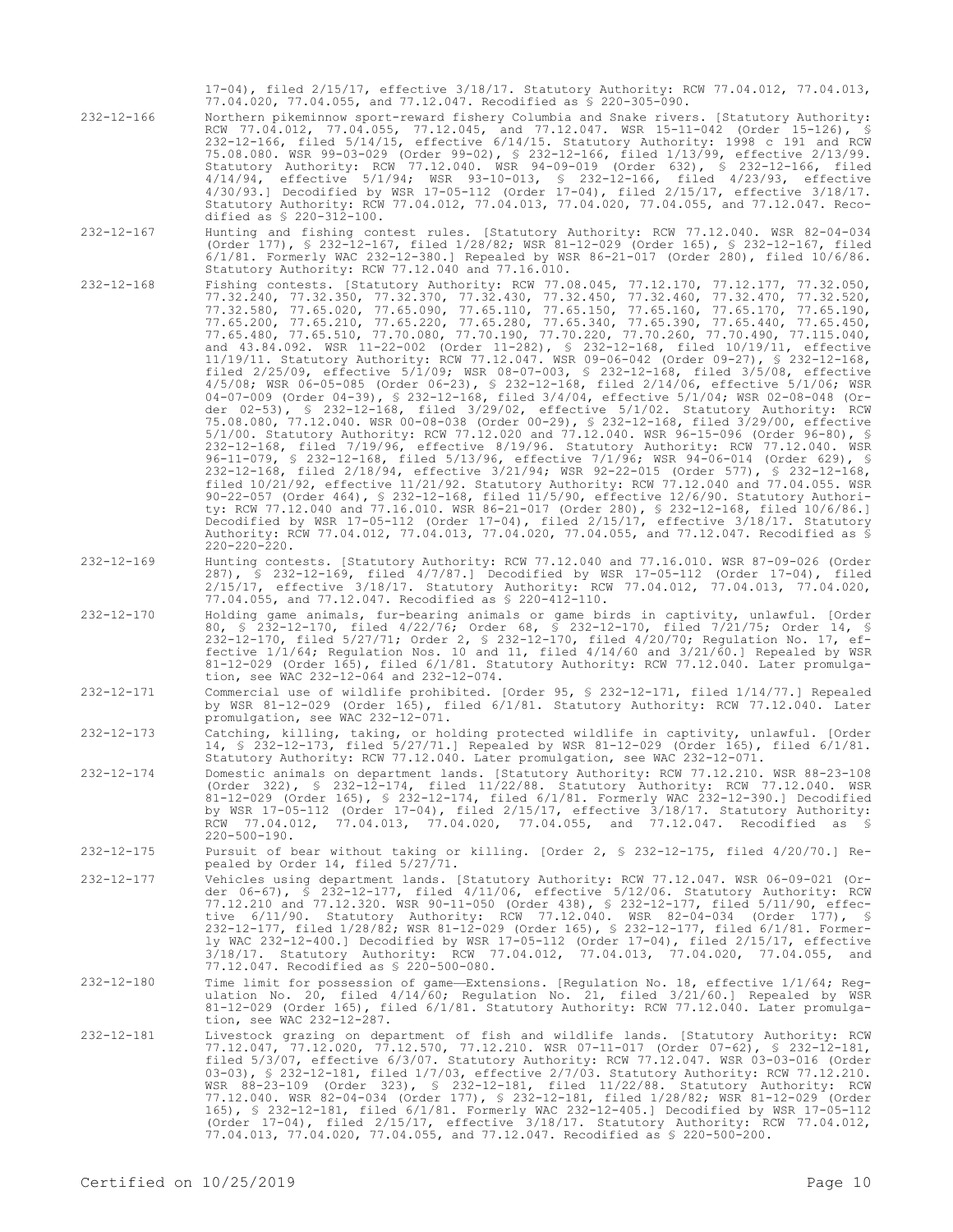- 232-12-182 Interim grazing lease regulation. [Statutory Authority: RCW 77.12.210. WSR 87-21-028 (Order 300), § 232-12-182, filed 10/12/87.] Repealed by WSR 88-23-110 (Order 324), filed 11/22/88. Statutory Authority: RCW 77.12.210.
- 232-12-184 Aircraft—Authorized use on department lands. [Statutory Authority: RCW 77.12.210 and 77.12.320. WSR 90-11-049 (Order 437), § 232-12-184, filed 5/11/90, effective 6/11/90. Statutory Authority: RCW 77.12.040. WSR 81-12-029 (Order 165), § 232-12-184, filed 6/1/81. Formerly WAC 232-12-410.] Repealed by WSR 08-01-078 (Order 07-293), filed 12/17/07, effective 1/17/08. Statutory Authority: RCW 77.12.210, 77.12.880.
- 232-12-187 Access areas—Other department lands—Wildlife agent to control traffic thereon. [Statutory Authority: RCW 77.12.210 and 77.12.320. WSR 90-11-049 (Order 437), § 232-12-187, filed 5/11/90, effective 6/11/90. Statutory Authority: RCW 77.12.040. WSR 82-04-034 (Order 177), § 232-12-187, filed 1/28/82; WSR 81-12-029 (Order 165), § 232-12-187, filed 6/1/81. Formerly WAC 232-12-420.] Repealed by WSR 08-01-078 (Order 07-293), filed 12/17/07, effective 1/17/08. Statutory Authority: RCW 77.12.210, 77.12.880.
- 232-12-189 Duplicate licenses, tags, etc.—Rules for issuance. [Statutory Authority: 1998 c 191 and RCW 75.08.080. WSR 99-03-029 (Order 99-02), § 232-12-189, filed 1/13/99, effective 2/13/99. Statutory Authority: RCW 77.32.256. WSR 86-03-054 (Order 267), § 232-12-189, filed 1/15/86. Statutory Authority: RCW 77.12.040. WSR 81-22-002 (Order 174), § 232-12-189, filed 10/22/81.] Decodified by WSR 17-05-112 (Order 17-04), filed 2/15/17, effective 3/18/17. Statutory Authority: RCW 77.04.012, 77.04.013, 77.04.020, 77.04.055, and 77.12.047. Recodified as § 220-220-120.
- 232-12-190 Tag required for storing or processing game. [Regulation No. 19, effective 1/1/64.] Repealed by WSR 81-12-029 (Order 165), filed 6/1/81. Statutory Authority: RCW 77.12.040.
- 232-12-191 Suspension of licensing privileges—Reinstatement. [Statutory Authority: RCW 77.12.040. WSR 98-02-018 (Order 97-255), § 232-12-191, filed 12/30/97, effective 1/30/98. Statutory Authority: RCW 77.21.060. WSR 90-11-051 (Order 439), § 232-12-191, filed 5/11/90, effective 6/11/90. Statutory Authority: RCW 77.12.040. WSR 81-12-029 (Order 165), § 232-12-191, filed 6/1/81. Formerly WAC 232-12-430.] Repealed by WSR 00-01-102 (Order 99-210), filed 12/16/99, effective 1/16/00. Statutory Authority: RCW 75.08.080.
- 232-12-194 Procedure—Petitions for reissuance of hunting license—Time period for petition—Juvenile applicants. [Statutory Authority: RCW 77.12.040. WSR 81-12-029 (Order 165), § 232-12-194, filed 6/1/81. Formerly WAC 232-12-435.] Repealed by WSR 98-02-018 (Order 97-255), filed 12/30/97, effective 1/30/98. Statutory Authority: RCW 77.12.040.
- 232-12-197 Procedures to review administrative license decisions. [Statutory Authority: RCW 77.12.040. WSR 81-12-029 (Order 165), § 232-12-197, filed 6/1/81.] Repealed by WSR 98-02-018 (Order 97-255), filed 12/30/97, effective 1/30/98. Statutory Authority: RCW 77.12.040.
- 232-12-200 Transportation of game taken by another. [Regulation No. 20, effective 1/1/64; Regulation No. 21, filed 4/14/60; Regulation No. 22, filed 3/21/60.] Repealed by WSR 81-12-029 (Order 165), filed 6/1/81. Statutory Authority: RCW 77.12.040.
- 232-12-201 Checking stations—Inspection of game and licenses. [Statutory Authority: RCW 77.12.040. WSR 79-08-066 (Order 137), § 232-12-201, filed 7/23/79.] Repealed by WSR 81-12-029 (Order 165), filed 6/1/81. Statutory Authority: RCW 77.12.040. Later promulgation, see WAC 232-12-081.
- 232-12-205 Director empowered to alter seasons. [Statutory Authority: RCW 77.12.040. WSR 78-11-056 (Order 126), § 232-12-205, filed 10/25/78.] Repealed by WSR 81-12-029 (Order 165), filed 6/1/81. Statutory Authority: RCW 77.12.040. Later promulgation, see WAC 232-12-084.
- 232-12-207 Petitions—Consideration by commission. [Statutory Authority: RCW 77.12.040. WSR 81-12-029 (Order 165), § 232-12-207, filed 6/1/81. Formerly WAC 232-12-470.] Repealed by WSR 98-02-018 (Order 97-255), filed 12/30/97, effective 1/30/98. Statutory Authority: RCW 77.12.040.
- 232-12-210 Tagging requirements of game taken by another—Ownership. [Order 62, § 232-12-210, filed 10/9/74; Regulation No. 21, effective 1/1/64; Regulation No. 22, filed 4/14/60; Regulation No. 23, filed 3/21/60.] Repealed by WSR 81-12-029 (Order 165), filed 6/1/81. Statutory Authority: RCW 77.12.040. Later promulgation, see WAC 232-12-077.
- 232-12-211 Requirements to possess Indian caught steelhead. [Order 62, § 232-12-211, filed 10/9/74.] Repealed by WSR 81-12-029 (Order 165), filed 6/1/81. Statutory Authority: RCW 77.12.040. Later promulgation, see WAC 232-12-157.
- 232-12-212 Commercial buying and processing of steelhead trout. [Order 98, § 232-12-212, filed 7/15/77; Order 72, § 232-12-212, filed 8/22/75; Order 62, § 232-12-212, filed 10/9/74.] Repealed by WSR 81-12-029 (Order 165), filed 6/1/81. Statutory Authority: RCW 77.12.040. Later promulgation, see WAC 232-12-091.
- 232-12-213 Records for purchase and receipt of steelhead trout. [Order 88, § 232-12-213, filed 9/13/76.] Repealed by WSR 81-12-029 (Order 165), filed 6/1/81. Statutory Authority: RCW 77.12.040. Later promulgation, see WAC 232-12-094.
- 232-12-214 Transportation of steelhead trout. [Order 88, § 232-12-214, filed 9/13/76.] Repealed by WSR 81-12-029 (Order 165), filed 6/1/81. Statutory Authority: RCW 77.12.040. Later promulgation, see WAC 232-12-097.
- 232-12-215 Proper marking on packages and containers of steelhead trout. [Order 88, § 232-12-215, filed 9/13/76.] Repealed by WSR 81-12-029 (Order 165), filed 6/1/81. Statutory Authority: RCW 77.12.040.
- 232-12-220 Possession of game unlawful. [Order 38, § 232-12-220, filed 4/12/73; Regulation No. 22, effective 1/1/64; Regulation No. 47, filed 4/14/60.] Repealed by WSR 81-12-029 (Order 165), filed 6/1/81. Statutory Authority: RCW 77.12.040.
- 232-12-221 Petitions—Form—Scheduling—Ruling. [Statutory Authority: RCW 77.12.040. WSR 81-12-029 (Order 165), § 232-12-221, filed 6/1/81. Formerly WAC 232-12-480.] Decodified by WSR 17-05-112 (Order 17-04), filed 2/15/17, effective 3/18/17. Statutory Authority: RCW 77.04.012, 77.04.013, 77.04.020, 77.04.055, and 77.12.047. Recodified as § 220-101-060.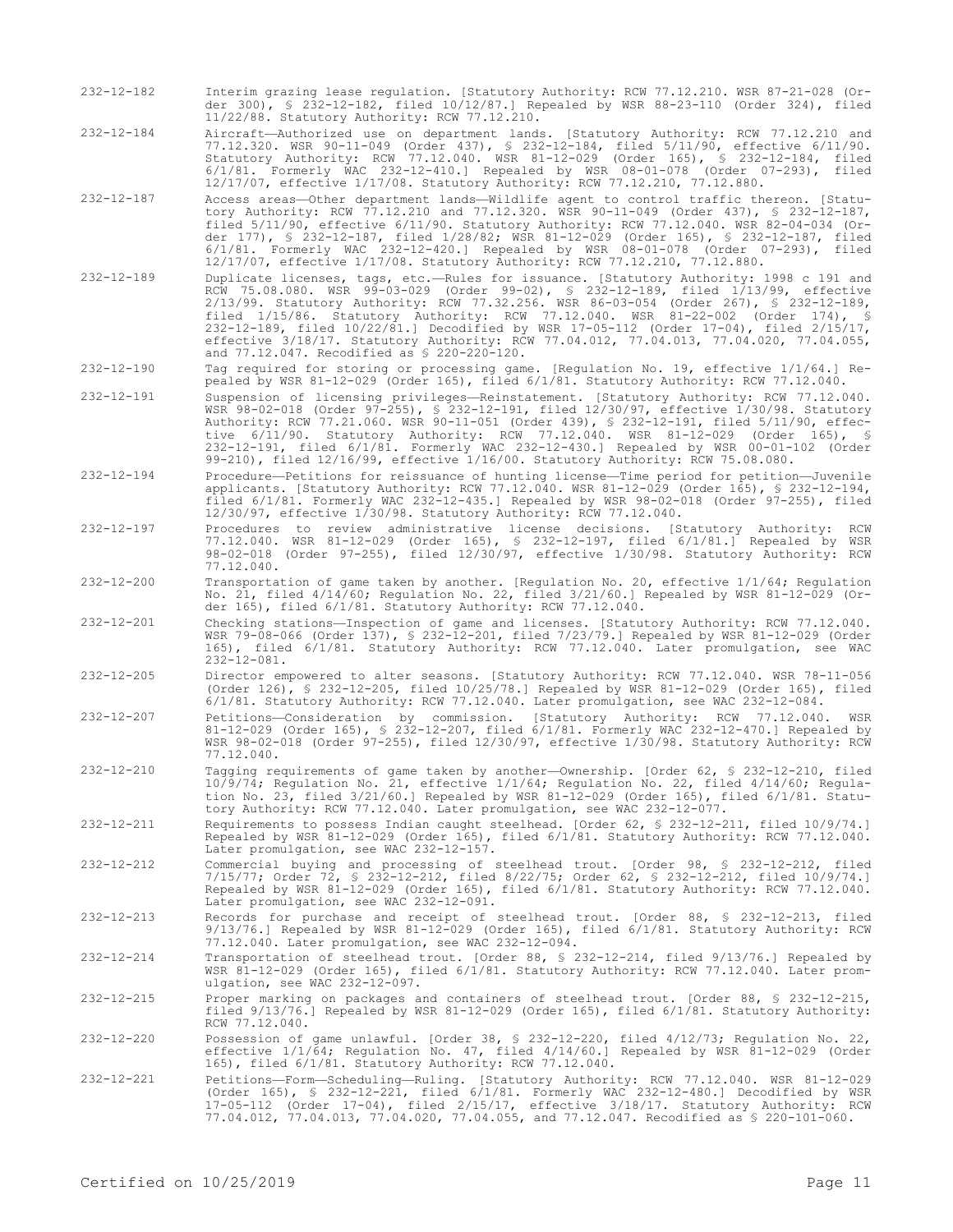- 232-12-224 Possession of wildlife off an Indian reservation legally possessed on reservation. [Statutory Authority: RCW 77.12.040. WSR 81-12-029 (Order 165), § 232-12-224, filed 6/1/81. Formerly WAC 232-12-490.] Repealed by WSR 04-23-040 (Order 04-300), filed 11/10/04, effective 12/11/04. Statutory Authority: RCW 77.12.047.
- 232-12-227 Hunter education training program requirements. [Statutory Authority: RCW 77.12.047. WSR 09-13-031 (Order 09-111), § 232-12-227, filed 6/9/09, effective 7/10/09. Statutory Authority: RCW 77.12.040 and 77.32.155. WSR 97-22-003, § 232-12-227, filed 10/23/97, effective 11/23/97. Statutory Authority: RCW 77.12.040. WSR 95-02-070 (Order 94-146), § 232-12-227, filed 1/4/95, effective 1/4/95. Statutory Authority: RCW 77.32.050 and 77.32.070. WSR 90-19-087 (Order 458), § 232-12-227, filed 9/18/90, effective 10/19/90. Statutory Authority: RCW 77.32.155. WSR 85-16-004 (Order 260), § 232-12-227, filed 7/25/85. Statutory Authority: RCW 77.12.040. WSR 81-12-029 (Order 165), § 232-12-227, filed 6/1/81. Formerly WAC 232-12-500.] Decodified by WSR 17-05-112 (Order 17-04), filed 2/15/17, effective 3/18/17. Statutory Authority: RCW 77.04.012, 77.04.013, 77.04.020, 77.04.055, and 77.12.047. Recodified as § 220-412-010.
- 232-12-228 Hunter education deferral. [Statutory Authority: RCW 77.04.012, 77.04.020, 77.04.055, 77.12.047, 77.12.150, 77.12.240, 77.12.800, 77.32.090, and 77.32.155. WSR 16-12-087, § 232-12-228, filed 5/31/16, effective 7/1/16. Statutory Authority: RCW 77.12.047. WSR 07-22-100 (Order 07-276), § 232-12-228, filed 11/6/07, effective 12/7/07.] Decodified by WSR 17-05-112 (Order 17-04), filed 2/15/17, effective 3/18/17. Statutory Authority: RCW 77.04.012, 77.04.013, 77.04.020, 77.04.055, and 77.12.047. Recodified as § 220-412-020.
- 232-12-230 Falconry and captive propagation of raptors permitted. [Order 88, § 232-12-230, filed 9/13/76; Order 68, § 232-12-230, filed 7/21/75; Order 50, § 232-12-230, filed 1/21/74, effective 3/1/74; Order 2, § 232-12-230, filed 4/20/70; Regulation No. 23, effective 1/1/64.] Repealed by WSR 81-12-029 (Order 165), filed 6/1/81. Statutory Authority: RCW 77.12.040. Later promulgation, see WAC 232-12-101.
- 232-12-231 Falconry definitions. [Order 88, § 232-12-231, filed 9/13/76; Order 50, § 232-12-231, filed 1/21/74, effective 3/1/74.] Repealed by WSR 81-12-029 (Order 165), filed 6/1/81. Statutory Authority: RCW 77.12.040. Later promulgation, see WAC 232-12-104.
- 232-12-232 Falconry permits required. [Order 88, § 232-12-232, filed 9/13/76; Order 50, § 232-12-232, filed 1/21/74, effective 3/1/74.] Repealed by WSR 81-12-029 (Order 165), filed 6/1/81. Statutory Authority: RCW 77.12.040. Later promulgation, see WAC 232-12-107.
- 232-12-233 Limitation on possession of raptors. [Order 88, § 232-12-233, filed 9/13/76; Order 68, § 232-12-233, filed 7/21/75; Order 50, § 232-12-233, filed 1/21/74, effective 3/1/74.] Repealed by WSR 81-12-029 (Order 165), filed 6/1/81. Statutory Authority: RCW 77.12.040. Later promulgation, see WAC 232-12-111.
- 232-12-234 Permit required for capture, importation, exportation, and transfer of raptors. [Order 88, § 232-12-234, filed 9/13/76; Order 68, § 232-12-234, filed 7/21/75; Order 52, § 232-12-234, filed 5/27/74.] Repealed by WSR 81-12-029 (Order 165), filed 6/1/81. Statutory Authority: RCW 77.12.040. Later promulgation, see WAC 232-12-114.
- 232-12-235 Marking and identification of raptors required. [Order 88, § 232-12-235, filed 9/13/76.] Repealed by WSR 81-12-029 (Order 165), filed 6/1/81. Statutory Authority: RCW 77.12.040. Later promulgation, see WAC 232-12-117.
- 232-12-236 Falconry reports required. [Order 88, § 232-12-236, filed 9/13/76; Order 68, § 232-12-236, filed 7/21/75; Order 50, § 232-12-236, filed 1/21/74, effective 3/1/74.] Repealed by WSR 81-12-029 (Order 165), filed 6/1/81. Statutory Authority: RCW 77.12.040. Later promulgation, see WAC 232-12-121.
- 232-12-237 Methods of capture and prohibitions in taking raptors. [Order 88, § 232-12-237, filed 9/13/76; Order 68, § 232-12-237, filed 7/21/75; Order 50, § 232-12-237, filed 1/21/74, effective 3/1/74.] Repealed by WSR 81-12-029 (Order 165), filed 6/1/81. Statutory Authority: RCW 77.12.040. Later promulgation, see WAC 232-12-101 and 232-12-124.
- 232-12-238 Revocation, modifications or suspension of falconry permits. [Order 88, § 232-12-238, filed 9/13/76; Order 50, § 232-12-238, filed 1/21/74, effective 3/1/74.] Repealed by WSR 81-12-029 (Order 165), filed 6/1/81. Statutory Authority: RCW 77.12.040. Later promulgation, see WAC 232-12-127.
- 232-12-240 Permit to kill game—Game damage. [Statutory Authority: RCW 77.12.040. WSR 78-02-055 (Order 114), § 232-12-240, filed 1/20/78; Order 7, § 232-12-240, filed 7/23/70; Regulation No. 24, effective 1/1/64; Regulation No. 18, filed 4/14/60; Regulation No. 19, filed 3/21/60.] Repealed by WSR 81-12-029 (Order 165), filed 6/1/81. Statutory Authority: RCW  $77.12.040.$
- 232-12-241 Requirements of license dealers. [Statutory Authority: RCW 77.04.020 and 77.32.050. WSR 86-21-009 (Order 282), § 232-12-241, filed 10/3/86, effective 1/1/87. Statutory Authority: RCW 77.04.020, 77.32.256 and 77.32.050. WSR 86-03-055 (Order 268), § 232-12-241, filed 1/15/86. Statutory Authority: RCW 77.12.040. WSR 81-22-002 (Order 174), § 232-12-241, filed 10/22/81; WSR 81-12-029 (Order 165), § 232-12-241, filed 6/1/81. Formerly WAC 232-12-510.] Repealed by WSR 99-03-029 (Order 99-02), filed 1/13/99, effective 2/13/99. Statutory Authority: 1998 c 191 and RCW 75.08.080.
- 232-12-242 Hunting restrictions. [Statutory Authority: RCW 77.04.012, 77.04.055, 77.12.047, 77.12.150, and 77.12.240. WSR 15-10-033 (Order 15-95), § 232-12-242, filed 4/28/15, effective 5/29/15. Statutory Authority: RCW 77.12.047, 77.12.240, and 77.32.070. WSR 14-10-019 (Order 14-95), § 232-12-242, filed 4/25/14, effective 5/26/14. Statutory Authority: RCW 77.04.012, 77.04.013, 77.04.055, 77.12.045, and 77.12.047. WSR 13-02-043<br>(Order 12-290), § 232-12-242, filed 12/21/12, effective 1/21/13. Statutory Authority: RCW<br>77.12.040. WSR 93-04-074 (Order 593), § 232-12 codified by WSR 17-05-112 (Order 17-04), filed 2/15/17, effective 3/18/17. Statutory Authority: RCW 77.04.012, 77.04.013, 77.04.020, 77.04.055, and 77.12.047. Recodified as § 220-413-060.
- 232-12-243 Public safety cougar removals. [Statutory Authority: RCW 77.12.047. WSR 12-11-005 (Order 12-70), § 232-12-243, filed 5/2/12, effective 6/2/12. Statutory Authority: RCW 77.04.012, 77.04.055, 77.12.047, 77.15.245, and 2007 c 178. WSR 11-19-074, § 232-12-243, filed 9/16/11, effective 10/17/11. Statutory Authority: RCW 77.12.047, 77.12.040, 77.12.020,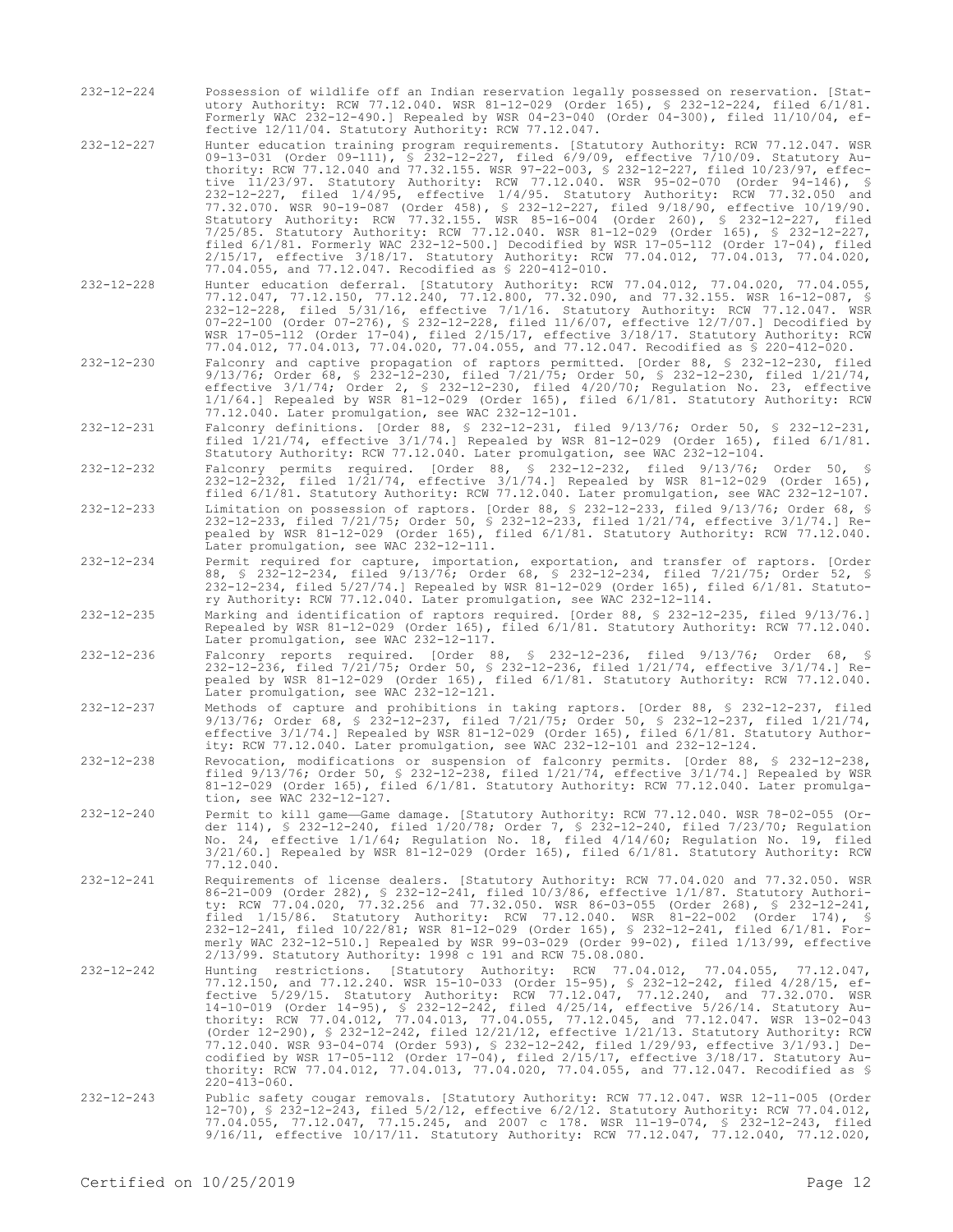77.12.570, 77.12.210. WSR 08-17-034 (Order 08-197), § 232-12-243, filed 8/13/08, effective 9/13/08. Statutory Authority: RCW 77.12.047. WSR 04-21-036 (Order 04-284), § 232-12-243, filed 10/14/04, effective 11/14/04; WSR 03-17-037 (Order 03-186), § 232-12-243, filed 8/14/03, effective 9/14/03; WSR 02-17-013 (Order 02-183), § 232-12-243, filed 8/9/02, effective 9/9/02; WSR 01-20-011 (Order 01-198), § 232-12-243, filed 9/20/01, effective 10/21/01.] Decodified by WSR 17-05-112 (Order 17-04), filed 2/15/17, effective 3/18/17. Statutory Authority: RCW 77.04.012, 77.04.013, 77.04.020, 77.04.055, and 77.12.047. Recodified as § 220-440-030.

- 232-12-244 Hunting restrictions. [Statutory Authority: RCW 77.12.040. WSR 82-04-034 (Order 177), § 232-12-244, filed 1/28/82; WSR 81-12-029 (Order 165), § 232-12-244, filed 6/1/81. Formerly WAC 232-12-520.] Repealed by WSR 91-13-061 (Order 496), filed 6/17/91, effective 7/18/91. Statutory Authority: RCW 77.12.040 and 77.04.055.
- 232-12-24401 Closure of all lands within the Colville Indian Reservation to the trapping and hunting of all wild animals, blue grouse, ruffed grouse, Franklin grouse, sharp-tailed grouse, sage hen grouse, and mourning doves.[Statutory Authority: RCW 77.12.040. WSR 83-09-022 (Order 201), § 232-12-24401, filed 4/14/83.] Repealed by WSR 98-10-019 (Order 98-70), filed 4/22/98, effective 5/23/98. Statutory Authority: RCW 77.12.040.
- 232-12-24402 Colville Indian Reservation—Prohibiting the taking or hunting of big game and grouse and trapping of furbearers. [Statutory Authority: RCW 77.12.040. WSR 98-10-007 (Order 98-52), § 232-12-24402, filed 4/22/98, effective 5/23/98.] Decodified by WSR 17-05-112 (Order 17-04), filed 2/15/17, effective 3/18/17. Statutory Authority: RCW 77.04.012, 77.04.013, 77.04.020, 77.04.055, and 77.12.047. Recodified as § 220-413-160.
- 232-12-245 Baiting for the purposes of hunting deer or elk. [Statutory Authority: RCW 77.04.012, 77.04.020, 77.04.055, 77.12.047, 77.12.150, 77.12.240, 77.12.800, 77.32.090, and 77.32.155. WSR 16-12-087, § 232-12-245, filed 5/31/16, effective 7/1/16.] Decodified by WSR 17-05-112 (Order 17-04), filed 2/15/17, effective 3/18/17. Statutory Authority: RCW 77.04.012, 77.04.013, 77.04.020, 77.04.055, and 77.12.047. Recodified as § 220-414-030.
- 232-12-247 Transmission lines—Unlawful hunting. [Statutory Authority: RCW 77.12.040. WSR 82-04-034 (Order 177), § 232-12-247, filed 1/28/82; WSR 81-12-029 (Order 165), § 232-12-247, filed 6/1/81. Formerly WAC 232-12-530.] Decodified by WSR 17-05-112 (Order 17-04), filed 2/15/17, effective 3/18/17. Statutory Authority: RCW 77.04.012, 77.04.013, 77.04.020, 77.04.055, and 77.12.047. Recodified as § 220-413-080.
- 232-12-250 Beaver tag required. [Order 16, § 232-12-250, filed 6/30/71; Regulation No. 25, effective 1/1/64; Regulation No. 58, filed 8/1/63.] Repealed by WSR 80-13-012 (Order 152), filed 9/8/80. Statutory Authority: RCW 77.12.040.
- 232-12-251 Removal of minerals, wood and artifacts from department lands. [Statutory Authority: RCW 77.12.210 and 77.12.320. WSR 90-11-049 (Order 437), § 232-12-251, filed 5/11/90, effective 6/11/90. Statutory Authority: RCW 77.12.040. WSR 81-12-029 (Order 165), § 232-12-251, filed 6/1/81. Formerly WAC 232-12-550.] Decodified by WSR 17-05-112 (Order 17-04), filed 2/15/17, effective 3/18/17. Statutory Authority: RCW 77.04.012, 77.04.013, 77.04.020, 77.04.055, and 77.12.047. Recodified as § 220-500-210.
- 232-12-253 Tribal hunting—Medicine Creek Treaty hunters—Enforcement policy. [Statutory Authority: RCW 77.12.047. WSR 02-16-043 (Order 02-178), § 232-12-253, filed 7/31/02, effective 8/31/02; WSR 02-05-021 (Order 01-289), § 232-12-253, filed 2/11/02, effective 3/14/02.] Decodified by WSR 17-05-112 (Order 17-04), filed 2/15/17, effective 3/18/17. Statutory Authority: RCW 77.04.012, 77.04.013, 77.04.020, 77.04.055, and 77.12.047. Recodified as §  $220 - 413 - 170$ .
- 232-12-254 Discharge of litter on department lands—Unlawful. [Statutory Authority: RCW 77.12.210 and 77.12.320. WSR 90-11-049 (Order 437), § 232-12-254, filed 5/11/90, effective 6/11/90. Statutory Authority: RCW 77.12.040. WSR 81-12-029 (Order 165), § 232-12-254, filed 6/1/81. Formerly WAC 232-12-570.] Decodified by WSR 17-05-112 (Order 17-04), filed 2/15/17, effective 3/18/17. Statutory Authority: RCW 77.04.012, 77.04.013, 77.04.020, 77.04.055, and 77.12.047. Recodified as § 220-500-220.
- 232-12-255 Permits for controlled hunts. [Order 2, § 232-12-255, filed 4/20/70.] Repealed by WSR 81-12-029 (Order 165), filed 6/1/81. Statutory Authority: RCW 77.12.040. Later promulgation, see WAC 232-12-131.
- 232-12-257 Use of decoys and calls. [Statutory Authority: RCW 77.12.047. WSR 07-21-085 (Order 07-255), § 232-12-257, filed 10/17/07, effective 11/17/07; WSR 06-11-032 (Order 06-92), § 232-12-257, filed 5/8/06, effective 6/8/06. Statutory Authority: RCW 77.12.040. WSR 01-17-092 (Order 01-157), § 232-12-257, filed 8/20/01, effective 9/20/01. Statutory Authority: RCW 77.12.040, 77.12.010, 77.12.020, 77.12.770, 77.12.780. WSR 00-11-137 (Order 00-50), § 232-12-257, filed 5/23/00, effective 6/23/00. Statutory Authority: RCW 77.12.040. WSR 81-12-029 (Order 165), § 232-12-257, filed 6/1/81. Formerly WAC 232-12-630.] Decodified by WSR 17-05-112 (Order 17-04), filed 2/15/17, effective 3/18/17. Statutory Authority: RCW 77.04.012, 77.04.013, 77.04.020, 77.04.055, and 77.12.047. Recodified as § 220-414-090.
- 232-12-260 Compensation to landowner for beaver pelts. [Regulation No. 26, effective 1/1/64; Regulation No. 25, filed 4/14/60; Regulation No. 26, filed 3/21/60.] Repealed by WSR 80-15-063 (Order 155), filed 10/16/80. Statutory Authority: RCW 77.12.040.
- 232-12-261 Live decoys unlawful—Waterfowl and wild turkey. [Statutory Authority: RCW 77.04.012, 77.04.013, 77.04.055, 77.12.045, and 77.12.047. WSR 13-02-043 (Order 12-290), § 232-12-261, filed 12/21/12, effective 1/21/13. Statutory Authority: RCW 77.12.040. WSR<br>99-17-034 (Order 99-118), § 232-12-261, filed 8/11/99, effective 9/11/99; WSR 81-12-029<br>(Order 165), § 232-12-261, filed 6/1/81. Former 17-05-112 (Order 17-04), filed 2/15/17, effective 3/18/17. Statutory Authority: RCW 77.04.012, 77.04.013, 77.04.020, 77.04.055, and 77.12.047. Recodified as § 220-416-030.
- 232-12-264 Baiting of game birds—Unlawful. [Statutory Authority: RCW 77.12.047. WSR 12-11-005 (Order 12-70), § 232-12-264, filed 5/2/12, effective 6/2/12. Statutory Authority: RCW 77.12.040. WSR 99-17-034 (Order 99-118), § 232-12-264, filed 8/11/99, effective 9/11/99; WSR 81-12-029 (Order 165), § 232-12-264, filed 6/1/81. Formerly WAC 232-12-650.] Decodified by WSR 17-05-112 (Order 17-04), filed 2/15/17, effective 3/18/17. Statutory Authori-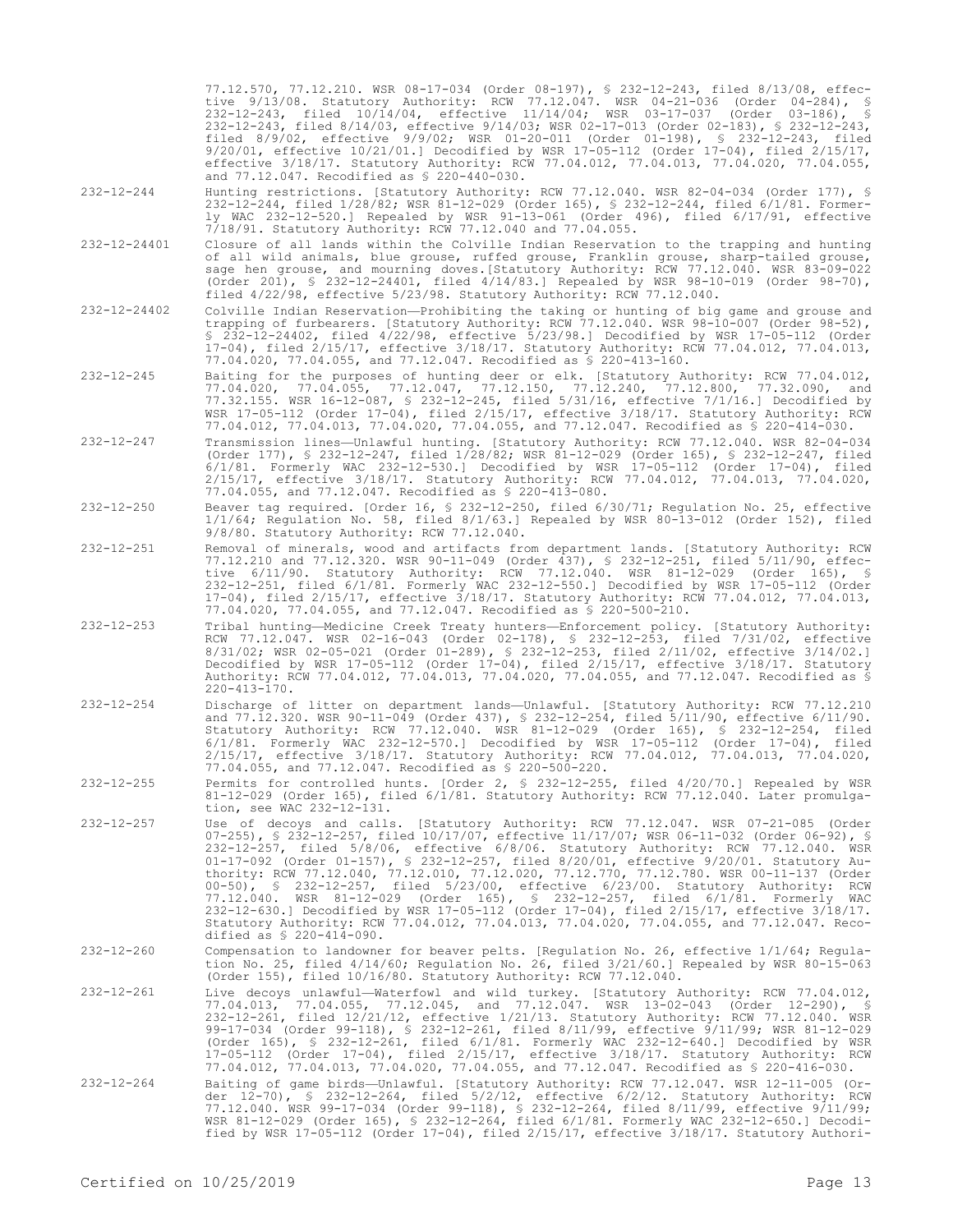ty: RCW 77.04.012, 77.04.013, 77.04.020, 77.04.055, and 77.12.047. Recodified as § 220-416-100.

- 232-12-267 Field identification of wildlife—Evidence of sex—Definitions. [Statutory Authority: RCW 77.12.047. WSR 02-15-018 (Order 02-129), § 232-12-267, filed 7/8/02, effective 8/8/02. Statutory Authority: RCW 77.12.040. WSR 92-12-064 (Order 555), § 232-12-267, filed 6/1/92, effective 7/2/92. Statutory Authority: RCW 77.12.040 and 77.16.095. WSR 91-13-064 (Order 499), § 232-12-267, filed 6/17/91, effective 7/18/91. Statutory Authority: RCW 77.12.030, 77.12.105 and 77.16.095. WSR 89-14-018 (Order 401), § 232-12-267, filed 6/26/89. Statutory Authority: RCW 77.12.040. WSR 81-12-029 (Order 165), § 232-12-267, filed 6/1/81.] Decodified by WSR 17-05-112 (Order 17-04), filed 2/15/17, effective 3/18/17. Statutory Authority: RCW 77.04.012, 77.04.013, 77.04.020, 77.04.055, and 77.12.047. Recodified as § 220-413-090.
- 232-12-270 Affidavit required for transportation and possession of beaver pelts—Tagging requirements and fee. [Regulation No. 27, effective 1/1/64; Regulation No. 26, filed 4/14/60; Regulation No. 27, filed 3/21/60.] Repealed by WSR 80-15-063 (Order 155), filed 10/16/80. Statutory Authority: RCW 77.12.040.
- 232-12-271 Criteria for planting aquatic plants and releasing wildlife. [Statutory Authority: RCW 77.04.012, 77.04.055, 77.12.047, 77.12.150, and 77.12.240. WSR 15-10-033 (Order 15-95), § 232-12-271, filed 4/28/15, effective 5/29/15. Statutory Authority: RCW 77.12.047 and 77.12.020. WSR 04-11-036 (Order 04-98), § 232-12-271, filed 5/12/04, effective 6/12/04. Statutory Authority: RCW 77.12.040, 77.12.020, 77.32.070, 77.32.530. WSR 01-10-048 (Order 01-69), § 232-12-271, filed 4/26/01, effective 5/27/01. Statutory Authority: RCW 77.04.055, 77.12.040 and 77.16.150. WSR 91-24-015 (Order 521), § 232-12-271, filed 11/22/91, effective 12/23/91. Statutory Authority: RCW 77.12.020, 77.12.040 and 77.16.150. WSR 89-12-044 (Order 397), § 232-12-271, filed 6/2/89. Statutory Authority: RCW 77.12.040. WSR 82-04-034 (Order 177), § 232-12-271, filed 1/28/82; WSR 81-12-029 (Order 165), § 232-12-271, filed 6/1/81. Formerly WAC 232-12-675.] Amended and decodified by WSR 17-05-112 (Order 17-04), filed 2/15/17, effective 3/18/17. Statutory Authority: RCW 77.04.012, 77.04.013, 77.04.020, 77.04.055, and 77.12.047. Recodified as § 220-450-010.
- 232-12-272 Juvenile fishing events. [Statutory Authority: RCW 77.12.047. WSR 06-09-021 (Order 06-67), § 232-12-272, filed 4/11/06, effective 5/12/06; WSR 02-08-048 (Order 02-53), § 232-12-272, filed 3/29/02, effective 5/1/02.] Decodified by WSR 17-05-112 (Order 17-04), filed 2/15/17, effective 3/18/17. Statutory Authority: RCW 77.04.012, 77.04.013, 77.04.020, 77.04.055, and 77.12.047. Recodified as § 220-310-230.
- 232-12-274 Conditions for issuance of permits for scientific collection, research or display. [Statutory Authority: RCW 77.12.040. WSR 82-04-034 (Order 177), § 232-12-274, filed 1/28/82; WSR 81-12-029 (Order 165), § 232-12-274, filed 6/1/81. Formerly WAC 232-12-676.] Repealed by WSR 88-05-031 (Order 304), filed 2/12/88. Statutory Authority: RCW 77.32.010 (2)(b) and 77.32.240.
- 232-12-275 Definitions—Oiled-wildlife and wildlife rehabilitation permits. [Statutory Authority: RCW 77.12.047, 77.12.240, 77.12.467, 77.12.469, and 77.32.070. WSR 13-18-046 (Order 13-192), § 232-12-275, filed 8/30/13, effective 9/30/13. Statutory Authority: RCW 77.12.047 and 90.56.110. WSR 09-01-123, § 232-12-275, filed 12/19/08, effective 1/19/09. Statutory Authority: RCW 77.12.047. WSR 06-09-021 (Order 06-67), § 232-12-275, filed 4/11/06, effective 5/12/06. Statutory Authority: RCW 77.12.047 and 90.56.110. WSR 04-20-020 (Order 04-250), § 232-12-275, filed 9/27/04, effective 10/28/04. Statutory Authority: RCW 77.12.040. WSR 98-01-210 (Order 97-251), § 232-12-275, filed 12/23/97, effective 1/23/98. Statutory Authority: RCW 77.12.040, 77.12.700 and 77.12.010. WSR 96-12-045, § 232-12-275, filed 5/31/96, effective 7/1/96. Statutory Authority: RCW 77.12.030 and 77.12.040. WSR 88-09-036 (Order 308), § 232-12-275, filed 4/15/88.] Amended and decodified by WSR 17-05-112 (Order 17-04), filed 2/15/17, effective 3/18/17. Statutory Authority: RCW 77.04.012, 77.04.013, 77.04.020, 77.04.055, and 77.12.047. Recodified as  $$ 220-450-060$ .
- 232-12-276 Scientific permits. [Statutory Authority: RCW 77.32.010 (2)(b) and 77.32.240. WSR 88-05-031 (Order 304), § 232-12-276, filed 2/12/88.] Repealed by WSR 06-07-081 (Order 06-47), filed 3/14/06, effective 4/14/06. Statutory Authority: RCW 77.12.047.
- 232-12-277 Taxidermy and furdealing records. [Statutory Authority: RCW 77.12.040. WSR 92-12-064 (Order 555), § 232-12-277, filed 6/1/92, effective 7/2/92; WSR 81-12-029 (Order 165), § 232-12-277, filed 6/1/81. Formerly WAC 232-12-690, 232-12-700, and 232-12-710.] Amended and decodified by WSR 17-05-112 (Order 17-04), filed 2/15/17, effective 3/18/17. Statutory Authority: RCW 77.04.012, 77.04.013, 77.04.020, 77.04.055, and 77.12.047. Recodified as § 220-400-060.
- 232-12-280 Report required of licensed trappers. [Regulation No. 28, effective 1/1/64; Regulation No. 27, filed 4/14/60; Regulation No. 28, filed 3/21/60.] Repealed by WSR 81-12-029 (Order 165), filed 6/1/81. Statutory Authority: RCW 77.12.040. Later promulgation, see WAC  $232 - 12 - 134$ .
- 232-12-281 Copying. [Statutory Authority: RCW 77.12.040. WSR 81-12-029 (Order 165), § 232-12-281, filed 6/1/81. Formerly WAC 232-12-816.] Repealed by WSR 82-04-034 (Order 177), filed 1/28/82. Statutory Authority: RCW 77.12.040.
- 232-12-284 Bighorn sheep—Marking requirements. [Statutory Authority: RCW 77.04.012, 77.04.055, 77.12.047, 77.12.150, and 77.12.240. WSR 16-03-045 (Order 16-06), § 232-12-284, filed 1/14/16, effective 2/14/16; WSR 15-10-048 (Order 15-101), § 232-12-284, filed 4/29/15, effective 5/30/15. Statutory Authority: RCW 77.12.047, 77.12.020, 77.12.570, 77.12.210,<br>77.12.150, 77.12.240, 77.32.070, 77.32.530. WSR 10-10-061 (Order 10-94), § 232-12-284,<br>filed 4/30/10, effective 5/31/10. Statutory Aut der 96-193), § 232-12-284, filed 11/5/96, effective 12/6/96; WSR 81-12-029 (Order 165), § 232-12-284, filed 6/1/81.] Decodified by WSR 17-05-112 (Order 17-04), filed 2/15/17, effective 3/18/17. Statutory Authority: RCW 77.04.012, 77.04.013, 77.04.020, 77.04.055, and 77.12.047. Recodified as § 220-415-110.
- 232-12-286 Reducing the spread of hoof disease—Unlawful transport of elk hooves. [Statutory Authority: RCW 77.04.012, 77.04.020, 77.04.055, 77.12.047, 77.12.150, 77.12.240, 77.12.800, 77.32.090, and 77.32.155. WSR 16-12-087, § 232-12-286, filed 5/31/16, effective 7/1/16.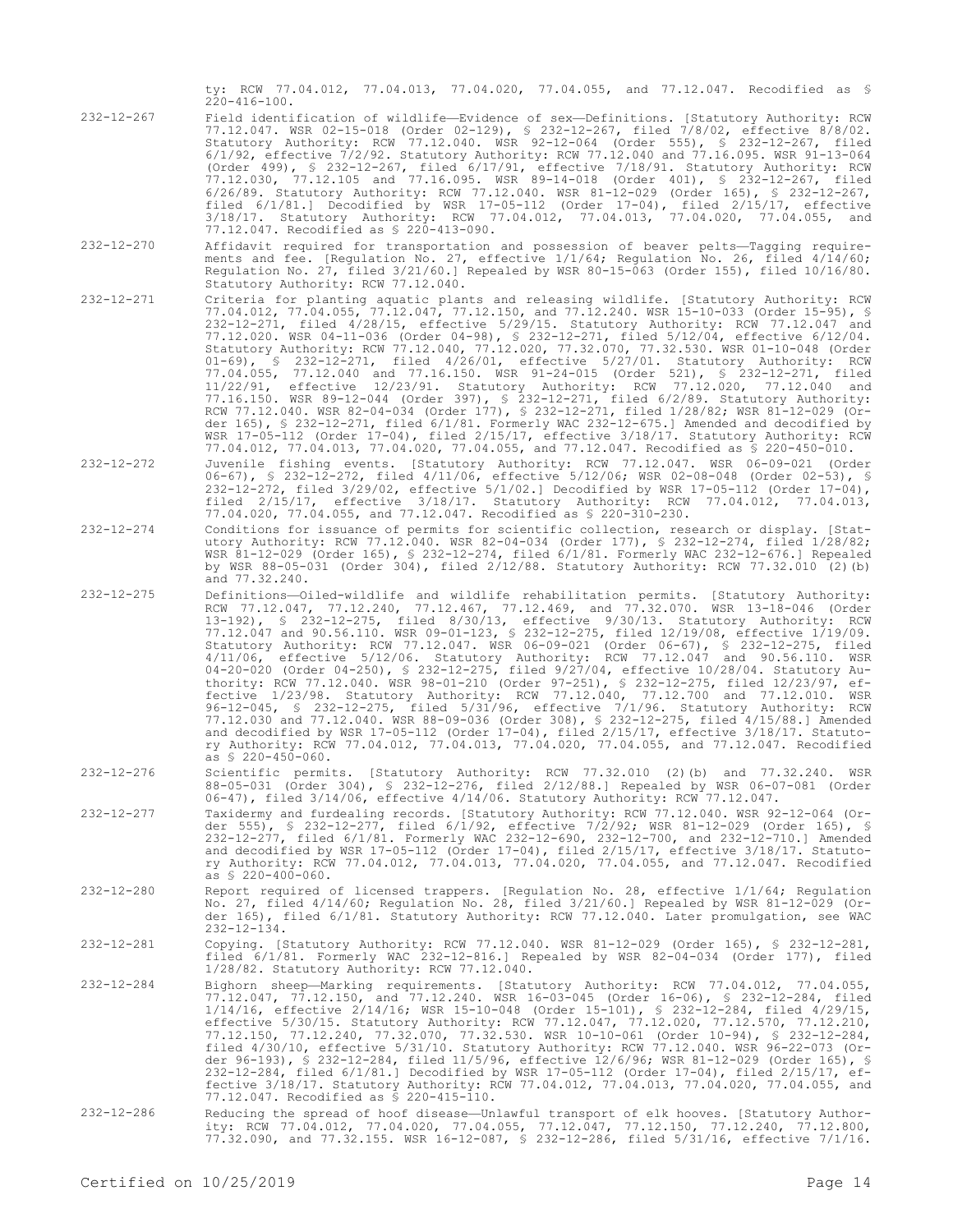|                  | Statutory Authority: RCW 77.04.012, 77.04.055, 77.12.047, 77.12.455, and 77.32.070. WSR<br>14-17-093 (Order 14-215), § 232-12-286, filed 8/19/14, effective 9/19/14.] Decodified by<br>WSR 17-05-112 (Order 17-04), filed 2/15/17, effective 3/18/17. Statutory Authority: RCW<br>77.04.012, 77.04.013, 77.04.020, 77.04.055, and 77.12.047. Recodified as \$ 220-413-200.                                                                                                                                                                                                                                                                                                                                                                                                                                                                                                                                           |
|------------------|----------------------------------------------------------------------------------------------------------------------------------------------------------------------------------------------------------------------------------------------------------------------------------------------------------------------------------------------------------------------------------------------------------------------------------------------------------------------------------------------------------------------------------------------------------------------------------------------------------------------------------------------------------------------------------------------------------------------------------------------------------------------------------------------------------------------------------------------------------------------------------------------------------------------|
| $232 - 12 - 287$ | Possession of dead wildlife. [Statutory Authority: RCW 77.04.012, 77.04.020, 77.04.055,<br>77.12.047, 77.12.150, 77.12.240, 77.12.800, 77.32.090, and 77.32.155. WSR 16-12-087, §<br>232-12-287, filed 5/31/16, effective 7/1/16. Statutory Authority: RCW 77.12.047. WSR<br>03-16-087 (Order 03-175), § 232-12-287, filed 8/5/03, effective 9/5/03. Statutory Author-<br>ity: RCW 77.12.040. WSR 95-10-026, \$ 232-12-287, filed 4/26/95, effective 5/27/95; WSR<br>81-12-029 (Order 165), § 232-12-287, filed 6/1/81. Formerly WAC 232-12-180.] Decodified<br>by WSR 17-05-112 (Order 17-04), filed $2/15/17$ , effective $3/18/17$ . Statutory Authority:<br>RCW 77.04.012, 77.04.013, 77.04.020, 77.04.055, and 77.12.047. Recodified as §<br>$220 - 400 - 040$ .                                                                                                                                                |
| $232 - 12 - 288$ | Official hunting hours for big game animals, rabbits, hares, fox, and forest grouse.<br>[Statutory Authority: RCW 77.04.012, 77.04.055, 77.12.047, 77.12.150, and 77.12.240. WSR<br>15-10-033 (Order 15-95), § 232-12-288, filed 4/28/15, effective 5/29/15. Statutory Au-<br>thority: RCW 77.04.012, 77.04.013, 77.04.055, 77.12.045, and 77.12.047. WSR 13-02-043<br>(Order $12-290$ ), § 232-12-288, filed $12/21/12$ , effective $1/21/13$ . Decodified by WSR<br>$17-05-112$ (Order 17-04), filed $2/15/17$ , effective $3/18/17$ . Statutory Authority: RCW<br>77.04.012, 77.04.013, 77.04.020, 77.04.055, and 77.12.047. Recodified as \$ 220-416-020.                                                                                                                                                                                                                                                        |
| $232 - 12 - 289$ | Official hunting hours for game birds—Migratory game birds, upland birds, and wild tur-<br>keys. [Statutory Authority: RCW 77.04.012, 77.04.055, 77.12.047, and 77.32.070. WSR<br>15-18-032 (Order 15-275), § 232-12-289, filed 8/25/15, effective 9/25/15. Statutory Au-<br>thority: RCW 77.04.012, 77.04.013, 77.04.055, 77.12.045, and 77.12.047. WSR 13-02-043<br>(Order 12-290), § 232-12-289, filed 12/21/12, effective 1/21/13. Statutory Authority: RCW<br>77.12.047, 77.12.020, 77.12.570, 77.12.210. WSR 07-11-017 (Order 07-62), § 232-12-289,<br>filed 5/3/07, effective 6/3/07. Statutory Authority: RCW 77.12.047. WSR 03-06-110 (Order<br>03-23), § 232-12-289, filed 3/5/03, effective 4/5/03.] Decodified by WSR 17-05-112 (Order<br>17-04), filed 2/15/17, effective 3/18/17. Statutory Authority: RCW 77.04.012, 77.04.013,<br>77.04.020, 77.04.055, and 77.12.047. Recodified as \$ 220-416-050. |
| $232 - 12 - 290$ | Trapping in muskrat houses unlawful. [Requlation No. 29, effective 1/1/64; Requlation No.<br>28, filed $4/14/60$ ; Requlation No. 30, filed $3/21/60$ . Repealed by Order 2, filed $4/20/70$ .                                                                                                                                                                                                                                                                                                                                                                                                                                                                                                                                                                                                                                                                                                                       |
| $232 - 12 - 291$ | Hunting before or after hours. [Statutory Authority: RCW 77.12.040. WSR 99-17-034 (Order<br>99-118), § 232-12-291, filed 8/11/99, effective 9/11/99; WSR 81-12-029 (Order 165), §<br>$232-12-291$ , filed $6/1/81$ . Decodified by WSR 17-05-112 (Order 17-04), filed $2/15/17$ , ef-<br>fective 3/18/17. Statutory Authority: RCW 77.04.012, 77.04.013, 77.04.020, 77.04.055, and<br>77.12.047. Recodified as \$ 220-413-010.                                                                                                                                                                                                                                                                                                                                                                                                                                                                                       |
| $232 - 12 - 292$ | Bald eagle protection rules. [Statutory Authority: RCW 77.12.047. WSR 11-10-049 (Order<br>11-78), § 232-12-292, filed 4/28/11, effective 5/29/11. Statutory Authority: RCW<br>77.12.047, 77.12.655, 77.12.020. WSR 02-02-062 (Order 01-283), § 232-12-292, filed<br>12/28/01, effective 1/28/02. Statutory Authority: RCW 77.12.655. WSR 86-21-010 (Order<br>283), § 232-12-292, filed 10/3/86.] Decodified by WSR 17-05-112 (Order 17-04), filed<br>2/15/17, effective 3/18/17. Statutory Authority: RCW 77.04.012, 77.04.013, 77.04.020,<br>77.04.055, and 77.12.047. Recodified as § 220-610-100.                                                                                                                                                                                                                                                                                                                 |
| $232 - 12 - 294$ | Definitions—Hydraulic project permits. [Statutory Authority: RCW 77.12.040.<br>WSR<br>81-12-029 (Order 165), § 232-12-294, filed 6/1/81.] Repealed by WSR 83-09-026 (Order<br>205), filed 4/14/83. Statutory Authority: RCW 75.20.100 and 77.12.010 and chapter 34.04<br>RCW. Later promulgation, see WAC 232-14-010.                                                                                                                                                                                                                                                                                                                                                                                                                                                                                                                                                                                                |
| $232 - 12 - 297$ | Endangered, threatened, and sensitive wildlife species classification. [Statutory Author-<br>ity: RCW 77.12.047, 77.12.655, 77.12.020. WSR 02-02-062 (Order 01-283), § 232-12-297,<br>filed 12/28/01, effective 1/28/02. Statutory Authority: RCW 77.12.040. WSR 98-05-041 (Or-<br>der 98-17), § 232-12-297, filed $2/11/98$ , effective $3/14/98$ . Statutory Authority: RCW<br>77.12.020. WSR 90-11-066 (Order 442), § 232-12-297, filed 5/15/90, effective 6/15/90.]<br>Amended and decodified by WSR 17-05-112 (Order 17-04), filed 2/15/17, effective 3/18/17.<br>Statutory Authority: RCW 77.04.012, 77.04.013, 77.04.020, 77.04.055, and 77.12.047. Reco-<br>dified as § 220-610-110.                                                                                                                                                                                                                         |
| $232 - 12 - 300$ | Edible flesh of game species unlawful for trap bait. [Order 59, § 232-12-300, filed<br>$9/4/74$ ; Requlation No. 30, effective $1/1/64$ ; Requlation No. 29, filed $4/14/60$ ; Requlation<br>No. 31, filed $3/21/60$ .] Repealed by WSR 81-12-029 (Order 165), filed $6/1/81$ . Statutory<br>Authority: RCW 77.12.040. Later promulgation, see WAC 232-12-137.                                                                                                                                                                                                                                                                                                                                                                                                                                                                                                                                                       |
| $232 - 12 - 310$ | Wild animal trapping. [Order 59, § 232-12-310, filed 9/4/74; Order 2, § 232-12-310, filed<br>$4/20/70$ ; Regulation No. 31, filed $6/21/67$ ; Regulation No. 31, effective 1/1/64; Regula-<br>tion No. 30, filed 4/14/60; Regulation No. 32, filed 3/21/60.] Repealed by WSR 81-12-029<br>(Order 165), filed 6/1/81. Statutory Authority: RCW 77.12.040. Later promulgation, see<br>WAC 232-12-141.                                                                                                                                                                                                                                                                                                                                                                                                                                                                                                                  |
| $232 - 12 - 315$ | Planting or releasing fish in state waters. [Regulation No. 54, filed 1/25/67.] Repealed<br>by Order 2, filed $4/20/70$ .                                                                                                                                                                                                                                                                                                                                                                                                                                                                                                                                                                                                                                                                                                                                                                                            |
| $232 - 12 - 320$ | Use of live fish for bait unlawful. [Regulation No. 32, effective $1/1/64$ ; Regulation No.<br>12, filed $4/14/60$ ; Requlation No. 13, filed $3/21/60$ . Repealed by WSR 81-12-029 (Order<br>165), filed 6/1/81. Statutory Authority: RCW 77.12.040. Later promulgation, see WAC<br>$232 - 12 - 144$ .                                                                                                                                                                                                                                                                                                                                                                                                                                                                                                                                                                                                              |
| $232 - 12 - 330$ | Use of artificial lights in fishing unlawful. [Regulation No. 33, effective 1/1/64; Regu-<br>lation No. 13, filed 4/14/60; Regulation No. 14, filed 3/21/60.] Repealed by WSR<br>78-11-057 (Order 127), filed 10/25/78. Statutory Authority: RCW 77.12.040.                                                                                                                                                                                                                                                                                                                                                                                                                                                                                                                                                                                                                                                          |
| $232 - 12 - 340$ | Maximum number of fishing lines and hooks—Snagging and gaffing fish unlawful. [Order 75,<br>\$ 232-12-340, filed 10/17/75; Order 46, \$ 232-12-340, filed 9/13/73; Order 11, \$<br>232-12-340, filed 4/9/71; Order 7, § 232-12-340, filed 7/23/70; Order 2, § 232-12-340,<br>filed $4/20/70$ ; Regulation No. 34, effective $1/1/64$ ; Regulation No. 14, filed $4/14/60$ ;<br>Regulation No. 15, filed $3/21/60$ . Repealed by WSR 81-12-029 (Order 165), filed $6/1/81$ .<br>Statutory Authority: RCW 77.12.040. Later promulgation, see WAC 232-12-147.                                                                                                                                                                                                                                                                                                                                                           |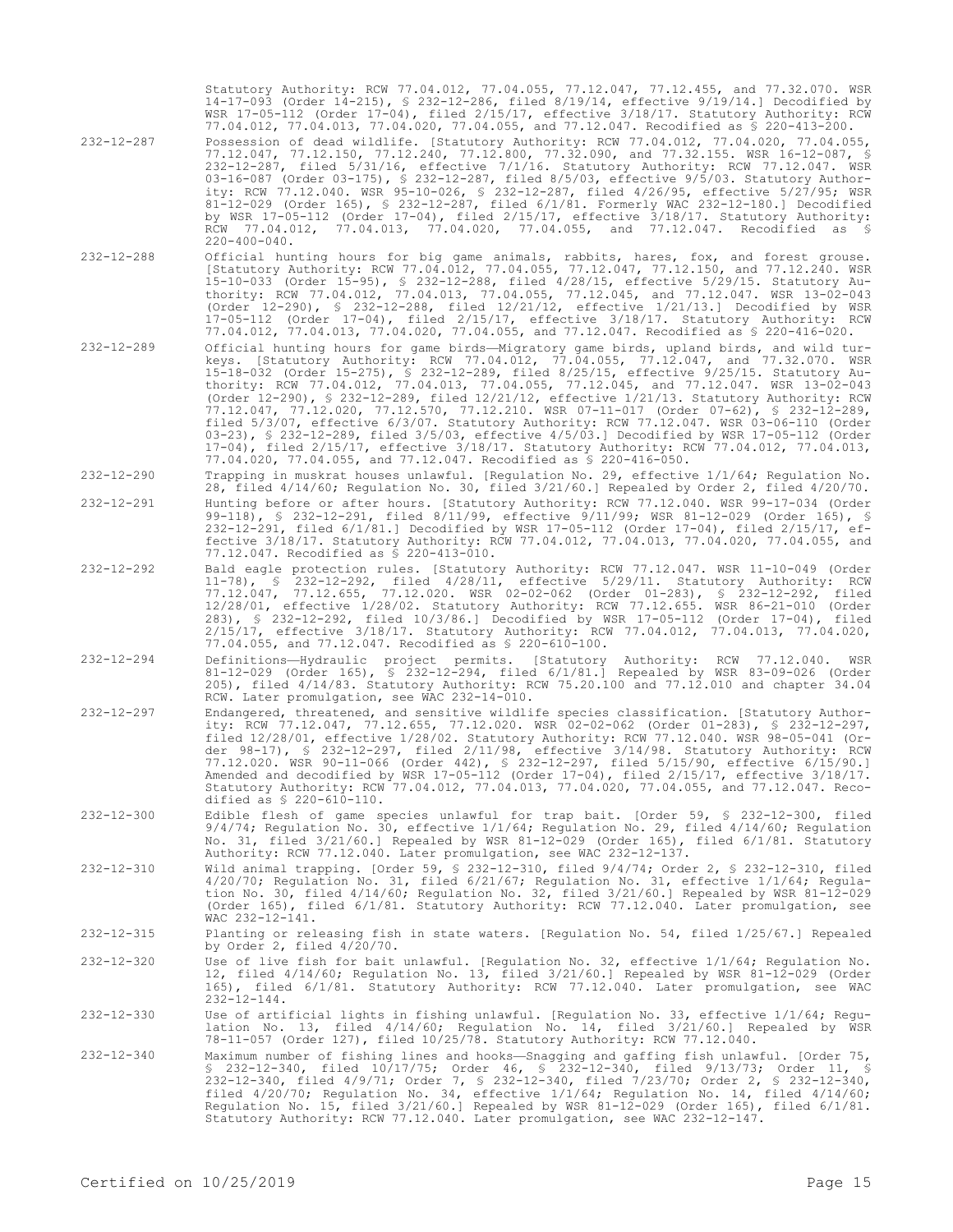232-12-350 Definition of fly fishing. [Statutory Authority: RCW 77.12.040. WSR 78-02-055 (Order 114), § 232-12-350, filed 1/20/78; Order 2, § 232-12-350, filed 4/20/70; Regulation No. 35, effective 1/1/64; Regulation No. 15, filed 4/14/60; Regulation No. 16, filed 3/21/60.] Repealed by WSR 81-12-029 (Order 165), filed 6/1/81. Statutory Authority: RCW 77.12.040. Later promulgation, see WAC 232-12-350.

232-12-355 Juvenile fishing and catch limits. [Order 2, § 232-12-355, filed 4/20/70.] Repealed by WSR 81-12-029 (Order 165), filed 6/1/81. Statutory Authority: RCW 77.12.040. Later promulgation, see WAC 232-12-154.

- 232-12-360 Steelhead fishing permit punch card requirements. [Statutory Authority: RCW 77.12.040. WSR 79-08-066 (Order 137), § 232-12-360, filed 7/23/79; Order 75, § 232-12-360, filed 10/17/75; Order 62, § 232-12-360, filed 10/9/74; Order 19, § 232-12-360, filed 9/2/71; Regulation No. 36, effective 1/1/64; Regulation No. 56, filed 10/13/61; Regulation No. 33, filed 4/14/60; Regulation No. 35, filed 3/21/60.] Repealed by WSR 81-12-029 (Order 165), filed 6/1/81. Statutory Authority: RCW 77.12.040. Later promulgation, see WAC  $232 - 12 - 157$ .
- 232-12-365 Fishing guide reports. [Order 80, § 232-12-365, filed 4/22/76.] Repealed by WSR 81-12-029 (Order 165), filed 6/1/81. Statutory Authority: RCW 77.12.040. Later promulgation, see WAC 232-12-161.
- 232-12-370 Fishing near dams, fish traps and hatcheries unlawful. [Regulation No. 37, effective 1/1/64; Regulation No. 16, filed 4/14/60; Regulation No. 17, filed 3/21/60.] Repealed by WSR 81-12-029 (Order 165), filed 6/1/81. Statutory Authority: RCW 77.12.040. Later promulgation, see WAC 232-12-164.
- 232-12-373 Unlawful to fish in irrigation ditches or canals when closure notice posted. [Order 56, filed 9/11/68.] Repealed by WSR 81-12-029 (Order 165), filed 6/1/81. Statutory Authority: RCW 77.12.040. Later promulgation, see WAC 232-12-164.
- 232-12-380 Hunting and fishing contests. [Order 98, § 232-12-380, filed 7/15/77; Regulation No. 17, filed 4/14/60; Regulation No. 18, filed 3/21/60.] Repealed by WSR 81-12-029 (Order 165), filed 6/1/81. Statutory Authority: RCW 77.12.040. Later promulgation, see WAC 232-12-167.
- 232-12-390 Domestic animals unattended on department lands. [Regulation No. 39, effective 1/1/64; Regulation No. 40, filed 4/14/60; Regulation No. 42, filed 3/21/60.] Repealed by WSR 81-12-029 (Order 165), filed 6/1/81. Statutory Authority: RCW 77.12.040. Later promulgation, see WAC 232-12-174.
- 232-12-400 Vehicles—Usage of well defined roads on department of game lands. [Order 68, § 232-12-400, filed 7/21/75; Regulation No. 40, effective 1/1/64; Regulation No. 41, filed 4/14/60; Regulation No. 43, filed 3/21/60.] Repealed by WSR 81-12-029 (Order 165), filed 6/1/81. Statutory Authority: RCW 77.12.040. Later promulgation, see WAC 232-12-177.
- 232-12-405 Livestock grazing on department of game lands. [Statutory Authority: RCW 77.12.040. WSR 78-02-055 (Order 114), § 232-12-405, filed 1/20/78.] Repealed by WSR 81-12-029 (Order 165), filed 6/1/81. Statutory Authority: RCW 77.12.040. Later promulgation, see WAC 232-12-181.
- 232-12-410 Colockum airstrip—Authorized use only. [Regulation No. 41, effective 1/1/64.] Repealed by WSR 81-12-029 (Order 165), filed 6/1/81. Statutory Authority: RCW 77.12.040. Later promulgation, see WAC 232-12-184.
- 232-12-420 Access areas—Other department lands—Wildlife agent to control traffic thereon. [Order 2, § 232-12-420, filed 4/20/70; Regulation No. 42, effective 1/1/64; Regulation No. 42, filed 4/14/60; Regulation No. 47, filed 3/21/60.] Repealed by WSR 81-12-029 (Order 165), filed 6/1/81. Statutory Authority: RCW 77.12.040. Later promulgation, see WAC 232-12-187.
- 232-12-421 Hunt or possess big game without an access permit. [Statutory Authority: RCW 77.12.047. WSR 06-04-065 (Order 06-12), § 232-12-421, filed 1/30/06, effective 3/2/06.] Decodified by WSR 17-05-112 (Order 17-04), filed 2/15/17, effective 3/18/17. Statutory Authority: RCW 77.04.012, 77.04.013, 77.04.020, 77.04.055, and 77.12.047. Recodified as § 220-413-110.
- 232-12-422 Hunt or possess a wild animal or wild bird without an access permit. [Statutory Authority: RCW 77.12.047. WSR 06-04-065 (Order 06-12), § 232-12-422, filed 1/30/06, effective 3/2/06.] Decodified by WSR 17-05-112 (Order 17-04), filed 2/15/17, effective 3/18/17. Statutory Authority: RCW 77.04.012, 77.04.013, 77.04.020, 77.04.055, and 77.12.047. Recodified as § 220-413-120.
- 232-12-423 Public hunting defined and access contracts. [Statutory Authority: RCW 77.12.047. WSR 06-04-065 (Order 06-12), § 232-12-423, filed 1/30/06, effective 3/2/06.] Repealed by WSR 10-23-026 (Order 10-291), filed 11/8/10, effective 12/9/10. Statutory Authority: RCW 77.04.012, 77.04.055, 77.12.047, and 77.36.030.
- 232-12-430 Three convictions forfeits privileges. [Regulation No. 43, effective 1/1/64; Regulation No. 31, filed 4/14/60; Regulation No. 33, filed 3/21/60.] Repealed by WSR 81-12-029 (Order 165), filed 6/1/81. Statutory Authority: RCW 77.12.040. Later promulgation, see WAC 232-12-191.
- 232-12-435 Procedure—Petitions for reissuance of hunting license—Time period for petition—Juvenile applicants. [Order 86, § 232-12-435, filed 7/15/76.] Repealed by WSR 81-12-029 (Order 165), filed 6/1/81. Statutory Authority: RCW 77.12.040.
- 232-12-440 Forfeiture of privileges—Subsequent convictions. [Regulation No. 44, effective 1/1/64; Regulation No. 32, filed 4/14/60.] Repealed by WSR 81-12-029 (Order 165), filed 6/1/81. Statutory Authority: RCW 77.12.040.
- 232-12-450 Application for hearing. [Regulation No. 45, effective 1/1/64; Regulation No. 48, filed 4/14/60.] Repealed by WSR 81-12-029 (Order 165), filed 6/1/81. Statutory Authority: RCW 77.12.040.
- 232-12-460 Notification of decision. [Regulation No. 46, effective 1/1/64; Regulation No. 49, filed 4/14/60.] Repealed by WSR 81-12-029 (Order 165), filed 6/1/81. Statutory Authority: RCW 77.12.040.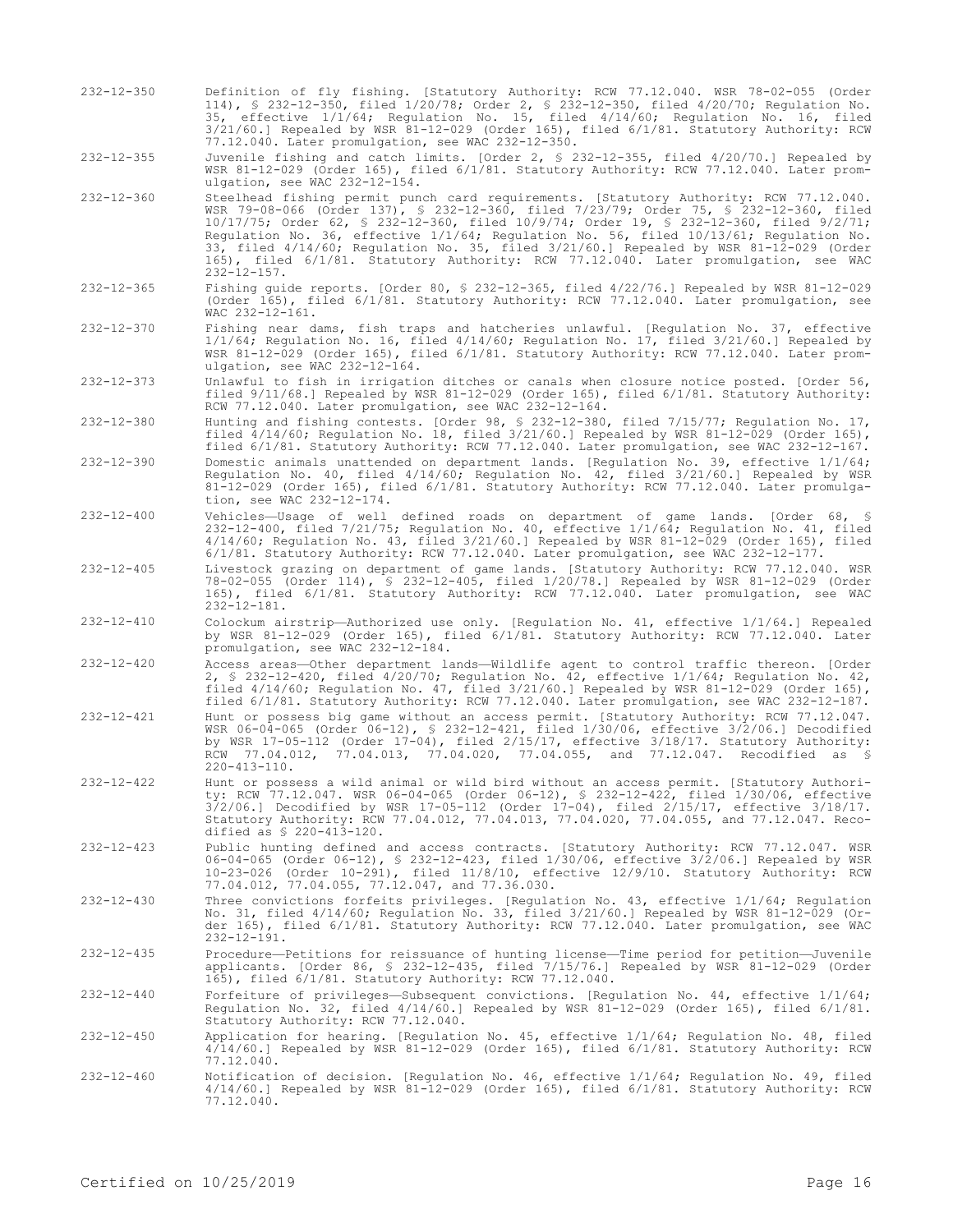- 232-12-470 Petitions—Consideration by commission. [Regulation No. 47, effective 1/1/64; Regulation No. 50, filed 4/14/60.] Repealed by WSR 81-12-029 (Order 165), filed 6/1/81. Statutory Authority: RCW 77.12.040. Later promulgation, see WAC 232-12-207.
- 232-12-480 Petitions—Form—Scheduling—Ruling. [Regulation No. 48, effective 1/1/64; Regulation No. 51, filed 4/14/60.] Repealed by WSR 81-12-029 (Order 165), filed 6/1/81. Statutory Authority: RCW 77.12.040. Later promulgation, see WAC 232-12-221.
- 232-12-490 Possession of game off an Indian reservation legally possessed on reservation. [Statutory Authority: RCW 77.12.040. WSR 79-07-010 (Order 134), § 232-12-490, filed 6/8/79; Order 92, § 232-12-490, filed 10/13/76; Order 2, § 232-12-490, filed 4/20/70; Regulation No. 49, effective 1/1/64; Regulation No. 19, filed 4/14/60; Regulation No. 20, filed 3/21/60.] Repealed by WSR 81-12-029 (Order 165), filed 6/1/81. Statutory Authority: RCW 77.12.040. Later promulgation, see WAC 232-12-224.
- 232-12-500 Firearm safety license requirement for juveniles. [Statutory Authority: RCW 77.12.040. WSR 79-08-066 (Order 137), § 232-12-500, filed 7/23/79; Order 52, § 232-12-500, filed 5/27/74; Regulation No. 50, effective 1/1/64; Regulation No. 43, filed 4/14/60; Regulation No. 48, filed 3/21/60.] Repealed by WSR 81-12-029 (Order 165), filed 6/1/81. Statutory Authority: RCW 77.12.040. Later promulgation, see WAC 232-12-227.
- 232-12-510 Requirements of license dealers. [Statutory Authority: RCW 77.12.040. WSR 79-02-008 (Order 129), § 232-12-510, filed 1/10/79; Regulation No. 51, effective 1/1/64; Regulation No. 39, filed 4/14/60; Regulation No. 40, filed 3/21/60.] Repealed by WSR 81-12-029 (Order 165), filed 6/1/81. Statutory Authority: RCW 77.12.040. Later promulgation, see WAC 232-12-241.
- 232-12-520 Hunting restrictions. [Order 2, § 232-12-520, filed 4/20/70; Regulation No. 52, effective 1/1/64.] Repealed by WSR 81-12-029 (Order 165), filed 6/1/81. Statutory Authority: RCW 77.12.040. Later promulgation, see WAC 232-12-244.
- 232-12-530 Transmission lines—Unlawful hunting. [Order 2, § 232-12-530, filed 4/20/70; Regulation No. 53, effective 1/1/64.] Repealed by WSR 81-12-029 (Order 165), filed 6/1/81. Statutory Authority: RCW 77.12.040. Later promulgation, see WAC 232-12-247.
- 232-12-540 Juvenile fishing and catch limits. [Temporary Regulation No. 184, filed 4/14/61; Regulation No. 159, filed 3/21/60.] Now codified as WAC 232-24-010.
- 232-12-550 Collection of rock hound materials from department lands—Restrictions. [Order 92, § 232-12-550, filed 10/13/76; Regulation No. 55, § 232-12-550, filed 5/17/68 and 6/7/68.] Repealed by WSR 81-12-029 (Order 165), filed 6/1/81. Statutory Authority: RCW 77.12.040. Later promulgation, see WAC 232-12-251.
- 232-12-570 Discharge of litter on department lands—Unlawful. [Order 2, § 232-12-570, filed 4/20/70.] Repealed by WSR 81-12-029 (Order 165), filed 6/1/81. Statutory Authority: RCW 77.12.040. Later promulgation, see WAC 232-12-254.
- 232-12-580 Registration of snowmobiles. [Emergency and Permanent Order 580, § 232-12-580, filed 1/20/70.] Repealed by Order 16, filed 6/30/71.
- 232-12-618 1990-92 Washington game fish regulations. [Statutory Authority: RCW 77.12.040. WSR 90-01-067 (Order 413), § 232-12-618, filed 12/18/89, effective 1/18/90.] Repealed by WSR 92-01-083 (Order 523), filed 12/16/91, effective 4/16/92. Statutory Authority: RCW 77.12.040.
- 232-12-619 Bullfrogs. [Statutory Authority: RCW 77.12.047. WSR 06-13-023 (Order 06-135), § 232-12-619, filed 6/13/06, effective 7/14/06; WSR 06-05-085 (Order 06-23), § 232-12-619, filed 2/14/06, effective 5/1/06; WSR 05-17-007 (Order 05-168), § 232-12-619, filed 8/3/05, effective 9/3/05; WSR 05-05-035 (Order 05-15), § 232-12-619, filed 2/10/05, effective 5/1/05; WSR 04-19-012 (Order 04-242), § 232-12-619, filed 9/2/04, effective 10/3/04; WSR 04-07-009 (Order 04-39), § 232-12-619, filed 3/4/04, effective 5/1/04; WSR 02-08-048 (Order 02-53), § 232-12-619, filed 3/29/02, effective 5/1/02. Statutory Authority: 2000 c 107 § 7. WSR 00-16-091 (Order 00-134), § 232-12-619, filed 7/31/00, effective 8/31/00. Statutory Authority: RCW 75.08.080, 77.12.040. WSR 00-08-038 (Order 00-29), § 232-12-619, filed 3/29/00, effective 5/1/00; WSR 99-15-081 (Order 99-102), § 232-12-619, filed 7/20/99, effective 8/20/99; WSR 99-08-029 (Order 99-13), § 232-12-619, filed 3/30/99, effective 5/1/99. Statutory Authority: 1998 c 191 and RCW 75.08.080. WSR 99-03-029 (Order 99-02), § 232-12-619, filed 1/13/99, effective 2/13/99. Statutory Authority: RCW 77.12.040 and 75.08.080. WSR 98-06-031, § 232-12-619, filed 2/26/98, effective 5/1/98. Statutory Authority: RCW 75.08.080 and 75.12.040. WSR 97-18-035, § 232-12-619, filed 8/27/97, effective 9/27/97. Statutory Authority: RCW 77.12.040. WSR 97-07-076 (Order 97-50), § 232-12-619, filed 3/19/97, effective 5/1/97; WSR 96-11-079 (Order 96-45), § 232-12-619, filed 5/13/96, effective 6/13/96; WSR 95-17-063 (Order 95-103), § 232-12-619, filed 8/15/95, effective 9/15/95; WSR 95-05-008 (Order 95-11), § 232-12-619, filed 2/1/95, effective 5/1/95. Statutory Authority: RCW 77.04.055 and 77.12.040. WSR 93-21-070 (Order 617), § 232-12-619, filed 10/20/93, effective 4/16/94. Statutory Authority: RCW 77.12.040. WSR 93-10-054 (Order 600), § 232-12-619, filed 4/30/93, effective 5/31/93. Statutory Authority: RCW 77.04.055 and 77.12.040. WSR 92-01-084 (Order 524), § 232-12-619, filed 12/16/91, effective 4/16/92.] Decodified by WSR 17-05-112 (Order 17-04), filed 2/15/17, effective 3/18/17. Statutory Authority: RCW 77.04.012, 77.04.013, 77.04.020, 77.04.055, and 77.12.047. Recodified as § 220-416-120.
- 232-12-630 Control of unattended decoys. [Order 2, § 232-12-630, filed 4/20/70.] Repealed by WSR 81-12-029 (Order 165), filed 6/1/81. Statutory Authority: RCW 77.12.040. Later promulgation, see WAC 232-12-257.
- 232-12-640 Live decoys unlawful. [Order 20, § 232-12-640, filed 9/2/71.] Repealed by WSR 81-12-029 (Order 165), filed 6/1/81. Statutory Authority: RCW 77.12.040. Later promulgation, see WAC 232-12-261.
- 232-12-650 Baiting of migratory game birds unlawful. [Order 20, § 232-12-650, filed 9/2/71.] Re-pealed by WSR 81-12-029 (Order 165), filed 6/1/81. Statutory Authority: RCW 77.12.040. Later promulgation, see WAC 232-12-264.
- 232-12-655 Definitions—Hydraulic project permits. [Statutory Authority: RCW 77.12.040. WSR 79-08-066 (Order 137), § 232-12-655, filed 7/23/79.] Repealed by WSR 81-12-029 (Order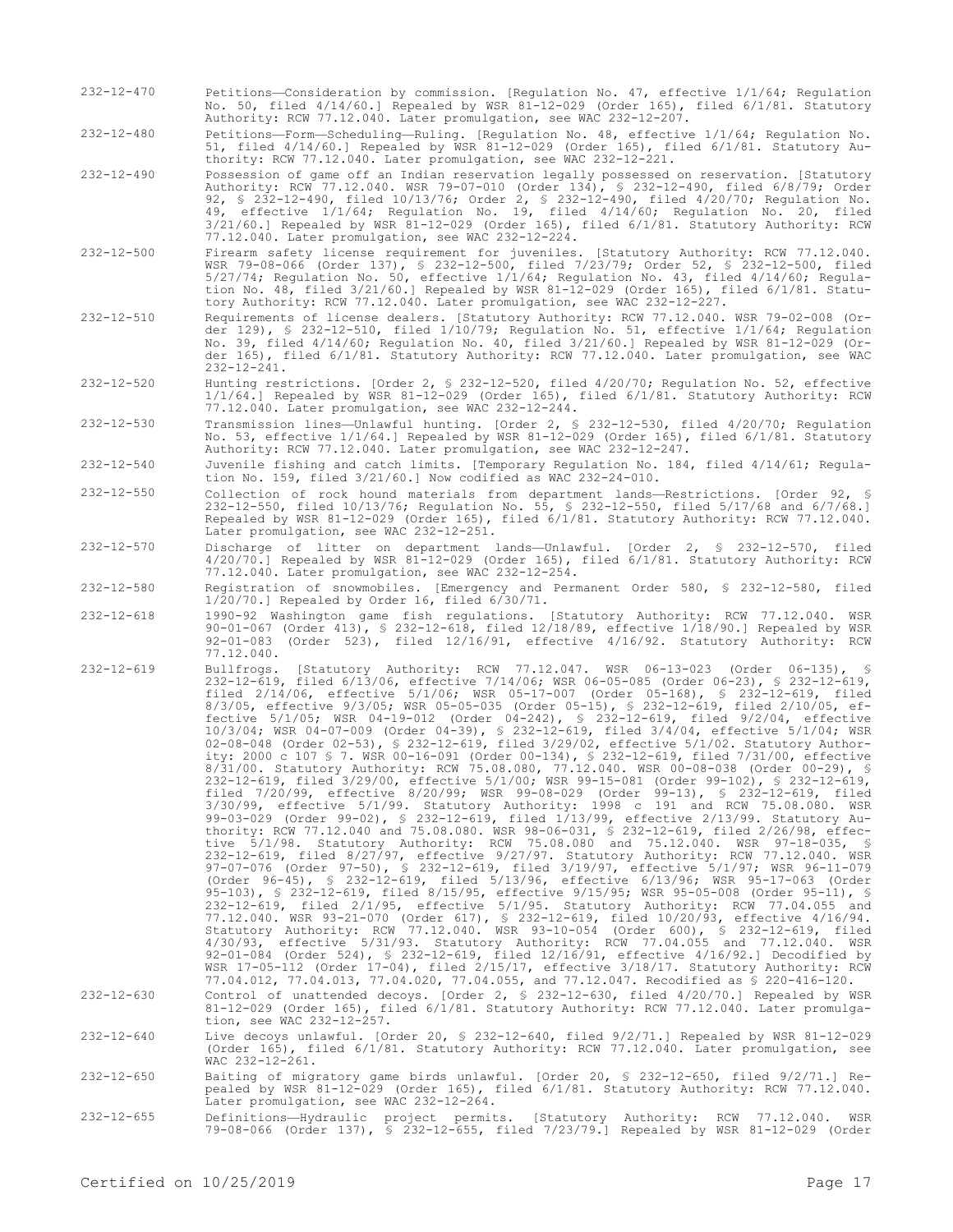|                  | 165), filed 6/1/81. Statutory Authority: RCW 77.12.040. Later promulgation, see WAC<br>$232 - 12 - 194.$                                                                                                                                                                                                                                                                                                                                                   |
|------------------|------------------------------------------------------------------------------------------------------------------------------------------------------------------------------------------------------------------------------------------------------------------------------------------------------------------------------------------------------------------------------------------------------------------------------------------------------------|
| $232 - 12 - 660$ | Managed marine mammals protected. [Order 20, § 232-12-660, filed 9/2/71.] Repealed by WSR<br>81-12-029 (Order 165), filed 6/1/81. Statutory Authority: RCW 77.12.040.                                                                                                                                                                                                                                                                                      |
| $232 - 12 - 670$ | Deleterious species designated. [Order 45, § 232-12-670, filed $9/13/73$ ; Order 20, §<br>232-12-670, filed 9/2/71.] Repealed by WSR 81-12-029 (Order 165), filed 6/1/81. Statutory<br>Authority: RCW 77.12.040.                                                                                                                                                                                                                                           |
| $232 - 12 - 675$ | Conditions for issuance of permits for planting of game fish, aquatic plants, release of<br>wild animals or wild birds, and construction of enhancement facilities. [Order 86, §<br>232-12-675, filed 7/15/76.] Repealed by WSR 81-12-029 (Order 165), filed 6/1/81. Statuto-<br>ry Authority: RCW 77.12.040. Later promulgation, see WAC 232-12-271.                                                                                                      |
| $232 - 12 - 676$ | Conditions for issuance of permits for scientific study, collection, release and re-<br>search. [Order 86, § 232-12-676, filed 7/15/76.] Repealed by WSR 81-12-029 (Order 165),<br>filed 6/1/81. Statutory Authority: RCW 77.12.040. Later promulgation, see WAC 232-12-274.                                                                                                                                                                               |
| $232 - 12 - 680$ | Rare and endangered species designated. [Order 21, § 232-12-680, filed 9/16/71.] Repealed<br>by WSR 81-12-029 (Order 165), filed 6/1/81. Statutory Authority: RCW 77.12.040.                                                                                                                                                                                                                                                                               |
| $232 - 12 - 690$ | Taxidermy records. [Statutory Authority: RCW 77.12.040. WSR 80-05-022 (Order 146), §<br>232-12-690, filed 4/11/80; Order 80, § 232-12-690, filed 4/22/76; Order 38, § 232-12-690,<br>filed $4/12/73$ .] Repealed by WSR 81-12-029 (Order 165), filed $6/1/81$ . Statutory Authority:<br>RCW 77.12.040. Later promulgation, see WAC 232-12-277.                                                                                                             |
| $232 - 12 - 700$ | Taxidermy tagging. [Order 38, § 232-12-700, filed 4/12/73.] Repealed by WSR 81-12-029<br>(Order 165), filed 6/1/81. Statutory Authority: RCW 77.12.040. Later promulgation, see<br>WAC 232-12-277.                                                                                                                                                                                                                                                         |
| $232 - 12 - 710$ | Taxidermy purchasing and selling. [Statutory Authority: RCW 77.12.040. WSR 80-05-022 (Or-<br>der 146), § 232-12-710, filed 4/11/80; Order 38, § 232-12-710, filed 4/12/73.] Repealed<br>by WSR 81-12-029 (Order 165), filed 6/1/81. Statutory Authority: RCW 77.12.040.                                                                                                                                                                                    |
| $232 - 12 - 800$ | Purpose. [Order 42, § 232-12-800, filed 7/19/73.] Repealed by WSR 12-15-001 (Order<br>12-139), filed 7/6/12, effective 8/6/12. Statutory Authority: Chapter 42.56 RCW, RCW<br>42.56.040, 77.04.013, and 77.12.047.                                                                                                                                                                                                                                         |
| $232 - 12 - 802$ | Definitions. [Order 42, § 232-12-802, filed 7/19/73.] Repealed by WSR 81-22-002 (Order<br>174), filed 10/22/81. Statutory Authority: RCW 77.12.040.                                                                                                                                                                                                                                                                                                        |
| $232 - 12 - 804$ | Description of central and field organization of the department of game. [Statutory Au-<br>thority: RCW 77.12.040. WSR 86-03-052 (Order 265), § 232-12-804, filed 1/15/86; WSR<br>81-22-002 (Order 174), § 232-12-804, filed 10/22/81; Order 42, § 232-12-804, filed<br>$7/19/73$ .] Repealed by WSR 12-15-001 (Order 12-139), filed $7/6/12$ , effective $8/6/12$ . Stat-<br>utory Authority: Chapter 42.56 RCW, RCW 42.56.040, 77.04.013, and 77.12.047. |
| $232 - 12 - 806$ | Operations and procedures. [Order 42, § 232-12-806, filed 7/19/73.] Repealed by WSR<br>86-03-053 (Order 266), filed 1/15/86. Statutory Authority: RCW 77.12.040.                                                                                                                                                                                                                                                                                           |
| $232 - 12 - 807$ | Operations and procedures. [Statutory Authority: RCW 77.12.040. WSR 86-03-053 (Order<br>266), § 232-12-807, filed 1/15/86.] Repealed by WSR 12-15-001 (Order 12-139), filed<br>7/6/12, effective 8/6/12. Statutory Authority: Chapter 42.56 RCW, RCW 42.56.040,<br>77.04.013, and 77.12.047.                                                                                                                                                               |
| $232 - 12 - 808$ | Public records available. [Order 42, § 232-12-808, filed 7/19/73.] Repealed by WSR<br>81-22-002 (Order 174), filed 10/22/81. Statutory Authority: RCW 77.12.040.                                                                                                                                                                                                                                                                                           |
| $232 - 12 - 809$ | Definition of Eastern and Western Washington. [Statutory Authority: RCW 77.12.040. WSR<br>86-09-024 (Order 271), § 232-12-809, filed 4/10/86; WSR 82-11-099 (Order 184), §<br>232-12-809, filed 5/19/82.] Decodified by WSR 17-05-112 (Order 17-04), filed 2/15/17, ef-<br>fective 3/18/17. Statutory Authority: RCW 77.04.012, 77.04.013, 77.04.020, 77.04.055, and<br>77.12.047. Recodified as § 220-200-020.                                            |
| $232 - 12 - 810$ | Public records officer. [Statutory Authority: RCW 77.12.040. WSR 81-22-002 (Order 174), §<br>232-12-810, filed 10/22/81; Order 42, § 232-12-810, filed 7/19/73.] Repealed by WSR<br>12-15-001 (Order 12-139), filed 7/6/12, effective 8/6/12. Statutory Authority: Chapter<br>42.56 RCW, RCW 42.56.040, 77.04.013, and 77.12.047.                                                                                                                          |
| $232 - 12 - 812$ | Inspection and copying hours. [Order 42, § 232-12-812, filed 7/19/73.] Repealed by WSR<br>81-22-002 (Order 174), filed 10/22/81. Statutory Authority: RCW 77.12.040.                                                                                                                                                                                                                                                                                       |
| 232-12-813       | Copying. [Statutory Authority: RCW 77.12.040. WSR 82-04-034 (Order 177), § 232-12-813,<br>filed 1/28/82.] Repealed by WSR 12-15-001 (Order 12-139), filed 7/6/12, effective 8/6/12.<br>Statutory Authority: Chapter 42.56 RCW, RCW 42.56.040, 77.04.013, and 77.12.047.                                                                                                                                                                                    |
| $232 - 12 - 814$ | Requests for public records. [Statutory Authority: RCW 77.12.040. WSR 81-22-002 (Order<br>174), § 232-12-814, filed 10/22/81; Order 42, § 232-12-814, filed 7/19/73.] Repealed by<br>WSR 12-15-001 (Order 12-139), filed 7/6/12, effective 8/6/12. Statutory Authority: Chap-<br>ter 42.56 RCW, RCW 42.56.040, 77.04.013, and 77.12.047.                                                                                                                   |
| $232 - 12 - 816$ | Copying. [Statutory Authority: RCW 77.12.040. WSR 79-08-066 (Order 137), § 232-12-816,<br>filed 7/23/79; Order 42, \$ 232-12-816, filed 7/19/73.] Repealed by WSR 81-12-029 (Order<br>165), filed 6/1/81. Statutory Authority: RCW 77.12.040. Later promulgation, see WAC<br>$232 - 12 - 281$ .                                                                                                                                                            |
| $232 - 12 - 818$ | Exemptions. [Order 42, § 232-12-818, filed 7/19/73.] Repealed by WSR 81-22-002 (Order<br>174), filed 10/22/81. Statutory Authority: RCW 77.12.040.                                                                                                                                                                                                                                                                                                         |
| 232-12-819       | Special use permits. [Statutory Authority: RCW 77.12.047, 77.12.240, and 77.32.070. WSR<br>$14-10-019$ (Order $14-95$ ), § 232-12-819, filed $4/25/14$ , effective $5/26/14$ .] Decodified by<br>WSR 17-05-112 (Order 17-04), filed 2/15/17, effective 3/18/17. Statutory Authority: RCW<br>77.04.012, 77.04.013, 77.04.020, 77.04.055, and 77.12.047. Recodified as \$ 220-413-130.                                                                       |
| 232-12-820       | Review of denials of public records requests. [Statutory Authority: RCW 77.12.040. WSR<br>81-22-002 (Order 174), § 232-12-820, filed 10/22/81; Order 42, § 232-12-820, filed<br>$7/19/73$ .] Repealed by WSR 12-15-001 (Order 12-139), filed $7/6/12$ , effective $8/6/12$ . Stat-<br>utory Authority: Chapter 42.56 RCW, RCW 42.56.040, 77.04.013, and 77.12.047.                                                                                         |
| 232-12-822       | Protection of public records. [Order 42, § 232-12-822, filed 7/19/73.] Repealed by WSR<br>81-22-002 (Order 174), filed 10/22/81. Statutory Authority: RCW 77.12.040.                                                                                                                                                                                                                                                                                       |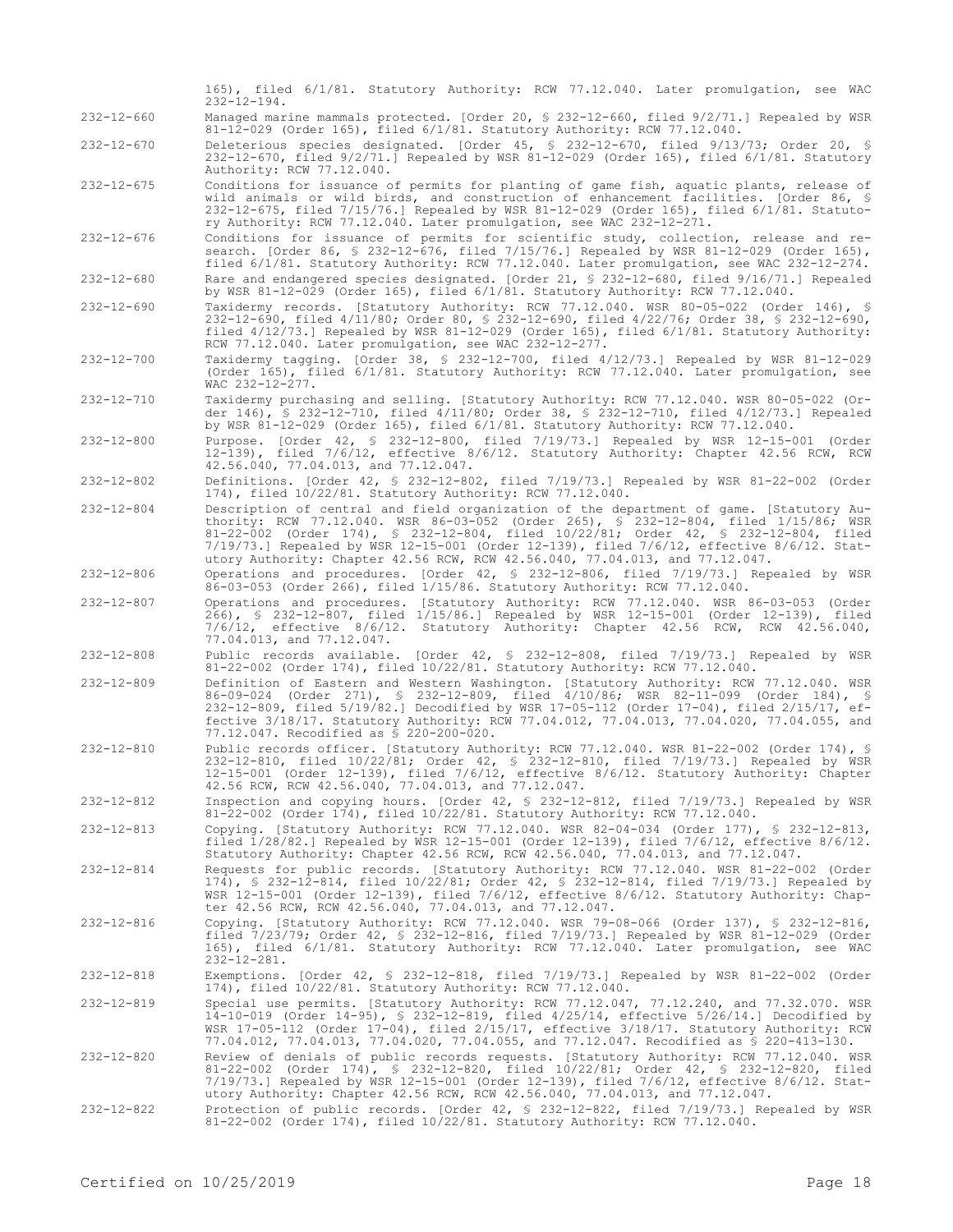- 232-12-824 Records index. [Statutory Authority: RCW 77.12.040. WSR 81-22-002 (Order 174), § 232-12-824, filed 10/22/81; Order 81, § 232-12-824, filed 5/26/76; Order 42, § 232-12-824, filed 7/19/73.] Repealed by WSR 12-15-001 (Order 12-139), filed 7/6/12, effective 8/6/12. Statutory Authority: Chapter 42.56 RCW, RCW 42.56.040, 77.04.013, and 77.12.047.
- 232-12-825 Definition of a person with a disability. [Statutory Authority: RCW 77.12.047, 77.12.240, and 77.32.070. WSR 14-10-019 (Order 14-95), § 232-12-825, filed 4/25/14, effective 5/26/14.] Decodified by WSR 17-05-112 (Order 17-04), filed 2/15/17, effective 3/18/17. Statutory Authority: RCW 77.04.012, 77.04.013, 77.04.020, 77.04.055, and 77.12.047. Recodified as § 220-413-150.
- 232-12-826 Address for request. [Order 42, § 232-12-826, filed 7/19/73.] Repealed by WSR 81-22-002 (Order 174), filed 10/22/81. Statutory Authority: RCW 77.12.040.
- 232-12-827 Hunting of game animals by persons of disability. [Statutory Authority: RCW 77.12.010 and 77.12.040. WSR 88-17-029 (Order 316), § 232-12-827, filed 8/12/88; WSR 88-11-051 (Order 309), § 232-12-827, filed 5/16/88.] Repealed by WSR 96-04-027, filed 2/1/96, effective 3/3/96. Statutory Authority: RCW 77.12.010 and 77.12.040.
- 232-12-828 Hunting of game birds and animals by persons with a disability. [Statutory Authority: RCW 77.04.012, 77.04.020, 77.04.055, 77.12.047, 77.12.150, 77.12.240, 77.12.800, 77.32.090, and 77.32.155. WSR 16-12-087, § 232-12-828, filed 5/31/16, effective 7/1/16. Statutory Authority: RCW 77.12.047, 77.12.240, and 77.32.070. WSR 14-10-019 (Order 14-95), § 232-12-828, filed 4/25/14, effective 5/26/14. Statutory Authority: RCW 77.12.047, 77.12.020, 77.12.570, 77.12.210, 77.12.150, 77.12.240. WSR 09-09-083 (Order 09-53), § 232-12-828, filed 4/15/09, effective 5/16/09. Statutory Authority: RCW 77.12.047. WSR 07-04-087, § 232-12-828, filed 2/6/07, effective 3/9/07. Statutory Authority: RCW 77.12.047 and 77.12.020. WSR 04-11-036 (Order 04-98), § 232-12-828, filed 5/12/04, effective 6/12/04. Statutory Authority: RCW 77.12.047. WSR 03-10-040 (Order 03-85), § 232-12-828, filed 4/30/03, effective 5/31/03. Statutory Authority: RCW 77.32.237. WSR 96-03-084 (Order 96-07), § 232-12-828, filed 1/18/96, effective 2/18/96.] Decodified by WSR 17-05-112 (Order 17-04), filed 2/15/17, effective 3/18/17. Statutory Authority: RCW 77.04.012, 77.04.013, 77.04.020, 77.04.055, and 77.12.047. Recodified as § 220-413-140.
- 232-12-829 Hunting of game animals by persons of disability. [Statutory Authority: RCW 77.12.010 and 77.12.040. WSR 89-11-073 (Order 396), § 232-12-829, filed 5/19/89, effective 7/23/89.] Repealed by WSR 96-03-084 (Order 96-07) and 96-12-056, filed 1/18/96 and 5/31/96, effective 2/18/96. Statutory Authority: RCW 77.32.237 and 77.12.040, 77.12.700 and 77.12.010.
- 232-12-830 Waters in which either a personal use freshwater or personal use saltwater fishing license is valid. [Statutory Authority: 1998 c 191 and RCW 75.08.080. WSR 99-03-029 (Order 99-02), § 232-12-830, filed 1/13/99, effective 2/13/99.] Amended and decodified by WSR 17-05-112 (Order 17-04), filed 2/15/17, effective 3/18/17. Statutory Authority: RCW 77.04.012, 77.04.013, 77.04.020, 77.04.055, and 77.12.047. Recodified as § 220-220-190.
- 232-12-831 Assistance to the visually handicapped. [Statutory Authority: RCW 77.12.010 and 77.32.237. WSR 91-15-056 (Order 505), § 232-12-831, filed 7/19/91, effective 8/19/91.] Repealed by WSR 96-04-027, filed 2/1/96, effective 3/3/96. Statutory Authority: RCW 77.12.010 and 77.12.040.
- 232-12-840 Hunting and fishing opportunities for terminally ill persons. [Statutory Authority: RCW 77.12.047, 77.12.020, 77.12.570, 77.12.210, 77.12.150, 77.12.240. WSR 09-09-083 (Order 09-53), § 232-12-840, filed 4/15/09, effective 5/16/09.] Decodified by WSR 17-05-112 (Order 17-04), filed 2/15/17, effective 3/18/17. Statutory Authority: RCW 77.04.012, 09-53), S 232-12-840, filed 4/15/09, effective 5/16/09.] Decodified by WSR 1<br>der 17-04), filed 2/15/17, effective 3/18/17. Statutory Authority: RC<br>77.04.013, 77.04.020, 77.04.055, and 77.12.047. Recodified as \$ 220-200-130
- 232-12-841 Wildlife rehabilitation permits—Requirements and restrictions. [Statutory Authority: RCW 77.12.047, 77.12.240, 77.12.467, 77.12.469, and 77.32.070. WSR 13-18-046 (Order 13-192), § 232-12-841, filed 8/30/13, effective 9/30/13.] Decodified by WSR 17-05-112 (Order 17-04), filed 2/15/17, effective 3/18/17. Statutory Authority: RCW 77.04.012, 77.04.013, 77.04.020, 77.04.055, and 77.12.047. Recodified as § 220-450-070.
- 232-12-843 Wildlife rehabilitation—Responsibilities of primary permittees and subpermittees. [Statutory Authority: RCW 77.12.047, 77.12.240, 77.12.467, 77.12.469, and 77.32.070. WSR 13-18-046 (Order 13-192), § 232-12-843, filed 8/30/13, effective 9/30/13.] Decodified by WSR 17-05-112 (Order 17-04), filed 2/15/17, effective 3/18/17. Statutory Authority: RCW 77.04.012, 77.04.013, 77.04.020, 77.04.055, and 77.12.047. Recodified as § 220-450-080.
- 232-12-845 Wildlife rehabilitation—Permit revocation, modification, or suspension. [Statutory Authority: RCW 77.12.047, 77.12.240, 77.12.467, 77.12.469, and 77.32.070. WSR 13-18-046 (Order 13-192), § 232-12-845, filed 8/30/13, effective 9/30/13.] Amended and decodified by WSR 17-05-112 (Order 17-04), filed 2/15/17, effective 3/18/17. Statutory Authority: RCW 77.04.012, 77.04.013, 77.04.020, 77.04.055, and 77.12.047. Recodified as §  $220 - 450 - 090$ .
- 232-12-847 Wildlife rehabilitation—Facility requirements and inspections—On- and off-site care. [Statutory Authority: RCW 77.12.047, 77.12.240, 77.12.467, 77.12.469, and 77.32.070. WSR 13-18-046 (Order 13-192), § 232-12-847, filed 8/30/13, effective 9/30/13.] Decodified by WSR 17-05-112 (Order 17-04), filed 2/15/17, effective 3/18/17. Statutory Authority: RCW 77.04.012, 77.04.013, 77.04.020, 77.04.055, and 77.12.047. Recodified as § 220-450-100.
- 232-12-849 Wildlife rehabilitation—Releasing wildlife. [Statutory Authority: RCW 77.12.047, 77.12.240, 77.12.467, 77.12.469, and 77.32.070. WSR 13-18-046 (Order 13-192), § 232-12-849, filed 8/30/13, effective 9/30/13.] Decodified by WSR 17-05-112 (Order 17-04), filed 2/15/17, effective 3/18/17. Statutory Authority: RCW 77.04.012, 77.04.013, 77.04.020, 77.04.055, and 77.12.047. Recodified as § 220-450-110.
- 232-12-851 Wildlife rehabilitation—Veterinary care. [Statutory Authority: RCW 77.12.047, 77.12.240, 77.12.467, 77.12.469, and 77.32.070. WSR 13-18-046 (Order 13-192), § 232-12-851, filed 8/30/13, effective 9/30/13.] Decodified by WSR 17-05-112 (Order 17-04), filed 2/15/17, effective 3/18/17. Statutory Authority: RCW 77.04.012, 77.04.013, 77.04.020, 77.04.055, and 77.12.047. Recodified as § 220-450-120.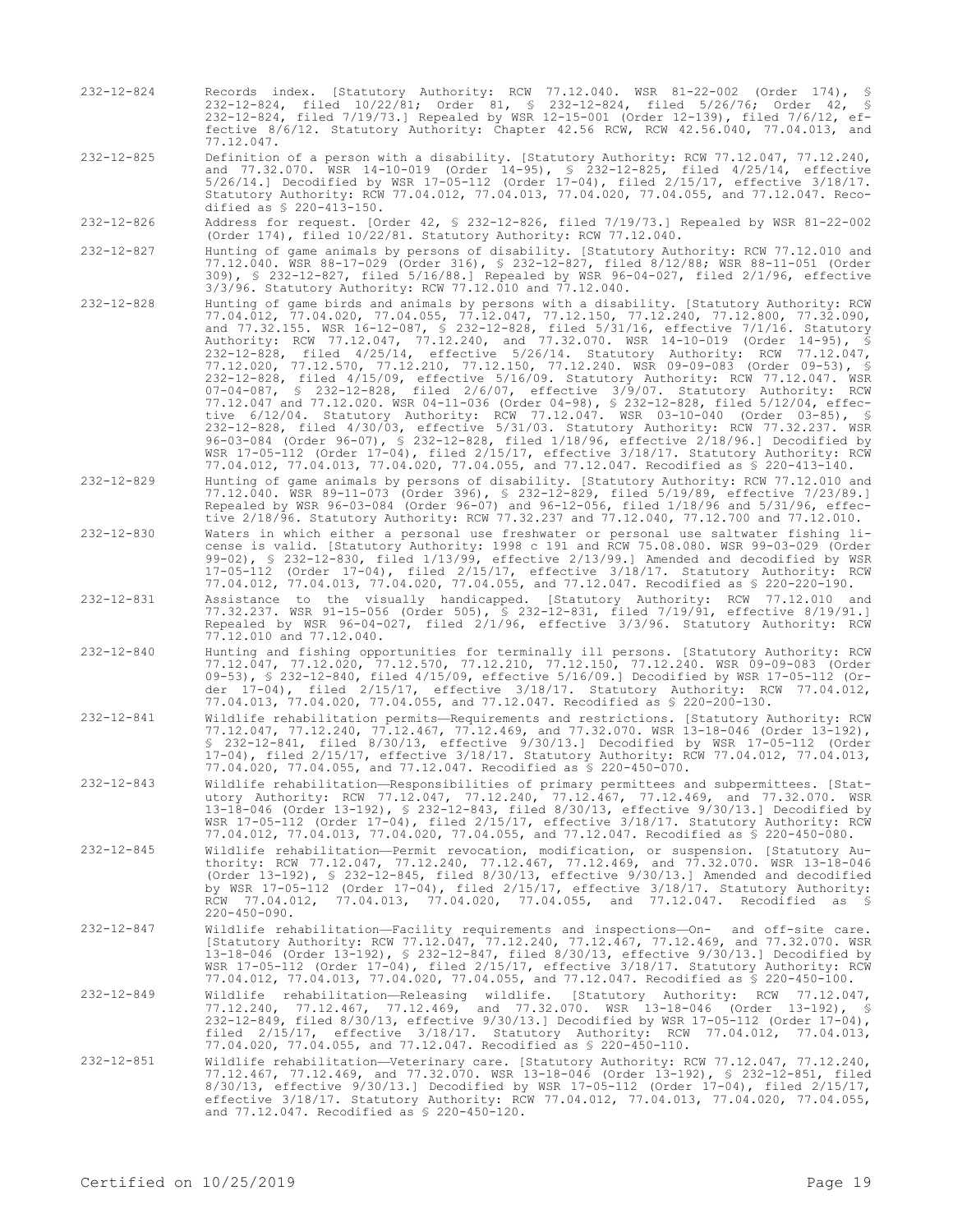232-12-853 Wildlife rehabilitation—Records retention and reporting requirements. [Statutory Authority: RCW 77.12.047, 77.12.240, 77.12.467, 77.12.469, and 77.32.070. WSR 13-18-046 (Order 13-192), § 232-12-853, filed 8/30/13, effective 9/30/13.] Decodified by WSR 17-05-112 (Order 17-04), filed 2/15/17, effective 3/18/17. Statutory Authority: RCW 77.04.012, 77.04.013, 77.04.020, 77.04.055, and 77.12.047. Recodified as § 220-450-130.

232-12-855 Wildlife rehabilitation—Falconers assisting with raptor rehabilitation. [Statutory Authority: RCW 77.12.047, 77.12.240, 77.12.467, 77.12.469, and 77.32.070. WSR 13-18-046 (Order 13-192), § 232-12-855, filed 8/30/13, effective 9/30/13.] Decodified by WSR 17-05-112 (Order 17-04), filed 2/15/17, effective 3/18/17. Statutory Authority: RCW 77.04.012, 77.04.013, 77.04.020, 77.04.055, and 77.12.047. Recodified as § 220-450-140.

- 232-12-857 Wildlife rehabilitation—Transfer, import, and export of wildlife. [Statutory Authority: RCW 77.12.047, 77.12.240, 77.12.467, 77.12.469, and 77.32.070. WSR 13-18-046 (Order 13-192), § 232-12-857, filed 8/30/13, effective 9/30/13.] Decodified by WSR 17-05-112 (Order 17-04), filed 2/15/17, effective 3/18/17. Statutory Authority: RCW 77.04.012, 77.04.013, 77.04.020, 77.04.055, and 77.12.047. Recodified as § 220-450-150.
- 232-12-859 Wildlife rehabilitation—Possession of dead wildlife and wildlife parts. [Statutory Authority: RCW 77.12.047, 77.12.240, 77.12.467, 77.12.469, and 77.32.070. WSR 13-18-046 (Order 13-192), § 232-12-859, filed 8/30/13, effective 9/30/13.] Decodified by WSR 17-05-112 (Order 17-04), filed 2/15/17, effective 3/18/17. Statutory Authority: RCW 77.04.012, 77.04.013, 77.04.020, 77.04.055, and 77.12.047. Recodified as § 220-450-160.
- 232-12-861 Wildlife rehabilitation—Disposition of nonreleasable and habituated, imprinted, and tamed wildlife. [Statutory Authority: RCW 77.12.047, 77.12.240, 77.12.467, 77.12.469, and 77.32.070. WSR 13-18-046 (Order 13-192), § 232-12-861, filed 8/30/13, effective 9/30/13.] Decodified by WSR 17-05-112 (Order 17-04), filed 2/15/17, effective 3/18/17. Statutory Authority: RCW 77.04.012, 77.04.013, 77.04.020, 77.04.055, and 77.12.047. Recodified as § 220-450-170.
- 232-12-863 Wildlife rehabilitation—Euthanizing protected, threatened, or endangered wildlife and migratory birds. [Statutory Authority: RCW 77.12.047, 77.12.240, 77.12.467, 77.12.469, and 77.32.070. WSR 13-18-046 (Order 13-192), § 232-12-863, filed 8/30/13, effective 9/30/13.] Decodified by WSR 17-05-112 (Order 17-04), filed 2/15/17, effective 3/18/17. Statutory Authority: RCW 77.04.012, 77.04.013, 77.04.020, 77.04.055, and 77.12.047. Recodified as § 220-450-180.
- 232-12-865 Wildlife rehabilitation—Disposing of wildlife remains. [Statutory Authority: RCW 77.12.047, 77.12.240, 77.12.467, 77.12.469, and 77.32.070. WSR 13-18-046 (Order 13-192), § 232-12-865, filed 8/30/13, effective 9/30/13.] Decodified by WSR 17-05-112 (Order 17-04), filed 2/15/17, effective 3/18/17. Statutory Authority: RCW 77.04.012, 77.04.013, 77.04.020, 77.04.055, and 77.12.047. Recodified as § 220-450-190.
- 232-12-867 Wildlife rehabilitation—Prohibition on commercial uses. [Statutory Authority: RCW 77.12.047, 77.12.240, 77.12.467, 77.12.469, and 77.32.070. WSR 13-18-046 (Order 13-192), § 232-12-867, filed 8/30/13, effective 9/30/13.] Decodified by WSR 17-05-112 (Order 17-04), filed 2/15/17, effective 3/18/17. Statutory Authority: RCW 77.04.012, 77.04.013, 77.04.020, 77.04.055, and 77.12.047. Recodified as § 220-450-200.
- 232-12-869 Oiled bird rehabilitation—Facility requirements. [Statutory Authority: RCW 77.12.047, 77.12.240, 77.12.467, 77.12.469, and 77.32.070. WSR 13-18-046 (Order 13-192), § 232-12-869, filed 8/30/13, effective 9/30/13.] Decodified by WSR 17-05-112 (Order 17-04), filed 2/15/17, effective 3/18/17. Statutory Authority: RCW 77.04.012, 77.04.013, 77.04.020, 77.04.055, and 77.12.047. Recodified as § 220-450-210.
- 232-12-871 Reporting receipt, death, carcass retention, and release of oiled birds. [Statutory Authority: RCW 77.12.047, 77.12.240, 77.12.467, 77.12.469, and 77.32.070. WSR 13-18-046 (Order 13-192), § 232-12-871, filed 8/30/13, effective 9/30/13.] Decodified by WSR 17-05-112 (Order 17-04), filed 2/15/17, effective 3/18/17. Statutory Authority: RCW 77.04.012, 77.04.013, 77.04.020, 77.04.055, and 77.12.047. Recodified as § 220-450-220.

#### **Chapter 232-13**

#### **PUBLIC CONDUCT IN WILDLIFE AREAS AND ACCESS SITES OWNED OR CONTROLLED BY THE DEPART-MENT OF FISH AND WILDLIFE**

232-13-010 Introduction. [Statutory Authority: RCW 77.12.210, 77.12.880. WSR 08-01-078 (Order 07-293), § 232-13-010, filed 12/17/07, effective 1/17/08.] Repealed by WSR 12-11-089 (Order 12-61), filed 5/18/12, effective 6/18/12. Statutory Authority: RCW 34.05.353 (1)(c) and (e), (2)(c) and (d), and 77.12.047 (1)(o). 232-13-020 Declaration of purpose—Department lands. [Statutory Authority: RCW 34.05.353 (1)(c) and (e), (2)(c) and (d), and 77.12.047 (1)(o). WSR 12-11-089 (Order 12-61), § 232-13-020, filed 5/18/12, effective 6/18/12. Statutory Authority: RCW 77.12.210, 77.12.880. WSR 08-01-078 (Order 07-293), § 232-13-020, filed 12/17/07, effective 1/17/08.] Decodified by WSR 17-05-112 (Order 17-04), filed 2/15/17, effective 3/18/17. Statutory Authority: RCW 77.04.012, 77.04.013, 77.04.020, 77.04.055, and 77.12.047. Recodified as § 220-500-010. 232-13-030 Definitions. [Statutory Authority: RCW 77.12.210, 77.12.880. WSR 08-01-078 (Order 07-293), § 232-13-030, filed 12/17/07, effective 1/17/08.] Decodified by WSR 17-05-112 (Order 17-04), filed 2/15/17, effective 3/18/17. Statutory Authority: RCW 77.04.012, 77.04.013, 77.04.020, 77.04.055, and 77.12.047. Recodified as § 220-500-020. 232-13-040 Aircraft. [Statutory Authority: RCW 77.12.210, 77.12.880. WSR 08-01-078 (Order 07-293), § 232-13-040, filed 12/17/07, effective 1/17/08.] Decodified by WSR 17-05-112 (Order 17-04), filed 2/15/17, effective 3/18/17. Statutory Authority: RCW 77.04.012, 77.04.013, 77.04.020, 77.04.055, and 77.12.047. Recodified as § 220-500-090. 232-13-050 Behavior and conduct. [Statutory Authority: RCW 77.12.210, 77.12.880. WSR 08-01-078 (Or-der 07-293), § 232-13-050, filed 12/17/07, effective 1/17/08.] Decodified by WSR 17-05-112 (Order 17-04), filed 2/15/17, effective 3/18/17. Statutory Authority: RCW 77.04.012, 77.04.013, 77.04.020, 77.04.055, and 77.12.047. Recodified as § 220-500-030.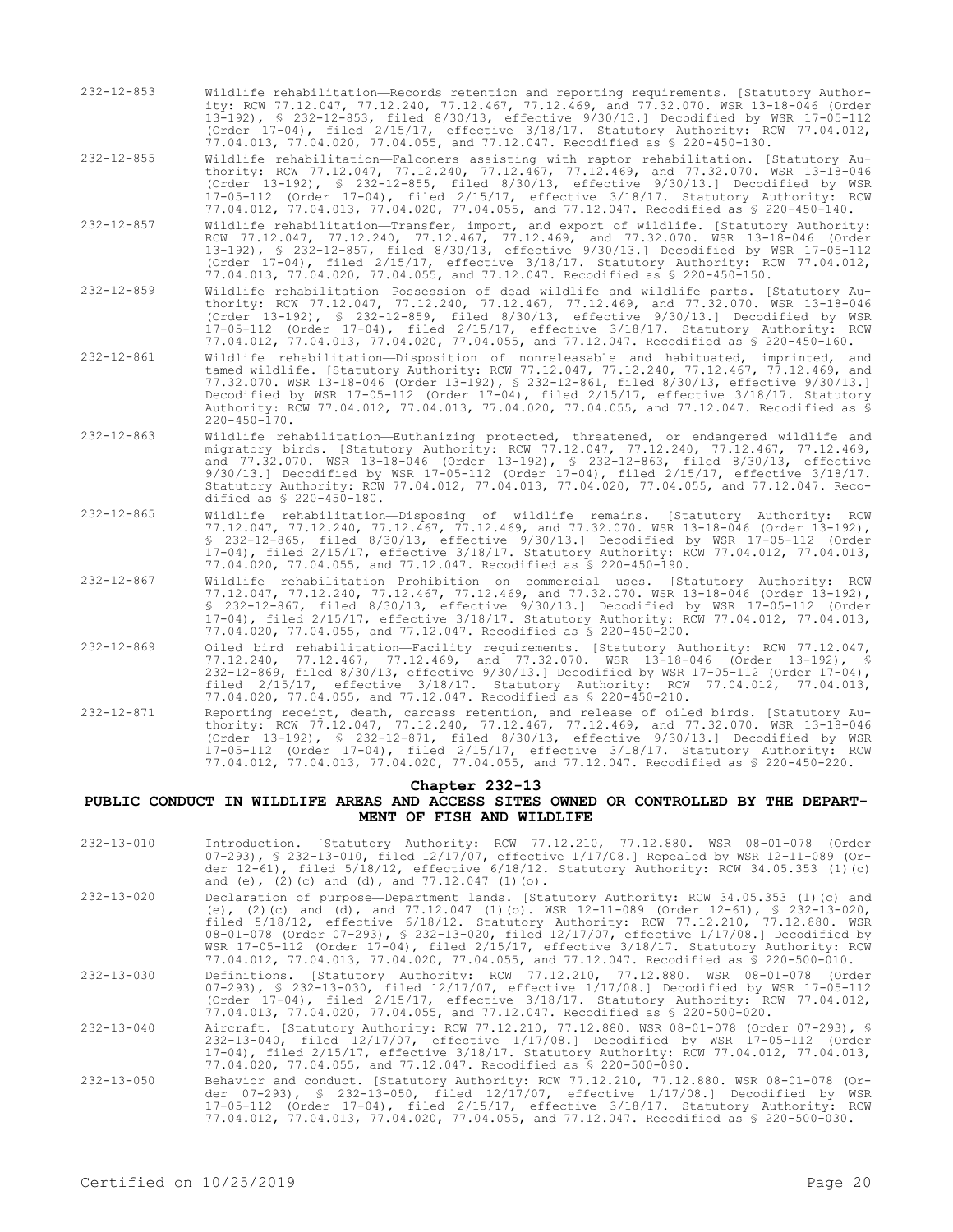232-13-060 Camping. [Statutory Authority: RCW 77.12.210, 77.12.880. WSR 08-01-078 (Order 07-293), § 232-13-060, filed 12/17/07, effective 1/17/08.] Decodified by WSR 17-05-112 (Order 17-04), filed 2/15/17, effective 3/18/17. Statutory Authority: RCW 77.04.012, 77.04.013, 77.04.020, 77.04.055, and 77.12.047. Recodified as § 220-500-100.

232-13-070 Fires and campfires. [Statutory Authority: RCW 77.12.210, 77.12.880. WSR 08-01-078 (Order 07-293), § 232-13-070, filed 12/17/07, effective 1/17/08.] Decodified by WSR 17-05-112 (Order 17-04), filed 2/15/17, effective 3/18/17. Statutory Authority: RCW 77.04.012, 77.04.013, 77.04.020, 77.04.055, and 77.12.047. Recodified as § 220-500-110.

232-13-080 Commercial use or activity. [Statutory Authority: RCW 77.12.210, 77.12.880. WSR 08-01-078 (Order 07-293), § 232-13-080, filed 12/17/07, effective 1/17/08.] Decodified by WSR 17-05-112 (Order 17-04), filed 2/15/17, effective 3/18/17. Statutory Authority: RCW 77.04.012, 77.04.013, 77.04.020, 77.04.055, and 77.12.047. Recodified as § 220-500-060.

- 232-13-090 Noncommercial use or activity. [Statutory Authority: RCW 77.12.210, 77.12.880. WSR 08-01-078 (Order 07-293), § 232-13-090, filed 12/17/07, effective 1/17/08.] Decodified by WSR 17-05-112 (Order 17-04), filed 2/15/17, effective 3/18/17. Statutory Authority: RCW 77.04.012, 77.04.013, 77.04.020, 77.04.055, and 77.12.047. Recodified as § 220-500-070.
- 232-13-100 Dumping and sanitation. [Statutory Authority: RCW 77.12.210, 77.12.880. WSR 08-01-078 (Order 07-293), § 232-13-100, filed 12/17/07, effective 1/17/08.] Decodified by WSR 17-05-112 (Order 17-04), filed 2/15/17, effective 3/18/17. Statutory Authority: RCW 77.04.012, 77.04.013, 77.04.020, 77.04.055, and 77.12.047. Recodified as § 220-500-120.

232-13-110 Enforcement. [Statutory Authority: RCW 77.12.210, 77.12.880. WSR 08-01-078 (Order 07-293), § 232-13-110, filed 12/17/07, effective 1/17/08.] Decodified by WSR 17-05-112 (Order 17-04), filed 2/15/17, effective 3/18/17. Statutory Authority: RCW 77.04.012, 77.04.013, 77.04.020, 77.04.055, and 77.12.047. Recodified as § 220-500-050.

- 232-13-120 Erecting and using camps, blinds, and tree stand structures on department lands. [Statutory Authority: RCW 77.12.210, 77.12.880. WSR 08-01-078 (Order 07-293), § 232-13-120, filed 12/17/07, effective 1/17/08.] Decodified by WSR 17-05-112 (Order 17-04), filed 2/15/17, effective 3/18/17. Statutory Authority: RCW 77.04.012, 77.04.013, 77.04.020, 77.04.055, and 77.12.047. Recodified as § 220-500-130.
- 232-13-130 Firearms and target practicing. [Statutory Authority: RCW 77.12.210, 77.12.880. WSR 08-01-078 (Order 07-293), § 232-13-130, filed 12/17/07, effective 1/17/08.] Decodified by WSR 17-05-112 (Order 17-04), filed 2/15/17, effective 3/18/17. Statutory Authority: RCW 77.04.012, 77.04.013, 77.04.020, 77.04.055, and 77.12.047. Recodified as § 220-500-140.
- 232-13-140 Fireworks. [Statutory Authority: RCW 77.12.210, 77.12.880. WSR 08-01-078 (Order 07-293), § 232-13-140, filed 12/17/07, effective 1/17/08.] Decodified by WSR 17-05-112 (Order 17-04), filed 2/15/17, effective 3/18/17. Statutory Authority: RCW 77.04.012, 77.04.013, 77.04.020, 77.04.055, and 77.12.047. Recodified as § 220-500-150.
- 232-13-150 Regulating public access. [Statutory Authority: RCW 77.12.210, 77.12.880. WSR 08-01-078 (Order 07-293), § 232-13-150, filed 12/17/07, effective 1/17/08.] Decodified by WSR 17-05-112 (Order 17-04), filed 2/15/17, effective 3/18/17. Statutory Authority: RCW 77.04.012, 77.04.013, 77.04.020, 77.04.055, and 77.12.047. Recodified as § 220-500-040.
- 232-13-160 Public conduct on private lands under cooperative agreement with the department—Unlawful acts. [Statutory Authority: RCW 77.12.047. WSR 11-11-013 (Order 11-86), § 232-13-160, filed 5/6/11, effective 6/6/11.] Decodified by WSR 17-05-112 (Order 17-04), filed 2/15/17, effective 3/18/17. Statutory Authority: RCW 77.04.012, 77.04.013, 77.04.020, 77.04.055, and 77.12.047. Recodified as § 220-500-230.
- 232-13-170 Parking. [Statutory Authority: RCW 77.12.210, 77.12.880. WSR 08-01-078 (Order 07-293), § 232-13-170, filed 12/17/07, effective 1/17/08.] Decodified by WSR 17-05-112 (Order 17-04), filed 2/15/17, effective 3/18/17. Statutory Authority: RCW 77.04.012, 77.04.013, 77.04.020, 77.04.055, and 77.12.047. Recodified as § 220-500-160.
- 232-13-180 Pets. [Statutory Authority: RCW 77.12.210, 77.12.880. WSR 08-01-078 (Order 07-293), § 232-13-180, filed 12/17/07, effective 1/17/08.] Decodified by WSR 17-05-112 (Order 17-04), filed 2/15/17, effective 3/18/17. Statutory Authority: RCW 77.04.012, 77.04.013, 77.04.020, 77.04.055, and 77.12.047. Recodified as § 220-500-170.
- 232-13-210 Penalties. [Statutory Authority: RCW 77.12.210, 77.12.880. WSR 08-01-078 (Order 07-293), § 232-13-210, filed 12/17/07, effective 1/17/08.] Decodified by WSR 17-05-112 (Order 17-04), filed 2/15/17, effective 3/18/17. Statutory Authority: RCW 77.04.012, 77.04.013, 77.04.020, 77.04.055, and 77.12.047. Recodified as § 220-500-180.

### **Chapter 232-14 STATE HYDRAULIC CODE GUIDELINES**

232-14-010 Hydraulic Code guidelines. [Statutory Authority: RCW 75.20.100, 75.20.103, 75.20.106, 75.20.130 and 75.20.140. WSR 87-15-085 (Order 288), § 232-14-010, filed 7/20/87. Statutory Authority: RCW 75.20.100 and 77.12.010. WSR 84-22-040 (Order 256), § 232-14-010, filed 11/6/84; WSR 84-05-003 (Order 221), § 232-14-010, filed 2/2/84; WSR 83-09-026 (Order 205), § 232-14-010, filed 4/14/83. Formerly WAC 232-12-294.] Repealed by WSR 12-09-046 (Order 12-61), filed 4/13/12, effective 5/14/12. Statutory Authority: RCW 34.05.353 (1)(b), (c), and (d), 77.12.047, 77.50.050, and chapters 77.65 and 77.70 RCW.

### **Chapter 232-16 GAME RESERVES**

- 232-16-010 Establishment of game reserves. [Rules (part), filed 7/29/64; Rules (part), filed 3/21/60.] Repealed by WSR 13-02-043 (Order 12-290), filed 12/21/12, effective 1/21/13. Statutory Authority: RCW 77.04.012, 77.04.013, 77.04.055, 77.12.045, and 77.12.047.
- 232-16-020 Auburn Game Farm. [Order, filed 7/29/64; Resolution No. 1 (part), filed 3/21/60.] Repealed by WSR 82-16-014 (Order 188), filed 7/26/82. Statutory Authority: RCW 77.12.040.
- 232-16-030 Bellingham Golf and Country Club. [Resolution No. 1 (part), filed 3/21/60.] Abolished by order, filed 9/11/64.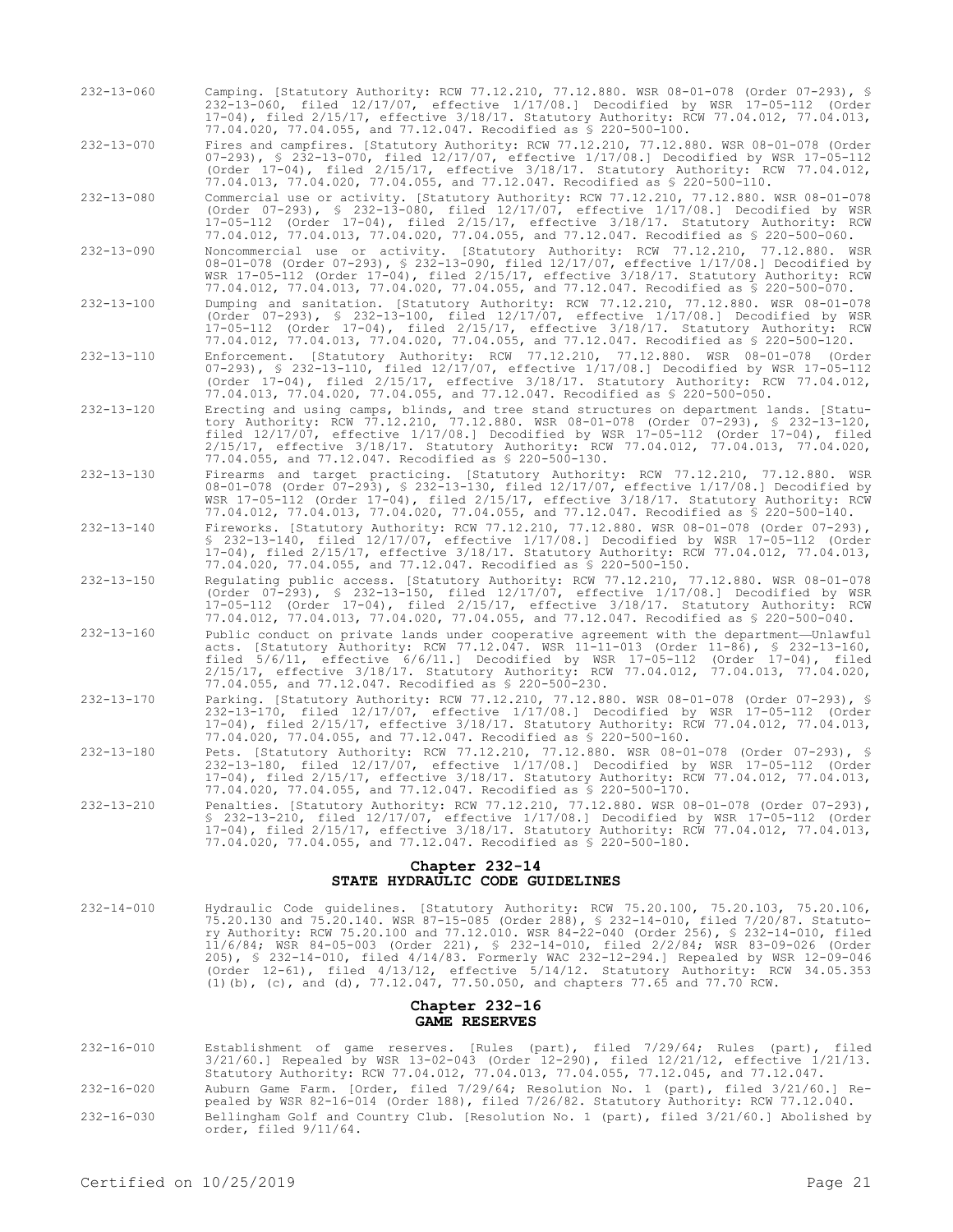- 232-16-040 Boy Scout Game Reserve. [Resolution No. 1 (part), filed 3/21/60.] Abolished by order, filed 9/11/64. 232-16-050 Byron Game Reserve (Yakima County). [Statutory Authority: RCW 77.04.012, 77.04.055, 77.12.047, 77.12.150, and 77.12.240. WSR 15-10-034 (Order 15-96), § 232-16-050, filed 4/28/15, effective 5/29/15. Statutory Authority: RCW 77.12.047, 77.12.020, 77.12.040, 77.12.570, and 77.12.210. WSR 09-17-080 (Order 09-170), § 232-16-050, filed 8/14/09, effective 9/14/09. Statutory Authority: RCW 77.12.047. WSR 05-17-098 (Order 05-174), § 232-16-050, filed 8/15/05, effective 9/15/05; Order, filed 7/29/64; Resolution 168, filed 3/21/60.] Decodified by WSR 17-05-112 (Order 17-04), filed 2/15/17, effective 3/18/17. Statutory Authority: RCW 77.04.012, 77.04.013, 77.04.020, 77.04.055, and 77.12.047. Recodified as § 220-411-040. 232-16-060 Chehalis River wildlife project. [Order, filed 7/29/64; Resolution No. 26, filed 3/21/60.] Repealed by Order 68, filed 7/21/75. 232-16-070 Arthur S. Coffin Game Reserve (Kittitas County). [Statutory Authority: RCW 77.04.012, 77.04.055, 77.12.047, 77.12.150, and 77.12.240. WSR 15-10-034 (Order 15-96), § 232-16-070, filed 4/28/15, effective 5/29/15. Statutory Authority: RCW 77.12.040. WSR 79-10-166 (Order 143), § 232-16-070, filed 10/3/79; Order 9, § 232-16-070, filed 9/25/70; Order, filed 7/29/64; Temporary Regulation 194, filed 9/18/61; Resolution No. 152, filed 3/21/60.] Decodified by WSR 17-05-112 (Order 17-04), filed 2/15/17, effective 3/18/17. Statutory Authority: RCW 77.04.012, 77.04.013, 77.04.020, 77.04.055, and 77.12.047. Recodified as § 220-411-010. 232-16-080 Columbia and Snake River Game Reserve. [Statutory Authority: RCW 77.12.040, 77.12.700 and 77.12.010. WSR 96-12-046, § 232-16-080, filed 5/31/96, effective 7/1/96; Order 283 (part), filed 9/11/68; Order 280 (part), filed 8/1/68; Temporary Regulation 272, filed 10/6/67; Temporary Regulation 244, filed 9/3/65; Temporary Regulation 229, filed 9/15/64; Temporary Regulation 221, filed 9/3/63; Temporary Regulation 193, filed 9/14/61; Resolution No. 102, filed 3/21/60.] Repealed by WSR 96-18-010 (Order 96-128), filed 8/22/96,
- effective 9/22/96. Statutory Authority: RCW 77.12.040 and 77.12.010. 232-16-090 Colville State Game Farm. [Order, filed 7/29/64; Resolution No. 1 (part), filed 3/21/60.]
- Repealed by WSR 82-16-014 (Order 188), filed 7/26/82. Statutory Authority: RCW 77.12.040. 232-16-100 Conconully Reservoir Game Reserve. [Order, filed 7/29/64; Resolution No. 139 (part), filed 3/21/60.] Repealed by WSR 80-09-029 (Order 150), filed 7/9/80. Statutory Authority: RCW 77.12.040.
- 232-16-110 Deer Lake Game Reserve. [Temporary Regulation 198, filed 10/12/61 and Temporary Regulation 194, filed 9/18/61.] Abolished by order, filed 9/11/64.
- 232-16-120 Deer Park State Game Reserve. [Order, filed 7/29/64; Resolution 1 (part), filed 3/21/60.] Repealed by WSR 85-09-005 (Order 246), filed 4/5/85. Statutory Authority: RCW 77.12.040.
- 232-16-130 Ellensburg Game Farm Reserve. [Order, filed 7/29/64; Resolution No. 26 (part), filed 3/21/60.] Repealed by WSR 11-18-051 (Order 11-216), filed 8/31/11, effective 10/1/11. Statutory Authority: RCW 77.12.047 and 77.15.440.
- 232-16-140 Banks Lake Game Reserve (Grant County). [Statutory Authority: RCW 77.04.012, 77.04.055, 77.12.047, 77.12.150, and 77.12.240. WSR 15-10-034 (Order 15-96), § 232-16-140, filed 4/28/15, effective 5/29/15. Statutory Authority: RCW 77.12.040. WSR 99-17-034 (Order 99-118), § 232-16-140, filed 8/11/99, effective 9/11/99; Temporary Regulation 229, filed 9/15/64; Temporary Regulation 212, filed 10/3/62; Regulation 139 (part), filed 3/21/60.] Decodified by WSR 17-05-112 (Order 17-04), filed 2/15/17, effective 3/18/17. Statutory Authority: RCW 77.04.012, 77.04.013, 77.04.020, 77.04.055, and 77.12.047. Recodified as § 220-411-030.
- 232-16-150 Flat Point Game Reserve. [Order, filed 7/29/64; Resolution No. 118 (part), filed 3/21/60.] Repealed by WSR 83-15-059 (Order 210), filed 7/20/83. Statutory Authority: RCW 77.12.040.
- 232-16-160 Ford's Prairie Game Reserve. [Resolution No. 1 (part), filed 3/21/60.] Abolished by order, dated 8/21/63, filed 7/29/64.
- 232-16-170 Gloyd Seep Game Reserve. [Order, filed 7/29/64; Temporary Regulation 194, filed 9/18/61.] Repealed by WSR 83-15-059 (Order 210), filed 7/20/83. Statutory Authority: RCW 77.12.040. 232-16-180 Goat Island Game Reserve. [Resolution No. 118, filed 3/21/60.] Abolished by order, filed
- 9/11/64. 232-16-190 Green Lake Island Game Reserve. [Order, filed 7/29/64; Resolution No. 124 (part), filed 3/21/60.] Repealed by WSR 83-15-059 (Order 210), filed 7/20/83. Statutory Authority: RCW 77.12.040.
- 232-16-200 Grimes Lake Game Reserve (Douglas County). [Statutory Authority: RCW 77.04.012, 77.04.055, 77.12.047, 77.12.150, and 77.12.240. WSR 15-10-034 (Order 15-96), § 232-16-200, filed 4/28/15, effective 5/29/15; Order, filed 7/29/64; Temporary Regulation 221, filed 9/3/63.] Decodified by WSR 17-05-112 (Order 17-04), filed 2/15/17, effective 3/18/17. Statutory Authority: RCW 77.04.012, 77.04.013, 77.04.020, 77.04.055, and 77.12.047. Recodified as § 220-411-110.

232-16-210 Horseshoe Lake Game Reserve. [Order, filed 7/29/64; Resolution No. 71, filed 3/21/60.] Repealed by Order 86, filed 7/15/76.

232-16-220 Kennewick Game Farm Reserve. [Order, filed 7/29/64; Resolution No. 168 (part), filed 3/21/60.] Repealed by WSR 82-16-014 (Order 188), filed 7/26/82. Statutory Authority: RCW 77.12.040.

232-16-230 Lake Sixteen Game Reserve. [Order, filed 7/29/64; Resolution No. 152 (part), filed 3/21/60.] Repealed by WSR 83-15-059 (Order 210), filed 7/20/83. Statutory Authority: RCW 77.12.040.

- 232-16-240 Lewisville Game Preserve. [Order, filed 7/29/64; Resolution No. 1 (part), filed 3/21/60.] Repealed by WSR 83-15-059 (Order 210), filed 7/20/83. Statutory Authority: RCW 77.12.040.
- 232-16-250 Lewis County Game Farm Reserve. [Order 86, § 232-16-250, filed 7/15/76; Order, filed 7/29/64; Temporary Regulation 221, filed 9/3/63.] Decodified by WSR 17-05-112 (Order 17-04), filed 2/15/17, effective 3/18/17. Statutory Authority: RCW 77.04.012, 77.04.013, 77.04.020, 77.04.055, and 77.12.047. Recodified as § 220-411-150.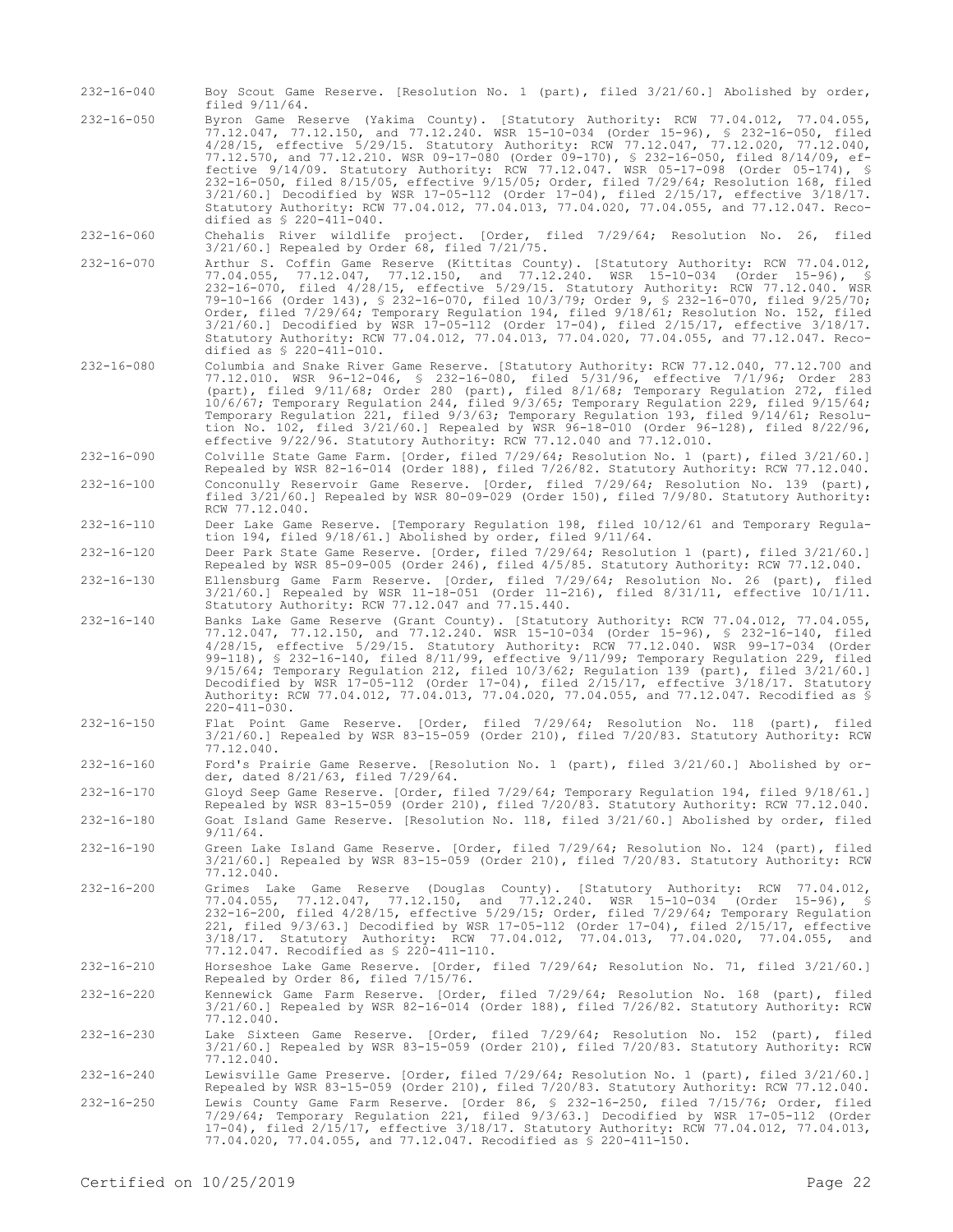232-16-260 Mount Baker Game Reserve. [Order 59, § 232-16-260, filed 9/4/74; Order, filed 7/29/64; Resolution No. 7 (part), filed 3/21/60.] Repealed by WSR 83-15-059 (Order 210), filed 7/20/83. Statutory Authority: RCW 77.12.040. 232-16-270 Moxee Game Reserve. [Order, filed 7/29/64; Resolution 71 (part), filed 3/21/60.] Repealed by WSR 04-17-061 (Order 04-207), filed 8/11/04, effective 9/11/04. Statutory Authority: RCW 77.12.047. 232-16-280 Nason Creek Bow and Arrow Hunting Area. [Order 280 (part), filed 8/1/68; Order, filed 7/29/64; Resolution No. 1 (part), filed 3/21/60.] Repealed by WSR 84-21-048 (Order 251), filed 10/12/84. Statutory Authority: RCW 77.12.040. 232-16-289 Quincy Lake Game Reserve. [Statutory Authority: RCW 77.12.040. WSR 82-22-031 (Order 194), § 232-16-289, filed 10/27/82.] Repealed by WSR 86-18-010 (Order 278), filed 8/22/86. Statutory Authority: RCW 77.12.040. 232-16-290 North Edmonds District. [Order, filed 7/29/64; Resolution No. 1 (part), filed 3/21/60.] Repealed by Order 3, filed 4/20/70. 232-16-295 Rock Lake Game Reserve. [Statutory Authority: RCW 77.04.012, 77.04.055, 77.12.047, 77.12.150, and 77.12.240. WSR 15-10-034 (Order 15-96), § 232-16-295, filed 4/28/15, effective 5/29/15; Temporary Regulation 240, filed 8/16/65.] Decodified by WSR 17-05-112 (Order 17-04), filed 2/15/17, effective 3/18/17. Statutory Authority: RCW 77.04.012, 77.04.013, 77.04.020, 77.04.055, and 77.12.047. Recodified as § 220-411-170. 232-16-300 Sanders Game Reserve. [Order, filed 7/29/64; Resolution No. 99, filed 3/21/60.] Repealed by Order 68, filed 7/21/75. 232-16-310 San Juan Island biological station. [Resolution No. 1 (part), filed 3/21/60.] Abolished by order, filed 9/11/64. 232-16-320 Schmitten Pond Game Reserve. [Resolution No. 42, filed 3/21/60.] Abolished by order, filed 9/11/64. 232-16-330 Skagit Country Club Game Reserve. [Resolution No. 1 (part), filed 3/21/60.] Abolished by order, filed 9/11/64. 232-16-340 Skagit Delta Game Reserve (Skagit County). [Statutory Authority: RCW 77.04.012, 77.04.055, 77.12.047, 77.12.150, and 77.12.240. WSR 15-10-034 (Order 15-96), § 232-16-340, filed 4/28/15, effective 5/29/15; Order, filed 7/29/64; Temporary Regulation 212, filed 10/3/62.] Decodified by WSR 17-05-112 (Order 17-04), filed 2/15/17, effective 3/18/17. Statutory Authority: RCW 77.04.012, 77.04.013, 77.04.020, 77.04.055, and 77.12.047. Recodified as § 220-411-180. 232-16-350 Snoqualmie Falls Game Reserve. [Order, filed 7/29/64; Resolution No. 53, filed 3/21/60.] Repealed by WSR 83-15-059 (Order 210), filed 7/20/83. Statutory Authority: RCW 77.12.040. 232-16-360 South Tacoma Game Farm Reserve. [Order, filed 7/29/64; Resolution No. 7 (part), filed 3/21/60.] Repealed by WSR 11-18-051 (Order 11-216), filed 8/31/11, effective 10/1/11. Statutory Authority: RCW 77.12.047 and 77.15.440. 232-16-365 Spokane River Game Reserve. [Temporary Regulation 240, filed 8/16/65.] Repealed by WSR 81-18-025 (Order 169), filed 8/26/81. Statutory Authority: RCW 77.12.040. 232-16-370 Sportsman Lake Game Reserve. [Resolution No. 118 (part), filed 3/21/60.] Abolished by order, dated 8/23/62, filed 7/29/64. 232-16-380 Sprague Lake Game Reserve (Adams and Lincoln counties). [Statutory Authority: RCW 77.04.012, 77.04.055, 77.12.047, 77.12.150, and 77.12.240. WSR 15-10-034 (Order 15-96), § 232-16-380, filed 4/28/15, effective 5/29/15. Statutory Authority: RCW 77.12.040. WSR 95-18-066 (Order 95-120), § 232-16-380, filed 9/1/95, effective 10/2/95; Order 3, § 232-16-380, filed 4/20/70; Order 294, § 232-16-380, filed 9/5/69; Order, filed 7/29/64; Resolution No. 118 (part), filed 3/21/60.] Decodified by WSR 17-05-112 (Order 17-04), filed 2/15/17, effective 3/18/17. Statutory Authority: RCW 77.04.012, 77.04.013, 77.04.020, 77.04.055, and 77.12.047. Recodified as § 220-411-200. 232-16-390 Lake Stevens Game Reserve. [Order, filed 7/29/64; Resolution No. 1 (part), filed 3/21/60.] Repealed by WSR 83-15-059 (Order 210), filed 7/20/83. Statutory Authority: RCW 77.12.040. 232-16-400 Stratford Game Reserve. [Statutory Authority: RCW 77.12.040. WSR 81-18-025 (Order 169), § 232-16-400, filed 8/26/81; Order 105, § 232-16-400, filed 9/7/77; Order 9, § 232-16-400, filed 9/25/70; Order 3, § 232-16-400, filed 4/20/70; Order, filed 7/29/64; Resolution No. 156 (part), filed 3/21/60.] Decodified by WSR 17-05-112 (Order 17-04), filed 2/15/17, effective 3/18/17. Statutory Authority: RCW 77.04.012, 77.04.013, 77.04.020, 77.04.055, and 77.12.047. Recodified as § 220-411-210. 232-16-410 Stubblefield Lake Game Reserve. [Order, filed 7/29/64; Resolution No. 118 (part), filed 3/21/60.] Repealed by WSR 96-12-057, filed 5/31/96, effective 7/1/96. Statutory Authority: RCW 77.12.040, 77.12.700 and 77.12.010. 232-16-420 Lake Terrell Game Reserve (Whatcom County). [Statutory Authority: RCW 77.04.012, 77.04.055, 77.12.047, 77.12.150, and 77.12.240. WSR 15-10-034 (Order 15-96), § 232-16-420, filed 4/28/15, effective 5/29/15; Temporary Regulation 274, filed 10/6/67; Temporary Regulation 244, filed 9/3/65; Temporary Regulation 213, filed 11/9/62; Temporary Regulation 212, filed 10/3/62; Resolution No. 62, filed 3/1/60.] Decodified by WSR 17-05-112 (Order 17-04), filed 2/15/17, effective 3/18/17. Statutory Authority: RCW 77.04.012, 77.04.013, 77.04.020, 77.04.055, and 77.12.047. Recodified as § 220-411-140. 232-16-430 Tjossem Mill Pond Game Preserve. [Order, filed 7/29/64; Resolution No. 1 (part), filed 3/21/60.] Repealed by Order 3, filed 4/20/70. 232-16-440 Toppenish Creek Game Reserve (Cort Meyer) (Yakima County). [Statutory Authority: RCW 77.04.012, 77.04.055, 77.12.047, 77.12.150, and 77.12.240. WSR 15-10-034 (Order 15-96), §

232-16-255 Little Pend Oreille Game Reserve. [Temporary Regulation 248, filed 6/27/66; Temporary

Statutory Authority: RCW 77.12.040.

Regulation 247, filed 10/8/65.] Repealed by WSR 80-15-064 (Order 156), filed 10/16/80.

232-16-440, filed 4/28/15, effective 5/29/15. Statutory Authority: RCW 77.04.012, 77.04.055, 77.12.047, 77.32.070, and C.F.R. Title 50, Part 20; Migratory Bird Treaty Act. WSR 12-18-001 (Order 12-191), § 232-16-440, filed 8/22/12, effective 9/22/12; Subsection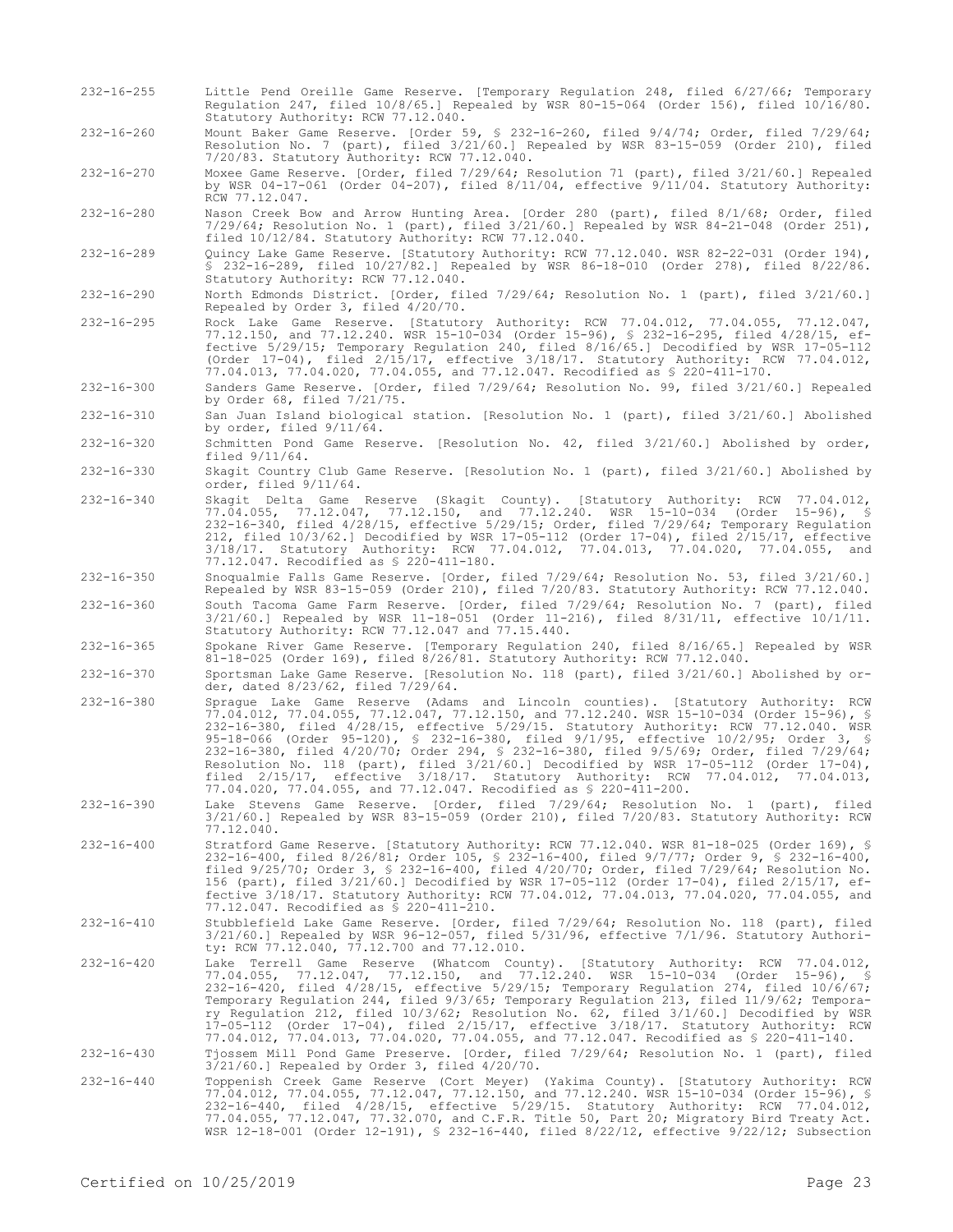|                  | (2), Temporary Regulation 256 (part), filed 9/8/66; Temporary Regulation 234, filed<br>$10/9/64$ ; Order, Subsection (1), filed 7/29/64; Order, filed 7/29/64; Regulation 171,<br>filed 3/21/60; Resolution No. 1 (part), 3/21/60.] Decodified by WSR 17-05-112 (Order<br>17-04), filed 2/15/17, effective 3/18/17. Statutory Authority: RCW 77.04.012, 77.04.013,<br>77.04.020, 77.04.055, and 77.12.047. Recodified as \$ 220-411-230.                                                                                                                                                                                                                                                                                                                                                  |
|------------------|-------------------------------------------------------------------------------------------------------------------------------------------------------------------------------------------------------------------------------------------------------------------------------------------------------------------------------------------------------------------------------------------------------------------------------------------------------------------------------------------------------------------------------------------------------------------------------------------------------------------------------------------------------------------------------------------------------------------------------------------------------------------------------------------|
| $232 - 16 - 450$ | Walla Walla River Game Reserve. [Order 86, § 232-16-450, filed 7/15/76; Temporary Regula-<br>tion 256, (part), filed 9/8/66; Order, filed 7/29/64; Resolution No. 152 (part), filed<br>3/21/60.] Decodified by WSR 17-05-112 (Order 17-04), filed 2/15/17, effective 3/18/17.<br>Statutory Authority: RCW 77.04.012, 77.04.013, 77.04.020, 77.04.055, and 77.12.047. Reco-<br>dified as $$ 220-411-240.$                                                                                                                                                                                                                                                                                                                                                                                  |
| $232 - 16 - 460$ | Washington (Lake) closed area. [Order, filed 7/29/64; Resolution No. 121 (part), filed<br>$3/21/60$ .] Repealed by Order 3, filed $4/20/70$ .                                                                                                                                                                                                                                                                                                                                                                                                                                                                                                                                                                                                                                             |
| $232 - 16 - 470$ | Wickswood Game Reserve. [Resolution No. 53, filed 3/21/60.] Abolished by order, filed<br>$9/11/64$ .                                                                                                                                                                                                                                                                                                                                                                                                                                                                                                                                                                                                                                                                                      |
| $232 - 16 - 480$ | Whidbey Island Game Farm Reserve. [Order, filed 7/29/64; Temporary Regulation 179, filed<br>9/6/60; Resolution No. 7 (part), filed 3/21/60.] Repealed by WSR 15-10-034 (Order 15-96),<br>filed $4/28/15$ , effective $5/29/15$ . Statutory Authority: RCW 77.04.012, 77.04.055,<br>77.12.047, 77.12.150, and 77.12.240.                                                                                                                                                                                                                                                                                                                                                                                                                                                                   |
| $232 - 16 - 490$ | Willapa Bay Game Reserve. [Order, filed 7/29/64; Resolution No. 1 (part), filed 3/21/60.]<br>Repealed by WSR 80-15-064 (Order 156), filed 10/16/80. Statutory Authority: RCW<br>77.12.040.                                                                                                                                                                                                                                                                                                                                                                                                                                                                                                                                                                                                |
| $232 - 16 - 500$ | Wilson Creek Game Reserve. [Order, filed 7/29/64; Resolution No. 99, filed 3/21/60.] Re-<br>pealed by WSR 83-15-059 (Order 210), filed 7/20/83. Statutory Authority: RCW 77.12.040.                                                                                                                                                                                                                                                                                                                                                                                                                                                                                                                                                                                                       |
| $232 - 16 - 510$ | Wiser Lake Game Reserve. [Order, filed 7/29/64; Temporary Regulation (part), 9/6/60.] Re-<br>pealed by WSR 83-15-059 (Order 210), filed 7/20/83. Statutory Authority: RCW 77.12.040.                                                                                                                                                                                                                                                                                                                                                                                                                                                                                                                                                                                                      |
| $232 - 16 - 520$ | Wishkaw Watershed Game Reserve. [Resolution No. 1 (part), filed 3/21/60.] Abolished by<br>order, filed 9/11/64.                                                                                                                                                                                                                                                                                                                                                                                                                                                                                                                                                                                                                                                                           |
| $232 - 16 - 530$ | Yakima Game Farm Reserve. [Resolution No. 71, filed 3/21/60.] Abolished by order, filed<br>$9/11/64$ .                                                                                                                                                                                                                                                                                                                                                                                                                                                                                                                                                                                                                                                                                    |
| $232 - 16 - 540$ | Yakima River Game Reserve. [Statutory Authority: RCW 77.12.040. WSR 98-17-046 (Order<br>98-156), § 232-16-540, filed 8/13/98, effective 9/13/98; Order, filed 7/29/64; Resolution<br>No. 1 (part), filed $3/21/60$ .] Decodified by WSR 17-05-112 (Order 17-04), filed $2/15/17$ ,<br>effective 3/18/17. Statutory Authority: RCW 77.04.012, 77.04.013, 77.04.020, 77.04.055,<br>and 77.12.047. Recodified as \$ 220-411-260.                                                                                                                                                                                                                                                                                                                                                             |
| $232 - 16 - 550$ | Yakima Sportsman's Park Reserve. [Order, filed 7/29/64; Resolution No. 1 (part), filed<br>$3/21/60$ .] Repealed by Order 68, filed $7/21/75$ .                                                                                                                                                                                                                                                                                                                                                                                                                                                                                                                                                                                                                                            |
| $232 - 16 - 560$ | Badger Island Game Reserve (Walla Walla County). [Statutory Authority: RCW 77.04.012,<br>77.04.055, 77.12.047, 77.12.150, and 77.12.240. WSR 15-10-034 (Order 15-96), §<br>$232-16-560$ , filed $4/28/15$ , effective $5/29/15$ ; Temporary Regulation 256, (part), filed<br>$9/8/66$ .] Decodified by WSR 17-05-112 (Order 17-04), filed $2/15/17$ , effective $3/18/17$ .<br>Statutory Authority: RCW 77.04.012, 77.04.013, 77.04.020, 77.04.055, and 77.12.047. Reco-<br>dified as \$ 220-411-020.                                                                                                                                                                                                                                                                                     |
| $232 - 16 - 570$ | Foundation Island Game Reserve (Walla Walla County). [Statutory Authority: RCW 77.04.012,<br>77.04.055, 77.12.047, 77.12.150, and 77.12.240. WSR 15-10-034 (Order 15-96), §<br>232-16-570, filed 4/28/15, effective 5/29/15; Temporary Regulation 256, (part), filed<br>$9/8/66$ .] Decodified by WSR 17-05-112 (Order 17-04), filed $2/15/17$ , effective $3/18/17$ .<br>Statutory Authority: RCW 77.04.012, 77.04.013, 77.04.020, 77.04.055, and 77.12.047. Reco-<br>dified as $$ 220-411-090.$                                                                                                                                                                                                                                                                                         |
| $232 - 16 - 580$ | Hover Game Reserve. [Temporary Regulation 256 (part), filed $9/8/66$ .] Repealed by Order 3,<br>filed $4/20/70$ .                                                                                                                                                                                                                                                                                                                                                                                                                                                                                                                                                                                                                                                                         |
| $232 - 16 - 590$ | Carnation Farms Game Reserve (King County). [Statutory Authority: RCW 77.04.012,<br>77.04.055, 77.12.047, 77.12.150, and 77.12.240. WSR 15-10-034 (Order 15-96), §<br>232-16-590, filed 4/28/15, effective 5/29/15; Order 59, \$ 232-16-590, filed 9/4/74.] De-<br>codified by WSR 17-05-112 (Order 17-04), filed 2/15/17, effective 3/18/17. Statutory Au-<br>thority: RCW 77.04.012, 77.04.013, 77.04.020, 77.04.055, and 77.12.047. Recodified as \$<br>$220 - 411 - 050$ .                                                                                                                                                                                                                                                                                                            |
| $232 - 16 - 600$ | North Potholes Game Reserve (Grant County). [Statutory Authority: RCW 77.04.012,<br>77.04.055, 77.12.047, 77.12.150, and 77.12.240. WSR 15-10-034 (Order 15-96), §<br>232-16-600, filed 4/28/15, effective 5/29/15. Statutory Authority: RCW 77.12.047,<br>77.12.040. WSR 07-17-048 (Order 07-165), § 232-16-600, filed 8/9/07, effective 9/9/07.<br>Statutory Authority: RCW 77.12.047. WSR 03-16-087 (Order 03-175), § 232-16-600, filed<br>$8/5/03$ , effective $9/5/03$ . Statutory Authority: RCW 77.12.040. WSR 79-09-082 (Order 141),<br>$$232-16-600$ , filed $8/31/79$ . Decodified by WSR 17-05-112 (Order 17-04), filed $2/15/17$ ,<br>effective 3/18/17. Statutory Authority: RCW 77.04.012, 77.04.013, 77.04.020, 77.04.055,<br>and 77.12.047. Recodified as \$ 220-411-160. |
| $232 - 16 - 610$ | Snipes Game Reserve (Yakima County). [Statutory Authority: RCW 77.04.012, 77.04.055,<br>77.12.047, 77.12.150, and 77.12.240. WSR 15-10-034 (Order 15-96), § 232-16-610, filed<br>4/28/15, effective 5/29/15. Statutory Authority: RCW 77.12.047. WSR 04-17-061 (Order<br>04-207), § 232-16-610, filed $8/11/04$ , effective $9/11/04$ . Decodified by WSR 17-05-112<br>(Order $17-04$ ), filed $2/15/17$ , effective $3/18/17$ . Statutory Authority: RCW 77.04.012,<br>77.04.013, 77.04.020, 77.04.055, and 77.12.047. Recodified as \$ 220-411-190.                                                                                                                                                                                                                                     |
| $232 - 16 - 620$ | Tennant Lake Game Reserve (Whatcom County). [Statutory Authority: RCW 77.04.012,<br>77.04.055, 77.12.047, 77.12.150, and 77.12.240. WSR 15-10-034 (Order 15-96), §<br>232-16-620, filed 4/28/15, effective 5/29/15. Statutory Authority: RCW 77.12.040. WSR<br>80-13-013 (Order 153), § 232-16-620, filed 9/8/80.] Decodified by WSR 17-05-112 (Order<br>17-04), filed 2/15/17, effective 3/18/17. Statutory Authority: RCW 77.04.012, 77.04.013,<br>77.04.020, 77.04.055, and 77.12.047. Recodified as \$ 220-411-130.                                                                                                                                                                                                                                                                   |
| $232 - 16 - 630$ | Rocky Ford Springs Game Reserve. [Statutory Authority: RCW 77.12.040. WSR 83-18-043 (Or-<br>der 217), § 232-16-630, filed 9/1/83.] Repealed by WSR 86-18-010 (Order 278), filed<br>8/22/86. Statutory Authority: RCW 77.12.040.                                                                                                                                                                                                                                                                                                                                                                                                                                                                                                                                                           |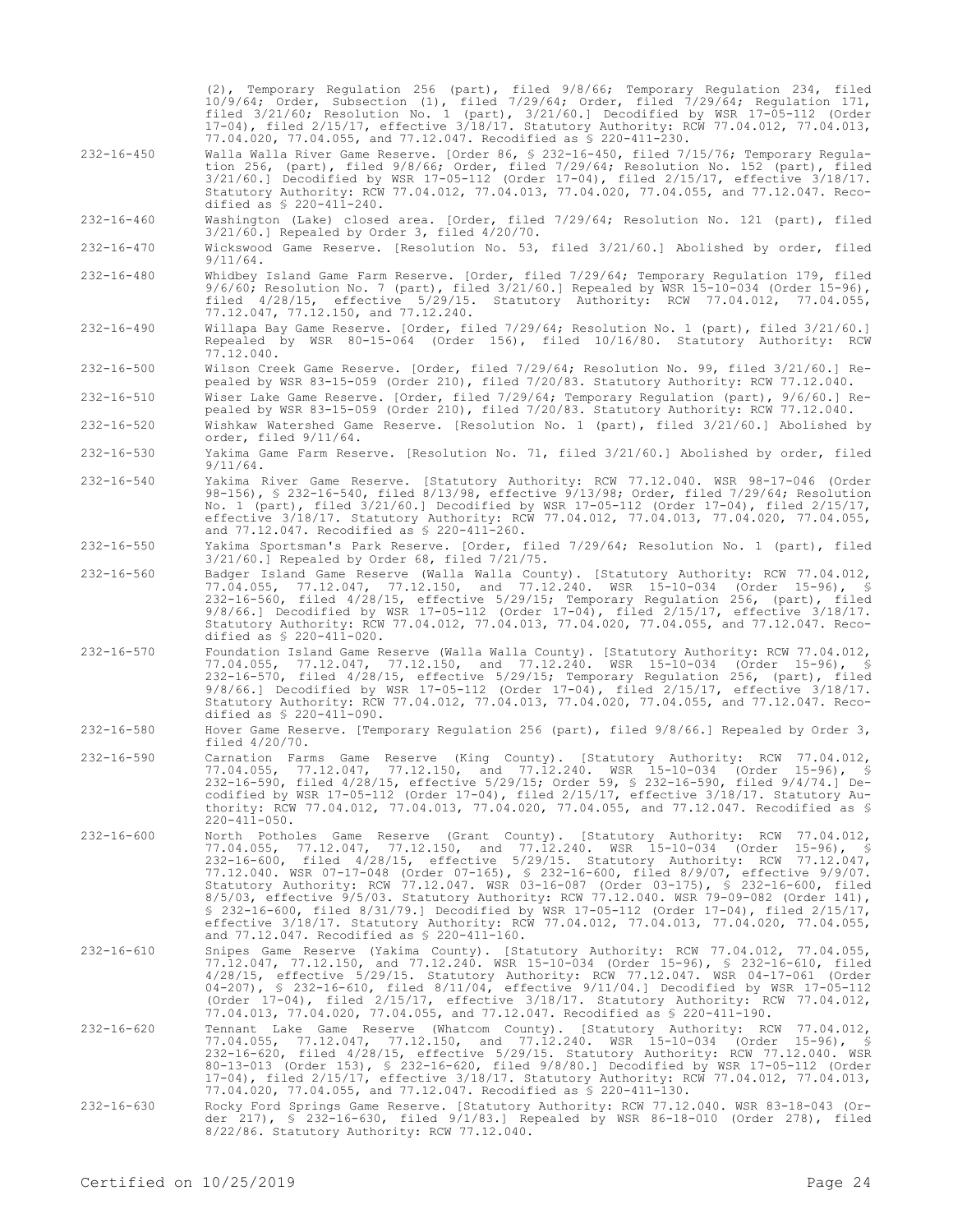232-16-640 Winchester Wasteway Game Reserve (Grant County). [Statutory Authority: RCW 77.04.012, 77.04.055, 77.12.047, 77.12.150, and 77.12.240. WSR 15-10-034 (Order 15-96), § 232-16-640, filed 4/28/15, effective 5/29/15. Statutory Authority: RCW 77.12.040. WSR 83-18-043 (Order 217), § 232-16-640, filed 9/1/83.] Decodified by WSR 17-05-112 (Order 17-04), filed 2/15/17, effective 3/18/17. Statutory Authority: RCW 77.04.012, 77.04.013, 77.04.020, 77.04.055, and 77.12.047. Recodified as § 220-411-250.

232-16-650 Harris Lake Game Reserve. [Statutory Authority: RCW 77.12.040. WSR 83-18-043 (Order 217), § 232-16-650, filed 9/1/83.] Repealed by WSR 86-18-010 (Order 278), filed 8/22/86. Statutory Authority: RCW 77.12.040.

232-16-660 Frenchmen Hills Wasteway Game Reserve (Grant County). [Statutory Authority: RCW 77.04.012, 77.04.055, 77.12.047, 77.12.150, and 77.12.240. WSR 15-10-034 (Order 15-96), § 232-16-660, filed 4/28/15, effective 5/29/15. Statutory Authority: RCW 77.12.047. WSR 03-16-087 (Order 03-175), § 232-16-660, filed 8/5/03, effective 9/5/03. Statutory Authority: RCW 77.12.040. WSR 83-18-043 (Order 217), § 232-16-660, filed 9/1/83.] Decodified by WSR 17-05-112 (Order 17-04), filed 2/15/17, effective 3/18/17. Statutory Authority: RCW 77.04.012, 77.04.013, 77.04.020, 77.04.055, and 77.12.047. Recodified as § 220-411-100.

232-16-670 Lower Crab Creek Game Reserve. [Statutory Authority: RCW 77.12.040. WSR 85-09-007 (Order 244), § 232-16-670, filed 4/5/85; WSR 83-18-043 (Order 217), § 232-16-670, filed 9/1/83.] Repealed by WSR 86-18-010 (Order 278), filed 8/22/86. Statutory Authority: RCW 77.12.040.

232-16-680 Lenice Lake Game Reserve. [Statutory Authority: RCW 77.12.040. WSR 83-18-043 (Order 217), § 232-16-680, filed 9/1/83.] Repealed by WSR 99-17-034 (Order 99-118), filed 8/11/99, effective 9/11/99. Statutory Authority: RCW 77.12.040.

232-16-690 Bayview Game Reserve. [Statutory Authority: RCW 77.12.040. WSR 99-18-017 (Order 99-123), § 232-16-690, filed 8/20/99, effective 9/20/99; WSR 98-17-047 (Order 98-157), § 232-16-690, filed 8/13/98, effective 9/13/98; WSR 83-18-043 (Order 217), § 232-16-690, filed 9/1/83.] Repealed by WSR 10-18-012 (Order 10-214), filed 8/20/10, effective 9/20/10. Statutory Authority: RCW 77.04.012, 77.04.020, 77.04.055, 77.12.047, 77.12.210, and C.F.R. Title 50, Part 21, Subpart C, Section 21.29; Migratory Bird Treaty Act.

- 232-16-700 Swinomish Spit waterfowl, coot, and snipe closure (Skagit County). [Statutory Authority: RCW 77.04.012, 77.04.055, 77.12.047, 77.12.150, and 77.12.240. WSR 15-10-034 (Order 15-96), § 232-16-700, filed 4/28/15, effective 5/29/15. Statutory Authority: RCW 77.12.047 and 77.15.440. WSR 11-18-051 (Order 11-216), § 232-16-700, filed 8/31/11, effective 10/1/11. Statutory Authority: RCW 77.12.040, 77.12.010, 77.12.020, 77.12.770, 77.12.780. WSR 00-11-137 (Order 00-50), § 232-16-700, filed 5/23/00, effective 6/23/00. Statutory Authority: RCW 77.12.040. WSR 98-17-043 (Order 98-158), § 232-16-700, filed 8/13/98, effective 9/13/98; WSR 84-21-046 (Order 249), § 232-16-700, filed 10/12/84.] Decodified by WSR 17-05-112 (Order 17-04), filed 2/15/17, effective 3/18/17. Statutory Authority: RCW 77.04.012, 77.04.013, 77.04.020, 77.04.055, and 77.12.047. Recodified as §  $220 - 411 - 220$ .
- 232-16-720 Duck Lake (Cormana Lake) Game Reserve (Lincoln County). [Statutory Authority: RCW 77.04.012, 77.04.055, 77.12.047, 77.12.150, and 77.12.240. WSR 15-10-034 (Order 15-96), § 232-16-720, filed 4/28/15, effective 5/29/15. Statutory Authority: RCW 77.12.040. WSR 90-19-096 (Order 459), § 232-16-720, filed 9/19/90, effective 10/20/90.] Decodified by WSR 17-05-112 (Order 17-04), filed 2/15/17, effective 3/18/17. Statutory Authority: RCW 77.04.012, 77.04.013, 77.04.020, 77.04.055, and 77.12.047. Recodified as § 220-411-070.

232-16-730 Coffeepot Lake Game Reserve (Lincoln County). [Statutory Authority: RCW 77.04.012, 77.04.055, 77.12.047, 77.12.150, and 77.12.240. WSR 15-10-034 (Order 15-96), § 232-16-730, filed 4/28/15, effective 5/29/15. Statutory Authority: RCW 77.12.040. WSR 97-18-025 (Order 97-162), § 232-16-730, filed 8/25/97, effective 9/25/97.] Decodified by WSR 17-05-112 (Order 17-04), filed 2/15/17, effective 3/18/17. Statutory Authority: RCW 77.04.012, 77.04.013, 77.04.020, 77.04.055, and 77.12.047. Recodified as § 220-411-060.

- 232-16-740 Columbia, Snake, and Yakima River waterfowl, coot, and snipe closures. [Statutory Authority: RCW 77.04.012, 77.04.020, 77.04.055, 77.12.047, 77.12.150, 77.12.240, 77.12.800, 77.32.090, and 77.32.155. WSR 16-12-087, § 232-16-740, filed 5/31/16, effective 7/1/16. Statutory Authority: RCW 77.04.012, 77.04.055, 77.12.047, 77.12.150, and 77.12.240. WSR 15-10-034 (Order 15-96), § 232-16-740, filed 4/28/15, effective 5/29/15. Statutory Authority: RCW 77.12.047. WSR 05-17-098 (Order 05-174), § 232-16-740, filed 8/15/05, effective 9/15/05; WSR 04-17-061 (Order 04-207), § 232-16-740, filed 8/11/04, effective 9/11/04; WSR 03-16-087 (Order 03-175), § 232-16-740, filed 8/5/03, effective 9/5/03. Statutory Authority: RCW 77.12.040. WSR 97-18-023 (Order 97-163), § 232-16-740, filed 8/25/97, effective 9/25/97. Statutory Authority: RCW 77.12.040 and 77.12.010. WSR 96-18-005 (Order 96-123), § 232-16-740, filed 8/22/96, effective 9/22/96.] Decodified by WSR 17-05-112 (Order 17-04), filed 2/15/17, effective 3/18/17. Statutory Authority: RCW 77.04.012, 77.04.013, 77.04.020, 77.04.055, and 77.12.047. Recodified as § 220-416-070.
- 232-16-750 Lynch Cove and Union River hunting area restriction (Mason County). [Statutory Authority: RCW 77.04.012, 77.04.055, 77.12.047, 77.12.150, and 77.12.240. WSR 15-10-034 (Order 15-96), § 232-16-750, filed 4/28/15, effective 5/29/15. Statutory Authority: RCW 77.12.040 and 77.12.010. WSR 96-18-006 (Order 96-124), § 232-16-750, filed 8/22/96, effective 9/22/96.] Decodified by WSR 17-05-112 (Order 17-04), filed 2/15/17, effective 3/18/17. Statutory Authority: RCW 77.04.012, 77.04.013, 77.04.020, 77.04.055, and 77.12.047. Recodified as § 220-416-080.
- 232-16-760 Northern Puget Sound hunting method restriction. [Statutory Authority: RCW 77.12.040 and 77.12.010. WSR 96-18-007 (Order 96-126), § 232-16-760, filed 8/22/96, effective 9/22/96.] Decodified by WSR 17-05-112 (Order 17-04), filed 2/15/17, effective 3/18/17. Statutory Authority: RCW 77.04.012, 77.04.013, 77.04.020, 77.04.055, and 77.12.047. Recodified as §  $220 - 416 - 090$ .
- 232-16-770 Shotgun shell restriction areas. [Statutory Authority: RCW 77.04.012, 77.04.055, 77.12.047, 77.12.150, and 77.12.240. WSR 15-10-034 (Order 15-96), § 232-16-770, filed 4/28/15, effective 5/29/15. Statutory Authority: RCW 77.12.040. WSR 98-17-042 (Order 98-153), § 232-16-770, filed 8/13/98, effective 9/13/98. Statutory Authority: RCW 77.12.040 and 77.12.010. WSR 96-18-008 (Order 96-126), § 232-16-770, filed 8/22/96, effective 9/22/96.] Decodified by WSR 17-05-112 (Order 17-04), filed 2/15/17, effective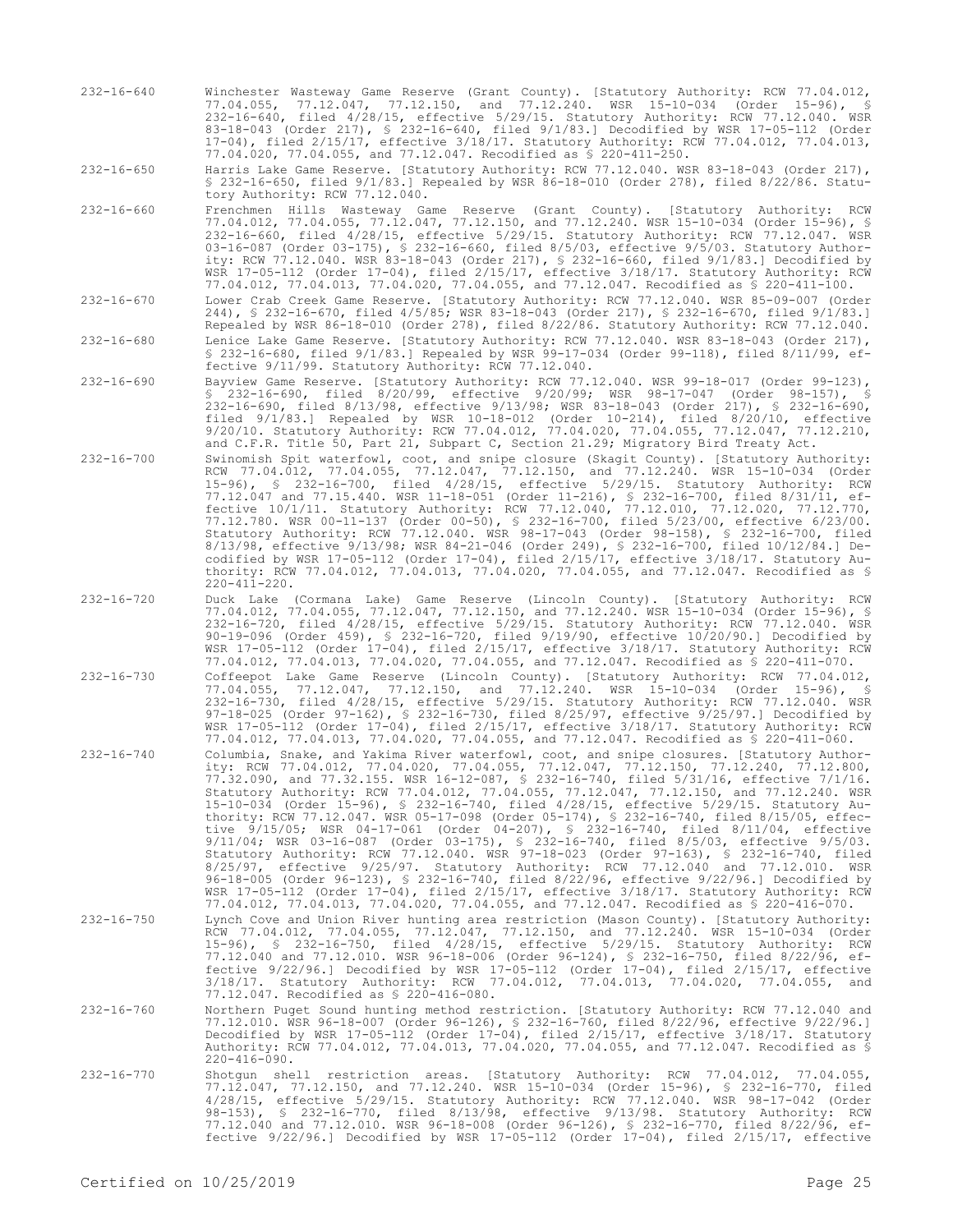3/18/17. Statutory Authority: RCW 77.04.012, 77.04.013, 77.04.020, 77.04.055, and 77.12.047. Recodified as § 220-414-050.

- 232-16-780 Fir Island Farm Game Reserve. [Statutory Authority: RCW 77.12.047, 77.12.040. WSR 07-17-048 (Order 07-165), § 232-16-780, filed 8/9/07, effective 9/9/07. Statutory Authority: RCW 77.12.040. WSR 97-18-025 (Order 97-162), § 232-16-780, filed 8/25/97, effective 9/25/97.] Decodified by WSR 17-05-112 (Order 17-04), filed 2/15/17, effective 3/18/17. Statutory Authority: RCW 77.04.012, 77.04.013, 77.04.020, 77.04.055, and 77.12.047. Recodified as § 220-411-080.
- 232-16-790 Hayton Game Reserve (Skagit County). [Statutory Authority: RCW 77.04.012, 77.04.055, 77.12.047, 77.12.150, and 77.12.240. WSR 15-10-034 (Order 15-96), § 232-16-790, filed 4/28/15, effective 5/29/15. Statutory Authority: RCW 77.12.040. WSR 97-18-025 (Order 97-162), § 232-16-790, filed 8/25/97, effective 9/25/97.] Repealed by WSR 15-18-032 (Order 15-275), filed 8/25/15, effective 9/25/15. Statutory Authority: RCW 77.04.012, 77.04.055, 77.12.047, and 77.32.070.
- 232-16-800 Johnson/Debay's Slough Game Reserve. [Statutory Authority: RCW 77.04.012, 77.04.055, 77.12.047, 77.12.150, and 77.12.240. WSR 15-10-034 (Order 15-96), § 232-16-800, filed 4/28/15, effective 5/29/15. Statutory Authority: RCW 77.12.047, 77.12.020, 77.12.040, 77.12.570, 77.12.210. WSR 10-01-036 (Order 09-264), § 232-16-800, filed 12/7/09, effective 1/7/10; WSR 08-17-034 (Order 08-197), § 232-16-800, filed 8/13/08, effective 9/13/08. Statutory Authority: RCW 77.12.040. WSR 98-17-041 (Order 98-155), § 232-16-800, filed 8/13/98, effective 9/13/98; WSR 97-18-025 (Order 97-162), § 232-16-800, filed 8/25/97, effective 9/25/97.] Decodified by WSR 17-05-112 (Order 17-04), filed 2/15/17, effective 3/18/17. Statutory Authority: RCW 77.04.012, 77.04.013, 77.04.020, 77.04.055, and 77.12.047. Recodified as § 220-411-120.
- 232-16-810 Port Susan Bay Canada goose closure. [Statutory Authority: RCW 77.12.040. WSR 99-10-102 (Order 99-40), § 232-16-810, filed 5/5/99, effective 6/5/99; WSR 98-17-037 (Order 98-160), § 232-16-810, filed 8/13/98, effective 9/13/98.] Repealed by WSR 15-10-034 (Order 15-96), filed 4/28/15, effective 5/29/15. Statutory Authority: RCW 77.04.012, 77.04.055, 77.12.047, 77.12.150, and 77.12.240.

### **Chapter 232-18 STATE ENVIRONMENTAL POLICY ACT GUIDELINES**

- 232-18-010 Authority. [Order 79, § 232-18-010, filed 4/9/76.] Repealed by WSR 84-20-012 (Order 238), filed 9/24/84. Statutory Authority: RCW 43.21C.120 and WAC 197-11-904. Later promulgation, see chapter 232-19 WAC.
- 232-18-020 Purpose. [Order 79, § 232-18-020, filed 4/9/76.] Repealed by WSR 84-20-012 (Order 238), filed 9/24/84. Statutory Authority: RCW 43.21C.120 and WAC 197-11-904.
- 232-18-025 Scope and coverage of this chapter. [Statutory Authority: RCW 77.12.040. WSR 79-08-116 (Order 138), § 232-18-025, filed 7/31/79; Order 79, § 232-18-025, filed 4/9/76.] Repealed by WSR 84-20-012 (Order 238), filed 9/24/84. Statutory Authority: RCW 43.21C.120 and WAC  $1\bar{9}7 - 11 - 904$ .
- 232-18-040 Definitions. [Statutory Authority: RCW 77.12.040. WSR 79-08-116 (Order 138), § 232-18-040, filed 7/31/79; Order 79, § 232-18-040, filed 4/9/76.] Repealed by WSR 84-20-012 (Order 238), filed 9/24/84. Statutory Authority: RCW 43.21C.120 and WAC  $197 - 11 - 904$ .
- 232-18-050 Use of the environmental checklist form. [Statutory Authority: RCW 77.12.040. WSR 79-08-116 (Order 138), § 232-18-050, filed 7/31/79; Order 79, § 232-18-050, filed 4/9/76.] Repealed by WSR 84-20-012 (Order 238), filed 9/24/84. Statutory Authority: RCW 43.21C.120 and WAC 197-11-904.
- 232-18-060 Scope of a proposal and its impacts for the purposes of lead agency determination, threshold determination, and EIS preparation. [Statutory Authority: RCW 77.12.040. WSR 79-08-116 (Order 138), § 232-18-060, filed 7/31/79; Order 79, § 232-18-060, filed 4/9/76.] Repealed by WSR 84-20-012 (Order 238), filed 9/24/84. Statutory Authority: RCW 43.21C.120 and WAC 197-11-904.
- 232-18-100 Summary of information which may be required of a private applicant. [Statutory Authority: RCW 77.12.040. WSR 79-08-116 (Order 138), § 232-18-100, filed 7/31/79; Order 79, § 232-18-100, filed 4/9/76.] Repealed by WSR 84-20-012 (Order 238), filed 9/24/84. Statutory Authority: RCW 43.21C.120 and WAC 197-11-904.
- 232-18-150 Exemptions exclusive—CEP approval of changes in exemptions. [Statutory Authority: RCW 77.12.040. WSR 79-08-116 (Order 138), § 232-18-150, filed 7/31/79; Order 79, § 232-18-150, filed 4/9/76.] Repealed by WSR 84-20-012 (Order 238), filed 9/24/84. Statutory Authority: RCW 43.21C.120 and WAC 197-11-904.
- 232-18-160 No presumption of significance for nonexempt actions. [Order 79, § 232-18-160, filed 4/9/76.] Repealed by WSR 84-20-012 (Order 238), filed 9/24/84. Statutory Authority: RCW 43.21C.120 and WAC 197-11-904.
- 232-18-180 Exemption for emergency actions. [Order 79, § 232-18-180, filed 4/9/76.] Repealed by WSR 84-20-012 (Order 238), filed 9/24/84. Statutory Authority: RCW 43.21C.120 and WAC 197-11-904.
- 232-18-190 Use and effect of categorical exemptions. [Statutory Authority: RCW 77.12.040. WSR 79-08-116 (Order 138), § 232-18-190, filed 7/31/79; Order 79, § 232-18-190, filed 4/9/76.] Repealed by WSR 84-20-012 (Order 238), filed 9/24/84. Statutory Authority: RCW 43.21C.120 and WAC 197-11-904.
- 232-18-200 Lead agency—Responsibilities. [Order 79, § 232-18-200, filed 4/9/76.] Repealed by WSR 84-20-012 (Order 238), filed 9/24/84. Statutory Authority: RCW 43.21C.120 and WAC 197-11-904.
- 232-18-203 Determination of lead agency—Procedures. [Statutory Authority: RCW 77.12.040. WSR 79-08-116 (Order 138), § 232-18-203, filed 7/31/79; Order 79, § 232-18-203, filed 4/9/76.] Repealed by WSR 84-20-012 (Order 238), filed 9/24/84. Statutory Authority: RCW 43.21C.120 and WAC 197-11-904.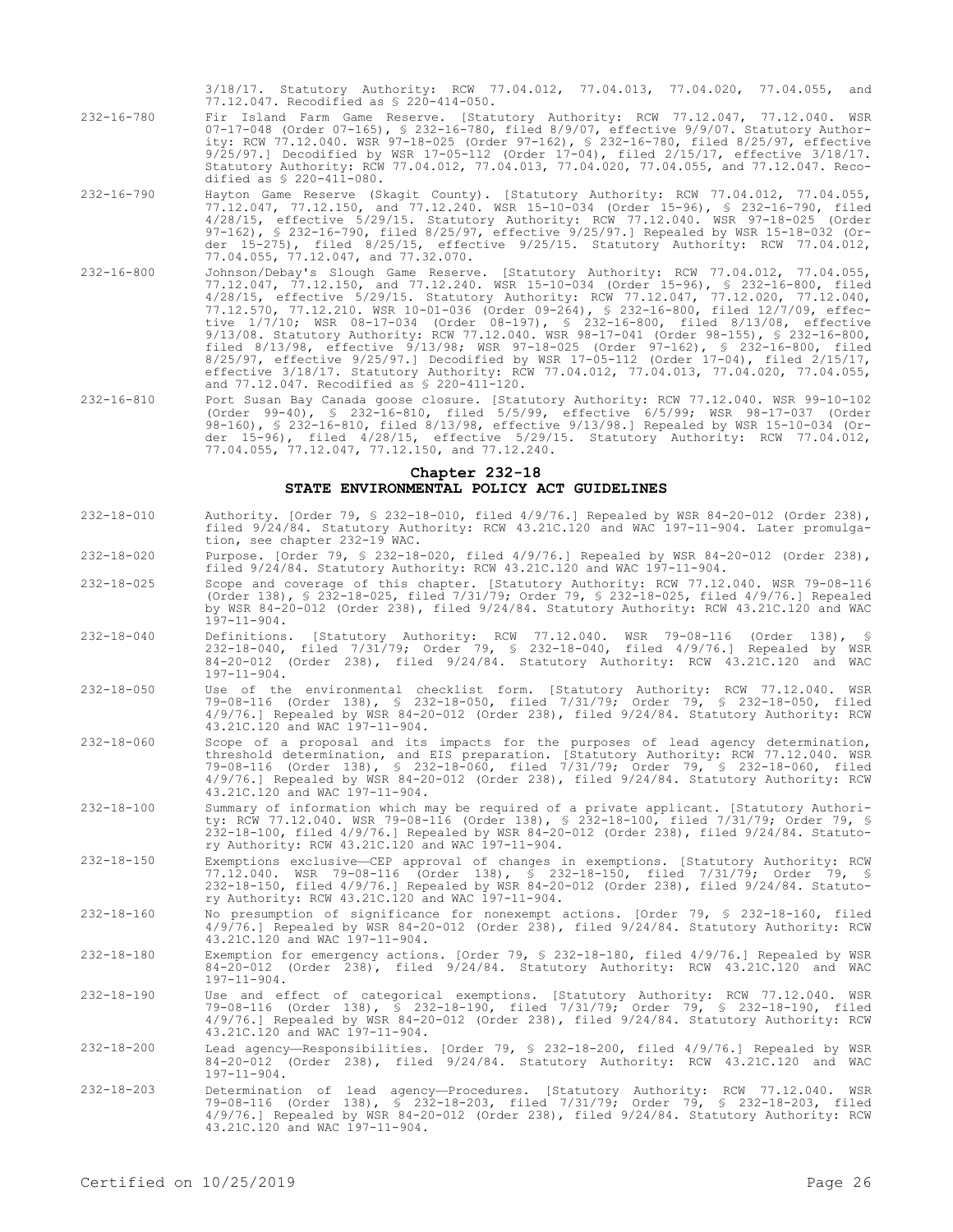- 232-18-205 Lead agency designation—Department proposals. [Statutory Authority: RCW 77.12.040. WSR 79-08-116 (Order 138), § 232-18-205, filed 7/31/79; Order 79, § 232-18-205, filed 4/9/76.] Repealed by WSR 84-20-012 (Order 238), filed 9/24/84. Statutory Authority: RCW 43.21C.120 and WAC 197-11-904. 232-18-215 Lead agency designation—Private projects for which the department is the only agency with jurisdiction. [Order 79, § 232-18-215, filed 4/9/76.] Repealed by WSR 84-20-012 (Order 238), filed 9/24/84. Statutory Authority: RCW 43.21C.120 and WAC 197-11-904. 232-18-240 Agreements as to lead agency status. [Statutory Authority: RCW 77.12.040. WSR 79-08-116 (Order 138), § 232-18-240, filed 7/31/79; Order 79, § 232-18-240, filed 4/9/76.] Repealed by WSR 84-20-012 (Order 238), filed 9/24/84. Statutory Authority: RCW 43.21C.120 and WAC 197-11-904.
- 232-18-245 Agreements between the department and other agency(s) on lead agency duties. [Order 79, § 232-18-245, filed 4/9/76.] Repealed by WSR 84-20-012 (Order 238), filed 9/24/84. Statutory Authority: RCW 43.21C.120 and WAC 197-11-904.
- 232-18-270 Assumption of lead agency status by department. [Order 79, § 232-18-270, filed 4/9/76.] Repealed by WSR 84-20-012 (Order 238), filed 9/24/84. Statutory Authority: RCW 43.21C.120 and WAC  $197 - 11 - 904$ .
- 232-18-300 Threshold determination requirement. [Statutory Authority: RCW 77.12.040. WSR 79-08-116 (Order 138), § 232-18-300, filed 7/31/79; Order 79, § 232-18-300, filed 4/9/76.] Repealed by WSR 84-20-012 (Order 238), filed 9/24/84. Statutory Authority: RCW 43.21C.120 and WAC 197-11-904.
- 232-18-305 Timing for threshold determination. [Statutory Authority: RCW 77.12.040. WSR 79-08-116 (Order 138), § 232-18-305, filed 7/31/79; Order 79, § 232-18-305, filed 4/9/76.] Repealed by WSR 84-20-012 (Order 238), filed 9/24/84. Statutory Authority: RCW 43.21C.120 and WAC  $1\bar{9}7-11-904$ .
- 232-18-310 Threshold determination procedures—Environmental checklist. [Statutory Authority: RCW 77.12.040. WSR 79-08-116 (Order 138), § 232-18-310, filed 7/31/79; Order 79, § 232-18-310, filed 4/9/76.] Repealed by WSR 84-20-012 (Order 238), filed 9/24/84. Statutory Authority: RCW 43.21C.120 and WAC 197-11-904.
- 232-18-320 Threshold determination procedures—Initial review of environmental checklist. [Statutory Authority: RCW 77.12.040. WSR 79-08-116 (Order 138), § 232-18-320, filed 7/31/79; Order 79, § 232-18-320, filed 4/9/76.] Repealed by WSR 84-20-012 (Order 238), filed 9/24/84. Statutory Authority: RCW 43.21C.120 and WAC 197-11-904.
- 232-18-330 Threshold determination procedures—Information in addition to checklist. [Statutory Authority: RCW 77.12.040. WSR 79-08-116 (Order 138), § 232-18-330, filed 7/31/79; Order 79, § 232-18-330, filed 4/9/76.] Repealed by WSR 84-20-012 (Order 238), filed 9/24/84. Statutory Authority: RCW 43.21C.120 and WAC 197-11-904.
- 232-18-340 Threshold determination procedures—Negative declarations. [Statutory Authority: RCW 77.12.040. WSR 79-08-116 (Order 138), § 232-18-340, filed 7/31/79; Order 79, § 232-18-340, filed 4/9/76.] Repealed by WSR 84-20-012 (Order 238), filed 9/24/84. Statutory Authority: RCW 43.21C.120 and WAC 197-11-904.
- 232-18-345 Assumption of lead agency status by department—Prerequisites, effect and form of notice. [Statutory Authority: RCW 77.12.040. WSR 79-08-116 (Order 138), § 232-18-345, filed 7/31/79; Order 79, § 232-18-345, filed 4/9/76.] Repealed by WSR 84-20-012 (Order 238), filed 9/24/84. Statutory Authority: RCW 43.21C.120 and WAC 197-11-904.
- 232-18-350 Affirmative threshold determination. [Statutory Authority: RCW 77.12.040. WSR 79-08-116 (Order 138), § 232-18-350, filed 7/31/79; Order 79, § 232-18-350, filed 4/9/76.] Repealed by WSR 84-20-012 (Order 238), filed 9/24/84. Statutory Authority: RCW 43.21C.120 and WAC  $197 - 11 - 904$ .
- 232-18-355 Form of declaration of significance/nonsignificance. [Statutory Authority: RCW 77.12.040. WSR 79-08-116 (Order 138), § 232-18-355, filed 7/31/79; Order 79, § 232-18-355, filed 4/9/76.] Repealed by WSR 84-20-012 (Order 238), filed 9/24/84. Statutory Authority: RCW 43.21C.120 and WAC 197-11-904.
- 232-18-360 Threshold determination criteria—Application of environmental checklist. [Statutory Authority: RCW 77.12.040. WSR 79-08-116 (Order 138), § 232-18-360, filed 7/31/79; Order 79, § 232-18-360, filed 4/9/76.] Repealed by WSR 84-20-012 (Order 238), filed 9/24/84. Statutory Authority: RCW 43.21C.120 and WAC 197-11-904.
- 232-18-365 Environmental checklist. [Statutory Authority: RCW 77.12.040. WSR 79-08-116 (Order 138), § 232-18-365, filed 7/31/79; Order 79, § 232-18-365, filed 4/9/76.] Repealed by WSR 84-20-012 (Order 238), filed 9/24/84. Statutory Authority: RCW 43.21C.120 and WAC 197-11-904.
- 232-18-370 Withdrawal of affirmative threshold determination. [Statutory Authority: RCW 77.12.040. WSR 79-08-116 (Order 138), § 232-18-370, filed 7/31/79; Order 79, § 232-18-370, filed 4/9/76.] Repealed by WSR 84-20-012 (Order 238), filed 9/24/84. Statutory Authority: RCW 43.21C.120 and WAC 197-11-904.
- 232-18-375 Withdrawal of negative threshold determination. [Statutory Authority: RCW 77.12.040. WSR 79-08-116 (Order 138), § 232-18-375, filed 7/31/79; Order 79, § 232-18-375, filed 4/9/76.] Repealed by WSR 84-20-012 (Order 238), filed 9/24/84. Statutory Authority: RCW 43.21C.120 and WAC 197-11-904.
- 232-18-400 Duty to begin preparation of a draft EIS. [Statutory Authority: RCW 77.12.040. WSR<br>79-08-116 (Order 138), § 232-18-400, filed 7/31/79; Order 79, § 232-18-400, filed<br>4/9/76.] Repealed by WSR 84-20-012 (Order 238) 43.21C.120 and WAC 197-11-904.
- 232-18-405 Purpose and function of a draft EIS. [Order 79, § 232-18-405, filed 4/9/76.] Repealed by WSR 84-20-012 (Order 238), filed 9/24/84. Statutory Authority: RCW 43.21C.120 and WAC 197-11-904.
- 232-18-410 Predraft consultation procedures. [Statutory Authority: RCW 77.12.040. WSR 79-08-116 (Order 138), § 232-18-410, filed 7/31/79; Order 79, § 232-18-410, filed 4/9/76.] Repealed by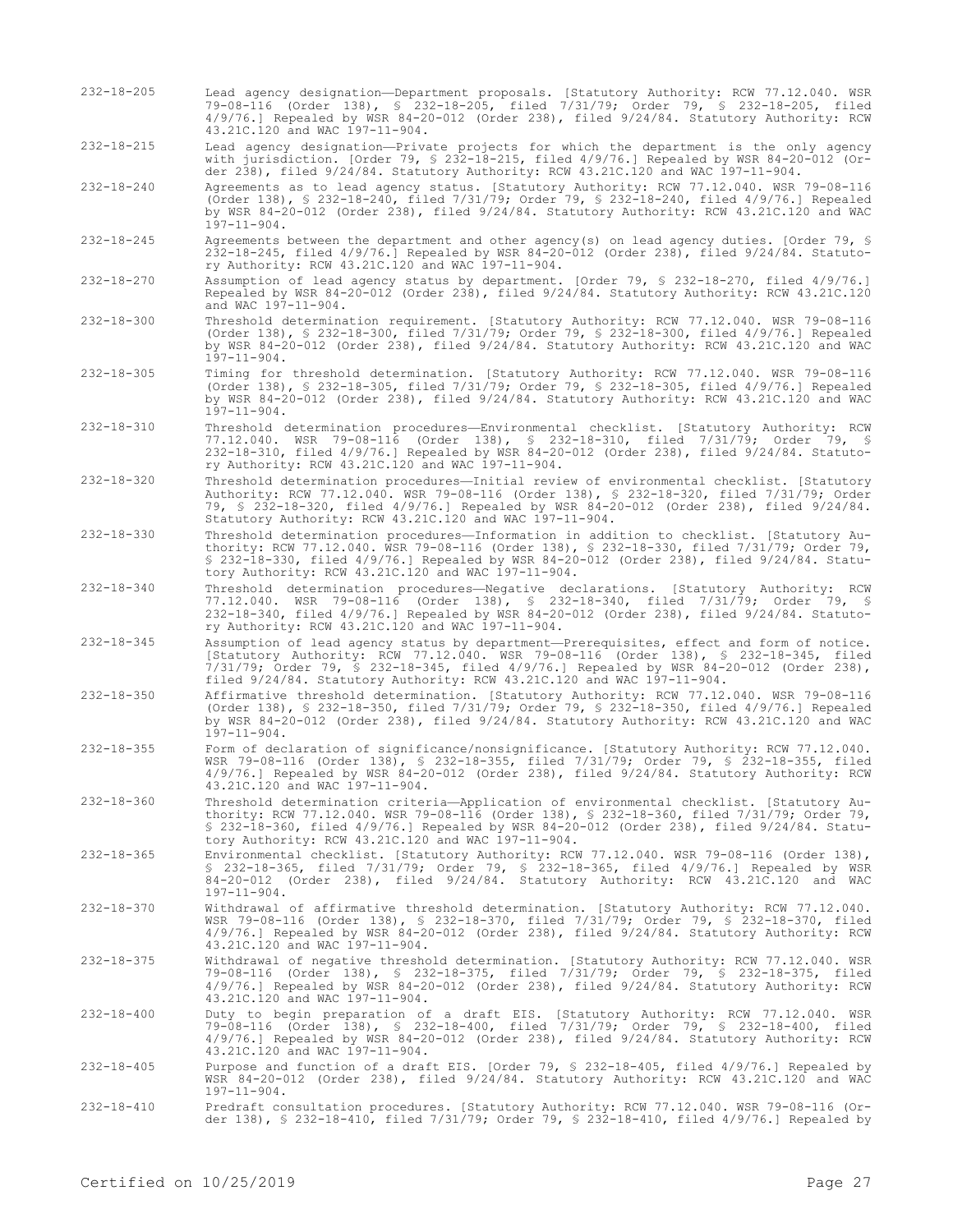|                  | WSR 84-20-012 (Order 238), filed 9/24/84. Statutory Authority: RCW 43.21C.120 and WAC<br>$197 - 11 - 904.$                                                                                                                                                                                                                                                  |
|------------------|-------------------------------------------------------------------------------------------------------------------------------------------------------------------------------------------------------------------------------------------------------------------------------------------------------------------------------------------------------------|
| $232 - 18 - 420$ | Preparation of EIS by persons outside the department. [Statutory Authority: RCW<br>77.12.040. WSR 79-08-116 (Order 138), \$ 232-18-420, filed 7/31/79; Order 79, \$<br>232-18-420, filed 4/9/76.] Repealed by WSR 84-20-012 (Order 238), filed 9/24/84. Statuto-<br>ry Authority: RCW 43.21C.120 and WAC 197-11-904.                                        |
| $232 - 18 - 425$ | Organization and style of a draft EIS. [Statutory Authority: RCW 77.12.040. WSR 79-08-116<br>(Order 138), § 232-18-425, filed 7/31/79; Order 79, § 232-18-425, filed 4/9/76.] Repealed<br>by WSR 84-20-012 (Order 238), filed $9/24/84$ . Statutory Authority: RCW 43.21C.120 and WAC<br>$197 - 11 - 904.$                                                  |
| $232 - 18 - 440$ | Contents of a draft EIS. [Statutory Authority: RCW 77.12.040. WSR 79-08-116 (Order 138),<br>\$ 232-18-440, filed 7/31/79; Order 79, \$ 232-18-440, filed 4/9/76.] Repealed by WSR<br>$84-20-012$ (Order 238), filed $9/24/84$ . Statutory Authority: RCW 43.21C.120 and WAC<br>$197 - 11 - 904$ .                                                           |
| $232 - 18 - 442$ | Special considerations regarding contents of an EIS on a nonproject action. [Statutory<br>Authority: RCW 77.12.040. WSR 79-08-116 (Order 138), § 232-18-442, filed 7/31/79; Order<br>79, § 232-18-442, filed 4/9/76.] Repealed by WSR 84-20-012 (Order 238), filed 9/24/84.<br>Statutory Authority: RCW 43.21C.120 and WAC 197-11-904.                      |
| $232 - 18 - 444$ | List of elements of the environment. [Statutory Authority: RCW 77.12.040. WSR 79-08-116<br>(Order 138), § 232-18-444, filed 7/31/79; Order 79, § 232-18-444, filed 4/9/76.] Repealed<br>by WSR 84-20-012 (Order 238), filed $9/24/84$ . Statutory Authority: RCW 43.21C.120 and WAC<br>$197 - 11 - 904.$                                                    |
| $232 - 18 - 450$ | Public awareness of availability of draft EIS. [Statutory Authority: RCW 77.12.040. WSR<br>79-08-116 (Order 138), § 232-18-450, filed 7/31/79; Order 79, § 232-18-450, filed<br>4/9/76.] Repealed by WSR 84-20-012 (Order 238), filed 9/24/84. Statutory Authority: RCW<br>43.21C.120 and WAC 197-11-904.                                                   |
| $232 - 18 - 455$ | Circulation of the draft EIS-Review period. [Statutory Authority: RCW 77.12.040. WSR<br>79-08-116 (Order 138), § 232-18-455, filed 7/31/79; Order 79, § 232-18-455, filed<br>$4/9/76$ .] Repealed by WSR 84-20-012 (Order 238), filed $9/24/84$ . Statutory Authority: RCW<br>43.21C.120 and WAC 197-11-904.                                                |
| $232 - 18 - 460$ | Specific agencies to which draft EIS shall be sent. [Statutory Authority: RCW 77.12.040.<br>WSR 79-08-116 (Order 138), § 232-18-460, filed 7/31/79; Order 79, § 232-18-460, filed<br>4/9/76.] Repealed by WSR 84-20-012 (Order 238), filed 9/24/84. Statutory Authority: RCW<br>43.21C.120 and WAC 197-11-904.                                              |
| $232 - 18 - 470$ | Cost to the public for reproduction of environmental documents. [Statutory Authority: RCW<br>77.12.040. WSR 79-08-116 (Order 138), § 232-18-470, filed 7/31/79; Order 79, §<br>232-18-470, filed 4/9/76.] Repealed by WSR 84-20-012 (Order 238), filed 9/24/84. Statuto-<br>ry Authority: RCW 43.21C.120 and WAC 197-11-904.                                |
| $232 - 18 - 480$ | Public hearing on a proposal—When required. [Statutory Authority: RCW 77.12.040. WSR<br>79-08-116 (Order 138), § 232-18-480, filed 7/31/79; Order 79, § 232-18-480, filed<br>$4/9/76$ .] Repealed by WSR 84-20-012 (Order 238), filed $9/24/84$ . Statutory Authority: RCW<br>43.21C.120 and WAC 197-11-904.                                                |
| $232 - 18 - 485$ | Notice of public hearing on environmental impact of the proposal. [Statutory Authority:<br>RCW 77.12.040. WSR 79-08-116 (Order 138), § 232-18-485, filed 7/31/79; Order 79, §<br>232-18-485, filed 4/9/76.] Repealed by WSR 84-20-012 (Order 238), filed 9/24/84. Statuto-<br>ry Authority: RCW 43.21C.120 and WAC 197-11-904.                              |
| $232 - 18 - 490$ | Public hearing on the proposal—Use of environmental documents. [Order 79, § 232-18-490,<br>filed 4/9/76.] Repealed by WSR 84-20-012 (Order 238), filed 9/24/84. Statutory Authority:<br>RCW 43.21C.120 and WAC 197-11-904.                                                                                                                                  |
| $232 - 18 - 495$ | Preparation of amended or new draft EIS. [Order 79, § 232-18-495, filed 4/9/76.] Repealed<br>by WSR 84-20-012 (Order 238), filed $9/24/84$ . Statutory Authority: RCW 43.21C.120 and WAC<br>$197 - 11 - 904$ .                                                                                                                                              |
| $232 - 18 - 500$ | Department responsibilities when consulted as an agency with jurisdiction. [Statutory Au-<br>thority: RCW 77.12.040. WSR 79-08-116 (Order 138), \$ 232-18-500, filed 7/31/79; Order 79,<br>\$ 232-18-500, filed 4/9/76.] Repealed by WSR 84-20-012 (Order 238), filed 9/24/84. Statu-<br>tory Authority: RCW 43.21C.120 and WAC 197-11-904.                 |
| $232 - 18 - 510$ | Department responsibilities when consulted as an agency with expertise but no jurisdic-<br>tion. [Order 79, § 232-18-510, filed $4/9/76$ .] Repealed by WSR 84-20-012 (Order 238),<br>filed 9/24/84. Statutory Authority: RCW 43.21C.120 and WAC 197-11-904.                                                                                                |
| $232 - 18 - 535$ | Cost of performance of consulted agency responsibilities. [Statutory Authority: RCW<br>77.12.040. WSR 79-08-116 (Order 138), § 232-18-535, filed 7/31/79; Order 79, §<br>232-18-535, filed 4/9/76.] Repealed by WSR 84-20-012 (Order 238), filed 9/24/84. Statuto-<br>ry Authority: RCW 43.21C.120 and WAC 197-11-904.                                      |
| $232 - 18 - 540$ | Limitations on responses to consultation. [Statutory Authority: RCW 77.12.040. WSR<br>79-08-116 (Order 138), § 232-18-540, filed 7/31/79; Order 79, § 232-18-540, filed<br>$4/9/76$ . Repealed by WSR 84-20-012 (Order 238), filed $9/24/84$ . Statutory Authority: RCW<br>43.21C.120 and WAC 197-11-904.                                                   |
| $232 - 18 - 545$ | Effect of no written comment. [Statutory Authority: RCW 77.12.040. WSR 79-08-116 (Order<br>138), § 232-18-545, filed 7/31/79; Order 79, § 232-18-545, filed 4/9/76.] Repealed by WSR<br>$84-20-012$ (Order 238), filed $9/24/84$ . Statutory Authority: RCW 43.21C.120 and WAC<br>$197 - 11 - 904$ .                                                        |
| $232 - 18 - 550$ | Preparation of the final EIS-Time period allowed. [Statutory Authority: RCW 77.12.040.<br>WSR 79-08-116 (Order 138), § 232-18-550, filed 7/31/79; Order 79, § 232-18-550, filed<br>$4/9/76$ .] Repealed by WSR 84-20-012 (Order 238), filed $9/24/84$ . Statutory Authority: RCW<br>43.21C.120 and WAC 197-11-904.                                          |
| $232 - 18 - 570$ | Preparation of the final EIS-Contents-When no critical comments received on the draft<br>EIS. [Statutory Authority: RCW 77.12.040. WSR 79-08-116 (Order 138), § 232-18-570, filed<br>$7/31/79$ ; Order 79, § 232-18-570, filed $4/9/76$ .] Repealed by WSR 84-20-012 (Order 238),<br>filed 9/24/84. Statutory Authority: RCW 43.21C.120 and WAC 197-11-904. |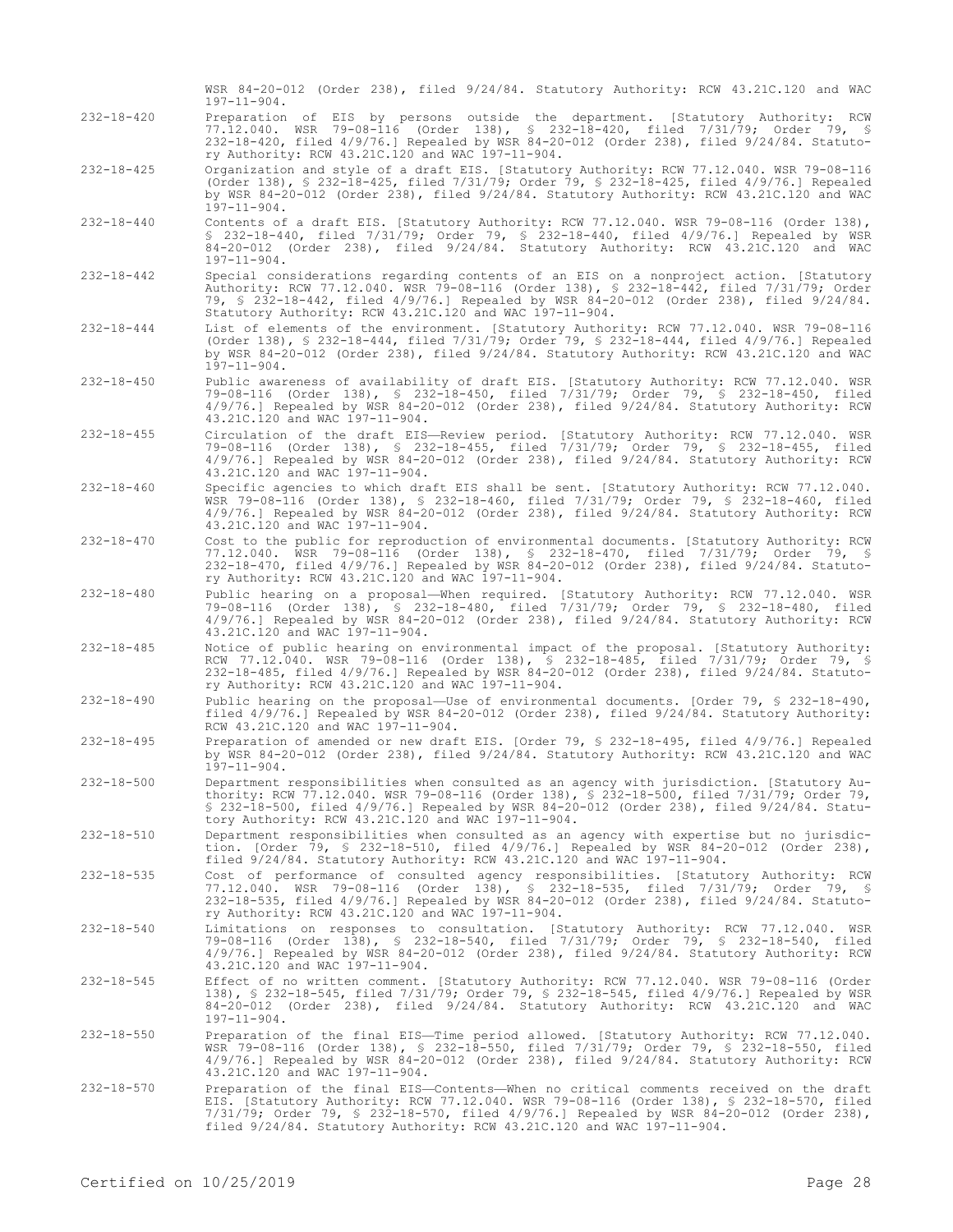- 232-18-580 Preparation of the final EIS—Contents—When critical comments received on the draft EIS. [Statutory Authority: RCW 77.12.040. WSR 79-08-116 (Order 138), § 232-18-580, filed 7/31/79; Order 79, § 232-18-580, filed 4/9/76.] Repealed by WSR 84-20-012 (Order 238), filed 9/24/84. Statutory Authority: RCW 43.21C.120 and WAC 197-11-904.
- 232-18-600 Circulation of the final EIS. [Statutory Authority: RCW 77.12.040. WSR 79-08-116 (Order 138), § 232-18-600, filed 7/31/79; Order 79, § 232-18-600, filed 4/9/76.] Repealed by WSR 84-20-012 (Order 238), filed 9/24/84. Statutory Authority: RCW 43.21C.120 and WAC 197-11-904.
- 232-18-650 Effect of an adequate final EIS prepared pursuant to NEPA. [Statutory Authority: RCW 77.12.040. WSR 79-08-116 (Order 138), § 232-18-650, filed 7/31/79; Order 79, § 232-18-650, filed 4/9/76.] Repealed by WSR 84-20-012 (Order 238), filed 9/24/84. Statutory Authority: RCW 43.21C.120 and WAC 197-11-904.
- 232-18-652 Supplementation by the department of an inadequate final NEPA EIS. [Order 79, § 232-18-652, filed 4/9/76.] Repealed by WSR 84-20-012 (Order 238), filed 9/24/84. Statutory Authority: RCW 43.21C.120 and WAC 197-11-904.
- 232-18-660 Use of previously prepared EIS for a different proposed action. [Statutory Authority: RCW 77.12.040. WSR 79-08-116 (Order 138), § 232-18-660, filed 7/31/79; Order 79, § 232-18-660, filed 4/9/76.] Repealed by WSR 84-20-012 (Order 238), filed 9/24/84. Statutory Authority: RCW 43.21C.120 and WAC 197-11-904.

232-18-690 Use of another agency's EIS by the department. [Statutory Authority: RCW 77.12.040. WSR 79-08-116 (Order 138), § 232-18-690, filed 7/31/79; Order 79, § 232-18-690, filed 4/9/76.] Repealed by WSR 84-20-012 (Order 238), filed 9/24/84. Statutory Authority: RCW 43.21C.120 and WAC 197-11-904.

- 232-18-695 Draft and final supplements to a revised EIS. [Statutory Authority: RCW 77.12.040. WSR 79-08-116 (Order 138), § 232-18-695, filed 7/31/79; Order 79, § 232-18-695, filed 4/9/76.] Repealed by WSR 84-20-012 (Order 238), filed 9/24/84. Statutory Authority: RCW 43.21C.120 and WAC 197-11-904.
- 232-18-700 No action for seven days after publication of the final EIS. [Statutory Authority: RCW 77.12.040. WSR 79-08-116 (Order 138), § 232-18-700, filed 7/31/79; Order 79, § 232-18-700, filed 4/9/76.] Repealed by WSR 84-20-012 (Order 238), filed 9/24/84. Statutory Authority: RCW 43.21C.120 and WAC 197-11-904.
- 232-18-710 EIS combined with existing planning and review processes. [Order 79, § 232-18-710, filed 4/9/76.] Repealed by WSR 84-20-012 (Order 238), filed 9/24/84. Statutory Authority: RCW 43.21C.120 and WAC 197-11-904.
- 232-18-830 Responsibility of department—SEPA public information center. [Order 79, § 232-18-830, filed 4/9/76.] Repealed by WSR 79-08-116 (Order 138), filed 7/31/79. Statutory Authority: RCW 77.12.040.
- 232-18-835 Department responsibilities to regional SEPA public information centers. [Order 79, § 232-18-835, filed 4/9/76.] Repealed by WSR 79-08-116 (Order 138), filed 7/31/79. Statutory Authority: RCW 77.12.040.
- 232-18-840 Application of department guidelines to ongoing actions. [Order 79, § 232-18-840, filed 4/9/76.] Repealed by WSR 84-20-012 (Order 238), filed 9/24/84. Statutory Authority: RCW 43.21C.120 and WAC 197-11-904.
- 232-18-870 Filing of agency action—Publication—Form—Time limitation for commencing challenge to action. [Order 79, § 232-18-870, filed 4/9/76.] Repealed by WSR 84-20-012 (Order 238), filed 9/24/84. Statutory Authority: RCW 43.21C.120 and WAC 197-11-904.
- 232-18-910 Severability. [Order 79, § 232-18-910, filed 4/9/76.] Repealed by WSR 84-20-012 (Order 238), filed 9/24/84. Statutory Authority: RCW 43.21C.120 and WAC 197-11-904.

### **Chapter 232-19 DEPARTMENT OF GAME SEPA PROCEDURES**

**Reviser's note:** Later promulgation, see chapter 220-100 WAC.

- 232-19-010 Authority. [Statutory Authority: RCW 43.21C.120 and WAC 197-11-904. WSR 84-20-012 (Order 238), § 232-19-010, filed 9/24/84. Formerly chapter 232-18 WAC.] Repealed by WSR 03-10-038 (Order 03-83), filed 4/30/03, effective 5/31/03. Statutory Authority: RCW 77.12.047. 232-19-015 Policy. [Statutory Authority: RCW 43.21C.120 and WAC 197-11-904. WSR 84-20-012 (Order
- 238), § 232-19-015, filed 9/24/84.] Repealed by WSR 03-10-038 (Order 03-83), filed 4/30/03, effective 5/31/03. Statutory Authority: RCW 77.12.047.
- 232-19-020 Adoption by reference. [Statutory Authority: RCW 43.21C.120 and WAC 197-11-904. WSR 84-20-012 (Order 238), § 232-19-020, filed 9/24/84.] Repealed by WSR 03-10-038 (Order 03-83), filed 4/30/03, effective 5/31/03. Statutory Authority: RCW 77.12.047.
- 232-19-030 Purpose. [Statutory Authority: RCW 43.21C.120 and WAC 197-11-904. WSR 84-20-012 (Order 238), § 232-19-030, filed 9/24/84.] Repealed by WSR 03-10-038 (Order 03-83), filed 4/30/03, effective 5/31/03. Statutory Authority: RCW 77.12.047.
- 232-19-040 Additional definitions. [Statutory Authority: RCW 43.21C.120 and WAC 197-11-904. WSR 84-20-012 (Order 238), § 232-19-040, filed 9/24/84.] Repealed by WSR 03-10-038 (Order 03-83), filed 4/30/03, effective 5/31/03. Statutory Authority: RCW 77.12.047.
- 232-19-050 Designation of responsible official. [Statutory Authority: RCW 43.21C.120 and WAC<br>197-11-904. WSR 84-20-012 (Order 238), § 232-19-050, filed 9/24/84.] Repealed by WSR<br>03-10-038 (Order 03-83), filed 4/30/03, 77.12.047.
- 232-19-055 SEPA public information center. [Statutory Authority: RCW 43.21C.120 and WAC 197-11-904. WSR 84-20-012 (Order 238), § 232-19-055, filed 9/24/84.] Repealed by WSR 03-10-038 (Order 03-83), filed 4/30/03, effective 5/31/03. Statutory Authority: RCW 77.12.047.
- 232-19-060 EIS preparation. [Statutory Authority: RCW 43.21C.120 and WAC 197-11-904. WSR 84-20-012 (Order 238), § 232-19-060, filed 9/24/84.] Repealed by WSR 03-10-038 (Order 03-83), filed 4/30/03, effective 5/31/03. Statutory Authority: RCW 77.12.047.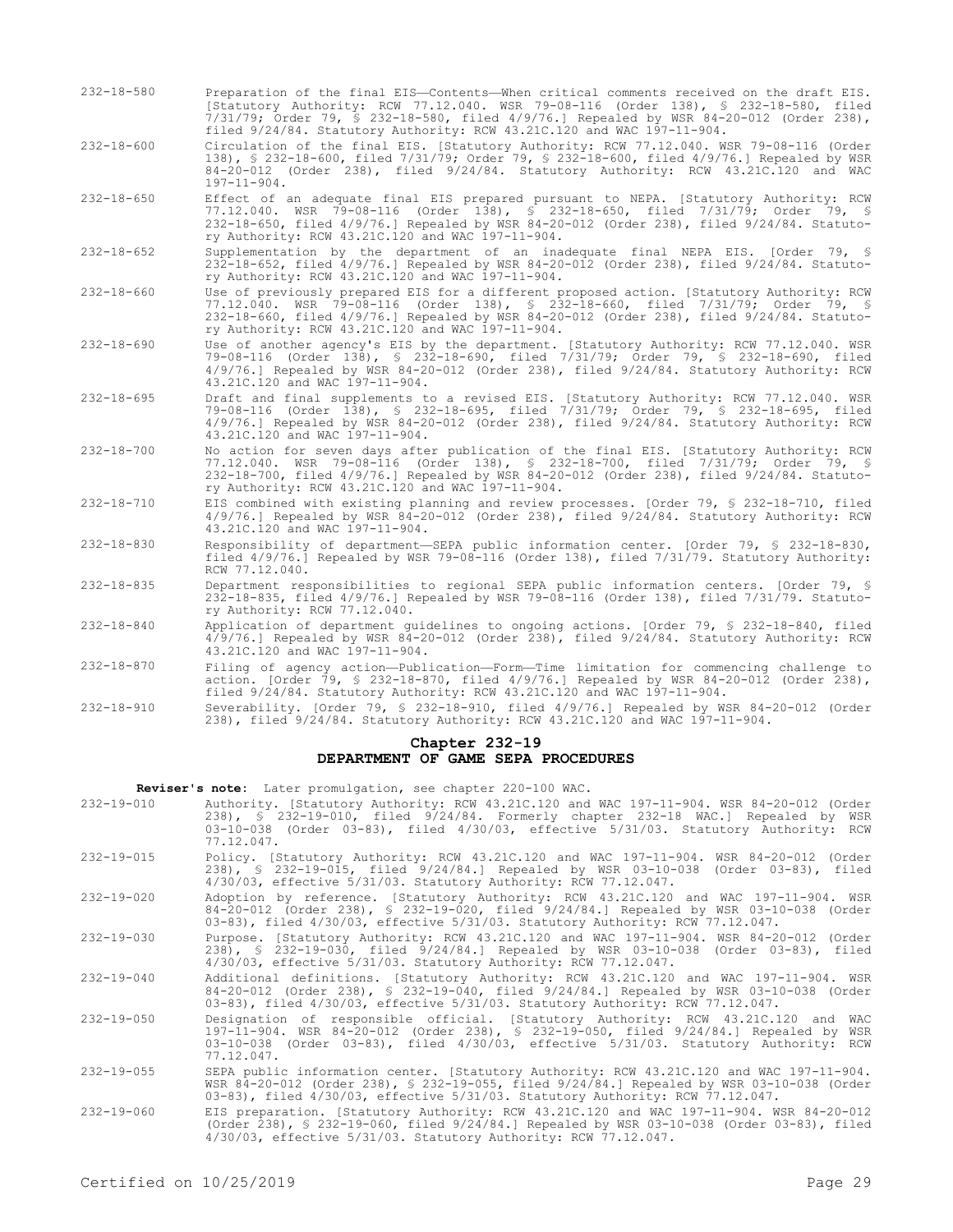- 232-19-070 Environmentally sensitive areas. [Statutory Authority: RCW 43.21C.120 and WAC 197-11-904. WSR 84-20-012 (Order 238), § 232-19-070, filed 9/24/84.] Repealed by WSR 03-10-038 (Order 03-83), filed 4/30/03, effective 5/31/03. Statutory Authority: RCW 77.12.047.
- 232-19-080 Threshold levels adopted by local governments. [Statutory Authority: RCW 43.21C.120 and WAC 197-11-904. WSR 84-20-012 (Order 238), § 232-19-080, filed 9/24/84.] Repealed by WSR 03-10-038 (Order 03-83), filed 4/30/03, effective 5/31/03. Statutory Authority: RCW 77.12.047.
- 232-19-090 Coordination of combined state-federal action. [Statutory Authority: RCW 43.21C.120 and WAC 197-11-904. WSR 84-20-012 (Order 238), § 232-19-090, filed 9/24/84.] Repealed by WSR 03-10-038 (Order 03-83), filed 4/30/03, effective 5/31/03. Statutory Authority: RCW 77.12.047.
- 232-19-100 Public notice requirements. [Statutory Authority: RCW 43.21C.120 and WAC 197-11-904. WSR 84-20-012 (Order 238), § 232-19-100, filed 9/24/84.] Repealed by WSR 03-10-038 (Order 03-83), filed 4/30/03, effective 5/31/03. Statutory Authority: RCW 77.12.047.
- 232-19-110 Notice/statute of limitations. [Statutory Authority: RCW 43.21C.120 and WAC 197-11-904. WSR 84-20-012 (Order 238), § 232-19-110, filed 9/24/84.] Repealed by WSR 03-10-038 (Order 03-83), filed 4/30/03, effective 5/31/03. Statutory Authority: RCW 77.12.047.
- 232-19-120 Policies and procedures for conditioning or denying permits or other approvals. [Statutory Authority: RCW 43.21C.120 and WAC 197-11-904. WSR 84-20-012 (Order 238), § 232-19-120, filed 9/24/84.] Repealed by WSR 03-10-038 (Order 03-83), filed 4/30/03, effective 5/31/03. Statutory Authority: RCW 77.12.047.
- 232-19-130 Informal appeal. [Statutory Authority: RCW 43.21C.120 and WAC 197-11-904. WSR 84-20-012 (Order 238), § 232-19-130, filed 9/24/84.] Repealed by WSR 03-10-038 (Order 03-83), filed 4/30/03, effective 5/31/03. Statutory Authority: RCW 77.12.047.
- 232-19-140 Formal administrative appeal. [Statutory Authority: RCW 43.21C.120 and WAC 197-11-904. WSR 84-20-012 (Order 238), § 232-19-140, filed 9/24/84.] Repealed by WSR 03-10-038 (Order 03-83), filed 4/30/03, effective 5/31/03. Statutory Authority: RCW 77.12.047.
- 232-19-180 Severability. [Statutory Authority: RCW 43.21C.120 and WAC 197-11-904. WSR 84-20-012 (Order 238), § 232-19-180, filed 9/24/84.] Repealed by WSR 03-10-038 (Order 03-83), filed 4/30/03, effective 5/31/03. Statutory Authority: RCW 77.12.047.

#### **Chapter 232-20 GAME MANAGEMENT UNIT AREAS**

232-20-010 Game management unit descriptions. [Order 276 (uncodified), filed 8/1/68; Temporary regulation No. 216-A, filed 8/16/63; Temporary regulation No. 203, filed 8/4/62; Temporary regulation No. 189, filed 8/18/61; Temporary regulation No. 173-B, filed 8/10/60.] Later promulgation, see chapter 232-24 WAC.

### **Chapter 232-21 GOLD PROSPECTING—CLASSIFICATIONS**

232-21-100 Gold prospecting. [Statutory Authority: RCW 77.12.040. WSR 80-15-065 (Order 157), § 232-20-100 (codified as WAC 232-21-100), filed 10/16/80. Effective until June 30, 1981.] Repealed by WSR 81-12-005 (Order 164), filed 5/26/81. Statutory Authority: RCW 77.12.040. 232-21-101 Gold and fish. [Statutory Authority: RCW 77.12.040. WSR 81-12-005 (Order 164), § 232-21-101, filed 5/26/81.] Repealed by WSR 99-05-024 (Order 99-07), filed 2/9/99, effective 3/12/99. Statutory Authority: RCW 77.12.040.

#### **Chapter 232-24 TEMPORARY REGULATIONS**

- 232-24-010 Juvenile fishing and catch limits. [Temporary Regulation 184, filed 4/14/61; Regulation 159, filed 3/21/60. Formerly WAC 232-12-540.] Repealed by Order 4, filed 4/20/70. 232-24-020 Scatter Creek public hunting area—Dog training and trails. [Temporary Regulation 228, filed 7/28/64 and 7/29/64.] Repealed by Order 4, filed 4/20/70. 232-24-030 Lake Terrell classified as "catch and release" lake. [Temporary Regulation 261, filed 1/25/67; Temporary Regulation 245, filed 12/7/65.] Repealed by Order 4, filed 4/20/70. 232-24-040 Restriction on applicants for mountain goat and mountain sheep (Bighorn) controlled hunts. [Temporary Regulation 251, filed 5/31/66.] Repealed by Order 4, filed 4/20/70.
- 232-24-043 Ineligible applicants making application for controlled goat, mountain sheep (Bighorn sheep) or elk hunt permits—Penalties. [Temporary Regulation 289, filed 8/12/69.] Repealed by Order 16, filed 6/30/71.
- 232-24-045 Restrictions on applicants for controlled elk hunts. [Temporary Regulation 263, filed 5/15/67.] Repealed by Order 4, filed 4/20/70.
- 232-24-050 White fallow deer in Grant and Douglas counties. [Temporary Regulation 241, filed 8/16/65; Temporary Regulation 206, filed 8/14/62.] Repealed by Order 4, filed 4/20/70.
- 232-24-060 Pursuit of bear and cougar without taking or killing. [Temporary Regulation 268, filed 8/25/67, 7/15/67.] Repealed by Order 4, filed 4/20/70.
- 232-24-070 Means of taking migratory waterfowl or migratory game birds. [Order 281 (part), filed 9/11/68, effective 10/12/68.] Repealed by Order 4, filed 4/20/70.

232-24-080 Use of dog unlawful when pursuing bear, predatory animals or predatory birds. [Temporary Regulation 288 (part), filed 6/5/69.] Repealed by Order 4, filed 4/20/70.

232-24-090 Transporting mountain sheep and mountain goat. [Temporary Regulation 288 (part), filed 6/5/69.] Repealed by Order 4, filed 4/20/70.

232-24-120 Temporary regulation. [Order 104, § 232-24-120, filed 8/4/77.] Repealed by WSR 96-04-027, filed 2/1/96, effective 3/2/96. Statutory Authority: RCW 77.12.010 and 77.12.040.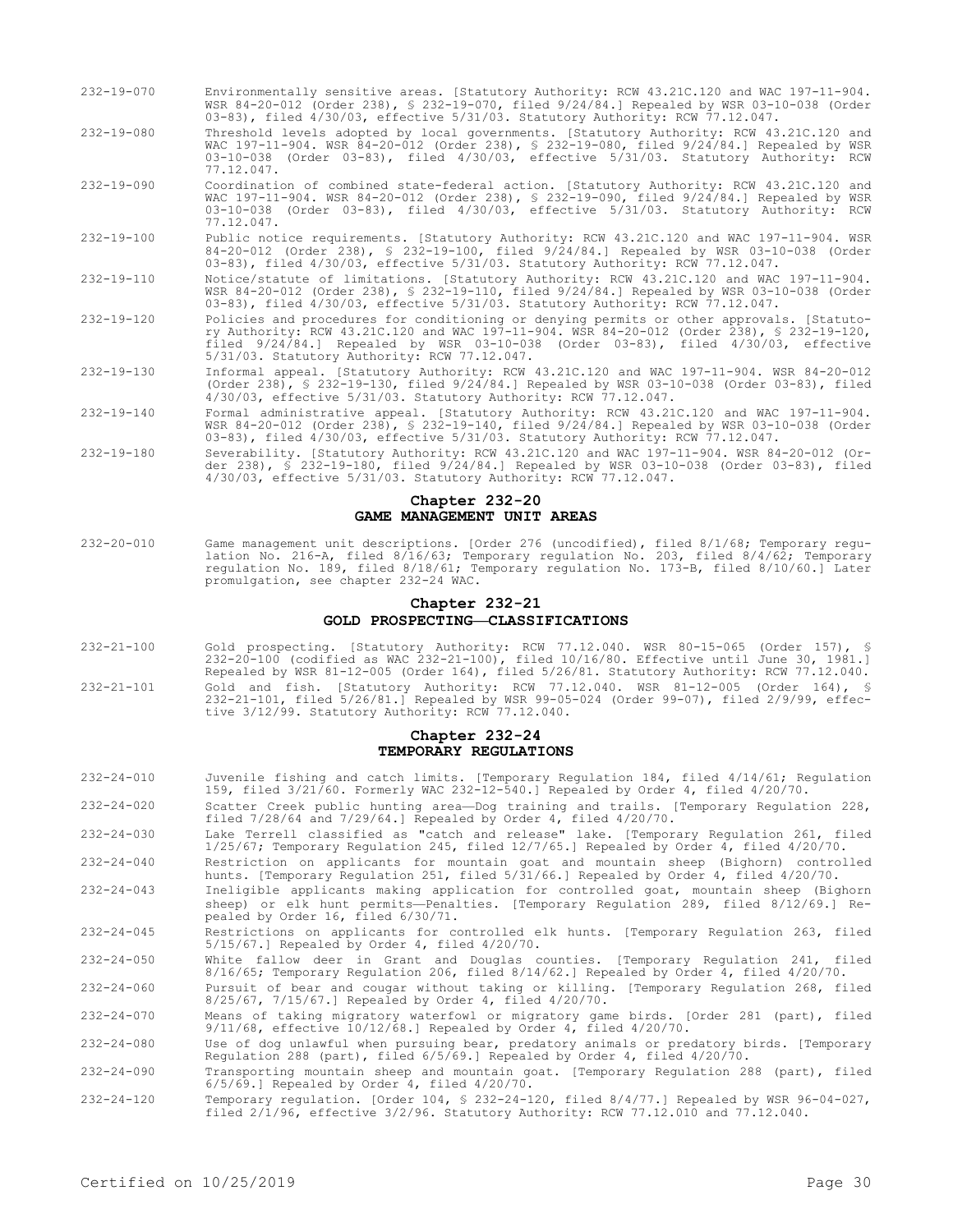#### **Chapter 232-28 SEASONS AND LIMITS**

- 232-28-001 1977 Mountain goat, sheep and moose hunting seasons. [Order 97, (codified as WAC 232-28-001), filed 5/27/77.] Repealed by WSR 81-22-015 (Order 175), filed 10/23/81. Statutory Authority: RCW 77.12.040.
- 232-28-022 Game management units (GMUs)—Special game areas—Boundary descriptions. [Statutory Authority: RCW 77.12.040. WSR 93-20-070, § 232-28-022, filed 10/1/93, effective 10/2/93; WSR 93-13-048 (Order 610), § 232-28-022, filed 6/15/93, effective 7/16/93; WSR 92-12-065 (Order 556), § 232-28-022, filed 6/1/92, effective 7/2/92; WSR 92-06-017 (Order 533), § 232-28-022, filed 2/25/92, effective 3/27/92. Statutory Authority: RCW 77.12.040 and 77.04.055. WSR 91-11-059 (Order 495), § 232-28-022, filed 5/16/91, effective 6/16/91; WSR 90-21-104 (Order 463), § 232-28-022, filed 10/19/90, effective 11/19/90; WSR 90-13-049 (Order 448), § 232-28-022, filed 6/15/90, effective 7/16/90.] Repealed by WSR 94-11-031 (Order 639), filed 5/10/94, effective 6/10/94. Statutory Authority: RCW 77.12.040.
- 232-28-02201 Game management units (GMUs)—Special game areas—Boundary descriptions—Region one. [Statutory Authority: RCW 77.12.040, 77.12.010, 77.12.020, 77.12.770, 77.12.780. WSR 00-04-017 (Order 00-05), § 232-28-02201, filed 1/24/00, effective 2/24/00. Statutory Authority: RCW 77.12.040. WSR 99-10-102 (Order 99-40), § 232-28-02201, filed 5/5/99, effective 6/5/99; WSR 98-10-015 (Order 98-64), § 232-28-02201, filed 4/22/98, effective 5/23/98; WSR 97-06-050 (Order 97-34), § 232-28-02201, filed 2/27/97, effective 3/30/97; WSR 94-11-031 (Order 639), § 232-28-02201, filed 5/10/94, effective 6/10/94.] Repealed by WSR 03-06-110 (Order 03-23), filed 3/5/03, effective 4/5/03. Statutory Authority: RCW 77.12.047.
- 232-28-02202 Game management units (GMUs)—Special game areas—Boundary descriptions—Region two. [Statutory Authority: RCW 77.12.040, 77.12.010, 77.12.020, 77.12.770, 77.12.780. WSR 00-11-137 (Order 00-50), § 232-28-02202, filed 5/23/00, effective 6/23/00; WSR 00-04-017 (Order 00-05), § 232-28-02202, filed 1/24/00, effective 2/24/00. Statutory Authority: RCW 77.12.040. WSR 98-10-014 (Order 98-65), § 232-28-02202, filed 4/22/98, effective 5/23/98; WSR 97-06-049 (Order 97-35), § 232-28-02202, filed 2/27/97, effective 3/30/97; WSR 95-18-067 (Order 95-121), § 232-28-02202, filed 9/1/95, effective 10/2/95; WSR 95-03-024 (Order 94-135), § 232-28-02202, filed 1/10/95, effective 2/10/95; WSR 94-11-032 (Order 640), § 232-28-02202, filed 5/10/94, effective 6/10/94.] Repealed by WSR 03-06-110 (Order 03-23), filed 3/5/03, effective 4/5/03. Statutory Authority: RCW 77.12.047.
- 232-28-02203 Game management units (GMUs)—Special game areas—Boundary descriptions—Region three. [Statutory Authority: RCW 77.12.040, 77.12.020, 77.32.070, 77.32.530. WSR 01-10-048 (Order 01-69), § 232-28-02203, filed 4/26/01, effective 5/27/01. Statutory Authority: RCW 77.12.040, 77.12.020, 77.04.012. WSR 01-04-037 (Order 00-254), § 232-28-02203, filed 1/31/01, effective 3/3/01. Statutory Authority: RCW 77.12.040, 77.12.010, 77.12.020, 77.12.770, 77.12.780. WSR 00-04-017 (Order 00-05), § 232-28-02203, filed 1/24/00, effective 2/24/00. Statutory Authority: RCW 77.12.040. WSR 99-10-102 (Order 99-40), § 232-28-02203, filed 5/5/99, effective 6/5/99; WSR 98-10-016 (Order 98-66), § 232-28-02203, filed 4/22/98, effective 5/23/98; WSR 97-06-048 (Order 97-36), § 232-28-02203, filed 2/27/97, effective 3/30/97. Statutory Authority: RCW 77.12.010 and 77.12.040. WSR 96-04-027, § 232-28-02203, filed 2/1/96, effective 3/3/96. Statutory Authority: RCW 77.12.040. WSR 95-03-025 (Order 94-136), § 232-28-02203, filed 1/10/95, effective 2/10/95; WSR 94-11-033 (Order 641), § 232-28-02203, filed 5/10/94, effective 6/10/94.] Repealed by WSR 03-06-110 (Order 03-23), filed 3/5/03, effective 4/5/03. Statutory Authority: RCW 77.12.047.
- 232-28-02204 Game management units (GMUs)—Special game areas—Boundary descriptions—Region four. [Statutory Authority: RCW 77.12.040, 77.12.020, 77.04.012. WSR 01-04-037 (Order 00-254), § 232-28-02204, filed 1/31/01, effective 3/3/01. Statutory Authority: RCW 77.12.040, 77.12.010, 77.12.020, 77.12.770, 77.12.780. WSR 00-04-017 (Order 00-05), § 232-28-02204, filed 1/24/00, effective 2/24/00. Statutory Authority: RCW 77.12.040. WSR 99-10-102 (Order 99-40), § 232-28-02204, filed 5/5/99, effective 6/5/99; WSR 98-10-013 (Order 98-67), § 232-28-02204, filed 4/22/98, effective 5/23/98; WSR 97-06-044 (Order 97-37), § 232-28-02204, filed 2/27/97, effective 3/30/97. Statutory Authority: RCW 77.12.010 and 77.12.040. WSR 96-04-027, § 232-28-02204, filed 2/1/96, effective 3/3/96. Statutory Authority: RCW 77.12.040. WSR 95-03-026 (Order 94-137), § 232-28-02204, filed 1/10/95, effective 2/10/95; WSR 94-11-034 (Order 642), § 232-28-02204, filed 5/10/94, effective 6/10/94.] Repealed by WSR 03-06-110 (Order 03-23), filed 3/5/03, effective 4/5/03. Statutory Authority: RCW 77.12.047.
- 232-28-02205 Game management units (GMUs)—Special game areas—Boundary descriptions—Region five. [Statutory Authority: RCW 77.12.040, 77.12.020, 77.32.070, 77.32.530. WSR 01-10-048 (Order 01-69), § 232-28-02205, filed 4/26/01, effective 5/27/01. Statutory Authority: RCW 77.12.040, 77.12.010, 77.12.020, 77.12.770, 77.12.780. WSR 00-04-017 (Order 00-05), § 232-28-02205, filed 1/24/00, effective 2/24/00. Statutory Authority: RCW 77.12.040. WSR 99-10-102 (Order 99-40), § 232-28-02205, filed 5/5/99, effective 6/5/99; WSR 98-10-012 (Order 98-68), § 232-28-02205, filed 4/22/98, effective 5/23/98; WSR 97-06-043 (Order 97-38), § 232-28-02205, filed 2/27/97, effective 3/30/97. Statutory Authority: RCW 77.12.010 and 77.12.040. WSR 96-04-027 (Order 98-68), § 232-28-02205, filed 2/1/96, effective 3/3/96. Statutory Authority: RCW 77.12.040. WSR 95-03-027 (Order 94-138), § 232-28-02205, filed 1/10/95, effective 2/10/95; WSR 94-11-035 (Order 643) § 232-28-02205,<br>filed 5/10/94, effective 6/10/94.] Repealed by WSR 03-06-110 (Order 03-23), filed 3/5/03,<br>effective 4/5/03. Statutory Authority: RCW
- 232-28-02206 Game management units (GMUs)—Special game areas—Boundary descriptions—Region six. [Statutory Authority: RCW 77.12.040, 77.12.020, 77.04.012. WSR 01-04-037 (Order 00-254), § 232-28-02206, filed 1/31/01, effective 3/3/01. Statutory Authority: RCW 77.12.040, 77.12.010, 77.12.020, 77.12.770, 77.12.780. WSR 00-04-017 (Order 00-05), § 232-28-02206, filed 1/24/00, effective 2/24/00. Statutory Authority: RCW 77.12.040. WSR 98-10-011 (Order 98-69), § 232-28-02206, filed 4/22/98, effective 5/23/98; WSR 97-06-041 (Order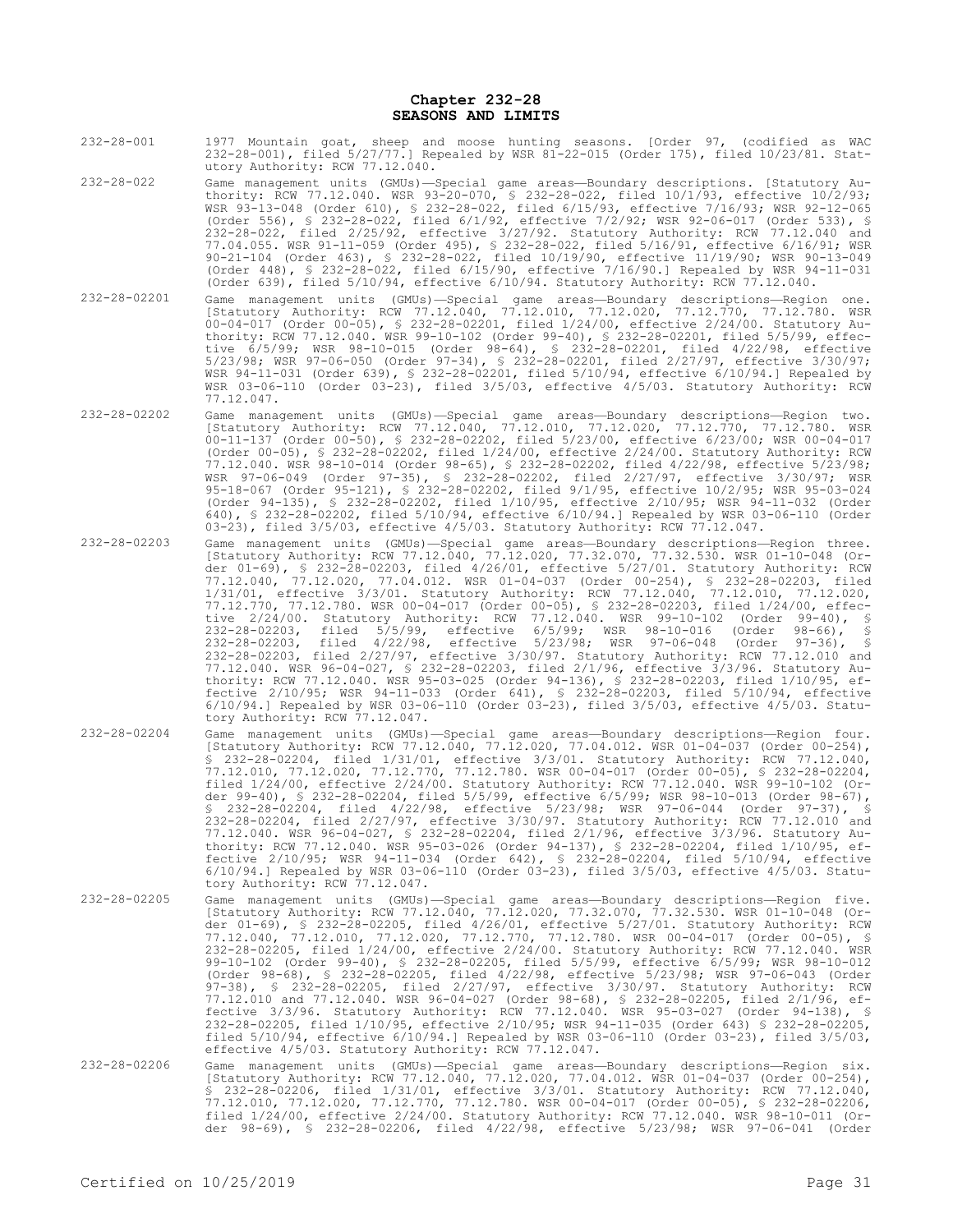97-39), § 232-28-02206, filed 2/27/97, effective 3/30/97; WSR 95-03-028 (Order 94-139), § 232-28-02206, filed 1/10/95, effective 2/10/95; WSR 94-11-036 (Order 644), § 232-28-02206, filed 5/10/94, effective 6/10/94.] Repealed by WSR 03-06-110 (Order 03-23), filed 3/5/03, effective 4/5/03. Statutory Authority: RCW 77.12.047.

- 232-28-02210 Game management units (GMUs)—Special game areas—Boundary descriptions—Deer area descriptions. [Statutory Authority: RCW 77.12.040. WSR 97-06-042 (Order 97-40), § 232-28-02210, filed 2/27/97, effective 3/30/97. Statutory Authority: RCW 77.12.010 and 77.12.040. WSR 96-04-027, § 232-28-02210, filed 2/1/96, effective 3/3/96. Statutory Authority: RCW 77.12.040. WSR 95-03-029 (Order 94-140), § 232-28-02210, filed 1/10/95, effective 2/10/95; WSR 94-11-037 (Order 645), § 232-28-02210, filed 5/10/94, effective 6/10/94.] Repealed by WSR 98-10-019 (Order 98-70), filed 4/22/98, effective 5/23/98. Statutory Authority: RCW 77.12.040.
- 232-28-02220 Game management units (GMUs)—Special game areas—Boundary descriptions—Elk and deer area descriptions. [Statutory Authority: RCW 77.12.047, 77.12.655, 77.12.020. WSR 02-11-069 (Order 02-98), § 232-28-02220, filed 5/10/02, effective 6/10/02. Statutory Authority: RCW 77.12.040, 77.12.020, 77.32.070, 77.32.530. WSR 01-10-048 (Order 01-69), § 232-28-02220, filed 4/26/01, effective 5/27/01. Statutory Authority: RCW 77.12.040, 77.12.010, 77.12.020, 77.12.770, 77.12.780. WSR 00-04-017 (Order 00-05), § 232-28-02220, filed 1/24/00, effective 2/24/00. Statutory Authority: RCW 77.12.040. WSR 98-10-017 (Order 98-62), § 232-28-02220, filed 4/22/98, effective 5/23/98; WSR 97-06-059 (Order 97-41), § 232-28-02220, filed 2/27/97, effective 3/30/97. Statutory Authority: RCW 77.12.010 and 77.12.040. WSR 96-04-027, § 232-28-02220, filed 2/1/96, effective 3/3/96. Statutory Authority: RCW 77.12.040. WSR 95-11-035, § 232-28-02220, filed 5/10/95, effective 6/10/95; WSR 95-03-040 (Order 94-155), § 232-28-02220, filed 1/10/95, effective 2/10/95; WSR 94-11-038 (Order 646), § 232-28-02220, filed 5/10/94, effective 6/10/94.] Repealed by WSR 03-13-047 (Order 03-129), filed 6/12/03, effective 7/13/03. Statutory Authority: RCW 77.12.047.
- 232-28-02230 Game management units (GMUs)—Special game areas—Boundary descriptions—Bow and arrow area descriptions. [Statutory Authority: RCW 77.12.040. WSR 97-06-061 (Order 97-42), § 232-28-02230, filed 2/27/97, effective 3/30/97; WSR 94-11-039 (Order 647), § 232-28-02230, filed 5/10/94, effective 6/10/94.] Repealed by WSR 98-10-019 (Order 98-70), filed 4/22/98, effective 5/23/98. Statutory Authority: RCW 77.12.040.
- 232-28-02240 Game management units (GMUs)—Special game areas—Boundary descriptions—Muzzleloader area descriptions. [Statutory Authority: RCW 77.12.047, 77.12.655, 77.12.020. WSR 02-11-069 (Order 02-98), § 232-28-02240, filed 5/10/02, effective 6/10/02. Statutory Authority: RCW 77.12.040, 77.12.020, 77.32.070, 77.32.530. WSR 01-10-048 (Order 01-69), § 232-28-02240, filed 4/26/01, effective 5/27/01. Statutory Authority: RCW 77.12.040, 77.12.010, 77.12.020, 77.12.770, 77.12.780. WSR 00-04-017 (Order 00-05), § 232-28-02240, filed 1/24/00, effective 2/24/00. Statutory Authority: RCW 77.12.040. WSR 99-10-102 (Order 99-40), § 232-28-02240, filed 5/5/99, effective 6/5/99; WSR 98-10-020 (Order 98-63), § 232-28-02240, filed 4/22/98, effective 5/23/98; WSR 97-06-060 (Order 97-43), § 232-28-02240, filed 2/27/97, effective 3/30/97. Statutory Authority: RCW 77.12.010 and 77.12.040. WSR 96-04-027, § 232-28-02240, filed 2/1/96, effective 3/3/96. Statutory Authority: RCW 77.12.040. WSR 94-18-058 (Order 94-57), § 232-28-02240, filed 8/31/94, effective 10/1/94; WSR 94-11-040 (Order 648), § 232-28-02240, filed 5/10/94, effective 6/10/94.] Repealed by WSR 03-13-047 (Order 03-129), filed 6/12/03, effective 7/13/03. Statutory Authority: RCW 77.12.047.
- 232-28-02250 Game management units (GMUs)—Special game areas—Boundary descriptions—Goat units. [Statutory Authority: RCW 77.12.040. WSR 97-06-058 (Order 97-44), § 232-28-02250, filed 2/27/97, effective 3/30/97. Statutory Authority: RCW 77.12.010 and 77.12.040. WSR 96-04-027, § 232-28-02250, filed 2/1/96, effective 3/3/96. Statutory Authority: RCW 77.12.040. WSR 94-11-041 (Order 649), § 232-28-02250, filed 5/10/94, effective 6/10/94.] Repealed by WSR 98-10-019 (Order 98-70), filed 4/22/98, effective 5/23/98. Statutory Authority: RCW 77.12.040.
- 232-28-02260 Game management units (GMUs)—Special game areas—Boundary descriptions—Moose units. [Statutory Authority: RCW 77.12.040. WSR 97-06-057 (Order 97-45), § 232-28-02260, filed 2/27/97, effective 3/30/97; WSR 94-11-042 (Order 650), § 232-28-02260, filed 5/10/94, effective 6/10/94.] Repealed by WSR 98-10-019 (Order 98-70), filed 4/22/98, effective 5/23/98. Statutory Authority: RCW 77.12.040.
- 232-28-02270 Game management units (GMUs)—Special game areas—Boundary descriptions—Bighorn sheep units. [Statutory Authority: RCW 77.12.040. WSR 97-06-056 (Order 97-46), § 232-28-02270, filed 2/27/97, effective 3/30/97. Statutory Authority: RCW 77.12.010 and 77.12.040. WSR 96-04-027, § 232-28-02270, filed 2/1/96, effective 3/3/96. Statutory Authority: RCW 77.12.040. WSR 94-11-043 (Order 651), § 232-28-02270, filed 5/10/94, effective 6/10/94.] Repealed by WSR 98-10-019 (Order 98-70), filed 4/22/98, effective 5/23/98. Statutory Authority: RCW 77.12.040.
- 232-28-02280 Game management units (GMUs)—Special game areas—Boundary descriptions—Cougar areas. [Statutory Authority: RCW 77.12.010 and 77.12.040. WSR 96-04-027, § 232-28-02280, filed 2/1/96, effective 3/3/96. Statutory Authority: RCW 77.12.040. WSR 95-03-030 (Order 94-141), § 232-28-02280, filed 1/10/95, effective 2/10/95; WSR 94-11-044 (Order 652), § 232-28-02280, filed 5/10/94, effective 6/10/94.] Repealed by WSR 03-06-110 (Order 03-23), filed 3/5/03, effective 4/5/03. Statutory Authority: RCW 77.12.047.
- 232-28-02290 Game management units (GMUs)—Special game areas—Boundary descriptions—Private lands<br>wildlife management areas. [Statutory Authority: RCW 77.12.040, 77.12.020, 77.12.030 and<br>77.32.220. WSR 97-12-060, § 232-28-0 thority: RCW 77.12.040. WSR 97-06-055 (Order 97-47), § 232-28-02290, filed 2/27/97, effective 3/30/97. Statutory Authority: RCW 77.12.010 and 77.12.040. WSR 96-04-027, § 232-28-02290, filed 2/1/96, effective 3/3/96. Statutory Authority: RCW 77.12.040. WSR 94-11-045 (Order 653), § 232-28-02290, filed 5/10/94, effective 6/10/94.] Repealed by WSR 98-01-212 (Order 97-250), filed 12/23/97, effective 1/23/98. Statutory Authority: RCW 77.12.040.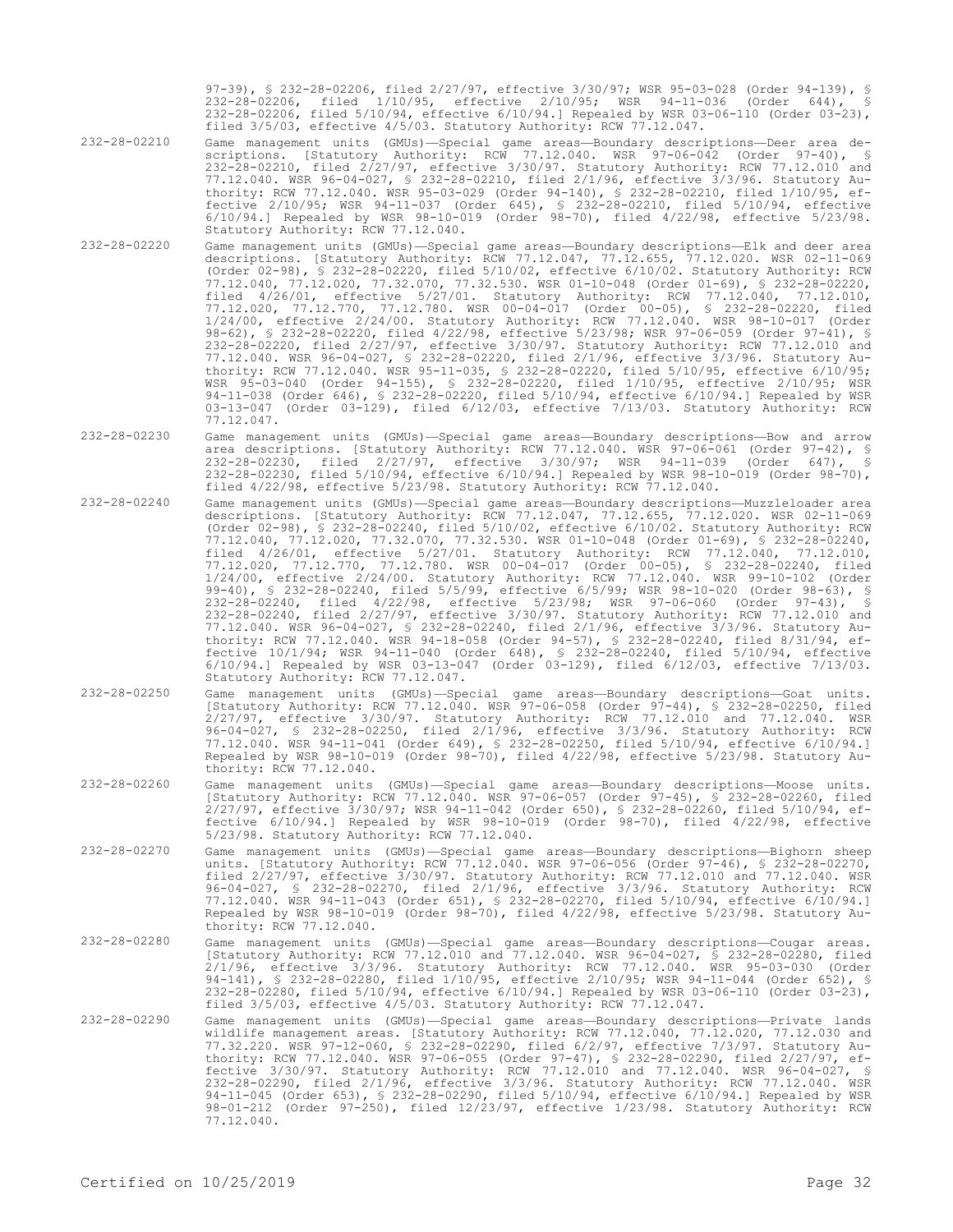| $232 - 28 - 100$ | 1977 Upland migratory game bird seasons. [Order 101, \$ 232-28-100, filed 7/22/77.] Re-<br>pealed by WSR 78-08-094 (Order 118), filed 7/31/78 and 81-22-015 (Order 175), filed<br>10/23/81. Statutory Authority: RCW 77.12.040.                                                                         |
|------------------|---------------------------------------------------------------------------------------------------------------------------------------------------------------------------------------------------------------------------------------------------------------------------------------------------------|
| $232 - 28 - 101$ | 1978 Upland migratory game bird seasons. [Statutory Authority: RCW 77.12.040. WSR<br>78-08-094 (Order 118), \$ 232-28-101, filed 7/31/78.] Repealed by WSR 79-08-066 (Order<br>137), filed 7/23/79. Statutory Authority: RCW 77.12.040.                                                                 |
| $232 - 28 - 102$ | 1979 Upland migratory game bird seasons. [Statutory Authority: RCW 77.12.040. WSR<br>79-08-066 (Order 137), § 232-28-102, filed 7/23/79.] Repealed by WSR 80-09-028 (Order<br>149), filed 7/9/80. Statutory Authority: RCW 77.12.040.                                                                   |
| $232 - 28 - 103$ | 1980 Upland migratory game bird seasons[.] [Statutory Authority: RCW 77.12.040. WSR<br>80-09-028 (Order 149), § 232-28-103, filed 7/9/80.] Repealed by WSR 82-16-013 (Order<br>187), filed 7/26/82. Statutory Authority: RCW 77.12.040.                                                                 |
| $232 - 28 - 105$ | 1982 Upland migratory game bird seasons. [Statutory Authority: RCW 77.12.040. WSR<br>82-16-013 (Order 187), § 232-28-105, filed 7/26/82.] Repealed by WSR 83-17-021 (Order<br>212), filed 8/9/83. Statutory Authority: RCW 77.12.040.                                                                   |
| $232 - 28 - 106$ | 1983 Upland migratory game bird seasons. [Statutory Authority: RCW 77.12.040. WSR<br>83-17-021 (Order 212), § 232-28-106, filed 8/9/83.] Repealed by WSR 84-16-016 (Order<br>233), filed 7/23/84. Statutory Authority: RCW 77.12.040.                                                                   |
| $232 - 28 - 107$ | 1984 Upland migratory game bird seasons. [Statutory Authority: RCW 77.12.040. WSR<br>84-16-016 (Order 233), \$ 232-28-107, filed 7/23/84.] Repealed by WSR 85-16-026 (Order<br>261), filed 7/30/85. Statutory Authority: RCW 77.12.040.                                                                 |
| $232 - 28 - 108$ | 1985 Upland migratory game bird seasons. [Statutory Authority: RCW 77.12.040. WSR<br>85-16-026 (Order 261), \$ 232-28-108, filed 7/30/85.] Repealed by WSR 87-15-083 (Order<br>274), filed 7/20/87. Statutory Authority: RCW 77.12.040.                                                                 |
| $232 - 28 - 109$ | 1986 Upland migratory game bird seasons and rules. [Statutory Authority: RCW 77.12.040.<br>WSR 86-16-028 (Order 274), § 232-28-109, filed 7/30/86.] Repealed by WSR 87-15-083 (Order<br>294), filed 7/20/87. Statutory Authority: RCW 77.12.040.                                                        |
| $232 - 28 - 110$ | 1987 Upland migratory game bird seasons and rules. [Statutory Authority: RCW 77.12.040.<br>WSR 87-15-083 (Order 294), § 232-28-110, filed 7/20/87.] Repealed by WSR 89-11-063 (Order<br>394), filed 5/18/89. Statutory Authority: RCW 77.12.040.                                                        |
| $232 - 28 - 200$ | 1977 Hunting seasons and bag limits. [Order 102, § 232-28-200, filed 7/22/77.] Repealed<br>by WSR 78-07-085 (Order 117), filed 7/5/78 and 81-22-015 (Order 175), filed 10/23/81.<br>Statutory Authority: RCW 77.12.040.                                                                                 |
| $232 - 28 - 201$ | 1978 Hunting seasons and bag limits. [Statutory Authority: RCW 77.12.040. WSR 78-07-085<br>(Order 117), § 232-28-201, filed 7/5/78.] Repealed by WSR 79-07-051 (Order 136), filed<br>6/25/79. Statutory Authority: RCW 77.12.040.                                                                       |
| $232 - 28 - 202$ | 1979 Hunting seasons and game bag limits. [Statutory Authority: RCW 77.12.040. WSR<br>79-07-051 (Order 136), § 232-28-202, filed 6/25/79.] Repealed by WSR 80-09-003 (Order<br>148), filed 7/3/80. Statutory Authority: RCW 77.12.040.                                                                  |
| $232 - 28 - 203$ | 1980 Hunting seasons and game bag limits. [Statutory Authority: RCW 77.12.040. WSR<br>80-09-003 (Order 148), \$ 232-28-203, filed 7/3/80.] Repealed by WSR 81-15-066 (Order<br>167), filed 7/20/81. Statutory Authority: RCW 47.04.060.                                                                 |
| $232 - 28 - 204$ | 1981 Hunting seasons and game bag limits. [Statutory Authority: RCW 77.12.040. WSR<br>81-15-066 (Order 167), § 232-28-204, filed 7/20/81.] Repealed by WSR 82-15-013 (Order<br>185), filed 7/12/82. Statutory Authority: RCW 77.12.040.                                                                 |
| 232-28-20401     | Incisor tooth requirement. [Statutory Authority: RCW 77.12.040. WSR 81-15-065 (Order<br>168), § 232-28-20401, filed 7/20/81.] Repealed by WSR 99-17-034 (Order 99-118), filed<br>8/11/99, effective 9/11/99. Statutory Authority: RCW 77.12.040.                                                        |
| $232 - 28 - 205$ | 1982 Hunting seasons and rules. [Statutory Authority: RCW 77.12.040. WSR 82-15-013 (Order<br>185), § 232-28-205, filed 7/12/82.] Repealed by WSR 83-15-058 (Order 209), filed 7/20/83.<br>Statutory Authority: RCW 77.12.040.                                                                           |
| $232 - 28 - 206$ | 1983 Fall opening dates. [Statutory Authority: RCW 77.12.040. WSR 83-09-023 (Order 202),<br>\$ 232-28-206, filed 4/14/83.] Repealed by WSR 96-04-027, filed 2/1/96, effective 3/3/96.<br>Statutory Authority: RCW 77.12.010 and 77.12.040.                                                              |
| $232 - 28 - 207$ | 1983 Hunting seasons and game bag limits and 1983 game management units and area legal<br>descriptions. [Statutory Authority: RCW 77.12.040. WSR 83-15-058 (Order 209), §<br>232-28-207, filed 7/20/83.] Repealed by WSR 84-14-070 (Order 231), filed 7/2/84. Statuto-<br>ry Authority: RCW 77.12.040.  |
| $232 - 28 - 208$ | 1984 Hunting seasons and game bag limits and 1984 game management units and area legal<br>descriptions. [Statutory Authority: RCW 77.12.040. WSR 84-14-070 (Order 231), §<br>232-28-208, filed 7/2/84.] Repealed by WSR 85-14-037 (Order 259), filed 6/27/85. Statuto-<br>ry Authority: RCW 77.12.040.  |
| 232-28-20801     | Elk Area No. 061: Mt. Tebo (Mason County). [Statutory Authority: RCW 77.12.040. WSR<br>84-21-050 (Order 253), \$ 232-28-20801, filed 10/12/84.] Repealed by WSR 85-14-037 (Order<br>259), filed 6/27/85. Statutory Authority: RCW 77.12.040.                                                            |
| 232-28-20802     | Game Management Unit 603-Pysht. [Statutory Authority: RCW 77.12.040. WSR 84-21-051 (Or-<br>der 254), § 232-28-20802, filed 10/12/84.] Repealed by WSR 85-14-037 (Order 259), filed<br>6/27/85. Statutory Authority: RCW 77.12.040.                                                                      |
| $232 - 28 - 209$ | 1985 Fall opening dates. [Statutory Authority: RCW 77.12.040. WSR 85-12-004 (Order 248),<br>$$232-28-209$ , filed $5/23/85$ .] Repealed by WSR 96-04-027, filed $2/1/96$ , effective $3/3/96$ .<br>Statutory Authority: RCW 77.12.010 and 77.12.040.                                                    |
| 232-28-210       | 1985 Hunting seasons and game bag limits and 1985 game management units and area legal<br>descriptions. [Statutory Authority: RCW 77.12.040. WSR 85-14-037 (Order 259), §<br>232-28-210, filed 6/27/85.] Repealed by WSR 86-16-020 (Order 275), filed 7/28/86. Statu-<br>tory Authority: RCW 77.12.040. |
| 232-28-212       | 1986 Hunting seasons and game bag limits and 1986 game management units and area legal<br>descriptions. [Statutory Authority: RCW 77.12.040. WSR 86-16-020 (Order 275), §<br>232-28-212, filed 7/28/86.] Repealed by WSR 87-14-031 (Order 291), filed 6/29/87. Statu-<br>tory Authority: RCW 77.12.040. |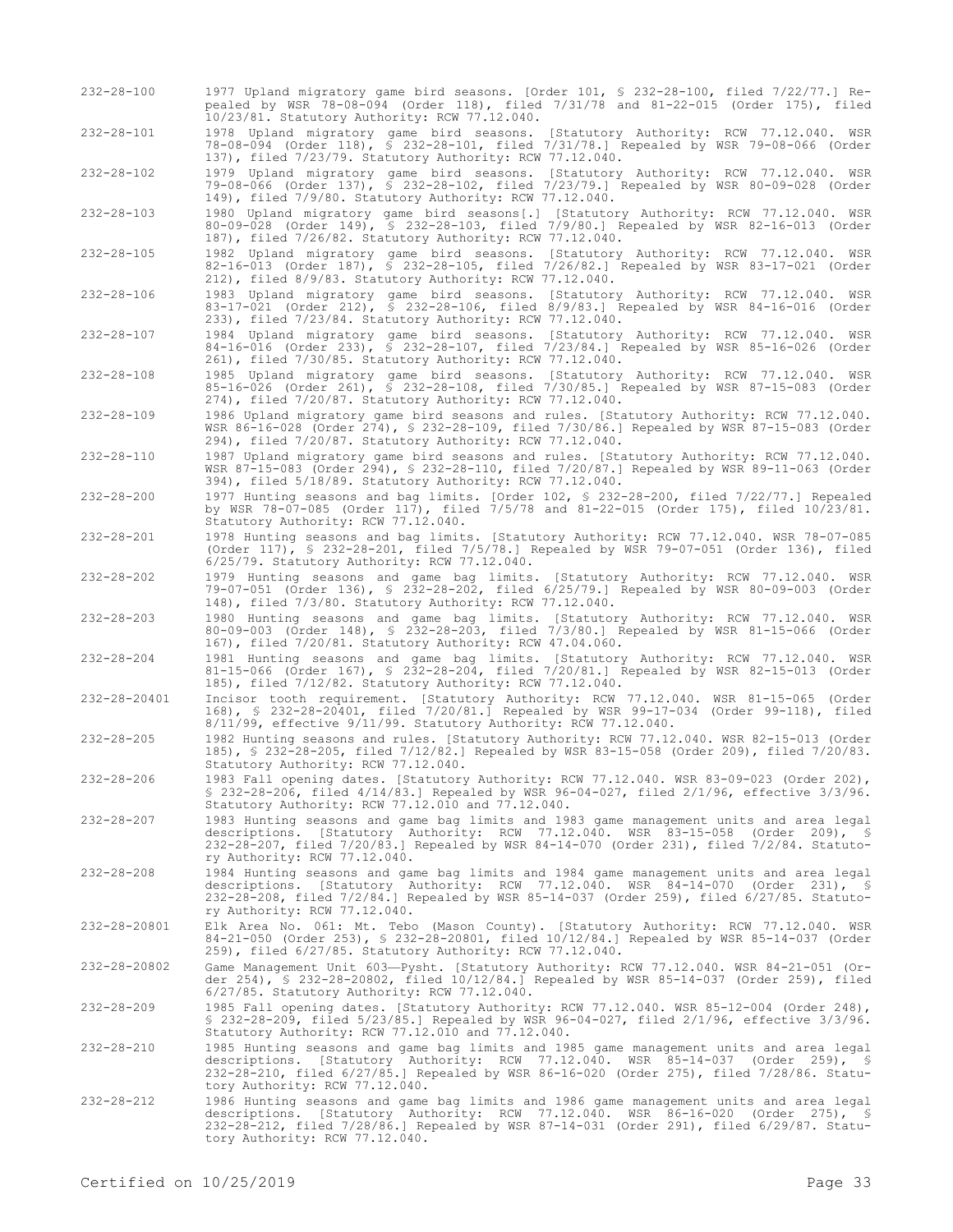- 232-28-21201 Amendment to 1986 hunting seasons and rules. [Statutory Authority: RCW 77.12.040. WSR 86-21-011 (Order 284), § 232-28-21201, filed 10/3/86.] Repealed by WSR 96-04-027, filed 2/1/96, effective 3/3/96. Statutory Authority: RCW 77.12.010 and 77.12.040.
- 232-28-213 1987 Hunting seasons and game bag limits and 1987 Game management units and area legal descriptions. [Statutory Authority: RCW 77.12.040. WSR 87-14-031 (Order 291), § 232-28-213, filed 6/29/87.] Repealed by WSR 88-13-090 (Order 313), filed 6/20/88. Statutory Authority: RCW 77.12.040.

232-28-21301 Amendment to 1987 hunting seasons and rules. [Statutory Authority: RCW 77.12.040. WSR 87-21-066 (Order 301), § 232-28-21301, filed 10/19/87.] Repealed by WSR 88-13-090 (Order 313), filed 6/20/88. Statutory Authority: RCW 77.12.040.

232-28-214 Cooperative road management program. [Statutory Authority: RCW 77.12.320. WSR 87-15-081 (Order 292), § 232-28-214, filed 7/20/87.] Repealed by WSR 88-13-090 (Order 313), filed 6/20/88. Statutory Authority: RCW 77.12.040.

- 232-28-215 1988, 1989, and 1990 Opening dates for modern firearm general buck deer, upland birds and waterfowl seasons. [Statutory Authority: RCW 77.12.040. WSR 87-21-095 (Order 302), § 232-28-215, filed 10/21/87.] Repealed by WSR 96-04-027, filed 2/1/96, effective 3/3/96. Statutory Authority: RCW 77.12.010 and 77.12.040.
- 232-28-216 1988, 1989, and 1990 Opening dates for early buck and primitive weapon seasons for deer and all elk season opening dates. [Statutory Authority: RCW 77.12.040. WSR 87-21-096 (Order 303), § 232-28-216, filed 10/21/87.] Repealed by WSR 96-04-027, filed 2/1/96, effective 3/3/96. Statutory Authority: RCW 77.12.010 and 77.12.040.
- 232-28-217 1988 Hunting seasons and game bag limits and 1988 Game management units and area legal descriptions. [Statutory Authority: RCW 77.12.040. WSR 88-13-090 (Order 313), § 232-28-217, filed 6/20/88.] Repealed by WSR 89-11-063 (Order 394), filed 5/18/89. Statutory Authority: RCW 77.12.040.
- 232-28-218 1989 Hunting seasons and rules. [Statutory Authority: RCW 77.12.040. WSR 89-13-029 (Order 399), § 232-28-218, filed 6/14/89.] Repealed by WSR 90-14-110 (Order 451), filed 7/5/90, effective 8/5/90. Statutory Authority: RCW 77.12.040.
- 232-28-21810 Amendment to 1989 hunting seasons and rules—GMU 472—White River (King and Pierce counties). [Statutory Authority: RCW 77.12.040. WSR 89-24-084 (Order 409), § 232-28-21810, filed 12/6/89, effective 12/15/89.] Repealed by WSR 90-19-099 (Order 462), filed 9/19/90, effective 10/20/90. Statutory Authority: RCW 77.12.040.
- 232-28-219 Firearm restriction areas and 1990-1991 deer hunting seasons. [Statutory Authority: RCW 77.12.040 and 77.04.055. WSR 90-13-044 (Order 443), § 232-28-219, filed 6/15/90, effective 7/16/90.] Repealed by WSR 91-13-062 (Order 497), filed 6/17/91, effective 7/18/91. Statutory Authority: RCW 77.12.040 and 77.04.055.
- 232-28-220 1990-91 Elk hunting seasons. [Statutory Authority: RCW 77.12.020 and 77.04.055. WSR 90-13-045 (Order 444), § 232-28-220, filed 6/15/90, effective 7/16/90.] Repealed by WSR 91-13-062 (Order 497), filed 6/17/91, effective 7/18/91. Statutory Authority: RCW 77.12.040 and 77.04.055.
- 232-28-221 1990-91 Special deer and elk permit seasons. [Statutory Authority: RCW 77.12.040 and 77.04.055. WSR 90-13-046 (Order 445), § 232-28-221, filed 6/15/90, effective 7/16/90.] Repealed by WSR 91-13-062 (Order 497), filed 6/17/91, effective 7/18/91. Statutory Authority: RCW 77.12.040 and 77.04.055.
- 232-28-222 1990-91 Hunting hours, closure notices, and hound hunting areas. [Statutory Authority: RCW 77.12.040 and 77.04.055. WSR 90-13-047 (Order 446), § 232-28-222, filed 6/15/90, effective 7/16/90.] Repealed by WSR 91-13-062 (Order 497), filed 6/17/91, effective 7/18/91. Statutory Authority: RCW 77.12.040 and 77.04.055.
- 232-28-223 1990-91 Bear and small game hunting seasons. [Statutory Authority: RCW 77.12.040 and 77.04.055. WSR 90-13-048 (Order 447), § 232-28-223, filed 6/15/90, effective 7/16/90.] Repealed by WSR 91-13-062 (Order 497), filed 6/17/91, effective 7/18/91. Statutory Authority: RCW 77.12.040 and 77.04.055.
- 232-28-225 1991, 1992, and 1993 General opening dates for deer, elk, and upland birds. [Statutory Authority: RCW 77.12.040 and 77.04.055. WSR 91-06-016 (Order 486), § 232-28-225, filed 2/25/91, effective 3/28/91.] Repealed by WSR 96-04-027, filed 2/1/96, effective 3/3/96. Statutory Authority: RCW 77.12.010 and 77.12.040.
- 232-28-226 1991-92, 1992-93, 1993-94 Deer and bear hunting seasons and regulations. [Statutory Authority: RCW 77.12.040. WSR 93-11-016 (Order 603), § 232-28-226, filed 5/6/93, effective 6/6/93; WSR 92-12-058 (Order 547), § 232-28-226, filed 6/1/92, effective 7/2/92. Statutory Authority: RCW 77.12.040 and 77.04.055. WSR 91-11-009 (Order 494), § 232-28-226, filed 5/2/91, effective 6/2/91.] Repealed by WSR 94-11-046 (Order 654), filed 5/10/94, effective 6/10/94. Statutory Authority: RCW 77.12.040.
- 232-28-227 1991-92, 1992-93, 1993-94 Elk hunting seasons and regulations. [Statutory Authority: RCW 77.12.040. WSR 93-11-015 (Order 604), § 232-28-227, filed 5/6/93, effective 6/6/93; WSR 92-18-014 (Order 562), § 232-28-227, filed 8/21/92, effective 9/21/92; WSR 92-12-059 (Order 548), § 232-28-227, filed 6/1/92, effective 7/2/92; WSR 91-19-033 (Order 509), § 232-28-227, filed 9/10/91, effective 10/11/91. Statutory Authority: RCW 77.12.040 and 77.04.055. WSR 91-11-008 (Order 493), § 232-28-227, filed 5/2/91, effective 6/2/91.] Repealed by WSR 94-11-048 (Order 656), filed 5/10/94, effective 6/10/94. Statutory Authority: RCW 77.12.040.
- 232-28-228 1991-92, 1992-93, and 1993-94 Official hunting hours and small game seasons. [Statutory Authority: RCW 77.12.040. WSR 93-11-014 (Order 605), § 232-28-228, filed 5/6/93, effec-tive 6/6/93; WSR 92-12-060 (Order 549), § 232-28-228, filed 6/1/92, effective 6/2/92; WSR 92-06-018 (Order 534), § 232-28-228, filed 2/25/92, effective 3/27/92. Statutory Authority: RCW 77.12.040 and 77.04.055. WSR 91-13-065 (Order 500), § 232-28-228, filed 6/17/91, effective 7/18/91; WSR 91-08-061 (Order 490), § 232-28-228, filed 4/2/91, effective 5/3/91.] Repealed by WSR 94-11-047 (Order 655), filed 5/10/94, effective 6/10/94. Statutory Authority: RCW 77.12.040.
- 232-28-229 1991-92 Special closures and firearm restriction areas. [Statutory Authority: RCW 77.12.040 and 77.04.055. WSR 91-13-066 (Order 501), § 232-28-229, filed 6/17/91, effec-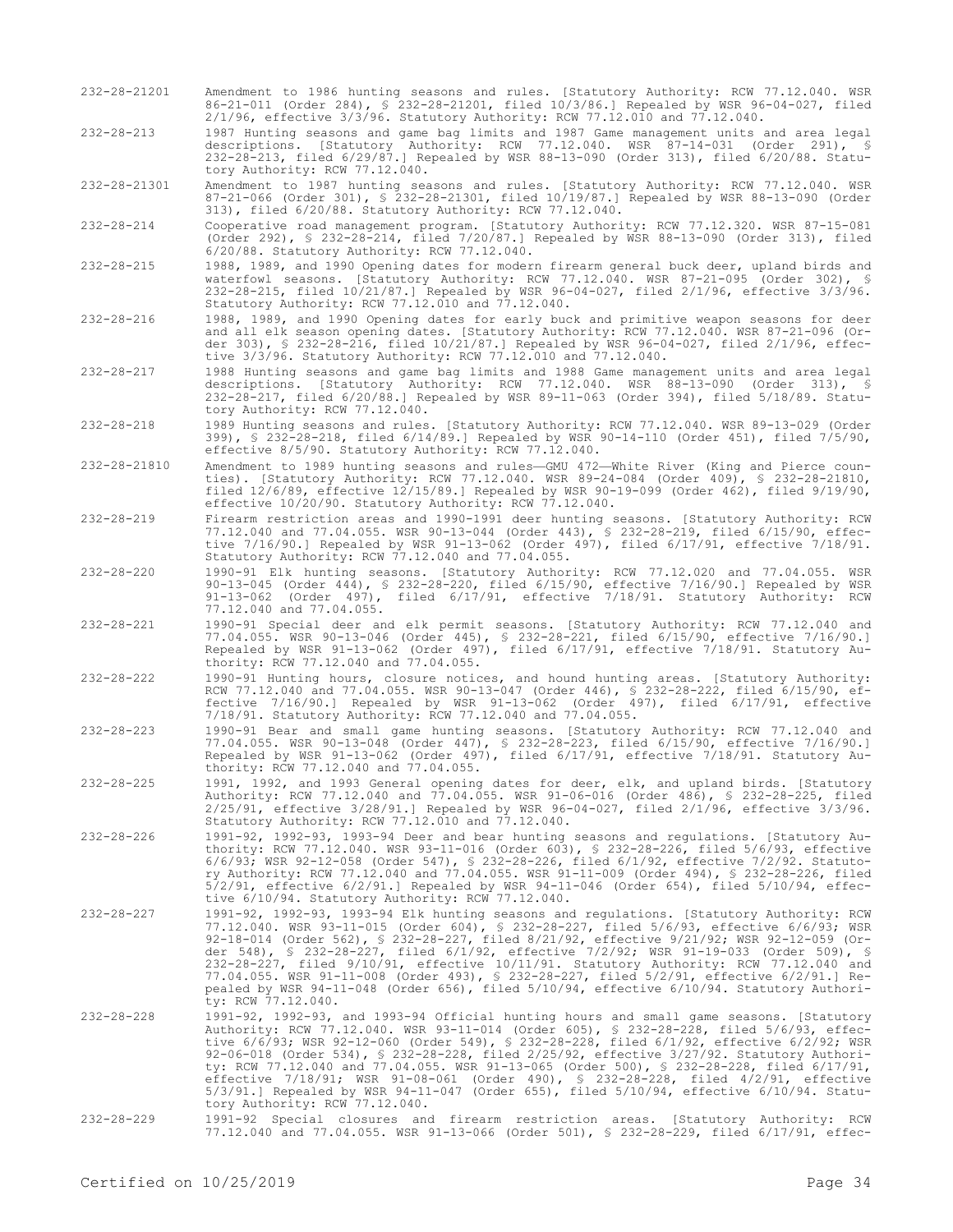232-28-231 1991-92 Special species hunting and trapping permits. [Statutory Authority: RCW 77.12.040 and 77.04.055. WSR 91-13-068 (Order 503), § 232-28-231, filed 6/17/91, effective 7/18/91.] Repealed by WSR 92-12-063 (Order 552), filed 6/1/92, effective 7/2/92. Statutory Authority: RCW 77.12.040. 232-28-233 1992-93 Special closures and firearm restriction areas. [Statutory Authority: RCW 77.12.040. WSR 92-12-061 (Order 550), § 232-28-233, filed 6/1/92, effective 7/2/92.] Repealed by WSR 93-11-011 (Order 608), filed 5/6/93, effective 6/6/93. Statutory Authority: RCW 77.12.040. 232-28-234 1992-93 Deer and elk permit hunting seasons. [Statutory Authority: RCW 77.12.040. WSR 92-12-062 (Order 551), § 232-28-234, filed 6/1/92, effective 7/2/92.] Repealed by WSR 93-11-012 (Order 607), filed 5/6/93, effective 6/6/93. Statutory Authority: RCW 77.12.040. 232-28-235 1992-93 Special species hunting seasons and regulations [Statutory Authority: RCW 77.12.040. WSR 92-12-063 (Order 552), § 232-28-235, filed 6/1/92, effective 7/2/92.] Repealed by WSR 93-11-013 (Order 606), filed 5/6/93, effective 6/6/93. Statutory Authority: RCW 77.12.040 232-28-236 1993-94 Special species hunting seasons and regulations. [Statutory Authority: RCW 77.12.040. WSR 93-11-013 (Order 606), § 232-28-236, filed 5/6/93, effective 6/6/93.] Repealed by WSR 94-11-050 (Order 658), filed 5/10/94, effective 6/10/94. Statutory Authority: RCW 77.12.040. 232-28-237 1993-94 Deer and elk permit hunting seasons. [Statutory Authority: RCW 77.12.040. WSR 93-11-012 (Order 607), § 232-28-237, filed 5/6/93, effective 6/6/93.] Repealed by WSR 94-11-051 (Order 659), filed 5/10/94, effective 6/10/94. Statutory Authority: RCW 77.12.040. 232-28-238 1993-94 Special closures and firearm restriction areas. [Statutory Authority: RCW 77.12.040. WSR 93-11-011 (Order 608), § 232-28-238, filed 5/6/93, effective 6/6/93.] Repealed by WSR 94-11-049 (Order 657), filed 5/10/94, effective 6/10/94. Statutory Authority: RCW 77.12.040. 232-28-239 1994 Bighorn sheep auction permit. [Statutory Authority: RCW 77.12.040 and 77.12.700. WSR 94-04-123 (Order 626), § 232-28-239, filed 2/2/94, effective 3/5/94.] Repealed by WSR 95-11-028, filed 5/10/95, effective 6/10/95. Statutory Authority: RCW 77.12.040. 232-28-240 1997-98, 1998-99, 1999-2000 Deer and bear hunting seasons and regulations. [Statutory Authority: RCW 77.12.040. WSR 98-01-205 (Order 97-254), § 232-28-240, 12/23/97, effective 1/23/98. Statutory Authority: RCW 77.12.040, 77.12.020, 77.12.030 and 77.32.220. WSR 97-12-049, § 232-28-240, filed 6/2/97, effective 7/3/97. Statutory Authority: RCW 77.12.040. WSR 97-06-047 (Order 97-30), § 232-28-240, filed 2/27/97, effective 3/30/97; WSR 96-18-051 (Order 96-133), § 232-28-240, filed 8/29/96, effective 9/29/96; WSR 96-15-102, § 232-28-240, filed 7/22/96, effective 8/1/96. Statutory Authority: RCW 77.12.010 and 77.12.040. WSR 96-04-027, § 232-28-240, filed 2/1/96, effective 3/3/96. Statutory Authority: RCW 77.12.040. WSR 95-03-031 (Order 94-142), § 232-28-240, filed 1/10/95, effective 2/10/95; WSR 94-21-069 (Orders 94-76 and 94-131), § 232-28-240, filed 10/17/94, effective 11/17/94; WSR 94-11-046 (Order 654), § 232-28-240, filed 5/10/94, effective 6/10/94.] Repealed by WSR 98-10-019 (Order 98-70), filed 4/22/98, effective 5/23/98. Statutory Authority: RCW 77.12.040. 232-28-241 1994-95, 1995-96, and 1996-97 Official hunting hours and small game seasons. [Statutory Authority: RCW 77.12.040, 77.12.700 and 77.12.010. WSR 96-12-044, § 232-28-241, filed 5/31/96, effective 7/1/96. Statutory Authority: RCW 77.12.010 and 77.12.040. WSR 96-04-027, § 232-28-241, filed 2/1/96, effective 3/3/96. Statutory Authority: RCW 77.12.040. WSR 95-03-032 (Order 94-143), § 232-28-241, filed 1/10/95, effective 2/10/95; WSR 94-11-047 (Order 655), § 232-28-241, filed 5/10/94, effective 6/10/94.] Repealed by WSR 97-18-027 (Order 97-169), filed 8/25/97, effective 9/25/97. Statutory Authority: RCW 77.12.040. 232-28-24102 1995-96 and 1996-97 Official hunting hours for migratory game birds and 1995-96 and 1996-97 Official hunting hours for other game species. [Statutory Authority: RCW 77.12.040. WSR 95-18-069 (Order 95-123), § 232-28-24102, filed 9/1/95, effective 9/1/95; WSR 95-03-035 (Order 94-147), § 232-28-24102, filed 1/10/95, effective 2/10/95.] Repealed by WSR 00-04-017 (Order 00-05), filed 1/24/00, effective 2/24/00. Statutory Authority: RCW 77.12.040, 77.12.010, 77.12.020, 77.12.770, 77.12.780. 232-28-242 1997-98, 1998-99, 1999-2000 Elk hunting seasons and regulations. [Statutory Authority: RCW 77.12.040. WSR 98-01-211 (Order 97-246), § 232-28-242, filed 12/23/97, effective 1/23/98. Statutory Authority: RCW 77.12.040, 77.12.020, 77.12.030 and 77.32.220. WSR 97-12-050, § 232-28-242, filed 6/2/97, effective 7/3/97. Statutory Authority: RCW 77.12.040. WSR 97-06-053 (Order 97-31), § 232-28-242, filed 2/27/97, effective 3/30/97. Statutory Authority: RCW 77.12.010 and 77.12.040. WSR 96-04-027, § 232-28-242, filed 2/1/96, effective 3/3/96. Statutory Authority: RCW 77.12.040. WSR 95-03-033 (Order 94-144), § 232-28-242, filed 1/10/95, effective 2/10/95; WSR 94-18-056 (Order 94-55), § 232-28-242, filed 8/31/94, effective 10/1/94; WSR 94-11-048 (Order 656), § 232-28-242, filed 5/10/94, effective 6/10/94.] Repealed by WSR 98-10-019 (Order 98-70), filed 4/22/98, effective 5/23/98. Statutory Authority: RCW 77.12.040. 232-28-243 1994-95 Special closures and firearm restriction areas. [Statutory Authority: RCW 77.12.040. WSR 94-11-049 (Order 657), § 232-28-243, filed 5/10/94, effective 6/10/94.] Repealed by WSR 95-11-028, filed 5/10/95, effective 6/10/95. Statutory Authority: RCW 77.12.040. Certified on  $10/25/2019$  Page 35

tive 7/18/91.] Repealed by WSR 92-12-061 (Order 550), filed 6/1/92, effective 7/2/92.

91-19-032 (Order 508), § 232-28-230, filed 9/10/91, effective 10/11/91. Statutory Authority: RCW 77.12.040 and 77.04.055. WSR 91-13-067 (Order 502), § 232-28-230, filed 6/17/91, effective 7/18/91.] Repealed by WSR 92-12-062 (Order 551), filed 6/1/92, effective

232-28-230 1991-92 Deer and elk permit hunting seasons. [Statutory Authority: RCW 77.12.040. WSR

Statutory Authority: RCW 77.12.040.

7/2/92. Statutory Authority: RCW 77.12.040.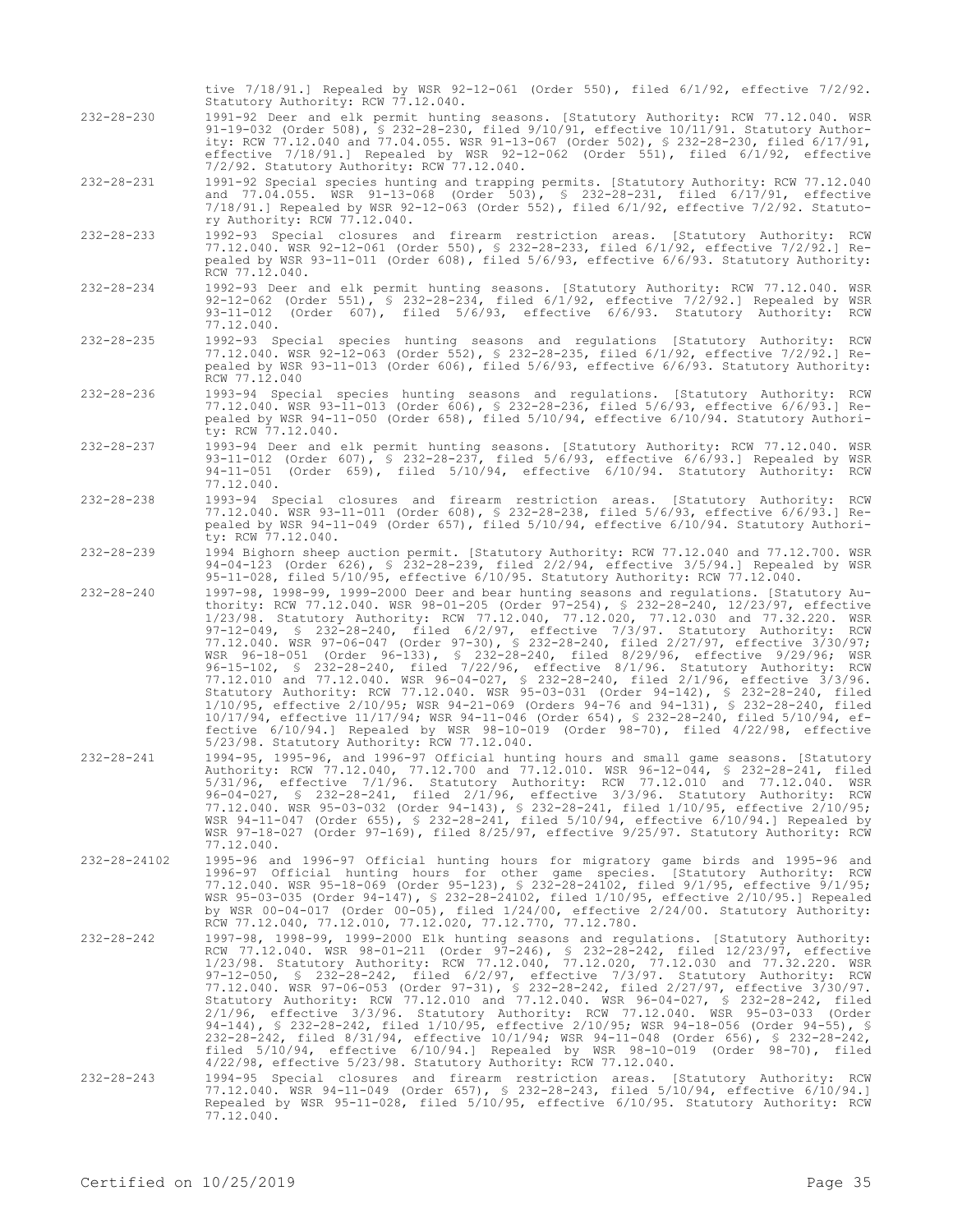- 232-28-244 1994-95 Special species hunting seasons and regulations. [Statutory Authority: RCW 77.12.040. WSR 94-11-050 (Order 658), § 232-28-244, filed 5/10/94, effective 6/10/94.] Repealed by WSR 95-11-028, filed 5/10/95, effective 6/10/95. Statutory Authority: RCW 77.12.040.
- 232-28-245 1994-95 Deer and elk permit hunting seasons. [Statutory Authority: RCW 77.12.040. WSR 94-18-057 (Order 94-56), § 232-28-245, filed 8/31/94, effective 10/1/94; WSR 94-11-051 (Order 659), § 232-28-245, filed 5/10/94, effective 6/10/94.] Repealed by WSR 95-11-028, filed 5/10/95, effective 6/10/95. Statutory Authority: RCW 77.12.040.
- 232-28-246 1996-97 Deer and elk permit hunting seasons. [Statutory Authority: RCW 77.12.010 and 77.12.040. WSR 96-04-027, § 232-28-246, filed 2/1/96, effective 3/3/96. Statutory Authority: RCW 77.12.040. WSR 95-11-037, § 232-28-246, filed 5/10/95, effective 6/10/95; WSR 95-03-036 (Order 84-148), § 232-28-246, filed 1/10/95, effective 2/10/95.] Repealed by WSR 97-18-027 (Order 97-169), filed 8/25/97, effective 9/25/97. Statutory Authority: RCW 77.12.040.
- 232-28-247 1995 Bighorn sheep auction permit. [Statutory Authority: RCW 77.12.040. WSR 95-03-037 (Order 94-149), § 232-28-247, filed 1/10/95, effective 2/10/95.] Repealed by WSR 98-01-212 (Order 97-250), filed 12/23/97, effective 1/23/98. Statutory Authority: RCW 77.12.040.
- 232-28-248 Special closures and firearm restriction areas. [Statutory Authority: RCW 77.04.012, 77.04.020, 77.04.055, 77.12.047, 77.12.150, 77.12.240, 77.12.800, 77.32.090, and 77.32.155. WSR 16-12-087, § 232-28-248, filed 5/31/16, effective 7/1/16. Statutory Authority: RCW 77.04.012, 77.04.055, 77.12.047, 77.12.150, and 77.12.240. WSR 15-10-059 (Order 15-98), § 232-28-248, filed 4/30/15, effective 5/31/15. Statutory Authority: RCW 77.12.047, 77.12.240, and 77.32.070. WSR 14-10-019 (Order 14-95), § 232-28-248, filed 4/25/14, effective 5/26/14; WSR 13-11-078 (Order 13-94), § 232-28-248, filed 5/16/13, effective 6/16/13. Statutory Authority: RCW 77.12.047, 77.12.020, 77.12.570, 77.12.210, 77.12.150, 77.12.240, 77.32.070, 77.32.530. WSR 10-10-061 (Order 10-94), § 232-28-248, filed 4/30/10, effective 5/31/10. Statutory Authority: RCW 77.12.047, 77.12.020, 77.12.570, 77.12.210, 77.12.150, 77.12.240. WSR 09-09-083 (Order 09-53), § 232-28-248, filed 4/15/09, effective 5/16/09. Statutory Authority: RCW 77.12.047. WSR 06-11-032 (Order 06-92), § 232-28-248, filed 5/8/06, effective 6/8/06; WSR 06-02-063 (Order 05-271), § 232-28-248, filed 1/3/06, effective 2/3/06; WSR 05-11-022 (Order 05-89), § 232-28-248, filed 5/10/05, effective 6/10/05; WSR 05-02-046 (Order 04-327), § 232-28-248, filed 1/3/05, effective 2/3/05. Statutory Authority: RCW 77.12.047 and 77.12.020. WSR 04-11-036 (Order 04-98), § 232-28-248, filed 5/12/04, effective 6/12/04. Statutory Authority: RCW 77.12.047. WSR 03-13-047 (Order 03-129), § 232-28-248, filed 6/12/03, effective 7/13/03. Statutory Authority: RCW 77.12.047, 77.12.655, 77.12.020. WSR 02-11-069 (Order 02-98), § 232-28-248, filed 5/10/02, effective 6/10/02. Statutory Authority: RCW 77.12.040, 77.12.020, 77.32.070, 77.32.530. WSR 01-10-048 (Order 01-69), § 232-28-248, filed 4/26/01, effective 5/27/01. Statutory Authority: RCW 77.12.040, 77.12.010, 77.12.020, 77.12.770, 77.12.780. WSR 00-11-137 (Order 00-50), § 232-28-248, filed 5/23/00, effective 6/23/00. Statutory Authority: RCW 77.12.040. WSR 99-10-102 (Order 99-40), § 232-28-248, filed 5/5/99, effective 6/5/99; WSR 98-10-018 (Order 98-54), § 232-28-248, filed 4/22/98, effective 5/23/98; WSR 97-06-052 (Order 97-32), § 232-28-248, filed 2/27/97, effective 3/30/97. Statutory Authority: RCW 77.12.010 and 77.12.040. WSR 96-04-027, § 232-28-248, filed 2/1/96, effective 3/3/96. Statutory Authority: RCW 77.12.040. WSR 95-11-036, § 232-28-248, filed 5/10/95, effective 6/10/95; WSR 95-03-038 (Order 94-150), § 232-28-248, filed 1/10/95, effective 2/10/95.] Amended and decodified by WSR 17-10-076 (Order 17-10), filed 5/3/17, effective 6/3/17. Statutory Authority: RCW 77.04.012, 77.04.020, 77.04.055, 77.12.047, 77.12.150, 77.12.240, 77.12.800, 77.32.090. Recodified as § 220-413-180.
- 232-28-249 1997-98 Special species hunting seasons and regulations. [Statutory Authority: RCW 77.12.040. WSR 97-06-051 (Order 97-33), § 232-28-249, filed 2/27/97, effective 3/30/97. Statutory Authority: RCW 77.12.010 and 77.12.040. WSR 96-04-027, § 232-28-249, filed 2/1/96, effective 3/3/96. Statutory Authority: RCW 77.12.040. WSR 95-03-039 (Order 94-151), § 232-28-249, filed 1/10/95, effective 2/10/95.] Repealed by WSR 98-10-019 (Order 98-70), filed 4/22/98, effective 5/23/98. Statutory Authority: RCW 77.12.040.
- 232-28-250 1996 Deer permit quotas. [Statutory Authority: RCW 77.12.040, 77.12.700 and 77.12.010. WSR 96-12-047, § 232-28-250, filed 5/31/96, effective 7/1/96. Statutory Authority: RCW 77.12.040. WSR 95-11-034, § 232-28-250, filed 5/10/95, effective 6/10/95.] Repealed by WSR 97-18-027 (Order 97-169), filed 8/25/97, effective 9/25/97. Statutory Authority: RCW 77.12.040.
- 232-28-251 1996-97 Elk permit quotas. [Statutory Authority: RCW 77.12.040, 77.12.700 and 77.12.010. WSR 96-12-048, § 232-28-251, filed 5/31/96, effective 7/1/96. Statutory Authority: RCW 77.12.040. WSR 95-11-038, § 232-28-251, filed 5/10/95, effective 6/10/95.] Repealed by WSR 97-18-027 (Order 97-169), filed 8/25/97, effective 9/25/97. Statutory Authority: RCW 77.12.040.
- 232-28-252 1997 Moose permit quotas. [Statutory Authority: RCW 77.12.040, 77.12.020, 77.12.030 and 77.32.220. WSR 97-12-051, § 232-28-252, filed 6/2/97, effective 7/3/97. Statutory Authority: RCW 77.12.040, 77.12.700 and 77.12.010. WSR 96-12-049, § 232-28-252, filed 5/31/96, effective 7/1/96. Statutory Authority: RCW 77.12.040. WSR 95-11-033, § 232-28-252, filed 5/10/95, effective 6/10/95.] Repealed by WSR 98-10-019 (Order 98-70), filed 4/22/98, effective 5/23/98. Statutory Authority: RCW 77.12.040.
- 1997 Mountain sheep (bighorn) permit quotas. [Statutory Authority: RCW 77.12.040,<br>77.12.020, 77.12.030 and 77.32.220. WSR 97-12-052, § 232-28-253, filed 6/2/97, effective<br>7/3/97. Statutory Authority: RCW 77.12.040, 77.12.7 232-28-253, filed 5/31/96, effective 7/1/96. Statutory Authority: RCW 77.12.040. WSR 95-11-032, § 232-28-253, filed 5/10/95, effective 6/10/95.] Repealed by WSR 98-10-019 (Order 98-70), filed 4/22/98, effective 5/23/98. Statutory Authority: RCW 77.12.040.
- 232-28-254 1997 Mountain goat permit quotas. [Statutory Authority: RCW 77.12.040, 77.12.020, 77.12.030 and 77.32.220. WSR 97-12-053, § 232-28-254, filed 6/2/97, effective 7/3/97. Statutory Authority: RCW 77.12.040, 77.12.700 and 77.12.010. WSR 96-12-051, § 232-28-254, filed 5/31/96, effective 7/1/96. Statutory Authority: RCW 77.12.040. WSR 95-11-031, §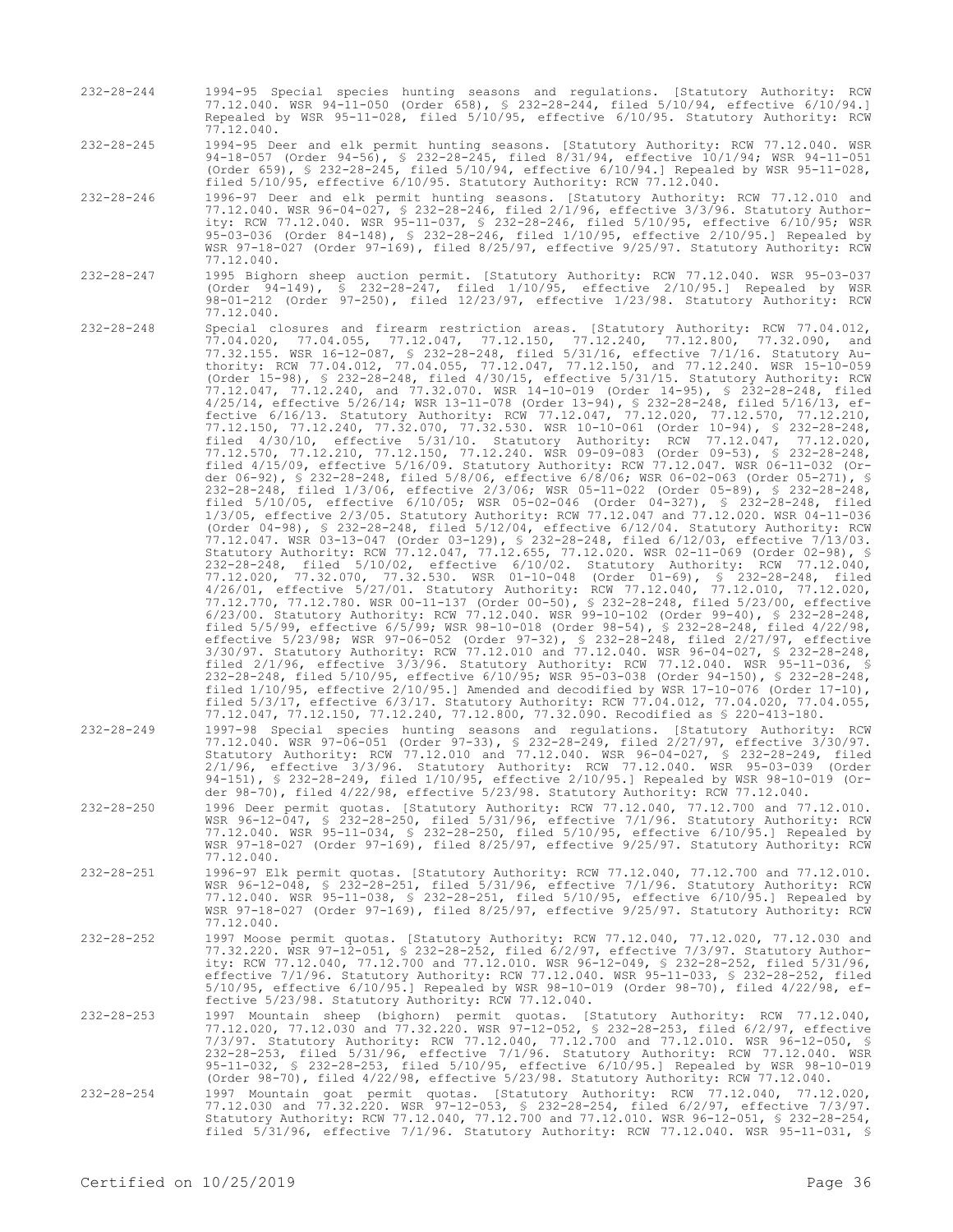232-28-254, filed 5/10/95, effective 6/10/95.] Repealed by WSR 98-10-019 (Order 98-70), filed 4/22/98, effective 5/23/98. Statutory Authority: RCW 77.12.040.

232-28-255 1996 Auction permits. [Statutory Authority: RCW 77.12.040. WSR 95-11-029, § 232-28-255, filed 5/10/95, effective 6/10/95.] Repealed by WSR 00-04-017 (Order 00-05), filed 1/24/00, effective 2/24/00. Statutory Authority: RCW 77.12.040, 77.12.010, 77.12.020, 77.12.770, 77.12.780.

- 232-28-256 1996-97 Cougar permit quotas. [Statutory Authority: RCW 77.12.040, 77.12.700 and 77.12.010. WSR 96-12-052, § 232-28-256, filed 5/31/96, effective 7/1/96. Statutory Authority: RCW 77.12.040. WSR 95-11-030, § 232-28-256, filed 5/10/95, effective 6/10/95.] Repealed by WSR 98-01-212 (Order 97-250), filed 12/23/97, effective 1/23/98. Statutory Authority: RCW 77.12.040.
- 232-28-257 Big game auction permits. [Statutory Authority: RCW 77.12.010 and 77.12.040. WSR 96-04-027, § 232-28-257, filed 2/1/96, effective 3/3/96. Statutory Authority: RCW 77.12.040. WSR 95-11-027, § 232-28-257, filed 5/10/95, effective 6/10/95.] Repealed by WSR 98-01-212 (Order 97-250), filed 12/23/97, effective 1/23/98. Statutory Authority: RCW 77.12.040.
- 232-28-258 Washington auction permit hunts. [Statutory Authority: RCW 77.12.040 and 77.12.700. WSR 95-18-070 (Order 95-124), § 232-28-258, filed 9/1/95, effective 10/2/95.] Repealed by WSR 01-10-048 (Order 01-69), filed 4/26/01, effective 5/27/01. Statutory Authority: RCW 77.12.040, 77.12.020, 77.32.070, 77.32.530.
- 232-28-259 Electronic treeing switches. [Statutory Authority: RCW 77.12.040. WSR 99-17-034 (Order 99-118), § 232-28-259, filed 8/11/99, effective 9/11/99; WSR 95-18-071 (Order 95-125), § 232-28-259, filed 9/1/95, effective 1/1/96.] Decodified by WSR 17-05-112 (Order 17-04), filed 2/15/17, effective 3/18/17. Statutory Authority: RCW 77.04.012, 77.04.013, 77.04.020, 77.04.055, and 77.12.047. Recodified as § 220-413-190.
- 232-28-260 Special hunting seasons. [Statutory Authority: RCW 77.12.040, 77.12.020, 77.04.012. WSR 01-04-037 (Order 00-254), § 232-28-260, filed 1/31/01, effective 3/3/01. Statutory Authority: RCW 77.12.040. WSR 99-01-145 (Order 98-250), § 232-28-260, filed 12/22/98, effective 1/1/99; WSR 98-01-209 (Order 97-249), § 232-28-260, filed 12/23/97, effective 1/23/98. Statutory Authority: RCW 77.12.040, 77.12.020, 77.12.030 and 77.32.220. WSR 97-12-054, § 232-28-260, filed 6/2/97, effective 7/3/97. Statutory Authority: RCW 77.12.020, 77.12.030, 77.12.040 and 77.32.220. WSR 97-06-038 (Order 97-25), § 232-28-260, filed 2/27/97, effective 3/30/97. Statutory Authority: RCW 77.12.040 and 77.12.010. WSR 96-18-066 (Order 96-142), § 232-28-260, filed 8/30/96, effective 9/30/96. Statutory Authority: RCW 77.12.010 and 77.12.040. WSR 96-04-027, § 232-28-260, filed 2/1/96, effective 3/3/96.] Repealed by WSR 01-10-048 (Order 01-69), filed 4/26/01, effective 5/27/01. Statutory Authority: RCW 77.12.040, 77.12.020, 77.32.070, 77.32.530.
- 232-28-261 1997 Elk and other big game auction permits. [Statutory Authority: RCW 77.12.040, 77.12.700 and 77.12.010. WSR 96-12-053, § 232-28-261, filed 5/31/96, effective 7/1/96.] Repealed by WSR 00-04-017 (Order 00-05), filed 1/24/00, effective 2/24/00. Statutory Authority: RCW 77.12.040, 77.12.010, 77.12.020, 77.12.770, 77.12.780.
- 232-28-262 1997 Bighorn sheep auction permits. [Statutory Authority: RCW 77.12.020, 77.12.030, 77.12.040 and 77.32.220. WSR 97-06-039 (Order 97-26), § 232-28-262, filed 2/27/97, effective 3/30/97. Statutory Authority: RCW 77.12.040, 77.12.700 and 77.12.010. WSR 96-12-054, § 232-28-262, filed 5/31/96, effective 7/1/96.] Repealed by WSR 00-04-017 (Order 00-05), filed 1/24/00, effective 2/24/00. Statutory Authority: RCW 77.12.040, 77.12.010, filed 1/24/00, effective 2/24<br>77.12.020, 77.12.770, 77.12.780.
- 232-28-263 1997 Raffle permits. [Statutory Authority: RCW 77.12.020, 77.12.030, 77.12.040 and 77.32.220. WSR 97-06-037 (Order 97-27), § 232-28-263, filed 2/27/97, effective 3/30/97. Statutory Authority: RCW 77.12.040 and 77.12.010. WSR 96-18-067 (Order 96-143), § 232-28-263, filed 8/30/96, effective 9/30/96.] Repealed by WSR 00-04-017 (Order 00-05), filed 1/24/00, effective 2/24/00. Statutory Authority: RCW 77.12.040, 77.12.010, 77.12.020, 77.12.770, 77.12.780.
- 232-28-264 1998-99 and 1999-2000 Official hunting hours and small game seasons. [Statutory Authority: RCW 77.12.040. WSR 99-17-034 (Order 99-118), § 232-28-264, filed 8/11/99, effective 9/11/99; WSR 99-10-102 (Order 99-40), § 232-28-264, filed 5/5/99, effective 6/5/99; WSR 99-01-138 (Order 98-249), § 232-28-264, filed 12/22/98, effective 1/22/99; WSR 98-17-039 (Order 98-154), § 232-28-264, filed 8/13/98, effective 9/13/98; WSR 98-10-002 (Order 98-55), § 232-28-264, filed 4/22/98, effective 5/23/98; WSR 97-18-021 (Order 97-166), § 232-28-264, filed 8/25/97, effective 9/25/97; WSR 97-06-045 (Order 97-28), § 232-28-264, filed 2/27/97, effective 3/30/97.] Repealed by WSR 00-19-045 (Order 00-187), filed 9/13/00, effective 9/14/00. Statutory Authority: RCW 77.12.040.
- 232-28-265 1997-98 Deer and elk permit hunting seasons. [Statutory Authority: RCW 77.12.040, 77.12.020, 77.12.030 and 77.32.220. WSR 97-12-055, § 232-28-265, filed 6/2/97, effective 7/3/97. Statutory Authority: RCW 77.12.040. WSR 97-06-046 (Order 97-29), § 232-28-265, filed 2/27/97, effective 3/30/97.] Repealed by WSR 98-10-019 (Order 98-70), filed 4/22/98, effective 5/23/98. Statutory Authority: RCW 77.12.040.
- 232-28-266 Damage prevention permit hunts. [Statutory Authority: RCW 77.12.047, 77.12.020, 77.12.570, 77.12.210, 77.12.150, 77.12.240, 77.32.070, 77.32.530. WSR 10-10-061 (Order 10-94), § 232-28-266, filed 4/30/10, effective 5/31/10. Statutory Authority: RCW 77.12.047, 77.12.020, 77.12.570, 77.12.210, 77.12.150, 77.12.240. WSR 09-09-083 (Order 09-53), § 232-28-266, filed 4/15/09, effective 5/16/09. Statutory Authority: RCW 77.12.015 and 77.12.240. WSR 07-09-060 (Order 07-38), § 232-28-266, filed 4/13/07, effec-<br>tive 5/14/07. Statutory Authority: RCW 77.12.047. WSR 06-11-032 (Order 06-92), §<br>232-28-266, filed 5/8/06, effective 6/8/06; WSR 05filed 5/10/05, effective 5/15/05; WSR 03-10-009 (Order 03-80), § 232-28-266, filed 4/25/03, effective 5/26/03. Statutory Authority: RCW 77.12.040, 77.12.010, 77.12.020, 77.12.770, 77.12.780. WSR 00-11-137 (Order 00-50), § 232-28-266, filed 5/23/00, effective 6/23/00. Statutory Authority: RCW 77.12.020, 77.12.030, 77.12.040 and 77.32.220. WSR 97-05-074, § 232-28-266, filed 2/19/97, effective 3/22/97.] Repealed by WSR 16-04-066 (Order 16-18), filed 1/28/16, effective 2/28/16. Statutory Authority: RCW 77.04.012,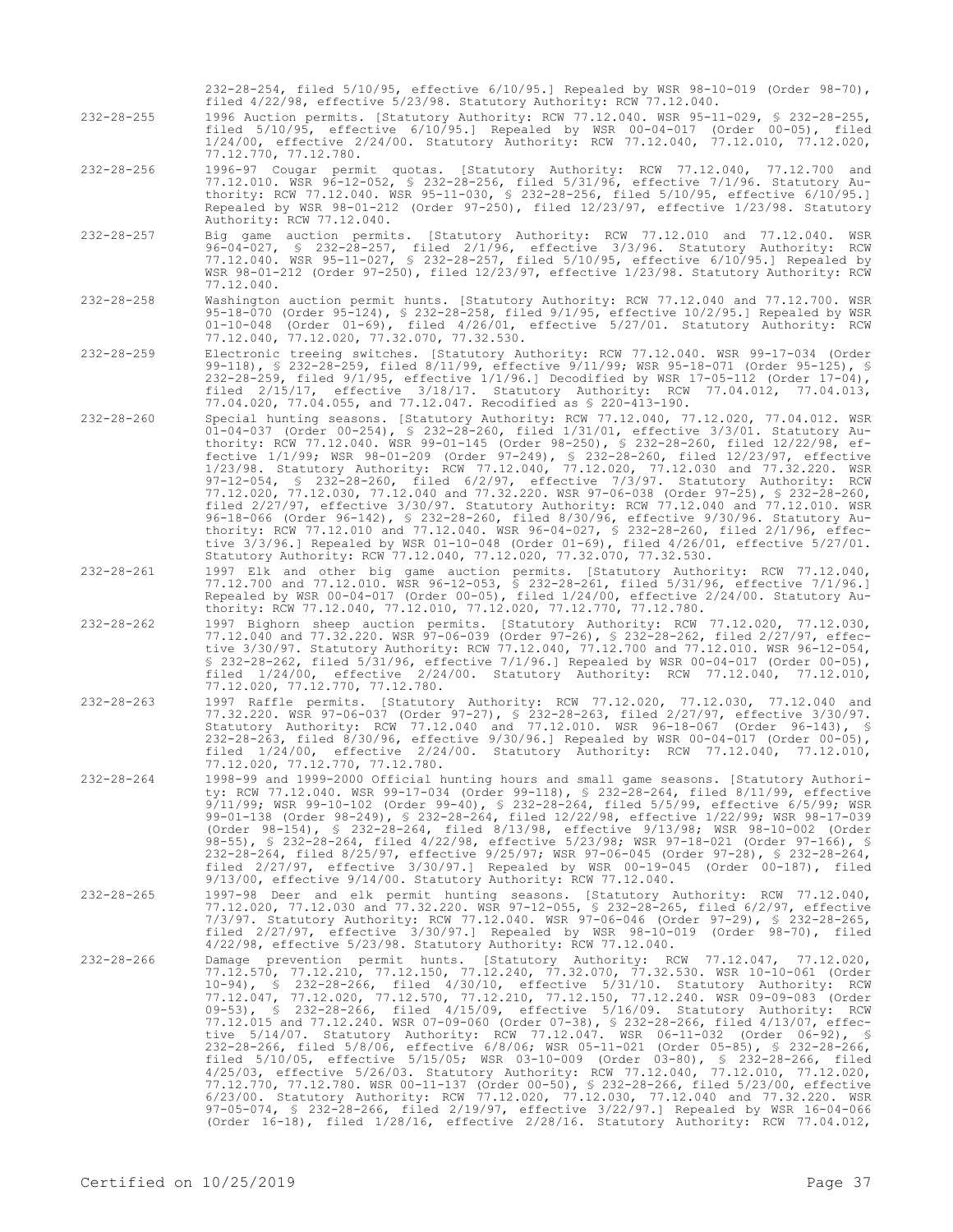- 77.04.020, 77.04.055, 77.12.047, 77.12.240, 77.12.320, 77.12.150, 77.15.245, and chapter 77.36 RCW.
- 232-28-267 1997 Deer permit quotas. [Statutory Authority: RCW 77.12.040, 77.12.020, 77.12.030 and 77.32.220. WSR 97-12-056, § 232-28-267, filed 6/2/97, effective 7/3/97.] Repealed by WSR 98-10-019 (Order 98-70), filed 4/22/98, effective 5/23/98. Statutory Authority: RCW 77.12.040.
- 232-28-268 1997-1998 Elk permit quotas. [Statutory Authority: RCW 77.12.040. WSR 97-18-024 (Order 97-165), § 232-28-268, filed 8/25/97, effective 9/25/97. Statutory Authority: RCW 77.12.040, 77.12.020, 77.12.030 and 77.32.220. WSR 97-12-057, § 232-28-268, filed 6/2/97, effective 7/3/97.] Repealed by WSR 98-10-019 (Order 98-70), filed 4/22/98, effective 5/23/98. Statutory Authority: RCW 77.12.040.
- 232-28-269 1998 Elk, bighorn sheep, and other big game auction permits. [Statutory Authority: RCW 77.12.040, 77.12.020, 77.12.030 and 77.32.220. WSR 97-12-058, § 232-28-269, filed 6/2/97, effective 7/3/97.] Repealed by WSR 00-04-017 (Order 00-05), filed 1/24/00, effective 2/24/00. Statutory Authority: RCW 77.12.040, 77.12.010, 77.12.020, 77.12.770, 77.12.780.
- 232-28-270 1998 Raffle permits. [Statutory Authority: RCW 77.12.040, 77.12.020, 77.12.030 and 77.32.220. WSR 97-12-059, § 232-28-270, filed 6/2/97, effective 7/3/97.] Repealed by WSR 00-04-017 (Order 00-05), filed 1/24/00, effective 2/24/00. Statutory Authority: RCW 77.12.040, 77.12.010, 77.12.020, 77.12.770, 77.12.780.
- 232-28-271 Private lands wildlife management area hunting seasons, rules and boundary descriptions. [Statutory Authority: RCW 77.12.047. WSR 05-02-046 (Order 04-327), § 232-28-271, filed 1/3/05, effective 2/3/05; WSR 04-03-026 (Order 03-321), § 232-28-271, filed 1/13/04, effective 2/13/04; WSR 03-03-016 (Order 03-03), § 232-28-271, filed 1/7/03, effective 2/7/03. Statutory Authority: RCW 77.12.047, 77.12.655, 77.12.020. WSR 02-02-062 (Order 01-283), § 232-28-271, filed 12/28/01, effective 1/28/02. Statutory Authority: RCW 77.12.040, 77.12.020, 77.04.012. WSR 01-04-037 (Order 00-254), § 232-28-271, filed 1/31/01, effective 3/3/01. Statutory Authority: RCW 77.12.040, 77.12.010, 77.12.020, 77.12.770, 77.12.780. WSR 00-04-017 (Order 00-05), § 232-28-271, filed 1/24/00, effective 2/24/00. Statutory Authority: RCW 77.12.040. WSR 99-10-102 (Order 99-40), § 232-28-271, filed 5/5/99, effective 6/5/99; WSR 99-01-138 (Order 98-249), § 232-28-271, filed 12/22/98, effective 1/22/99; WSR 98-10-009 (Order 98-56), § 232-28-271, filed 4/22/98, effective 5/23/98; WSR 98-01-206 (Order 97-248), § 232-28-271, filed 12/23/97, effective 1/23/98.] Repealed by WSR 06-04-066 (Order 06-09), filed 1/30/06, effective 3/2/06. Statutory Authority: RCW 77.12.047, 77.12.020.
- 232-28-272 2009 Black bear and 2009-2010, 2010-2011, and 2011-2012 cougar hunting seasons and regulations. [Statutory Authority: RCW 77.04.012, 77.04.055, 77.12.047, 77.15.245, and 2007 c 178. WSR 11-19-074, § 232-28-272, filed 9/16/11, effective 10/17/11. Statutory Authority: RCW 77.12.047, 77.12.020, 77.12.570, 77.12.210, 77.12.150, 77.12.240. WSR 09-09-083 (Order 09-53), § 232-28-272, filed 4/15/09, effective 5/16/09. Statutory Authority: RCW 77.12.047, 77.12.040, 77.12.020, 77.12.570, 77.12.210. WSR 08-17-034 (Order 08-197), § 232-28-272, filed 8/13/08, effective 9/13/08. Statutory Authority: RCW 77.12.047. WSR 06-11-032 (Order 06-92), § 232-28-272, filed 5/8/06, effective 6/8/06; WSR 04-21-036 (Order 04-284), § 232-28-272, filed 10/14/04, effective 11/14/04. Statutory Authority: RCW 77.12.047 and 77.12.020. WSR 04-11-036 (Order 04-98), § 232-28-272, filed 5/12/04, effective 6/12/04. Statutory Authority: RCW 77.12.047. WSR 03-13-047 (Order 03-129), § 232-28-272, filed 6/12/03, effective 7/13/03; WSR 01-20-011 (Order 01-198), § 232-28-272, filed 9/20/01, effective 10/21/01. Statutory Authority: RCW 77.12.040, 77.12.020, 77.32.070, 77.32.530. WSR 01-10-048 (Order 01-69), § 232-28-272, filed 4/26/01, effective 5/27/01. Statutory Authority: RCW 77.12.047. WSR 00-21-038 (Order 00-215), § 232-28-272, filed 10/12/00, effective 11/12/00. Statutory Authority: RCW 77.12.040, 77.12.010, 77.12.020, 77.12.770, 77.12.780. WSR 00-11-137 (Order 00-50), § 232-28-272, filed 5/23/00, effective 6/23/00. Statutory Authority: RCW 77.12.040. WSR 99-01-138 (Order 98-249), § 232-28-272, filed 12/22/98, effective 1/22/99; WSR 98-10-008 (Order 98-57), § 232-28-272, filed 4/22/98, effective 5/23/98.] Repealed by WSR 12-11-005 (Order 12-70), filed  $5/2/12$ , effective  $6/2/12$ . Statutory Authority: RCW 77.12.047.
- 232-28-273 2017 Moose seasons, permit quotas, and areas. [Statutory Authority: RCW 77.04.012, 77.04.055, 77.12.047, 77.12.150, and 77.12.240. WSR 15-10-048 (Order 15-101), § 232-28-273, filed 4/29/15, effective 5/30/15. Statutory Authority: RCW 77.12.047, 77.12.240, and 77.32.070. WSR 14-10-019 (Order 14-95), § 232-28-273, filed 4/25/14, effective 5/26/14; WSR 13-11-078 (Order 13-94), § 232-28-273, filed 5/16/13, effective 6/16/13. Statutory Authority: RCW 77.12.047. WSR 12-11-005 (Order 12-70), § 232-28-273, filed 5/2/12, effective 6/2/12; WSR 11-11-013 (Order 11-86), § 232-28-273, filed 5/6/11, effective 6/6/11. Statutory Authority: RCW 77.12.047, 77.12.020, 77.12.570, 77.12.210, 77.12.150, 77.12.240, 77.32.070, 77.32.530. WSR 10-10-061 (Order 10-94), § 232-28-273, filed 4/30/10, effective 5/31/10. Statutory Authority: RCW 77.12.047, 77.12.020, 77.12.570, 77.12.210, 77.12.150, 77.12.240. WSR 09-09-083 (Order 09-53), § 232-28-273, filed 4/15/09, effective 5/16/09. Statutory Authority: RCW 77.12.047, 77.12.020, 77.12.570, 77.12.210. WSR 08-09-090 (Order 08-78), § 232-28-273, filed 4/18/08, effective 5/19/08; WSR 07-11-017 (Order 07-62), § 232-28-273, filed 5/3/07, effective 6/3/07. Statutory Authority: RCW 77.12.047. WSR 06-11-032 (Order 06-92), § 232-28-273, filed 5/8/06, effective 6/8/06; WSR 05-11-022 (Order 05-89), § 232-28-273, filed 5/10/05, effective 6/10/05. Statutory Authority: RCW 77.12.047 and 77.12.020. WSR 04-11-036 (Order 04-98), § 232-28-273, filed 5/12/04, effective 6/12/04. Statutory Authority: RCW 77.12.047. WSR 03-13-047 (Order 03-129), \$ 232-28-273, filed 6/12/03, effective 7/13/03. Statutory Au-<br>thority: RCW 77.12.047, 77.12.655, 77.12.020. WSR 02-11-069 (Order 02-98), \$ 232-28-273,<br>filed 5/10/02, effective 6/10/02. Statutory A 77.32.070, 77.32.530. WSR 01-10-048 (Order 01-69), § 232-28-273, filed 4/26/01, effective 5/27/01. Statutory Authority: RCW 77.12.040, 77.12.010, 77.12.020, 77.12.770, 77.12.780. WSR 00-11-137 (Order 00-50), § 232-28-273, filed 5/23/00, effective 6/23/00. Statutory Authority: RCW 77.12.040. WSR 99-10-102 (Order 99-40), § 232-28-273, filed 5/5/99, effective 6/5/99; WSR 98-10-005 (Order 98-58), § 232-28-273, filed 4/22/98, effective 5/23/98.] Amended and decodified by WSR 17-10-076 (Order 17-10), filed 5/3/17, effective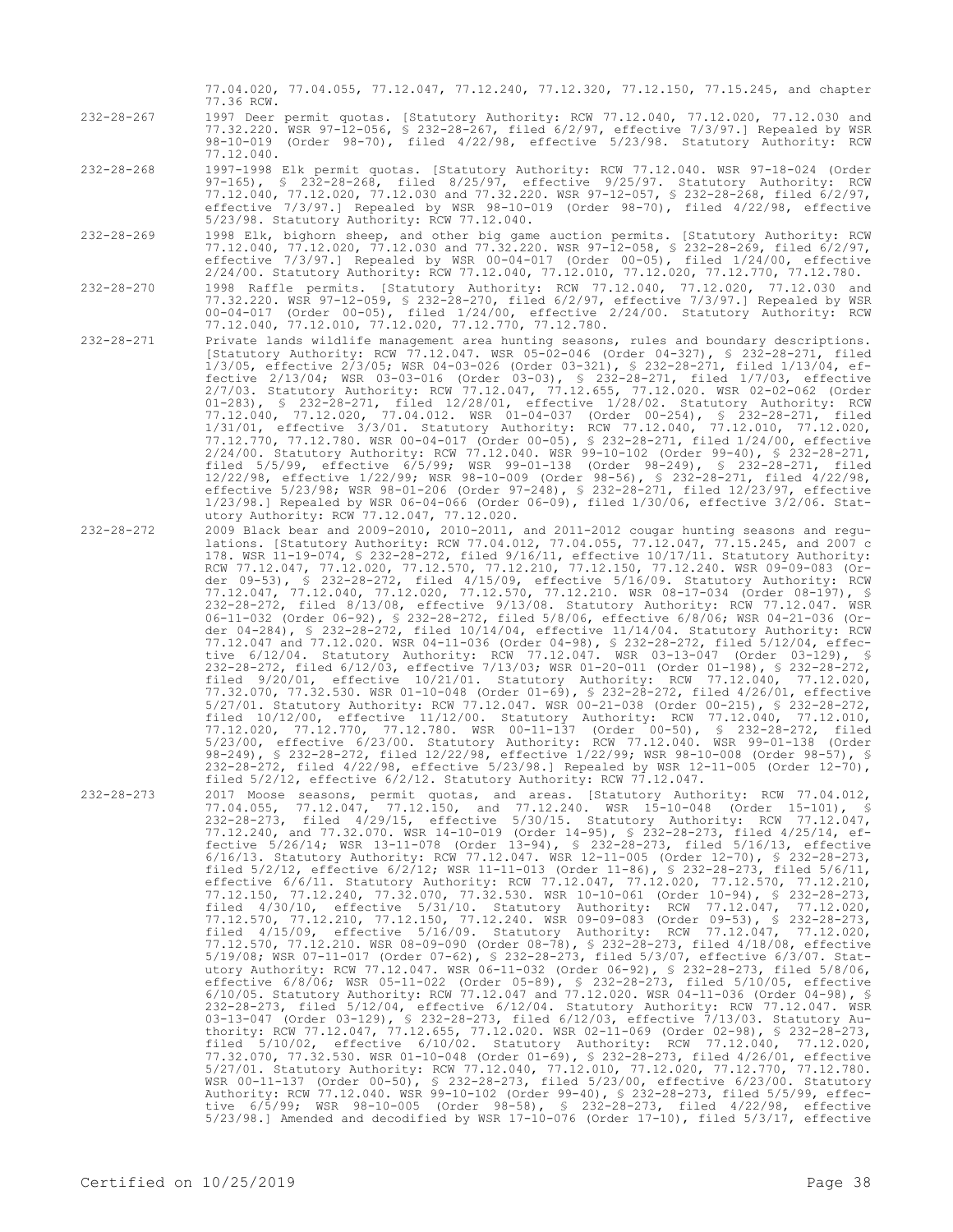6/3/17. Statutory Authority: RCW 77.04.012, 77.04.020, 77.04.055, 77.12.047, 77.12.150, 77.12.240, 77.12.800, 77.32.090. Recodified as § 220-415-070.

232-28-274 2000 Big game and wild turkey auction permits and raffles. [Statutory Authority: RCW 77.12.040. WSR 99-01-144 (Order 98-248), § 232-28-274, filed 12/22/98, effective 1/1/00; WSR 98-10-004 (Order 98-59), § 232-28-274, filed 4/22/98, effective 5/23/98.] Repealed by WSR 01-10-048 (Order 01-69), filed 4/26/01, effective 5/27/01. Statutory Authority: RCW 77.12.040, 77.12.020, 77.32.070, 77.32.530.

- 232-28-275 2003 Black bear special permit season and quotas. [Statutory Authority: RCW 77.12.047. WSR 03-02-005 (Order 02-301), § 232-28-275, filed 12/20/02, effective 1/20/03. Statutory Authority: RCW 77.12.040, 77.12.020, 77.04.012. WSR 01-04-037 (Order 00-254), § 232-28-275, filed 1/31/01, effective 3/3/01. Statutory Authority: RCW 77.12.040, 77.12.010, 77.12.020, 77.12.770, 77.12.780. WSR 00-04-017 (Order 00-05), § 232-28-275, filed 1/24/00, effective 2/24/00. Statutory Authority: RCW 77.12.040. WSR 99-01-145 (Order 98-250), § 232-28-275, filed 12/22/98, effective 1/1/99.] Repealed by WSR 07-01-049 (Order 06-300), filed 12/14/06, effective 1/14/07. Statutory Authority: RCW 77.12.047.
- 232-28-276 2000-01, 2001-02, and 2002-03 Official hunting hours and small game seasons. [Statutory Authority: RCW 77.12.047. WSR 02-15-018 (Order 02-129), § 232-28-276, filed 7/8/02, effective 8/8/02. Statutory Authority: RCW 77.12.040, 77.12.020, 77.32.070, 77.32.530. WSR 01-10-048 (Order 01-69), § 232-28-276, filed 4/26/01, effective 5/27/01. Statutory Authority: RCW 77.12.040, 77.12.010, 77.12.020, 77.12.770, 77.12.780. WSR 00-11-137 (Order 00-50), § 232-28-276, filed 5/23/00, effective 6/23/00.] Repealed by WSR 03-13-047 (Order 03-129), filed 6/12/03, effective 7/13/03. Statutory Authority: RCW 77.12.047.
- 232-28-277 2001, 2002, 2003 Big game and wild turkey auction permits and raffles. [Statutory Authority: RCW 77.12.047, 77.12.655, 77.12.020. WSR 02-11-069 (Order 02-98), § 232-28-277, filed 5/10/02, effective 6/10/02. Statutory Authority: RCW 77.12.040, 77.12.020, 77.04.012. WSR 01-04-037 (Order 00-254), § 232-28-277, filed 1/31/01, effective 3/3/01. Statutory Authority: RCW 77.12.040, 77.12.010, 77.12.020, 77.12.770, 77.12.780. WSR 00-04-017 (Order 00-05), § 232-28-277, filed 1/24/00, effective 2/24/00.] Repealed by WSR 02-15-019 (Order 02-135), filed 7/8/02, effective 1/1/03. Statutory Authority: RCW 77.12.047.
- 232-28-278 2000-2002 Deer general seasons and 2002 special permits. [Statutory Authority: RCW 77.12.047, 77.12.655, 77.12.020. WSR 02-11-069 (Order 02-98), § 232-28-278, filed 5/10/02, effective 6/10/02. Statutory Authority: RCW 77.12.040, 77.12.020, 77.32.070, 77.32.530. WSR 01-10-048 (Order 01-69), § 232-28-278, filed 4/26/01, effective 5/27/01. Statutory Authority: RCW 77.12.040, 77.12.010, 77.12.020, 77.12.770, 77.12.780. WSR 00-11-137 (Order 00-50), § 232-28-278, filed 5/23/00, effective 6/23/00.] Repealed by WSR 03-13-047 (Order 03-129), filed 6/12/03, effective 7/13/03. Statutory Authority: RCW 77.12.047.
- 232-28-279 2000-2002 Elk general seasons and 2002-2003 special permits. [Statutory Authority: RCW 77.12.040. WSR 02-18-005 (Order 02-194), § 232-28-279, filed 8/21/02, effective 9/21/02. Statutory Authority: RCW 77.12.047, 77.12.655, 77.12.020. WSR 02-11-069 (Order 02-98), § 232-28-279, filed 5/10/02, effective 6/10/02. Statutory Authority: RCW 77.12.040, 77.12.020, 77.32.070, 77.32.530. WSR 01-10-048 (Order 01-69), § 232-28-279, filed 4/26/01, effective 5/27/01. Statutory Authority: RCW 77.12.040, 77.12.010, 77.12.020, 77.12.770, 77.12.780. WSR 00-11-137 (Order 00-50), § 232-28-279, filed 5/23/00, effective 6/23/00.] Repealed by WSR 03-13-047 (Order 03-129), filed 6/12/03, effective 7/13/03. Statutory Authority: RCW 77.12.047.
- 232-28-280 1999 Deer general seasons and 1999 special permits. [Statutory Authority: RCW 77.12.040. WSR 99-10-102 (Order 99-40), § 232-28-280, filed 5/5/99, effective 6/5/99; WSR 98-10-010 (Order 98-60), § 232-28-280, filed 4/22/98, effective 5/23/98.] Repealed by WSR 01-10-048 (Order 01-69), filed 4/26/01, effective 5/27/01. Statutory Authority: RCW 77.12.040, 77.12.020, 77.32.070, 77.32.530.
- 232-28-281 1999-2000 Elk general seasons and 1999-2000 special permits. [Statutory Authority: RCW 77.12.040. WSR 99-17-034 (Order 99-118), § 232-28-281, filed 8/11/99, effective 9/11/99; WSR 99-10-102 (99-40), § 232-28-281, filed 5/5/99, effective 6/5/99; WSR 98-10-003 (Order 98-61), § 232-28-281, filed 4/22/98, effective 5/23/98.] Repealed by WSR 01-10-048 (Order 01-69), filed 4/26/01, effective 5/27/01. Statutory Authority: RCW 77.12.040, 77.12.020, 77.32.070, 77.32.530.
- 232-28-282 Big game and wild turkey auction, raffle, and special incentive permits. [Statutory Authority: RCW 77.12.047, 77.12.020, 77.12.570, 77.12.210, 77.12.150, 77.12.240. WSR 09-09-083 (Order 09-53), § 232-28-282, filed 4/15/09, effective 5/16/09. Statutory Authority: RCW 77.12.047, 77.12.020. WSR 08-01-052 (Order 07-292), § 232-28-282, filed 12/13/07, effective 1/13/08. Statutory Authority: RCW 77.12.047. WSR 07-01-049 (Order 06-300), § 232-28-282, filed 12/14/06, effective 1/14/07; WSR 06-11-032 (Order 06-92), § 232-28-282, filed 5/8/06, effective 6/8/06; WSR 06-02-063 (Order 05-271), § 232-28-282, filed 1/3/06, effective 2/3/06; WSR 05-11-022 (Order 05-89), § 232-28-282, filed 5/10/05, effective 6/10/05. Statutory Authority: RCW 77.12.047 and 77.12.020. WSR 04-11-036 (Order 04-98), § 232-28-282, filed 5/12/04, effective 6/12/04. Statutory Authority: RCW 77.12.047. WSR 03-16-087 (Order 03-175), § 232-28-282, filed 8/5/03, effective 9/5/03; WSR 03-03-016 (Order 03-03), § 232-28-282, filed 1/7/03, effective 2/7/03; WSR 02-15-019 (Order 02-135), § 232-28-282, filed 7/8/02, effective 1/1/03.] Repealed by WSR 10-03-041 (Order 10-10), filed 1/13/10, effective 2/13/10. Statutory Authority: RCW 77.12.047, 77.12.020, 77.12.570, 77.12.210, 77.12.150, and 77.12.240.
- 232-28-283 Big game and wild turkey auction, raffle, and special incentive permits. [Statutory Au-thority: RCW 77.04.012, 77.04.020, 77.04.055, 77.12.047, 77.12.150, 77.12.240, 77.12.800, 77.32.090, and 77.32.155. WSR 16-12-087, § 232-28-283, filed 5/31/16, effective 7/1/16. Statutory Authority: RCW 77.04.012, 77.04.055, 77.12.047, 77.12.150, and 77.12.240. WSR 15-10-048 (Order 15-101), § 232-28-283, filed 4/29/15, effective 5/30/15. Statutory Authority: RCW 77.12.047, 77.12.240, and 77.32.070. WSR 14-10-019 (Order 14-95), § 232-28-283, filed 4/25/14, effective 5/26/14. Statutory Authority: RCW 77.04.012, 77.04.055, 77.12.047, 77.12.150, and 77.32.530. WSR 12-22-045 (Order 12-257), § 232-28-283, filed 11/2/12, effective 12/3/12. Statutory Authority: RCW 77.12.047, 77.12.020, 77.12.570, 77.12.210, 77.12.150, and 77.12.240. WSR 10-03-041 (Order 10-10), §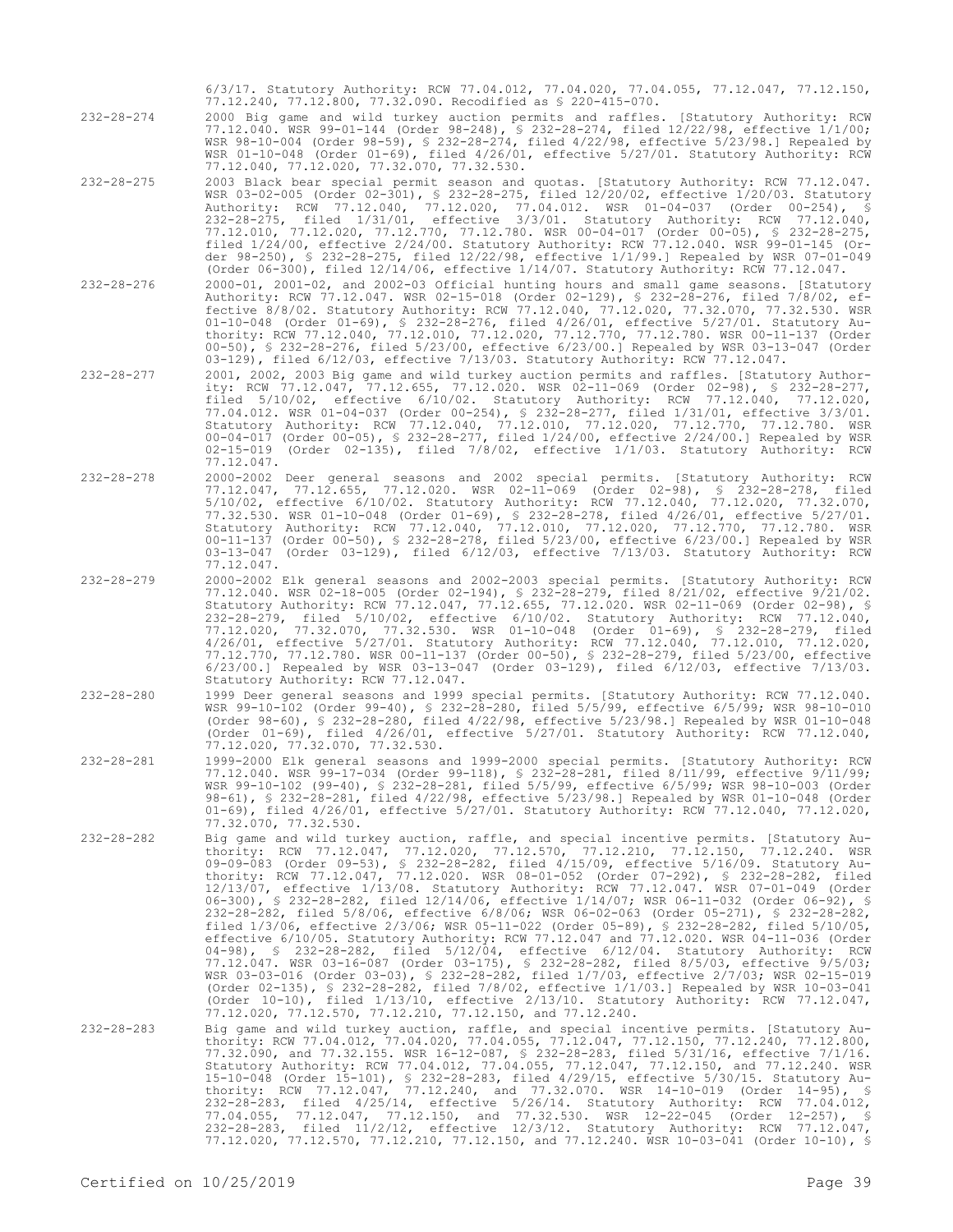232-28-283, filed 1/13/10, effective 2/13/10.] Amended and decodified by WSR 17-10-076 (Order 17-10), filed 5/3/17, effective 6/3/17. Statutory Authority: RCW 77.04.012, 77.04.020, 77.04.055, 77.12.047, 77.12.150, 77.12.240, 77.12.800, 77.32.090. Recodified as § 220-412-070.

- 232-28-284 Spring black bear seasons and regulations. [Statutory Authority: RCW 77.12.047. WSR 06-02-063 and 06-06-044 (Orders 05-271 and 05-271A), § 232-28-284, filed 1/3/06 and 2/24/06, effective2/3/06 and 3/27/06; WSR 05-02-046 (Order 04-327), § 232-28-284, filed 1/3/05, effective 2/3/05.] Repealed by WSR 06-11-030 (Order 06-90), filed 5/8/06, effective 6/16/06. Statutory Authority: RCW 77.12.047.
- 232-28-285 2010-2011 Pilot cougar hunting seasons with the aid of dogs. [Statutory Authority: RCW 77.12.047, 77.12.020, 77.12.570, 77.12.210, 77.12.150, 77.12.240, 77.32.070, 77.32.530. WSR 10-10-061 (Order 10-94), § 232-28-285, filed 4/30/10, effective 5/31/10. Statutory Authority: RCW 77.12.047, 77.12.040, 77.12.020, 77.12.570, 77.12.210. WSR 09-15-122, § 232-28-285, filed 7/17/09, effective 8/17/09; WSR 08-17-034 (Order 08-197), § 232-28-285, filed 8/13/08, effective 9/13/08. Statutory Authority: RCW 77.12.047. WSR 07-22-102 (Order 07-273), § 232-28-285, filed 11/6/07, effective 12/7/07; WSR 06-17-095 (Order 06-196), § 232-28-285, filed 8/15/06, effective 9/15/06; WSR 05-17-098 (Order 05-174), § 232-28-285, filed 8/15/05, effective 9/15/05; WSR 04-21-036 (Order 04-284), § 232-28-285, filed 10/14/04, effective 11/14/04.] Repealed by WSR 13-02-043 (Order 12-290), filed 12/21/12, effective 1/21/13. Statutory Authority: RCW 77.04.012, 77.04.013, 77.04.055, 77.12.045, and 77.12.047.

77.04.012, 77.04.020, 77.04.055, 77.12.047, 77.12.150, 77.12.240, 77.12.800, 77.32.090, and 77.32.155. WSR 16-12-087, § 232-28-286, filed 5/31/16, effective 7/1/16. Statutory Authority: RCW 77.04.012, 77.04.055, 77.12.047, 77.12.150, and 77.12.240. WSR 15-10-066 (Order 15-99), § 232-28-286, filed 5/1/15, effective 6/1/15. Statutory Authority: RCW 77.12.047, 77.12.240, and 77.32.070. WSR 13-11-078 (Order 13-94), § 232-28-286, filed 5/16/13, effective 6/16/13. Statutory Authority: RCW 77.12.047. WSR 12-12-006 (Order 12-90), § 12-12-006 (Order 12-12-006), Statutory Authority: RCW 77.12.047. WSR 12-12-006 (Order 11-167), \$ 232-28-286, filed 5/23/12, effective 6/23/12; WSR 11-16-015 (Order 11-167), 232-28-286, filed 7/22/11, effective 8/22/11. Statutory Authority: RCW 77.12.047, 77.12.020, 77.12.570, 77.12.210, 77.12.150, 77.12.240, 77.32.070, and 77.32.530. WSR 10-10-061 and 11-02-044 (Orders 10-94 and 10-94A), § 232-28-286, filed 4/30/10 and 12/30/10, effective 5/31/10 and 1/30/11. Statutory Authority: RCW 77.12.047, 77.12.020. WSR 09-09-082 (Order 09-52), § 232-28-286, filed 4/15/09, effective 6/16/09; WSR 08-01-052 (Order 07-292), § 232-28-286, filed 12/13/07, effective 1/13/08. Statutory Authority: RCW 77.12.047. WSR 07-01-049 (Order 06-300), § 232-28-286, filed 12/14/06, effective 1/14/07; WSR 06-11-030 (Order 06-90), § 232-28-286, filed 5/8/06, effective 6/16/06.] Decodified by WSR 17-05-112 (Order 17-04), filed 2/15/17, effective 3/18/17. Statutory Authority: RCW 77.04.012, 77.04.013, 77.04.020, 77.04.055, and 77.12.047. Reco-

thority: RCW 77.04.012, 77.04.055, 77.12.047, 77.15.245, and 2007 c 178. WSR 11-19-074, § 232-28-287, filed 9/16/11, effective 10/17/11. Statutory Authority: RCW 77.12.047, 77.12.020, 77.12.570, 77.12.210, 77.12.150, 77.12.240, 77.32.070, and 77.32.530. WSR 10-10-061 and 11-02-044 (Orders 10-94 and 10-94A), § 232-28-287, filed 4/30/10 and 12/30/10, effective 5/31/10 and 1/30/11. Statutory Authority: RCW 77.12.047, 77.12.020, 77.12.570, 77.12.210, 77.12.150, 77.12.240. WSR 09-09-083 (Order 09-53), § 232-28-287, filed 4/15/09, effective 5/16/09.] Repealed by WSR 12-11-005 (Order 12-70), filed 5/2/12,

77.04.012, 77.04.055, 77.12.047, 77.12.150, and 77.12.240. WSR 15-10-066 (Order 15-99), § 232-28-288, filed 5/1/15, effective 6/1/15. Statutory Authority: RCW 77.12.047. WSR 12-12-006 (Order 12-90), § 232-28-288, filed 5/23/12, effective 6/23/12. Statutory Authority: RCW 77.12.047, 77.12.020, 77.12.570, 77.12.210, 77.12.150, 77.12.240, 77.32.070, 77.32.530. WSR 10-10-061 (Order 10-94), § 232-28-288, filed 4/30/10, effective 5/31/10.] Decodified by WSR 17-05-112 (Order 17-04), filed 2/15/17, effective 3/18/17. Statutory Authority: RCW 77.04.012, 77.04.013, 77.04.020, 77.04.055, and 77.12.047. Recodified as §

232-28-286 2017 and 2018 Spring black bear seasons and regulations. [Statutory Authority: RCW

232-28-287 2009-2010, 2010-2011, and 2011-2012 Cougar permit seasons and regulations. [Statutory Au-

dified as § 220-415-080.

effective 6/2/12. Statutory Authority: RCW 77.12.047.

- 
- 232-28-288 2015-2017 Fall black bear hunting seasons and regulations. [Statutory Authority: RCW

- 
- 
- 
- $220 415 090$ . 232-28-290 Washington raffle hunts. [Statutory Authority: RCW 77.12.047, 77.12.020, 77.12.570, 77.12.210, 77.12.150, 77.12.240, 77.32.070, 77.32.530. WSR 10-10-061 (Order 10-94), § 232-28-290, filed 4/30/10, effective 5/31/10. Statutory Authority: RCW 77.12.040, 77.12.020, 77.32.070, 77.32.530. WSR 01-10-048 (Order 01-69), § 232-28-290, filed 4/26/01, effective 5/27/01.] Decodified by WSR 17-05-112 (Order 17-04), filed 2/15/17, effective 3/18/17. Statutory Authority: RCW 77.04.012, 77.04.013, 77.04.020, 77.04.055, and 77.12.047. Recodified as § 220-412-040.
- 232-28-291 Special hunting season permits. [Statutory Authority: RCW 77.12.047, 77.12.020, 77.12.570, 77.12.210, 77.12.150, 77.12.240, 77.32.070, 77.32.530. WSR 10-10-061 (Order 10-94), § 232-28-291, filed 4/30/10, effective 5/31/10. Statutory Authority: RCW 77.12.047, 77.12.020, 77.12.570, 77.12.210, 77.12.150, 77.12.240. WSR 09-09-083 (Order 09-53), § 232-28-291, filed 4/15/09, effective 5/16/09. Statutory Authority: RCW 77.12.047, 77.12.020, 77.12.570, 77.12.210. WSR 08-09-090 (Order 08-78), § 232-28-291, filed 4/18/08, effective 5/19/08. Statutory Authority: RCW 77.12.047. WSR 06-11-032 (Order 06-92), § 232-28-291, filed 5/8/06, effective 6/8/06; WSR 05-02-046 (Order 04-327), § 232-28-291, filed 1/3/05, effective 2/3/05; WSR 03-16-087 (Order 03-175), § 232-28-291, filed 8/5/03, effective 9/5/03; WSR 03-13-047 (Order 03-129), § 232-28-291, filed 6/12/03, effective 7/13/03; WSR 03-02-005 (Order 02-301), § 232-28-291, filed 12/20/02, effective 1/20/03. Statutory Authority: RCW 77.12.040, 77.12.020, 77.32.070, 77.32.530. WSR 01-10-048 (Order 01-69), § 232-28-291, filed 4/26/01, effective 5/27/01.] Amended and decodified by WSR 17-10-076 (Order 17-10), filed 5/3/17, effective 6/3/17. Statutory Authority: RCW 77.04.012, 77.04.020, 77.04.055, 77.12.047, 77.12.150, 77.12.240, 77.12.800, 77.32.090. Recodified as § 220-412-080.
- 232-28-292 Washington auction hunts. [Statutory Authority: RCW 77.12.047, 77.12.020, 77.12.570, Washington auction hunts. [Statutory Authority: RCW 77.12.047, 77.12.020, 77.12.570,<br>77.12.210, 77.12.150, 77.12.240, 77.32.070, 77.32.530. WSR 10-10-061 (Order 10-94), §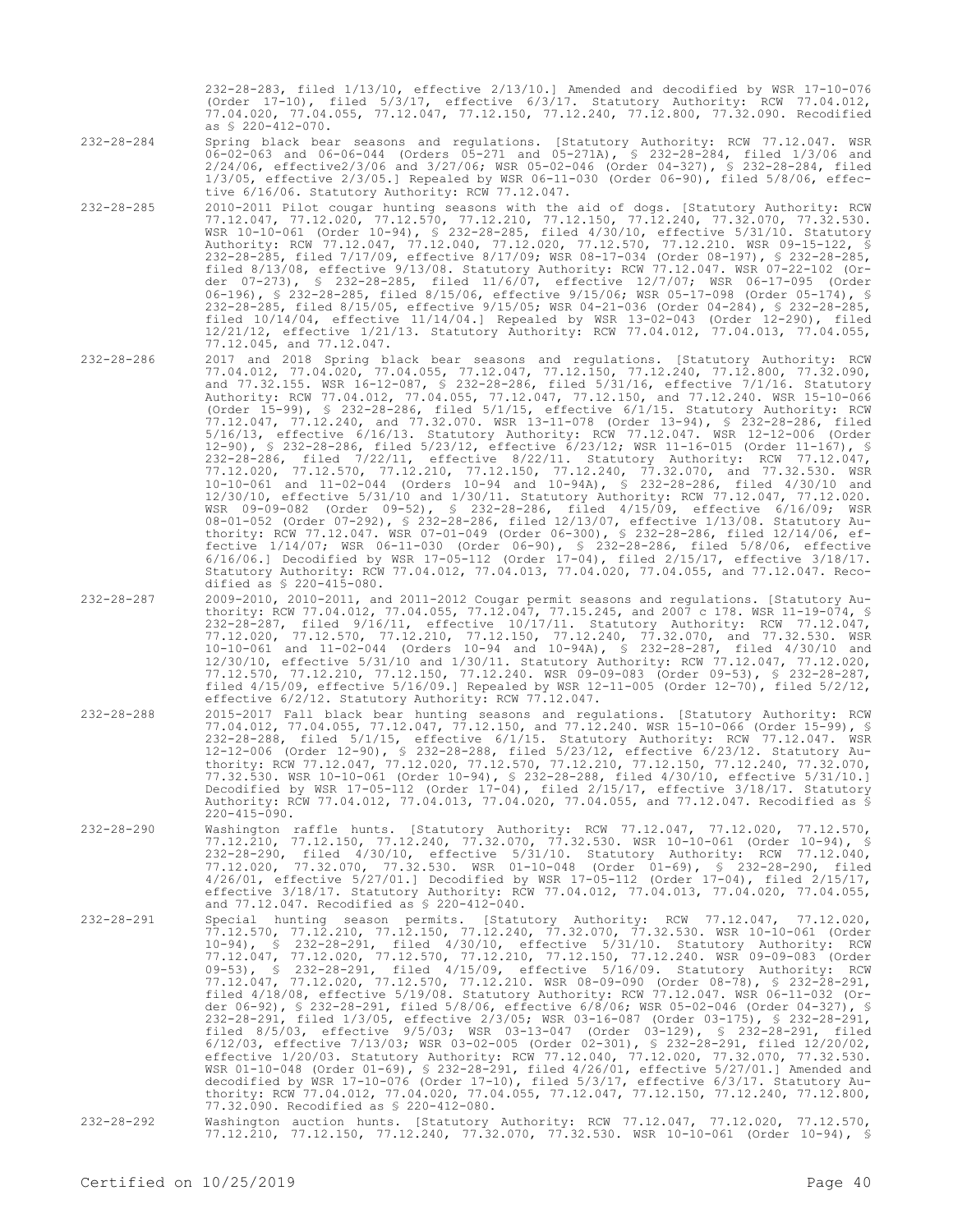232-28-292, filed 4/30/10, effective 5/31/10. Statutory Authority: RCW 77.12.040, 77.12.020, 77.32.070, 77.32.530. WSR 01-10-048 (Order 01-69), § 232-28-292, filed 4/26/01, effective 5/27/01.] Decodified by WSR 17-05-112 (Order 17-04), filed 2/15/17, effective 3/18/17. Statutory Authority: RCW 77.04.012, 77.04.013, 77.04.020, 77.04.055, and 77.12.047. Recodified as § 220-412-060.

- 232-28-293 Landowner raffle hunts. [Statutory Authority: RCW 77.12.047, 77.12.020. WSR 06-04-066 (Order 06-09), § 232-28-293, filed 1/30/06, effective 3/2/06. Statutory Authority: RCW 77.12.040, 77.12.020, 77.32.070, 77.32.530. WSR 01-10-048 (Order 01-69), § 232-28-293, filed 4/26/01, effective 5/27/01.] Decodified by WSR 17-05-112 (Order 17-04), filed 2/15/17, effective 3/18/17. Statutory Authority: RCW 77.04.012, 77.04.013, 77.04.020, 77.04.055, and 77.12.047. Recodified as § 220-412-050.
- 232-28-294 Multiple season big game permits. [Statutory Authority: RCW 77.04.012, 77.04.055, 77.12.047, 77.12.150, and 77.12.240. WSR 15-10-061 (Order 15-100), § 232-28-294, filed 5/1/15, effective 6/1/15. Statutory Authority: RCW 77.12.047, 77.32.450, and 77.32.370. WSR 12-06-008 (Order 12-21), § 232-28-294, filed 2/24/12, effective 3/26/12. Statutory Authority: RCW 77.12.047, 77.32.450, and 77.32.370. WSR 11-01-041 (Order 10-313), § 232-28-294, filed 12/6/10, effective 1/6/11. Statutory Authority: RCW 77.12.047, 77.12.020, 77.12.570, 77.12.210, 77.12.150, 77.12.240. WSR 09-09-083 (Order 09-53), § 232-28-294, filed 4/15/09, effective 5/16/09. Statutory Authority: RCW 77.12.047, 77.12.020. WSR 08-01-052 (Order 07-292), § 232-28-294, filed 12/13/07, effective 1/13/08; WSR 06-04-066 (Order 06-09), § 232-28-294, filed 1/30/06, effective 3/2/06.] Decodified by WSR 17-05-112 (Order 17-04), filed 2/15/17, effective 3/18/17. Statutory Authority: RCW 77.04.012, 77.04.013, 77.04.020, 77.04.055, and 77.12.047. Recodified as § 220-412-090.
- 232-28-295 Landowner hunting permits. [Statutory Authority: RCW 77.12.047. WSR 11-11-013 (Order 11-86), § 232-28-295, filed 5/6/11, effective 6/6/11. Statutory Authority: RCW 77.12.047, 77.12.020, 77.12.570, 77.12.210, 77.12.150, 77.12.240, 77.32.070, 77.32.530. WSR 10-10-061 (Order 10-94), § 232-28-295, filed 4/30/10, effective 5/31/10. Statutory Authority: RCW 77.12.047, 77.12.020, 77.12.570, 77.12.210, 77.12.150, 77.12.240. WSR 09-09-083 (Order 09-53), § 232-28-295, filed 4/15/09, effective 5/16/09. Statutory Authority: RCW 77.12.047, 77.12.020, 77.12.570, 77.12.210. WSR 08-09-090 (Order 08-78), § 232-28-295, filed 4/18/08, effective 5/19/08; WSR 07-17-049 (Order 07-166), § 232-28-295, filed 8/9/07, effective 9/9/07; WSR 07-11-017 (Order 07-62), § 232-28-295, filed 5/3/07, effective 6/3/07. Statutory Authority: RCW 77.12.047. WSR 07-01-049 (Order 06-300), § 232-28-295, filed 12/14/06, effective 1/14/07; WSR 06-11-032 (Order 06-92), § 232-28-295, filed 5/8/06, effective 6/8/06. Statutory Authority: RCW 77.12.047, 77.12.020. WSR 06-04-066 (Order 06-09), § 232-28-295, filed 1/30/06, effective 3/2/06.] Repealed by WSR 12-11-005 (Order 12-70), filed 5/2/12, effective 6/2/12. Statutory Authority: RCW 77.12.047.
- 232-28-296 Landowner hunting permits. [Statutory Authority: RCW 77.04.012, 77.04.020, 77.04.055, 77.12.047, 77.12.150, 77.12.240, 77.12.800, 77.32.090, and 77.32.155. WSR 16-12-087, § 232-28-296, filed 5/31/16, effective 7/1/16. Statutory Authority: RCW 77.04.012, 77.04.055, 77.12.047, 77.12.150, and 77.12.240. WSR 15-10-031 (Order 15-94), § 232-28-296, filed 4/28/15, effective 5/29/15. Statutory Authority: RCW 77.12.047, 77.12.240, and 77.32.070. WSR 14-10-019 (Order 14-95), § 232-28-296, filed 4/25/14, effective 5/26/14; WSR 13-11-078 (Order 13-94), § 232-28-296, filed 5/16/13, effective 6/16/13. Statutory Authority: RCW 77.12.047. WSR 12-11-005 (Order 12-70), § 232-28-296, filed  $5/2/12$ , effective  $6/2/12$ . Amended and decodified by WSR 17-10-076 (Order 17-10), filed 5/3/17, effective 6/3/17. Statutory Authority: RCW 77.04.012, 77.04.020, 77.04.055, 77.12.047, 77.12.150, 77.12.240, 77.12.800, 77.32.090. Recodified as § 220-412-100.
- 232-28-297 2016-2017 and 2017-2018 Cougar hunting seasons and regulations. [Statutory Authority: RCW 77.04.012, 77.04.020, 77.04.055, 77.12.047, 77.12.150, 77.12.240, 77.12.800, 77.32.090, and 77.32.155. WSR 16-12-087, § 232-28-297, filed 5/31/16, effective 7/1/16. Statutory Authority: RCW 77.04.012, 77.04.055, 77.12.047, 77.12.150, and 77.12.240. WSR 15-10-066 (Order 15-99), § 232-28-297, filed 5/1/15, effective 6/1/15. Statutory Authority: RCW 77.04.012, 77.04.055, 77.12.047, and 77.15.245. WSR 13-16-056 (Order 13-180), § 232-28-297, filed 8/1/13, effective 9/1/13. Statutory Authority: RCW 77.12.047. WSR 12-11-005 (Order 12-70), § 232-28-297, filed 5/2/12, effective 6/2/12.] Amended and decodified by WSR 17-05-112 (Order 17-04), filed 2/15/17, effective 3/18/17. Statutory Authority: RCW 77.04.012, 77.04.013, 77.04.020, 77.04.055, and 77.12.047. Recodified as § 220-415-100.
- 232-28-299 Mandatory report of hunting activity. [Statutory Authority: RCW 77.04.012, 77.04.055, 77.12.047, 77.12.150, and 77.12.240. WSR 15-10-034 (Order 15-96), § 232-28-299, filed 4/28/15, effective 5/29/15. Statutory Authority: RCW 77.12.047, 77.15.280, 77.32.020, and 77.32.070. WSR 10-16-005 (Order 10-187), § 232-28-299, filed 7/21/10, effective 8/21/10. Statutory Authority: RCW 77.12.047, 77.12.020. WSR 08-01-052 (Order 07-292), § 232-28-299, filed 12/13/07, effective 1/13/08. Statutory Authority: RCW 77.12.047. WSR 05-17-098 (Order 05-174), § 232-28-299, filed 8/15/05, effective 9/15/05; WSR 02-15-018 (Order 02-129), § 232-28-299, filed 7/8/02, effective 8/8/02. Statutory Authority: RCW 77.12.040, 77.12.020, 77.32.070, 77.32.530. WSR 01-10-048 (Order 01-69), § 232-28-299, filed 4/26/01, effective 5/27/01.] Decodified by WSR 17-10-076 (Order 17-10), filed 5/3/17, effective 6/3/17. Statutory Authority: RCW 77.04.012, 77.04.020, 77.04.055, 77.12.047, 77.12.150, 77.12.240, 77.12.800, 77.32.090. Recodified as § 220-413-100.
- 232-28-300 1977 Game management unit and area legal descriptions. [Order 103, § 232-28-300, filed<br>7/22/77.] Repealed by WSR 78-07-085 (Order 117), filed 7/5/78 and 81-22-015 (Order 175),<br>filed 10/23/81. Statutory Authority

232-28-301 1978 Game management unit and area legal descriptions. [Statutory Authority: RCW 77.12.040. WSR 78-07-085 (Order 117), § 232-28-301, filed 7/5/78.] Repealed by WSR 79-07-051 (Order 136), filed 6/25/79. Statutory Authority: RCW 77.12.040.

232-28-302 1979 Game management unit and area legal descriptions. [Statutory Authority: RCW 77.12.040. WSR 79-07-051 (Order 136), § 232-28-302, filed 6/25/79.] Repealed by WSR 80-09-003 (Order 148), filed 7/3/80. Statutory Authority: RCW 77.12.040.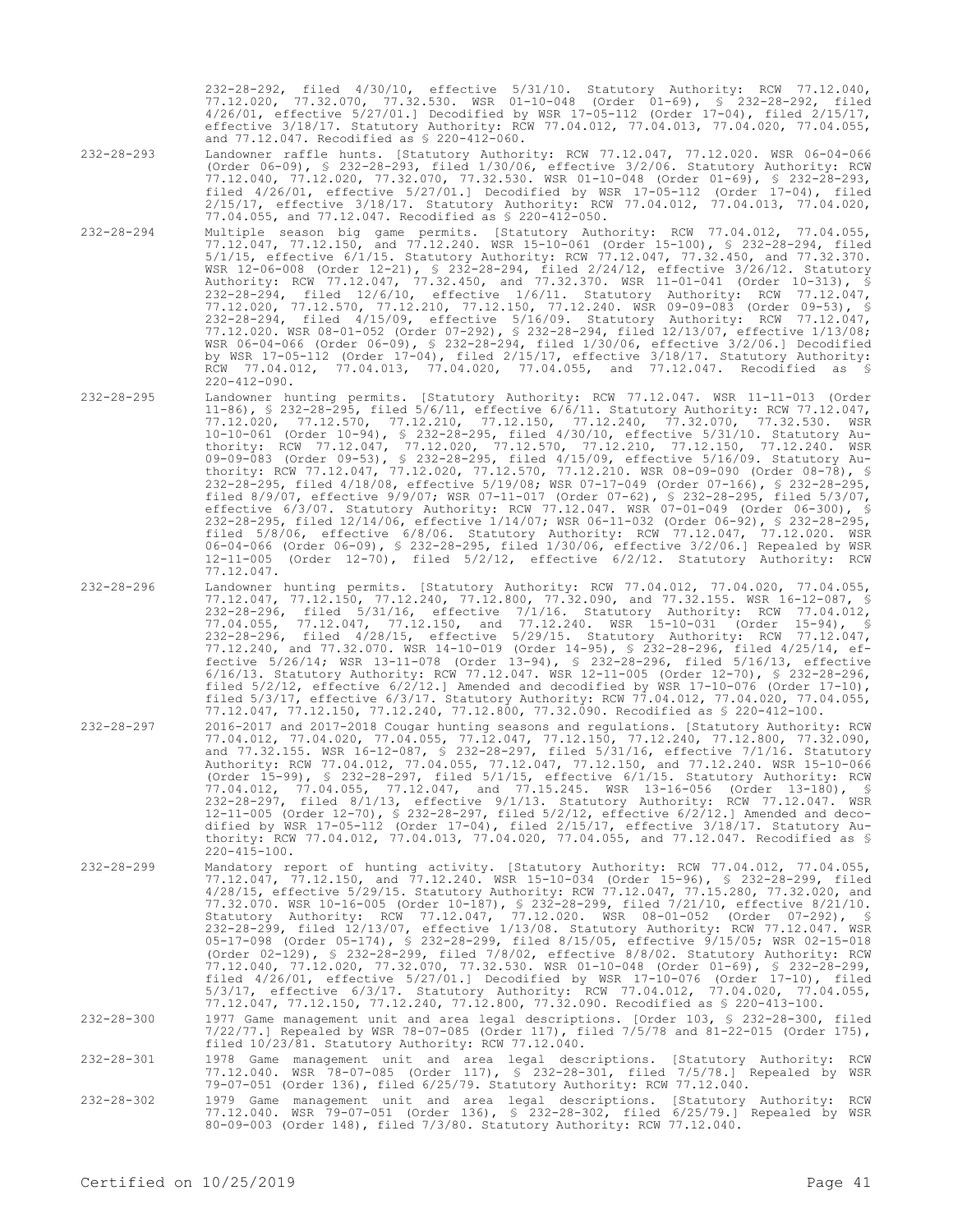232-28-303 1980 Game management unit and area legal descriptions. [Statutory Authority: RCW 77.12.040. WSR 80-09-003 (Order 148), § 232-28-303, filed 7/3/80.] Repealed by WSR 81-15-066 (Order 167), filed 7/20/81. Statutory Authority: RCW 47.04.060.

232-28-304 1981 Game management unit and area legal descriptions. [Statutory Authority: RCW 77.12.040. WSR 81-15-066 (Order 167), § 232-28-304, filed 7/20/81.] Repealed by WSR 82-15-013 (Order 185), filed 7/12/82. Statutory Authority: RCW 77.12.040.

- 232-28-331 Game management units (GMUs) boundary descriptions—Region one. [Statutory Authority: RCW 77.04.012, 77.04.055, 77.12.047, 77.12.150, and 77.12.240. WSR 15-10-035 (Order 15-97), § 232-28-331, filed 4/28/15, effective 5/29/15. Statutory Authority: RCW 77.12.047. WSR 11-11-013 (Order 11-86), § 232-28-331, filed 5/6/11, effective 6/6/11; WSR 06-02-063 (Order 05-271), § 232-28-331, filed 1/3/06, effective 2/3/06; WSR 03-16-087 (Order 03-175), § 232-28-331, filed 8/5/03, effective 9/5/03; WSR 03-06-110 (Order 03-23), § 232-28-331, filed 3/5/03, effective 4/5/03.] Decodified by WSR 17-05-112 (Order 17-04), filed 2/15/17, effective 3/18/17. Statutory Authority: RCW 77.04.012, 77.04.013, 77.04.020, 77.04.055, and 77.12.047. Recodified as § 220-410-010.
- 232-28-332 Game management units (GMUs) boundary descriptions—Region two. [Statutory Authority: RCW 77.12.047. WSR 11-11-013 (Order 11-86), § 232-28-332, filed 5/6/11, effective 6/6/11; WSR 06-02-063 (Order 05-271), § 232-28-332, filed 1/3/06, effective 2/3/06; WSR 03-16-087 (Order 03-175), § 232-28-332, filed 8/5/03, effective 9/5/03; WSR 03-06-110 (Order 03-23), § 232-28-332, filed 3/5/03, effective 4/5/03.] Decodified by WSR 17-05-112 (Order 17-04), filed 2/15/17, effective 3/18/17. Statutory Authority: RCW 77.04.012, 77.04.013, 77.04.020, 77.04.055, and 77.12.047. Recodified as § 220-410-020.
- 232-28-333 Game management units (GMUs) boundary descriptions—Region three. [Statutory Authority: RCW 77.12.047. WSR 11-11-013 (Order 11-86), § 232-28-333, filed 5/6/11, effective 6/6/11. Statutory Authority: RCW 77.12.047, 77.12.020, 77.12.570, 77.12.210, 77.12.150, 77.12.240. WSR 09-09-083 (Order 09-53), § 232-28-333, filed 4/15/09, effective 5/16/09. Statutory Authority: RCW 77.12.047. WSR 06-11-032 (Order 06-92), § 232-28-333, filed 5/8/06, effective 6/8/06; WSR 06-02-063 (Order 05-271), § 232-28-333, filed 1/3/06, effective 2/3/06; WSR 05-11-024 (Order 05-90), § 232-28-333, filed 5/10/05, effective 6/10/05; WSR 05-02-046 (Order 04-327), § 232-28-333, filed 1/3/05, effective 2/3/05; WSR 03-16-087 (Order 03-175), § 232-28-333, filed 8/5/03, effective 9/5/03; WSR 03-06-110 (Order 03-23), § 232-28-333, filed 3/5/03, effective 4/5/03.] Decodified by WSR 17-05-112 (Order 17-04), filed 2/15/17, effective 3/18/17. Statutory Authority: RCW 77.04.012, 77.04.013, 77.04.020, 77.04.055, and 77.12.047. Recodified as § 220-410-030.
- 232-28-334 Game management units (GMUs) boundary descriptions—Region four. [Statutory Authority: RCW 77.12.047, 77.12.240, and 77.32.070. WSR 13-11-078 (Order 13-94), § 232-28-334, filed 5/16/13, effective 6/16/13. Statutory Authority: RCW 77.12.047. WSR 11-11-013 (Order 11-86), § 232-28-334, filed 5/6/11, effective 6/6/11; WSR 03-16-087 (Order 03-175), § 232-28-334, filed 8/5/03, effective 9/5/03; WSR 03-06-110 (Order 03-23), § 232-28-334, filed 3/5/03, effective 4/5/03.] Decodified by WSR 17-05-112 (Order 17-04), filed 2/15/17, effective 3/18/17. Statutory Authority: RCW 77.04.012, 77.04.013, 77.04.020, 77.04.055, and 77.12.047. Recodified as § 220-410-040.
- 232-28-335 Game management units (GMUs) boundary descriptions—Region five. [Statutory Authority: RCW 77.04.012, 77.04.055, 77.12.047, 77.12.150, and 77.12.240. WSR 15-10-035 (Order 15-97), § 232-28-335, filed 4/28/15, effective 5/29/15. Statutory Authority: RCW 77.12.047. WSR 11-11-013 (Order 11-86), § 232-28-335, filed 5/6/11, effective 6/6/11. Statutory Authority: RCW 77.12.047, 77.12.020, 77.12.570, 77.12.210, 77.12.150, 77.12.240. WSR 09-09-083 (Order 09-53), § 232-28-335, filed 4/15/09, effective 5/16/09. Statutory Authority: RCW 77.12.047, 77.12.020, 77.12.570, 77.12.210. WSR 07-11-017 (Order 07-62), § 232-28-335, filed 5/3/07, effective 6/3/07. Statutory Authority: RCW 77.12.047. WSR 06-11-032 (Order 06-92), § 232-28-335, filed 5/8/06, effective 6/8/06; WSR 06-02-063 (Order 05-271), § 232-28-335, filed 1/3/06, effective 2/3/06; WSR 05-11-022 (Order 05-89), § 232-28-335, filed 5/10/05, effective 6/10/05. Statutory Authority: RCW 77.12.047 and 77.12.020. WSR 04-11-036 (Order 04-98), § 232-28-335, filed 5/12/04, effective 6/12/04. Statutory Authority: RCW 77.12.047. WSR 03-16-087 (Order 03-175), § 232-28-335, filed 8/5/03, effective 9/5/03; WSR 03-06-110 (Order 03-23), § 232-28-335, filed 3/5/03, effective 4/5/03.] Decodified by WSR 17-05-112 (Order 17-04), filed 2/15/17, effective 3/18/17. Statutory Authority: RCW 77.04.012, 77.04.013, 77.04.020, 77.04.055, and 77.12.047. Recodified as § 220-410-050.
- 232-28-336 Game management units (GMUs) boundary descriptions—Region six. [Statutory Authority: RCW 77.12.047, 77.12.240, and 77.32.070. WSR 13-11-078 (Order 13-94), § 232-28-336, filed 5/16/13, effective 6/16/13. Statutory Authority: RCW 77.12.047. WSR 11-11-013 (Order 11-86), § 232-28-336, filed 5/6/11, effective 6/6/11. Statutory Authority: RCW 77.12.047, 77.12.020, 77.12.570, 77.12.210, 77.12.150, 77.12.240. WSR 09-09-083 (Order 09-53), § 232-28-336, filed 4/15/09, effective 5/16/09. Statutory Authority: RCW 77.12.047. WSR 06-02-063 (Order 05-271), § 232-28-336, filed 1/3/06, effective 2/3/06; WSR 03-06-110 (Order 03-23), § 232-28-336, filed 3/5/03, effective 4/5/03.] Decodified by WSR 17-05-112 (Order 17-04), filed 2/15/17, effective 3/18/17. Statutory Authority: RCW 77.04.012, 77.04.013, 77.04.020, 77.04.055, and 77.12.047. Recodified as § 220-410-060.

232-28-337 Elk area descriptions. [Statutory Authority: RCW 77.04.012, 77.04.020, 77.04.055, 77.12.047, 77.12.150, 77.12.240, 77.12.800, 77.32.090, and 77.32.155. WSR 16-12-087, § 232-28-337, filed 5/31/16, effective 7/1/16. Statutory Authority: RCW 77.04.012, 77.04.055, 77.12.047, 77.12.150, and 77.12.240. WSR 15-10-059 (Order 15-98), § 232-28-337, filed 4/30/15, effective 5/31/15. Statutory Authority: RCW 77.12.047, 77.12.240, and 77.32.070. WSR 14-10-019 (Order 14-95), § 232-28-337, filed 4/25/14, effective 5/26/14; WSR 13-11-078 (Order 13-94), § 232-28-337, filed 5/16/13, effective 6/16/13. Statutory Authority: RCW 77.12.047. WSR 12-11-005 (Order 12-70), § 232-28-337, filed 5/2/12, effective 6/2/12; WSR 11-11-013 (Order 11-86), § 232-28-337, filed 5/6/11, effective 6/6/11. Statutory Authority: RCW 77.12.047, 77.12.020, 77.12.570, 77.12.210, 77.12.150, 77.12.240, 77.32.070, 77.32.530. WSR 10-10-061 (Order 10-94), § 232-28-337, filed 4/30/10, effective 5/31/10. Statutory Authority: RCW 77.12.047, 77.12.020, 77.12.570, 77.12.210, 77.12.150, 77.12.240. WSR 09-09-083 (Order 09-53), § 232-28-337,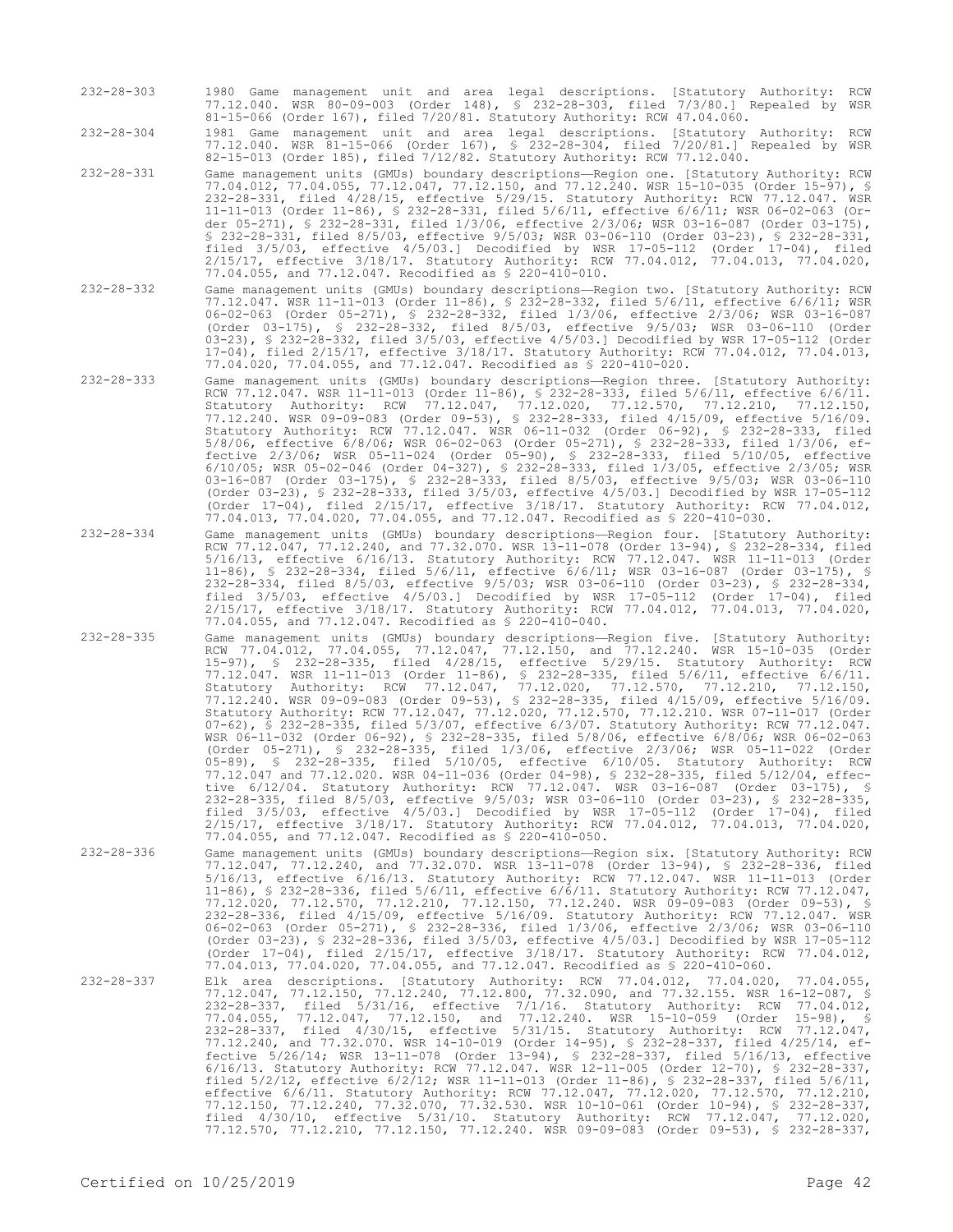filed 4/15/09, effective 5/16/09. Statutory Authority: RCW 77.12.047, 77.12.020, 77.12.570, 77.12.210. WSR 08-09-090 (Order 08-78), § 232-28-337, filed 4/18/08, effective 5/19/08. Statutory Authority: RCW 77.12.047, 77.12.020. WSR 08-01-052 (Order 07-292), § 232-28-337, filed 12/13/07, effective 1/13/08. Statutory Authority: RCW 77.12.047. WSR 07-01-049 (Order 06-300), § 232-28-337, filed 12/14/06, effective 1/14/07; WSR 06-17-095 (Order 06-196), § 232-28-337, filed 8/15/06, effective 9/15/06; WSR 06-11-032 (Order 06-92), § 232-28-337, filed 5/8/06, effective 6/8/06; WSR 06-02-063 (Order 05-271), § 232-28-337, filed 1/3/06, effective 2/3/06; WSR 05-11-023 (Order 05-84), § 232-28-337, filed 5/10/05, effective 5/15/05. Statutory Authority: RCW 77.12.047 and 77.12.020. WSR 04-11-036 (Order 04-98), § 232-28-337, filed 5/12/04, effective 6/12/04. Statutory Authority: RCW 77.12.047. WSR 03-13-047 (Order 03-129), § 232-28-337, filed 6/12/03, effective 7/13/03.] Amended and decodified by WSR 17-10-076 (Order 17-10), filed 5/3/17, effective 6/3/17. Statutory Authority: RCW 77.04.012, 77.04.020, 77.04.055, 77.12.047, 77.12.150, 77.12.240, 77.12.800, 77.32.090. Recodified as § 220-415-040.

232-28-341 2003-04, 2004-05, 2005-06 Small game seasons. [Statutory Authority: RCW 77.12.047. WSR 05-11-022 (Order 05-89), § 232-28-341, filed 5/10/05, effective 6/10/05; WSR 04-21-036 (Order 04-284), § 232-28-341, filed 10/14/04, effective 11/14/04. Statutory Authority: RCW 77.12.047 and 77.12.020. WSR 04-11-036 (Order 04-98), § 232-28-341, filed 5/12/04, effective 6/12/04. Statutory Authority: RCW 77.12.047. WSR 03-16-087 (Order 03-175), § 232-28-341, filed 8/5/03, effective 9/5/03; WSR 03-13-047 (Order 03-129), § 232-28-341, filed 6/12/03, effective 7/13/03.] Repealed by WSR 06-11-031 (Order 06-91), filed 5/8/06, effective 6/8/06. Statutory Authority: RCW 77.12.047.

232-28-342 2015-16, 2016-17, 2017-18 Small game and other wildlife seasons and regulations. [Statutory Authority: RCW 77.04.012, 77.04.020, 77.04.055, 77.12.047, 77.12.150, 77.12.240, 77.12.800, 77.32.090, and 77.32.155. WSR 16-12-087, § 232-28-342, filed 5/31/16, effective 7/1/16. Statutory Authority: RCW 77.04.012, 77.04.055, 77.12.047, 77.12.150, and 77.12.240. WSR 15-10-033 (Order 15-95), § 232-28-342, filed 4/28/15, effective 5/29/15. Statutory Authority: RCW 77.12.047, 77.12.240, and 77.32.070. WSR 14-10-019 (Order 14-95), § 232-28-342, filed 4/25/14, effective 5/26/14; WSR 13-11-078 (Order 13-94), § 232-28-342, filed 5/16/13, effective 6/16/13. Statutory Authority: RCW 77.12.047. WSR 12-11-005 (Order 12-70), § 232-28-342, filed 5/2/12, effective 6/2/12. Statutory Authority: RCW 77.12.047, 77.12.020, 77.12.570, 77.12.210, 77.12.150, 77.12.240, 77.32.070, 77.32.530. WSR 10-10-061 (Order 10-94), § 232-28-342, filed 4/30/10, effective 5/31/10. Statutory Authority: RCW 77.12.047, 77.12.020, 77.12.570, 77.12.210, 77.12.150, 77.12.240. WSR 09-09-083 (Order 09-53), § 232-28-342, filed 4/15/09, effective 5/16/09. Statutory Authority: RCW 77.12.047, 77.12.020, 77.12.570, 77.12.210. WSR 08-09-090 (Order 08-78), § 232-28-342, filed 4/18/08, effective 5/19/08. Statutory Authority: RCW 77.12.047. WSR 06-11-031 (Order 06-91), § 232-28-342, filed 5/8/06, effective 6/8/06.] Amended and decodified by WSR 17-10-076 (Order 17-10), filed 5/3/17, effective 6/3/17. Statutory Authority: RCW 77.04.012, 77.04.020, 77.04.055, 77.12.047, 77.12.150, 77.12.240, 77.12.800, 77.32.090. Recodified as § 220-416-010.

- 232-28-351 2009-2011 Deer general seasons and definitions. [Statutory Authority: RCW 77.12.047. WSR 11-11-013 (Order 11-86), § 232-28-351, filed 5/6/11, effective 6/6/11. Statutory Authority: RCW 77.12.047, 77.12.020, 77.12.570, 77.12.210, 77.12.150, 77.12.240, 77.32.070, 77.32.530. WSR 10-10-061 (Order 10-94), § 232-28-351, filed 4/30/10, effective 5/31/10. Statutory Authority: RCW 77.12.047, 77.12.020, 77.12.570, 77.12.210, 77.12.150, 77.12.240. WSR 09-09-083 (Order 09-53), § 232-28-351, filed 4/15/09, effective 5/16/09. Statutory Authority: RCW 77.12.047, 77.12.020, 77.12.570, 77.12.210. WSR 08-09-090 (Order 08-78), § 232-28-351, filed 4/18/08, effective 5/19/08; WSR 07-11-017 (Order 07-62), § 232-28-351, filed 5/3/07, effective 6/3/07. Statutory Authority: RCW 77.12.047. WSR 06-11-032 (Order 06-92), § 232-28-351, filed 5/8/06, effective 6/8/06; WSR 05-11-022 (Order 05-89), § 232-28-351, filed 5/10/05, effective 6/10/05. Statutory Authority: RCW 77.12.047 and 77.12.020. WSR 04-11-036 (Order 04-98), § 232-28-351, filed 5/12/04, effective 6/12/04. Statutory Authority: RCW 77.12.047. WSR 03-13-047 (Order 03-129), § 232-28-351, filed 6/12/03, effective 7/13/03.] Repealed by WSR 12-11-005 (Order 12-70), filed 5/2/12, effective 6/2/12. Statutory Authority: RCW 77.12.047.
- 232-28-352 2009-2011 Elk general seasons and definitions. [Statutory Authority: RCW 77.12.047, 77.12.020, 77.12.570, 77.12.210, 77.12.150, 77.12.240, 77.32.070, 77.32.530. WSR 10-10-061 (Order 10-94), § 232-28-352, filed 4/30/10, effective 5/31/10. Statutory Authority: RCW 77.12.047, 77.12.020, 77.12.570, 77.12.210, 77.12.150, 77.12.240. WSR 09-09-083 (Order 09-53), § 232-28-352, filed 4/15/09, effective 5/16/09. Statutory Authority: RCW 77.12.047, 77.12.020, 77.12.570, 77.12.210. WSR 08-09-090 (Order 08-78), § 232-28-352, filed 4/18/08, effective 5/19/08; WSR 07-11-017 (Order 07-62), § 232-28-352, filed 5/3/07, effective 6/3/07. Statutory Authority: RCW 77.12.047. WSR 06-11-032 (Order 06-92), § 232-28-352, filed 5/8/06, effective 6/8/06; WSR 05-11-024 (Order 05-90), § 232-28-352, filed 5/10/05, effective 6/10/05. Statutory Authority: RCW 77.12.047 and 77.12.020. WSR 04-11-036 (Order 04-98), § 232-28-352, filed 5/12/04, effective 6/12/04. Statutory Authority: RCW 77.12.047. WSR 03-13-047 (Order 03-129), § 232-28-352, filed 6/12/03, effective 7/13/03.] Repealed by WSR 12-11-005 (Order 12-70), filed 5/2/12, effective 6/2/12. Statutory Authority: RCW 77.12.047.
- 232-28-353 2009 Deer special permits. [Statutory Authority: RCW 77.12.047, 77.12.020, 77.12.570, 77.12.210, 77.12.150, 77.12.240. WSR 09-09-083 (Order 09-53), § 232-28-353, filed 4/15/09, effective 5/16/09. Statutory Authority: RCW 77.12.047, 77.12.020, 77.12.570, 77.12.210. WSR 08-19-021 (Order 08-227), § 232-28-353, filed 9/8/08, effective 10/9/08; WSR 08-09-091 (Order 08-79), § 232-28-353, filed 4/18/08, effective 5/19/08; WSR 07-11-017 and 07-17-055 (Orders 07-62 and 07-62A), § 232-28-353, filed 5/3/07 and 8/10/07, effective 6/3/07 and 9/10/07. Statutory Authority: RCW 77.12.047. WSR 06-11-032 (Order 06-92), § 232-28-353, filed 5/8/06, effective 6/8/06.] Repealed by WSR 10-10-061 (Order 10-94), filed 4/30/10, effective 5/31/10. Statutory Authority: RCW 77.12.047, 77.12.020, 77.12.570, 77.12.210, 77.12.150, 77.12.240, 77.32.070, 77.32.530.
- 232-28-354 2009 Elk special permits. [Statutory Authority: RCW 77.12.047, 77.12.020, 77.12.570, 77.12.210, 77.12.150, 77.12.240. WSR 09-09-083 (Order 09-53), § 232-28-354, filed 4/15/09, effective 5/16/09. Statutory Authority: RCW 77.12.047, 77.12.020, 77.12.570, 77.12.210. WSR 08-19-021 (Order 08-227), § 232-28-354, filed 9/8/08, effective 10/9/08;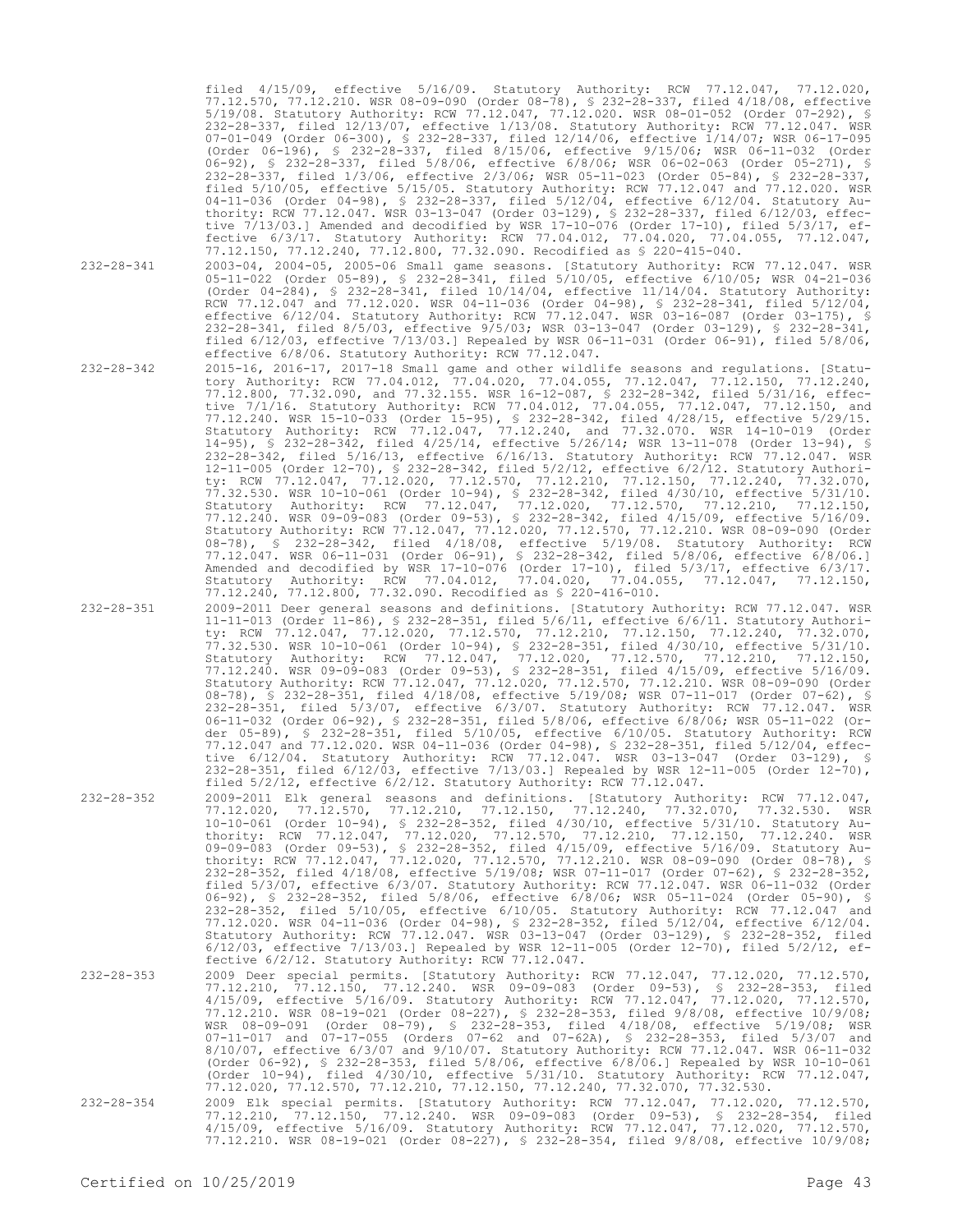WSR 08-09-091 (Order 08-79), § 232-28-354, filed 4/18/08, effective 5/19/08; WSR 07-17-049 (Order 07-166), § 232-28-354, filed 8/9/07, effective 9/9/07; WSR 07-11-017 (Order 07-62), § 232-28-354, filed 5/3/07, effective 6/3/07. Statutory Authority: RCW 77.12.047. WSR 06-17-095 (Order 06-196), § 232-28-354, filed 8/15/06, effective 9/15/06; WSR 06-11-032 (Order 06-92), § 232-28-354, filed 5/8/06, effective 6/8/06.] Repealed by WSR 10-10-061 (Order 10-94), filed 4/30/10, effective 5/31/10. Statutory Authority: RCW 77.12.047, 77.12.020, 77.12.570, 77.12.210, 77.12.150, 77.12.240, 77.32.070, 77.32.530.

11-86), § 232-28-355, filed 5/6/11, effective 6/6/11. Statutory Authority: RCW 77.12.047, 77.12.020, 77.12.570, 77.12.210, 77.12.150, 77.12.240, 77.32.070, 77.32.530. WSR 10-10-061 (Order 10-94), § 232-28-355, filed 4/30/10, effective 5/31/10.] Repealed by WSR 12-11-005 (Order 12-70), filed 5/2/12, effective 6/2/12. Statutory Authority: RCW

11-86), § 232-28-356, filed 5/6/11, effective 6/6/11. Statutory Authority: RCW 77.12.047, 77.12.020, 77.12.570, 77.12.210, 77.12.150, 77.12.240, 77.32.070, 77.32.530. WSR 10-10-061 (Order 10-94), § 232-28-356, filed 4/30/10, effective 5/31/10.] Repealed by WSR 12-11-005 (Order 12-70), filed 5/2/12, effective 6/2/12. Statutory Authority: RCW

77.04.020, 77.04.055, 77.12.047, 77.12.150, 77.12.240, 77.12.800, 77.32.090, 77.32.155. WSR 16-15-045 (Order 16-182), § 232-28-357, filed 7/14/16, effective 8/14/16. Statutory Authority: RCW 77.04.012, 77.04.055, 77.12.047, 77.12.150, and 77.12.240. WSR 15-10-059 (Order 15-98), § 232-28-357, filed 4/30/15, effective 5/31/15. Statutory Authority: RCW 77.12.047, 77.12.240, and 77.32.070. WSR 14-10-019 (Order 14-95), § 232-28-357, filed 4/25/14, effective 5/26/14; WSR 13-11-078 (Order 13-94), § 232-28-357, filed 5/16/13, effective 6/16/13. Statutory Authority: RCW 77.12.047. WSR 12-11-005 (Order 12-70), § 232-28-357, filed 5/2/12, effective 6/2/12.] Amended and decodified by WSR 17-10-076 (Order 17-10), filed 5/3/17, effective 6/3/17. Statutory Authority: RCW 77.04.012, 77.04.020, 77.04.055, 77.12.047, 77.12.150, 77.12.240, 77.12.800, 77.32.090. Recodified

77.04.020, 77.04.055, 77.12.047, 77.12.150, 77.12.240, 77.12.800, 77.32.090, and 77.32.155. WSR 16-12-087, § 232-28-358, filed 5/31/16, effective 7/1/16. Statutory Authority: RCW 77.04.012, 77.04.055, 77.12.047, 77.12.150, and 77.12.240. WSR 15-10-059 (Order 15-98), § 232-28-358, filed 4/30/15, effective 5/31/15. Statutory Authority: RCW 77.12.047, 77.12.240, and 77.32.070. WSR 14-10-019 (Order 14-95), § 232-28-358, filed 4/25/14, effective 5/26/14; WSR 13-11-078 (Order 13-94), § 232-28-358, filed 5/16/13, effective 6/16/13. Statutory Authority: RCW 77.12.047. WSR 12-11-005 (Order 12-70), § 232-28-358, filed 5/2/12, effective 6/2/12.] Amended and decodified by WSR 17-10-076 (Order 17-10), filed 5/3/17, effective 6/3/17. Statutory Authority: RCW 77.04.012, 77.04.020, 77.04.055, 77.12.047, 77.12.150, 77.12.240, 77.12.800, 77.32.090. Recodified

77.12.047, 77.12.150, 77.12.240, 77.12.800, 77.32.090, and 77.32.155. WSR 16-12-087, § 232-28-359, filed 5/31/16, effective 7/1/16. Statutory Authority: RCW 77.04.012, 77.04.055, 77.12.047, 77.12.150, and 77.12.240. WSR 15-10-059 (Order 15-98), § 232-28-359, filed 4/30/15, effective 5/31/15. Statutory Authority: RCW 77.12.047, 77.12.240, and 77.32.070. WSR 14-10-019 (Order 14-95), § 232-28-359, filed 4/25/14, effective 5/26/14; WSR 13-11-078 (Order 13-94), § 232-28-359, filed 5/16/13, effective 6/16/13. Statutory Authority: RCW 77.12.047. WSR 12-11-005 (Order 12-70), § 232-28-359, filed  $5/2/12$ , effective  $6/2/12$ . Amended and decodified by WSR 17-10-076 (Order 17-10), filed 5/3/17, effective 6/3/17. Statutory Authority: RCW 77.04.012, 77.04.020, 77.04.055, 77.12.047, 77.12.150, 77.12.240, 77.12.800, 77.32.090. Recodified as § 220-415-030.

77.12.047, 77.12.150, 77.12.240, 77.12.800, 77.32.090, and 77.32.155. WSR 16-12-087, § 232-28-360, filed 5/31/16, effective 7/1/16. Statutory Authority: RCW 77.04.012, 77.04.055, 77.12.047, 77.12.150, and 77.12.240. WSR 15-10-059 (Order 15-98), § 232-28-360, filed 4/30/15, effective 5/31/15. Statutory Authority: RCW 77.12.047, 77.12.240, and 77.32.070. WSR 14-10-019 (Order 14-95), § 232-28-360, filed 4/25/14, effective 5/26/14; WSR 13-11-078 (Order 13-94), § 232-28-360, filed 5/16/13, effective 6/16/13. Statutory Authority: RCW 77.12.047. WSR 12-11-005 (Order 12-70), § 232-28-360, filed  $5/2/12$ , effective  $6/2/12$ . Amended and decodified by WSR 17-10-076 (Order 17-10), filed 5/3/17, effective 6/3/17. Statutory Authority: RCW 77.04.012, 77.04.020, 77.04.055, 77.12.047, 77.12.150, 77.12.240, 77.12.800, 77.32.090. Recodified as § 220-415-060.

10/7/77; Order 106, § 232-28-400, filed 9/12/77.] Repealed by WSR 78-10-086 (Order 122), filed 9/29/78 and 81-22-015 (Order 175), filed 10/23/81. Statutory Authority: RCW

- 232-28-355 2011 Deer special permits. [Statutory Authority: RCW 77.12.047. WSR 11-11-013 (Order
- 
- 232-28-356 2011 Elk special permits. [Statutory Authority: RCW 77.12.047. WSR 11-11-013 (Order

77.12.047.

77.12.047.

as § 220-415-020.

as § 220-415-050.

- 232-28-357 2015-2017 Deer general seasons and definitions. [Statutory Authority: RCW 77.04.012,
- 
- 
- 232-28-358 2015-2017 Elk general seasons and definitions. [Statutory Authority: RCW 77.04.012,
- 
- 232-28-359 2017 Deer special permits. [Statutory Authority: RCW 77.04.012, 77.04.020, 77.04.055,

- 232-28-360 2017 Elk special permits. [Statutory Authority: RCW 77.04.012, 77.04.020, 77.04.055,
- 
- 
- 
- 
- 232-28-400 1977 Upland game bird and migratory waterfowl seasons. [Order 106A, § 232-28-400, filed
- 
- 
- 

77.12.040. 232-28-401 1978 Upland game bird and migratory waterfowl seasons. [Statutory Authority: RCW

- 77.12.040. WSR 78-10-086 (Order 122), § 232-28-401, filed 9/29/78.] Repealed by WSR 79-10-035 (Order 142), filed 9/12/79. Statutory Authority: RCW 77.12.040.
- 232-28-402 1979-1980 Upland game birds and migratory waterfowl seasons. [Statutory Authority: RCW 77.12.040. WSR 79-10-035 (Order 142), § 232-28-402, filed 9/12/79.] Repealed by WSR 80-13-027 (Order 154), filed 9/10/80. Statutory Authority: RCW 77.12.040.
- 232-28-403 1980-81 Upland game bird and migratory waterfowl seasons. [Statutory Authority: RCW 77.12.040. WSR 80-13-027 (Order 154), § 232-28-403, filed 9/10/80.] Repealed by WSR 81-19-108 (Order 173), filed 9/22/81. Statutory Authority: RCW 77.12.040.
- 232-28-404 1981-82 Upland game bird and migratory waterfowl seasons. [Statutory Authority: RCW 77.12.040. WSR 81-19-108 (Order 173), § 232-28-404, filed 9/22/81.] Repealed by WSR 96-04-027, filed 2/1/96, effective 3/3/96. Statutory Authority: RCW 77.12.010 and 77.12.040.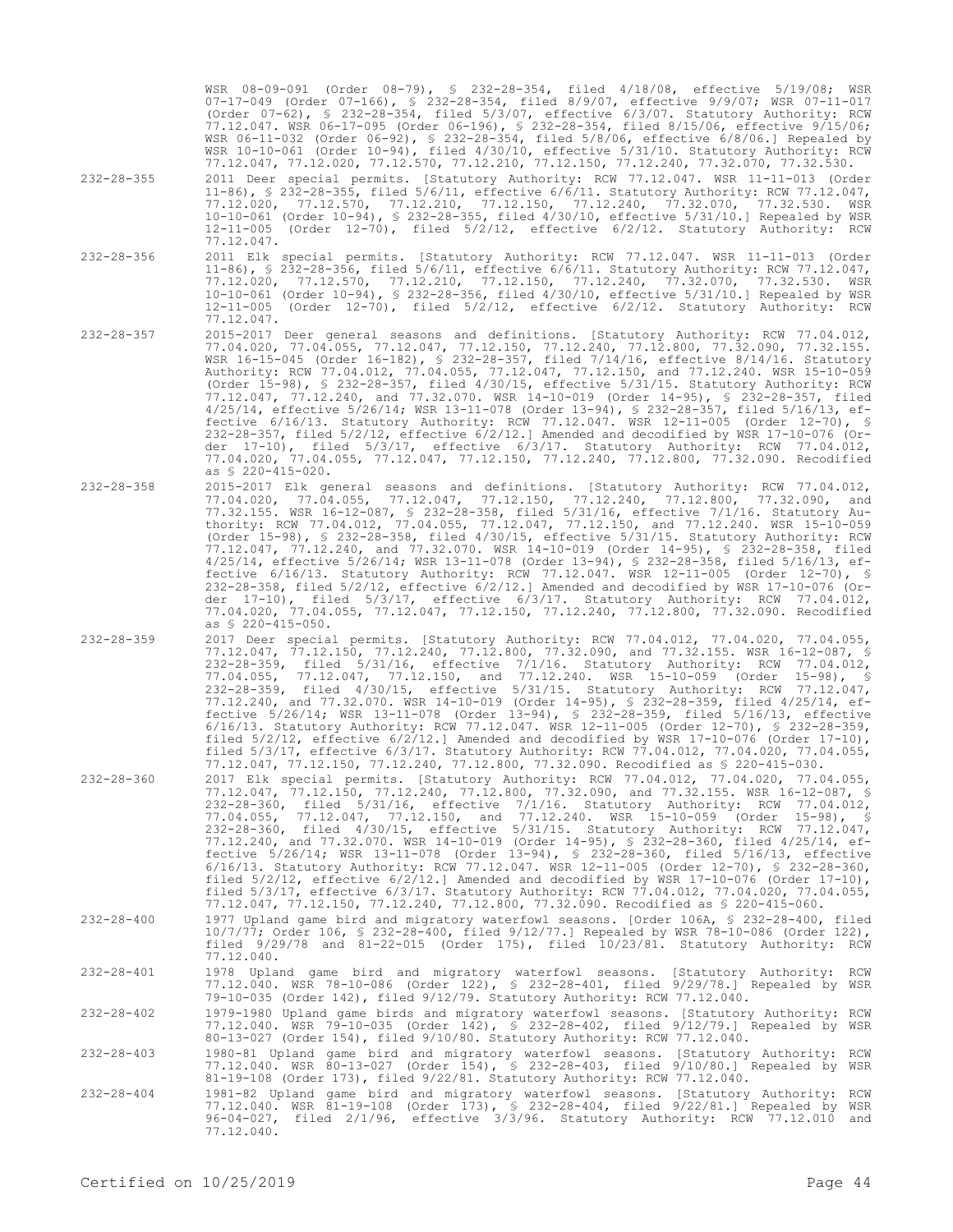| 232-28-405       | 1982-83 Upland game bird and migratory waterfowl seasons. [Statutory Authority: RCW<br>77.12.040. WSR 82-19-027 (Order 193), § 232-28-405, filed 9/9/82.] Repealed by WSR<br>83-18-040 (Resolution No. 214), filed 9/1/83. Statutory Authority: RCW 77.12.040.                                                                                                                         |
|------------------|----------------------------------------------------------------------------------------------------------------------------------------------------------------------------------------------------------------------------------------------------------------------------------------------------------------------------------------------------------------------------------------|
| $232 - 28 - 406$ | 1983-84 Upland game bird and migratory waterfowl seasons. [Statutory Authority: RCW<br>77.12.040. WSR 83-18-040 (Resolution No. 214), § 232-28-406, filed 9/1/83.] Repealed by<br>WSR 84-18-026 (Order 236), filed 8/29/84. Statutory Authority: RCW 77.12.040.                                                                                                                        |
| $232 - 28 - 407$ | 1983 Fall turkey season. [Statutory Authority: RCW 77.12.040. WSR 83-17-102 (Order 213),<br>$$232-28-407$ , filed 8/23/83.] Repealed by WSR 96-04-027, filed 2/1/96, effective 3/3/96.<br>Statutory Authority: RCW 77.12.010 and 77.12.040.                                                                                                                                            |
| $232 - 28 - 408$ | 1984-85 Upland game bird and migratory waterfowl seasons. [Statutory Authority: RCW<br>77.12.040. WSR 84-18-026 (Order 236), \$ 232-28-408, filed 8/29/84.] Repealed by WSR<br>85-18-032 (Order 262), filed 8/28/85. Statutory Authority: RCW 77.12.040.                                                                                                                               |
| $232 - 28 - 409$ | 1985-86 Upland game bird and migratory waterfowl seasons. [Statutory Authority: RCW<br>77.12.040. WSR 85-18-032 (Order 262), § 232-28-409, filed 8/28/85.] Repealed by WSR<br>86-18-020 (Order 279), filed 8/26/86. Statutory Authority: RCW 77.12.040.                                                                                                                                |
| $232 - 28 - 410$ | 1986-87 Upland game bird and migratory waterfowl seasons. [Statutory Authority: RCW<br>77.12.040. WSR 86-18-020 (Order 279), § 232-28-410, filed 8/26/86.] Repealed by WSR<br>87-18-024 (Order 297), filed 8/26/87. Statutory Authority: RCW 77.12.040.                                                                                                                                |
| $232 - 28 - 411$ | 1987-88 Upland game bird and migratory waterfowl seasons. [Statutory Authority: RCW<br>77.12.040. WSR 87-18-024 (Order 297), § 232-28-411, filed 8/26/87.] Repealed by WSR<br>88-17-088 (Order 318), filed 8/22/88. Statutory Authority: RCW 77.12.040.                                                                                                                                |
| $232 - 28 - 412$ | 1988-89 Upland game bird and migratory waterfowl seasons. [Statutory Authority: RCW<br>77.12.040. WSR 88-23-047 (Order 321), § 232-28-412, filed 11/10/88; WSR 88-17-088 (Order<br>318), $\frac{1}{2}$ 232-28-412, filed 8/22/88.] Repealed by WSR 89-18-040 (Order 405), filed 8/29/89,<br>effective 9/29/89. Statutory Authority: RCW 77.12.040.                                     |
| $232 - 28 - 413$ | 1989-90 Upland game bird and migratory waterfowl seasons. [Statutory Authority: RCW<br>77.12.040. WSR 89-18-040 (Order 405), § 232-28-413, filed 8/29/89, effective 9/29/89.]<br>Repealed by WSR 90-17-095 (Order 454), filed 8/20/90, effective 9/20/90. Statutory Au-<br>thority: RCW 77.12.040.                                                                                     |
| $232 - 28 - 414$ | 1990-91 Upland game bird and migratory waterfowl seasons. [Statutory Authority: RCW<br>77.12.040. WSR 90-17-095 (Order 454), § 232-28-414, filed 8/20/90, effective 9/20/90.]<br>Repealed by WSR 91-19-034 (Order 510), filed 9/10/91, effective 10/10/91. Statutory Au-<br>thority: RCW 77.12.040.                                                                                    |
| 232-28-41402     | 1990-91 Upland game bird and migratory waterfowl seasons-Brant geese-Pacific County.<br>[Statutory Authority: RCW 77.12.040 and 77.04.055. WSR 90-22-060 (Order 468), §<br>232-28-41402, filed 11/5/90, effective 12/6/90.] Repealed by WSR 91-19-034 (Order 510),<br>filed $9/10/91$ , effective $10/10/91$ . Statutory Authority: RCW 77.12.040.                                     |
| $232 - 28 - 415$ | 1991-92 Migratory waterfowl hunting seasons. [Statutory Authority: RCW 77.12.040. WSR<br>91-19-034 (Order 510), \$ 232-28-415, filed $9/10/91$ , effective $10/11/91$ . Repealed by WSR<br>$92-18-085$ (Order 564), filed $9/2/92$ , effective $10/3/92$ . Statutory Authority: RCW<br>77.12.040.                                                                                      |
| $232 - 28 - 416$ | 1992-93 Migratory waterfowl seasons and regulations. [Statutory Authority: RCW 77.12.040.<br>WSR 92-18-085 (Order 564), § 232-28-416, filed 9/2/92, effective 10/3/92.] Repealed by<br>WSR 93-19-101 (Order 612), filed 9/16/93, effective 10/17/93. Statutory Authority: RCW<br>77.12.040.                                                                                            |
| $232 - 28 - 417$ | 1993-94 Migratory waterfowl seasons and regulations. [Statutory Authority: RCW 77.12.040.<br>WSR 93-19-101 (Order 612), § 232-28-417, filed 9/16/93, effective 10/17/93.] Repealed by<br>WSR 94-17-119 (Order 94-60), filed 8/18/94, effective 9/18/94. Statutory Authority: RCW<br>77.12.040.                                                                                         |
| $232 - 28 - 418$ | 1994-95 Migratory waterfowl seasons and regulations. [Statutory Authority: RCW 77.12.040.<br>WSR 94-17-119 (Order 94-60), § 232-28-418, filed 8/18/94, effective 9/18/94.] Repealed by<br>WSR 95-18-068 (Order 95-122), filed 9/1/95, effective 10/2/95. Statutory Authority: RCW<br>77.12.040.                                                                                        |
| $232 - 28 - 419$ | 1995-96 Migratory waterfowl seasons and regulations. [Statutory Authority: RCW 77.12.040.<br>WSR 96-02-009, § 232-28-419, filed 12/20/95, effective 1/20/96; WSR 95-18-068 (Order<br>95-122), $\frac{1}{2}$ 232-28-419, filed 9/1/95, effective 10/2/95.] Repealed by WSR 96-12-055, filed<br>5/31/96, effective 7/1/96. Statutory Authority: RCW 77.12.040, 77.12.700 and 77.12.010.  |
| $232 - 28 - 420$ | 1996-97 Migratory waterfowl seasons and regulations. [Statutory Authority: RCW 77.12.040<br>and 77.12.010. WSR 96-18-003 (Order 96-121), § 232-28-420, filed 8/22/96, effective<br>9/22/96.] Repealed by WSR 97-18-027 (Order 97-169), filed 8/25/97, effective 9/25/97.<br>Statutory Authority: RCW 77.12.040.                                                                        |
| $232 - 28 - 421$ | 1997-98 Migratory waterfowl seasons and regulations. [Statutory Authority: RCW 77.12.040.<br>WSR 97-18-022 (Order 97-161), § 232-28-421, filed 8/25/97, effective 9/25/97.] Repealed<br>by WSR $98-17-040$ (Order $98-161$ ), filed $8/13/98$ , effective $9/13/98$ . Statutory Authority:<br>RCW 77.12.040.                                                                           |
| $232 - 28 - 422$ | 1998-99 Migratory waterfowl seasons and regulations. [Statutory Authority: RCW 77.12.040.<br>WSR 98-17-038 (Order 98-159), § 232-28-422, filed 8/13/98, effective 9/13/98.] Repealed<br>by WSR 99-17-034 (Order 99-118), filed $8/11/99$ , effective $9/11/99$ . Statutory Authority:<br>RCW 77.12.040.                                                                                |
| $232 - 28 - 423$ | 1999-2000 Migratory waterfowl seasons and regulations. [Statutory Authority: RCW<br>77.12.040. WSR 00-01-144 (Order 99-222), § 232-28-423, filed 12/20/99, effective 1/20/00;<br>WSR 99-18-017 (Order 99-123), § 232-28-423, filed 8/20/99, effective 9/20/99.] Repealed<br>by WSR 00-20-031 (Order 00-196), filed 9/27/00, effective 10/28/00. Statutory Authority:<br>RCW 77.12.040. |
| $232 - 28 - 424$ | 2000-2001 Migratory waterfowl seasons and regulations. [Statutory Authority: RCW<br>77.12.047. WSR 00-18-009 (Order 00-169), § 232-28-424, filed 8/24/00, effective 9/24/00.]<br>Repealed by WSR 01-17-092 (Order 01-157), filed 8/20/01, effective 9/20/01. Statutory Au-<br>thority: RCW 77.12.040.                                                                                  |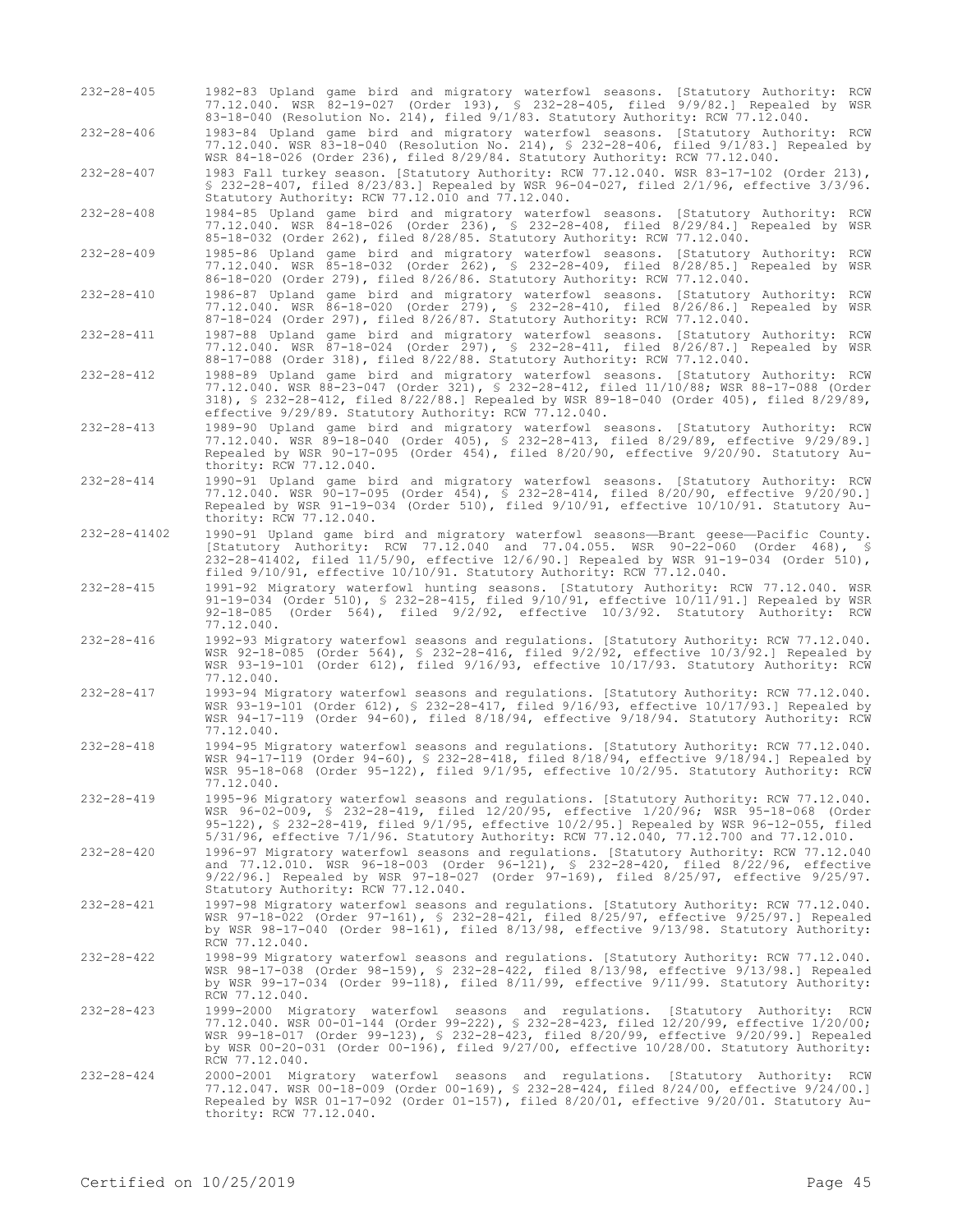- 232-28-425 2001-02 Migratory waterfowl seasons and regulations. [Statutory Authority: RCW 77.12.040. WSR 01-17-092 (Order 01-157), § 232-28-425, filed 8/20/01, effective 9/20/01.] Repealed by WSR 02-18-005 (Order 02-194), filed 8/21/02, effective 9/21/02. Statutory Authority: RCW 77.12.040. 232-28-426 2002-03 Migratory waterfowl seasons and regulations. [Statutory Authority: RCW 77.12.040.
- WSR 02-18-005 (Order 02-194), § 232-28-426, filed 8/21/02, effective 9/21/02.] Repealed by WSR 03-16-087 (Order 03-175), filed 8/5/03, effective 9/5/03. Statutory Authority: RCW 77.12.047.
- 232-28-427 2003-04 Migratory waterfowl seasons and regulations. [Statutory Authority: RCW 77.12.047. WSR 03-16-087 (Order 03-175), § 232-28-427, filed 8/5/03, effective 9/5/03.] Repealed by WSR 04-17-061 (Order 04-207), filed 8/11/04, effective 9/11/04. Statutory Authority: RCW 77.12.047.
- 232-28-428 2004-05 Migratory waterfowl seasons and regulations. [Statutory Authority: RCW 77.12.047. WSR 04-17-061 (Order 04-207), § 232-28-428, filed 8/11/04, effective 9/11/04.] Repealed by WSR 05-17-098 (Order 05-174), filed 8/15/05, effective 9/15/05. Statutory Authority: RCW 77.12.047.
- 232-28-429 2005-06 Migratory waterfowl seasons and regulations. [Statutory Authority: RCW 77.12.047. WSR 05-17-098 (Order 05-174), § 232-28-429, filed 8/15/05, effective 9/15/05.] Repealed by WSR 06-17-096 (Order 06-195), filed 8/15/06, effective 9/15/06. Statutory Authority: RCW 77.12.047.
- 232-28-430 2006-07 Migratory waterfowl seasons and regulations. [Statutory Authority: RCW 77.12.047. WSR 06-17-096 (Order 06-195), § 232-28-430, filed 8/15/06, effective 9/15/06.] Repealed by WSR 07-17-049 (Order 07-166), filed 8/9/07, effective 9/9/07. Statutory Authority: RCW 77.12.047, 77.12.020, 77.12.570, 77.12.210.
- 232-28-431 2007-08 Migratory waterfowl seasons and regulations. [Statutory Authority: RCW 77.12.047, 77.12.020, 77.12.570, 77.12.210. WSR 07-17-049 (Order 07-166), § 232-28-431, filed 8/9/07, effective 9/9/07.] Repealed by WSR 08-17-034 (Order 08-197), filed 8/13/08, effective 9/13/08. Statutory Authority: RCW 77.12.047, 77.12.040, 77.12.020, 77.12.570, 77.12.210.
- 232-28-432 2008-09 Migratory waterfowl seasons and regulations. [Statutory Authority: RCW 77.12.047, 77.12.040, 77.12.020, 77.12.570, 77.12.210. WSR 08-17-034 (Order 08-197), § 232-28-432, filed 8/13/08, effective 9/13/08.] Repealed by WSR 09-17-080 (Order 09-170), filed 8/14/09, effective 9/14/09. Statutory Authority: RCW 77.12.047, 77.12.020, 77.12.040, 77.12.570, and 77.12.210.
- 232-28-433 2009-10 Migratory waterfowl seasons and regulations. [Statutory Authority: RCW 77.12.047,<br>27.12.020. 77.12.040. 77.12.570. and 77.12.210. WSR 09-17-080 (Order 09-170). \$ 77.12.020, 77.12.040, 77.12.570, and 77.12.210. WSR 09-17-080 (Order 09-170), § 232-28-433, filed 8/14/09, effective 9/14/09.] Repealed by WSR 11-17-049 (Order 11-192), filed 8/11/11, effective 9/11/11. Statutory Authority: RCW 77.04.012, 77.04.055, 77.12.047, 77.32.070 and C.F.R. Title 50, Part 20; Migratory Bird Treaty Act.
- 232-28-434 2010-11 Migratory waterfowl seasons and regulations. [Statutory Authority: RCW 77.04.012, 77.04.020, 77.04.055, 77.12.047, 77.12.210, and C.F.R. Title 50, Part 21, Subpart C, Section 21.29; Migratory Bird Treaty Act. WSR 10-18-012 (Order 10-214), § 232-28-434, filed 8/20/10, effective 9/20/10.] Repealed by WSR 11-17-049 (Order 11-192), filed 8/11/11, effective 9/11/11. Statutory Authority: RCW 77.04.012, 77.04.055, 77.12.047, 77.32.070 and C.F.R. Title 50, Part 20; Migratory Bird Treaty Act.
- 232-28-435 2011-12 Migratory waterfowl seasons and regulations. [Statutory Authority: RCW 77.04.012, 77.04.055, 77.12.047, 77.32.070 and C.F.R. Title 50, Part 20; Migratory Bird Treaty Act. WSR 11-17-049 (Order 11-192), § 232-28-435, filed 8/11/11, effective 9/11/11.] Repealed by WSR 12-18-001 (Order 12-191), filed 8/22/12, effective 9/22/12. Statutory Authority: RCW 77.04.012, 77.04.055, 77.12.047, 77.32.070, and C.F.R. Title 50, Part 20; Migratory Bird Treaty Act.
- 232-28-436 2017-2018 Migratory waterfowl seasons and regulations. [Statutory Authority: RCW 77.04.012, 77.04.020, 77.04.055, 77.12.047, 77.12.150, 77.12.240, 77.12.800, 77.32.090, and 77.32.155. WSR 16-12-087, § 232-28-436, filed 5/31/16, effective 7/1/16. Statutory Authority: RCW 77.04.012, 77.04.055, 77.12.047, and 77.32.070. WSR 15-18-032 (Order 15-275), § 232-28-436, filed 8/25/15, effective 9/25/15; WSR 14-17-081 (Order 14-213), § 232-28-436, filed 8/18/14, effective 9/18/14. Statutory Authority: RCW 77.12.047, 77.12.240, 77.32.070. WSR 13-17-083 (Order 13-186), § 232-28-436, filed 8/19/13, effective 9/19/13. Statutory Authority: RCW 77.04.012, 77.04.055, 77.12.047, 77.32.070, and C.F.R. Title 50, Part 20; Migratory Bird Treaty Act. WSR 12-18-001 (Order 12-191), § 232-28-436, filed 8/22/12, effective 9/22/12.] Amended and decodified by WSR 17-10-076 (Order 17-10), filed 5/3/17, effective 6/3/17. Statutory Authority: RCW 77.04.012, 77.04.020, 77.04.055, 77.12.047, 77.12.150, 77.12.240, 77.12.800, 77.32.090. Recodified as § 220-416-060.
- 232-28-500 Trapping seasons and regulations 1977-1978. [Order 108, § 232-28-500, filed 10/7/77.] Repealed by WSR 78-09-093 (Order 120), filed 8/31/78 and 81-22-015 (Order 175), filed 10/23/81. Statutory Authority: RCW 77.12.040.

232-28-501 1978-1979 Trapping seasons and regulations. [Statutory Authority: RCW 77.12.040. WSR 78-09-093 (Order 120), § 232-28-501, filed 8/31/78.] Repealed by WSR 79-09-050 (Order 140), filed 8/23/79. Statutory Authority: RCW 77.12.040.

232-28-502 1979-1980 Trapping seasons and regulations. [Statutory Authority: RCW 77.12.040. WSR 79-09-050 (Order 140), § 232-28-502, filed 8/23/79.] Repealed by WSR 80-12-010 (Order 151), filed 8/25/80. Statutory Authority: RCW 77.12.040.

- 232-28-503 1980-1981 Trapping seasons and regulations. [Statutory Authority: RCW 77.12.040. WSR 80-12-010 (Order 151), § 232-28-503, filed 8/25/80.] Repealed by WSR 81-18-024 (Order 024), filed 8/26/81. Statutory Authority: RCW 77.12.040.
- 232-28-504 1981-82 Trapping seasons and regulations. [Statutory Authority: RCW 77.12.040. WSR 81-18-024 (Order 171), § 232-28-504, filed 8/26/81.] Repealed by WSR 82-18-030 (Order 189), filed 8/25/82. Statutory Authority: RCW 77.12.040.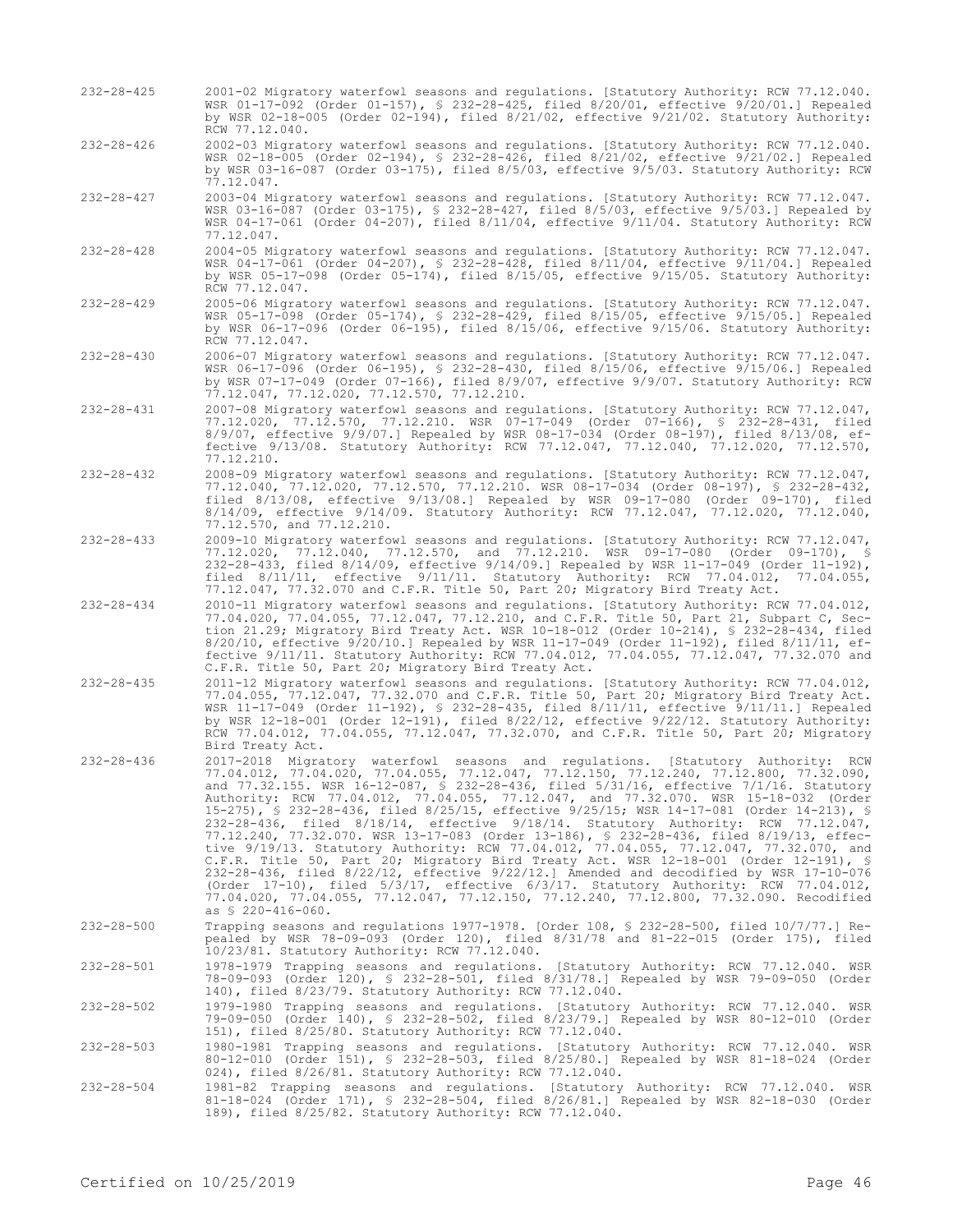- 232-28-505 1982-83 Trapping seasons and regulations. [Statutory Authority: RCW 77.12.040. WSR 82-18-030 (Order 189), § 232-28-505, filed 8/25/82.] Repealed by WSR 83-18-042 (Order 216), filed 9/1/83. Statutory Authority: RCW 77.12.040.
- 232-28-506 1983-84 Trapping seasons and regulations. [Statutory Authority: RCW 77.12.040. WSR 83-18-042 (Order 216), § 232-28-506, filed 9/1/83.] Repealed by WSR 84-18-025 (Order 235), filed 8/29/84. Statutory Authority: RCW 77.12.040.

232-28-507 1984-85 Trapping seasons and rules. [Statutory Authority: RCW 77.12.040. WSR 84-18-025 (Order 235), § 232-28-507, filed 8/29/84.] Repealed by WSR 85-19-081 (Order 263), filed 9/18/85. Statutory Authority: RCW 77.12.040.

232-28-508 1985-86 Trapping seasons and rules. [Statutory Authority: RCW 77.12.040. WSR 85-19-081 (Order 263), § 232-28-508, filed  $9/18/85$ .] Repealed by WSR 86-18-019 (Order 277), filed 8/26/86. Statutory Authority: RCW 77.12.040.

- 232-28-509 1986-87 Trapping seasons and rules. [Statutory Authority: RCW 77.12.040. WSR 86-18-019 (Order 277),  $\frac{1}{5}$  232-28-509, filed 8/26/86.] Repealed by WSR 87-18-016 (Order 295), filed 8/24/87. Statutory Authority: RCW 77.12.040.
- 232-28-510 1987-88 Trapping seasons and regulations. [Statutory Authority: RCW 77.12.040. WSR 87-18-016 (Order 295), § 232-28-510, filed 8/24/87.] Repealed by WSR 88-17-089 (Order 319), filed 8/22/88. Statutory Authority: RCW 77.12.040.
- 232-28-511 1988-89 and 1989-90 Trapping seasons and rules. [Statutory Authority: RCW 77.12.040. WSR 88-17-089 (Order 319), § 232-28-511, filed 8/22/88.] Repealed by WSR 90-19-098 (Order 461), filed 9/19/90, effective 10/20/90. Statutory Authority: RCW 77.12.040.
- 232-28-512 1990-91 and 1991-92 Trapping seasons and rules. [Statutory Authority: RCW 77.12.040. WSR 90-19-098 (Order 461), § 232-28-512, filed 9/19/90, effective 10/20/90.] Repealed by WSR 92-18-084 (Order 565), filed 9/2/92, effective 10/3/92. Statutory Authority: RCW 77.12.040.
- 232-28-513 1992-93 and 1993-94 Trapping seasons and regulations. [Statutory Authority: RCW 77.12.040. WSR 92-18-084 (Order 565), § 232-28-513, filed 9/2/92, effective 10/3/92.] Repealed by WSR 94-18-036 (Order 94-59), filed 8/30/94, effective 9/30/94. Statutory Authority: RCW 77.12.040.
- 232-28-514 1996-97 Trapping seasons and regulations. [Statutory Authority: RCW 77.12.040 and 77.12.010. WSR 96-18-004 (Order 96-122), § 232-28-514, filed 8/22/96, effective 9/22/96. Statutory Authority: RCW 77.12.040. WSR 95-18-065 (Order 95-119), § 232-28-514, filed 9/1/95, effective 10/2/95; WSR 94-18-036 (Order 94-59), § 232-28-514, filed 8/30/94, effective 9/30/94.] Repealed by WSR 97-18-027 (Order 97-169), filed 8/25/97, effective 9/25/97. Statutory Authority: RCW 77.12.040.
- 232-28-515 Trapping seasons and regulations. [Statutory Authority: RCW 77.12.047. WSR 06-17-095 (Order 06-196), § 232-28-515, filed 8/15/06, effective 9/15/06; WSR 06-11-032 (Order 06-92), § 232-28-515, filed 5/8/06, effective 6/8/06; WSR 04-17-061 (Order 04-207), § 232-28-515, filed 8/11/04, effective 9/11/04; WSR 03-13-047 (Order 03-129), § 232-28-515, filed 6/12/03, effective 7/13/03. Statutory Authority: RCW 77.12.040, 77.12.020, 77.32.070, 77.32.530. WSR 01-10-048 (Order 01-69), § 232-28-515, filed 4/26/01, effective 5/27/01. Statutory Authority: RCW 77.12.040. WSR 00-20-032 (Order 00-197), § 232-28-515, filed 9/27/00, effective 10/28/00; WSR 98-01-208 (Order 97-252), § 232-28-515, filed 12/23/97, effective 1/23/98.] Repealed by WSR 09-09-083 (Order 09-53), filed 4/15/09, effective 5/16/09. Statutory Authority: RCW 77.12.047, 77.12.020, 77.12.570, 77.12.210, 77.12.150, 77.12.240.
- 232-28-516 Trapping seasons and regulations. [Statutory Authority: RCW 77.04.012, 77.04.055, 77.12.047, 77.12.150, and 77.12.240. WSR 15-10-033 (Order 15-95), § 232-28-516, filed 4/28/15, effective 5/29/15. Statutory Authority: RCW 77.12.047, 77.12.020, 77.12.570, 77.12.210, 77.12.150, 77.12.240. WSR 09-09-083 (Order 09-53), § 232-28-516, filed 4/15/09, effective 5/16/09.] Amended and decodified by WSR 17-05-112 (Order 17-04), filed 2/15/17, effective 3/18/17. Statutory Authority: RCW 77.04.012, 77.04.013, 77.04.020, 77.04.055, and 77.12.047. Recodified as § 220-417-010.
- 232-28-600 1978 Washington game fish seasons and catch limits. [Order 111, § 232-28-600, filed 12/1/77.] Repealed by WSR 79-01-047 (Order 128), filed 12/21/78 and 81-22-015 (Order 175), filed 10/23/81. Statutory Authority: RCW 77.12.040.

232-28-601 1979 Game fish seasons and catch limits. [Statutory Authority: RCW 77.12.040. WSR 79-01-047 (Order 128), § 232-28-601, filed 12/21/78.] Repealed by WSR 79-11-112 (Order 144), filed 11/2/79. Statutory Authority: RCW 77.12.040.

- 232-28-60101 Opening of South Warden and Warden lakes in Grant County. [Statutory Authority: RCW 77.12.040. WSR 79-07-011 (Order 135), § 232-28-60101, filed 6/8/79.] Repealed by WSR 96-04-027, filed 2/1/96, effective 3/3/96. Statutory Authority: RCW 77.12.010 and 77.12.040.
- 232-28-60102 Closing of Medical Lake in Spokane County. [Statutory Authority: RCW 77.12.040. WSR 79-07-011 (Order 135), § 232-28-60102, filed 6/8/79.] Repealed by WSR 96-04-027, filed 2/1/96, effective 3/3/96. Statutory Authority: RCW 77.12.010 and 77.12.040.

232-28-602 1980 Game fish seasons and catch limits. [Statutory Authority: RCW 77.12.040. WSR 79-11-112 (Order 144), § 232-28-602, filed 11/2/79.] Repealed by WSR 80-18-027 (Order 158), filed 12/1/80. Statutory Authority: RCW 77.12.040.

232-28-603 1981 Game fish seasons and catch limits. [Statutory Authority: RCW 77.12.040. WSR 80-18-027 (Order 158), § 232-28-603, filed 12/1/80.] Repealed by WSR 81-24-063 (Order 176), filed 12/2/81. Statutory Authority: RCW 77.12.040.

- 232-28-60304 Modification of 1981 "selective fishery (catch and release) waters" regulations for the Wind River system, Skamania County, Washington beginning August 17, 1981. [Statutory Authority: RCW 77.12.040. WSR 81-15-064 (Order 166), § 232-28-60304, filed 7/20/81.] Repealed by WSR 82-09-015 (Order 179), filed 4/9/82. Statutory Authority: RCW 77.12.040.
- 232-28-604 Game fish seasons and catch limits. [Statutory Authority: RCW 77.12.040. WSR 81-24-063 (Order 176), § 232-28-604, filed 12/2/81.] Repealed by WSR 96-04-027, filed 2/1/96, effective 3/3/96. Statutory Authority: RCW 77.12.010 and 77.12.040.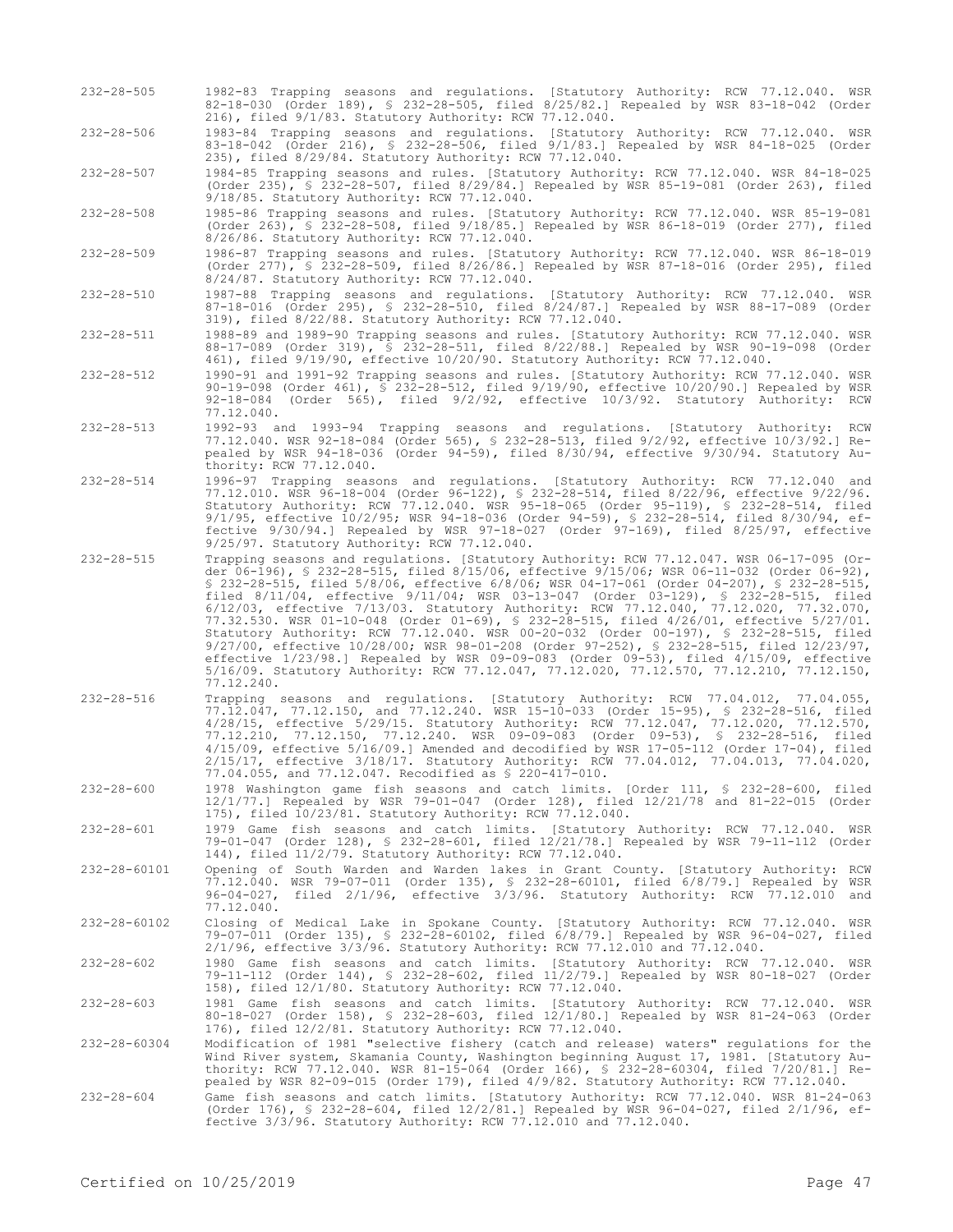- 232-28-60405 Fishing season closure on Grizzly, Ryan, Hanaford, Elk, and Tradedollar lakes in Skamania County, and Fawn and Forest lakes in Cowlitz County. [Statutory Authority: RCW 77.12.040. WSR 82-10-014 (Order 181), § 232-28-60405, filed 4/28/82.] Repealed by WSR 83-01-004 (Order 196), filed 12/2/82. Statutory Authority: RCW 77.12.040.
- 232-28-60406 Mt. St. Helens area hunting, fishing, and trapping closure. [Statutory Authority: RCW 77.12.040. WSR 82-09-014 and 82-10-015 (Order 180 and 182), § 232-28-60406, filed 4/9/82 and 4/28/82.] Repealed by WSR 82-19-025 (Order 191), filed 9/9/82. Statutory Authority: RCW 77.12.040.
- 232-28-60415 Season extension on Burke Lake (Grant County) through December 31, 1982. [Statutory Authority: RCW 77.12.040. WSR 82-18-056 (Order 190), § 232-28-60415, filed 8/31/82.] Repealed by WSR 96-04-027, filed 2/1/96, effective 3/3/96. Statutory Authority: RCW 77.12.010 and 77.12.040.
- 232-28-60416 Mt. St. Helens' area hunting, fishing, and trapping closure. [Statutory Authority: RCW 77.12.040. WSR 82-19-025 (Order 191), § 232-28-60416, filed 9/9/82.] Repealed by WSR 83-18-041 (Order 215), filed 9/1/83. Statutory Authority: RCW 77.12.040.
- 232-28-605 1983 Game fish seasons and catch limits. [Statutory Authority: RCW 77.12.040. WSR 83-12-005 (Order 203), § 232-28-605, filed 5/20/83; WSR 83-09-025 (Order 204), § 232-28-605, filed 4/14/83; WSR 83-01-005 (Order 197), § 232-28-605, filed 12/2/82.] Repealed by WSR 96-04-027, filed 2/1/96, effective 3/3/96. Statutory Authority: RCW 77.12.010 and 77.12.040.
- 232-28-60508 Establish an open fishing season on the Snake and Grande Ronde rivers to angling for steelhead. [Statutory Authority: RCW 77.12.040. WSR 83-15-056 (Order 207), § 232-28-60508, filed 7/20/83, effective 9/1/83.] Repealed by WSR 96-04-027, filed 2/1/96, effective 3/3/96. Statutory Authority: RCW 77.12.010 and 77.12.040.
- 232-28-606 1984 Washington game fish seasons and catch limits. [Statutory Authority: RCW 77.12.040. WSR 83-24-042 (Order 219), § 232-28-606, filed 12/1/83, effective 1/1/84.] Repealed by WSR 84-24-031 (Order 239), filed 11/30/84, effective 1/1/85. Statutory Authority: RCW 77.12.040.
- 232-28-607 Marine waters regulations. [Statutory Authority: RCW 77.12.040. WSR 83-24-042 (Order 219), § 232-28-607, filed 12/1/83, effective 1/1/84.] Repealed by WSR 84-24-031 (Order 239), filed 11/30/84, effective 1/1/85. Statutory Authority: RCW 77.12.040.
- 232-28-60701 Establish an open fishing season for hatchery origin steelhead trout on the mainstem Columbia River and Drano Lake. [Statutory Authority: RCW 77.12.030. WSR 84-12-011 (Order 228), § 232-28-60701, filed 5/25/84.] Repealed by WSR 84-24-031 (Order 239), filed 11/30/84, effective 1/1/85. Statutory Authority: RCW 77.12.040.
- 232-28-608 Region I. [Statutory Authority: RCW 77.12.040. WSR 83-24-042 (Order 219), § 232-28-608, filed 12/1/83, effective 1/1/84.] Repealed by WSR 84-24-031 (Order 239), filed 11/30/84, effective 1/1/85. Statutory Authority: RCW 77.12.040.
- 232-28-609 Region II. [Statutory Authority: RCW 77.12.040. WSR 83-24-042 (Order 219), § 232-28-609, filed 12/1/83, effective 1/1/84.] Repealed by WSR 84-24-031 (Order 239), filed 11/30/84, effective 1/1/85. Statutory Authority: RCW 77.12.040.
- 232-28-610 Region III. [Statutory Authority: RCW 77.12.040. WSR 83-24-042 (Order 219), § 232-28-610, filed 12/1/83, effective 1/1/84.] Repealed by WSR 84-24-031 (Order 239), filed 11/30/84, effective 1/1/85. Statutory Authority: RCW 77.12.040.
- 232-28-611 Region IV. [Statutory Authority: RCW 77.12.040. WSR 83-24-042 (Order 219), § 232-28-611, filed 12/1/83, effective 1/1/84.] Repealed by WSR 84-24-031 (Order 239), filed 11/30/84, effective 1/1/85. Statutory Authority: RCW 77.12.040.
- 232-28-61101 Steelhead fishing regulation change on the mainstem of the Stillaguamish River. [Statutory Authority: RCW 77.12.030. WSR 84-12-012 (Order 229), § 232-28-61101, filed 5/25/84.] Repealed by WSR 84-24-031 (Order 239), filed 11/30/84, effective 1/1/85. Statutory Authority: RCW 77.12.040.
- 232-28-612 Region V. [Statutory Authority: RCW 77.12.040. WSR 83-24-042 (Order 219), § 232-28-612, filed 12/1/83, effective 1/1/84.] Repealed by WSR 84-24-031 (Order 239), filed 11/30/84, effective 1/1/85. Statutory Authority: RCW 77.12.040.
- 232-28-613 Region VI. [Statutory Authority: RCW 77.12.040. WSR 83-24-042 (Order 219), § 232-28-613, filed 12/1/83, effective 1/1/84.] Repealed by WSR 84-24-031 (Order 239), filed 11/30/84, effective 1/1/85. Statutory Authority: RCW 77.12.040.
- 232-28-61301 Season closure for steelhead fishing on the Quinault River system. [Statutory Authority: RCW 77.12.030. WSR 84-12-010 (Order 227), § 232-28-61301, filed 5/25/84.] Repealed by WSR 84-24-031 (Order 239), filed 11/30/84, effective 1/1/85. Statutory Authority: RCW 77.12.040.
- 232-28-614 1985 Washington game fish seasons and catch limits. [Statutory Authority: RCW 77.12.040. WSR 84-24-031 (Order 239), § 232-28-614, filed 11/30/84, effective 1/1/85.] Repealed by WSR 85-24-060 (Order 264), filed 12/2/85. Statutory Authority: RCW 77.12.040.
- 232-28-61401 Amendment to 1985 Washington game fish seasons and catch limits—Lake Washington and Wenatchee Lake. [Statutory Authority: RCW 77.12.040. WSR 85-03-041 (Order 240), § 232-28-61401, filed 1/11/85.] Repealed by WSR 85-24-060 (Order 264), filed 12/2/85. Statutory Authority: RCW 77.12.040.
- 232-28-61402 Amendment to 1985 Washington game fish seasons and catch limits—Deep Lake (Thurston County). [Statutory Authority: RCW 77.12.040. WSR 85-03-041 (Order 240), § 232-28-61402, filed 1/11/85.] Repealed by WSR 85-24-060 (Order 264), filed 12/2/85. Statutory Authority: RCW 77.12.040.
- 232-28-615 1986 Washington game fish seasons and catch limits. [Statutory Authority: RCW 77.12.040. WSR 85-24-060 (Order 264), § 232-28-615, filed 12/2/85.] Repealed by WSR 86-24-023 (Order 285), filed 11/24/86, effective 1/1/87. Statutory Authority: RCW 77.12.040.
- 232-28-61511 Amendment to 1986 Washington game fish seasons and catch limits—Definition of wild steelhead release. [Statutory Authority: RCW 77.12.040. WSR 86-12-046 (Order 273), § 232-28-61511, filed 6/2/86.] Repealed by WSR 86-24-022 and 86-24-062 (Order 276 and 281), filed 11/24/86 and 12/2/86, effective 1/1/87. Statutory Authority: RCW 77.12.040.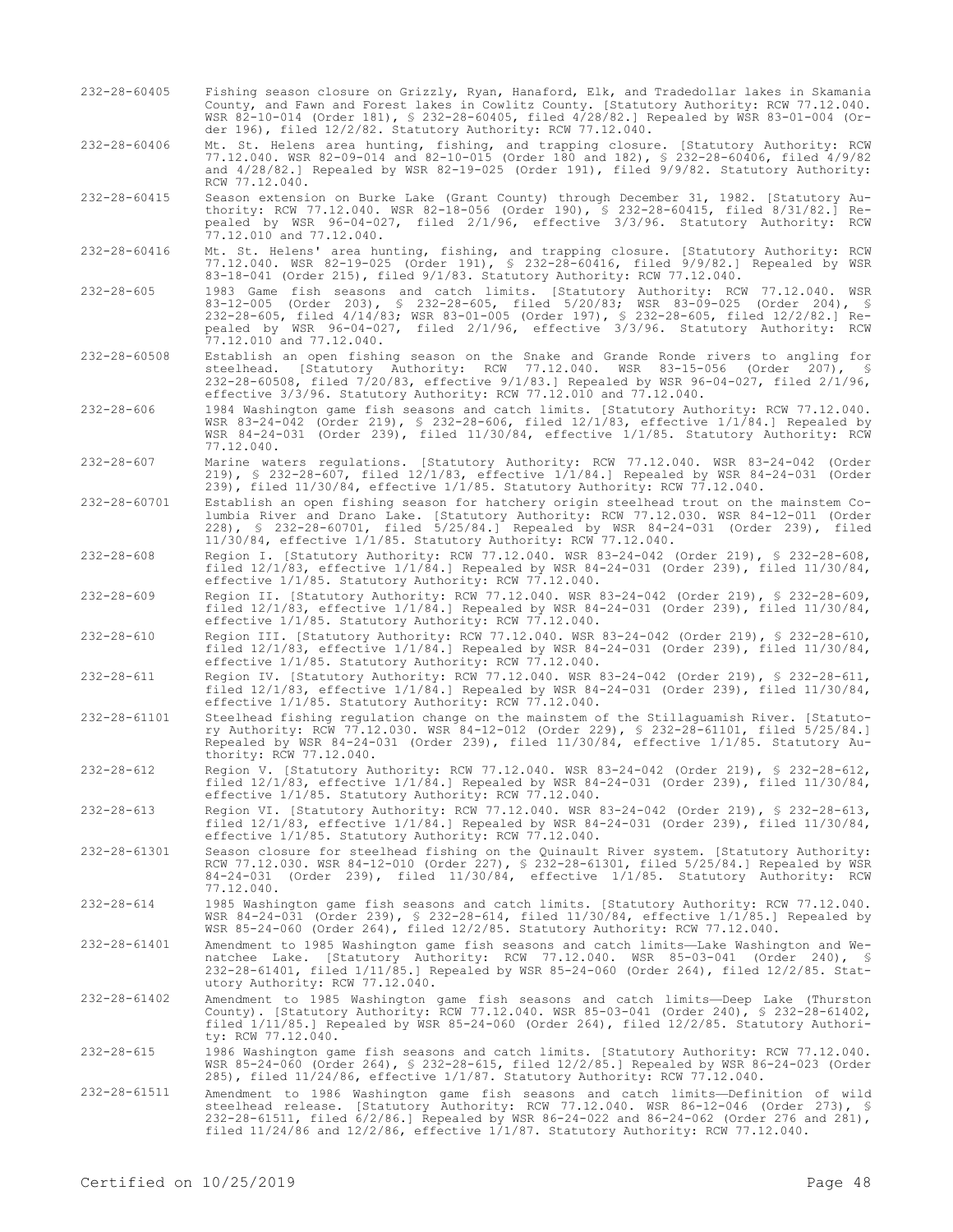- 232-28-616 1987-88 Washington game fish regulations. [Statutory Authority: RCW 77.12.040. WSR 86-24-023 (Order 285), § 232-28-616, filed 11/24/86, effective 1/1/87.] Repealed by WSR 88-07-065 (Order 307), filed 3/16/88. Statutory Authority: RCW 77.12.040.
- 232-28-61610 Amendment to 1987-88 Washington game fish regulations—Elwha River. [Statutory Authority: RCW 77.12.040. WSR 87-21-027 (Order 298), § 232-28-61610, filed 10/12/87.] Repealed by WSR 96-04-027, filed 2/1/96, effective 3/3/96. Statutory Authority: RCW 77.12.010 and 77.12.040.

232-28-617 1988-90 Washington game fish regulations. [Statutory Authority: RCW 77.12.040. WSR 88-07-065 (Order 307), § 232-28-617, filed 3/16/88.] Repealed by WSR 90-01-066 (Order 410), filed 12/18/89, effective 4/15/90. Statutory Authority: RCW 77.12.040.

232-28-61703 Amendment to 1988-90 Game fish regulations—Clay Pit Pond (Whatcom County). [Statutory Authority: RCW 77.12.040. WSR 88-17-028 (Order 315), § 232-28-61703, filed 8/12/88.] Repealed by WSR 89-11-051 (Order 390), filed 5/17/89. Statutory Authority: RCW 77.12.040.

232-28-61706 Amendment to 1988-90 Game fish regulations—Wapato Lake (Chelan County). [Statutory Authority: RCW 77.12.040. WSR 88-17-027 (Order 314), § 232-28-61706, filed 8/12/88, effective 10/27/88.] Repealed by WSR 90-01-066 (Order 410), filed 12/18/89, effective 4/15/90. Statutory Authority: RCW 77.12.040.

- 232-28-61713 Amendment to 1988-90 Washington game fish regulations—Mayfield Lake. [Statutory Authority: RCW 77.12.040. WSR 89-04-037 (Order 378), § 232-28-61713, filed 1/30/89.] Repealed by WSR 90-01-066 (Order 410), filed 12/18/89, effective 4/15/90. Statutory Authority: RCW 77.12.040.
- 232-28-61717 Amendment to the 1988-90 Game fishing regulations—Washougal River. [Statutory Authority: RCW 77.12.040. WSR 89-10-026 (Order 387), § 232-28-61717, filed 4/26/89.] Repealed by WSR 92-01-083 (Order 523), filed 12/16/91, effective 4/16/92. Statutory Authority: RCW 77.12.040.
- 232-28-61720 Amendment to 1988-90 Game fish seasons and catch limits—Columbia River regulations license reciprocity provisions between Oregon and Washington. [Statutory Authority: RCW 77.12.040. WSR 89-10-026 (Order 387), § 232-28-61720, filed 4/26/89.] Repealed by WSR 90-01-066 (Order 410), filed 12/18/89, effective 4/15/90. Statutory Authority: RCW 77.12.040.
- 232-28-61721 Amendment to 1988-90 Game fish regulations—Toutle River (Lewis County). [Statutory Authority: RCW 77.12.040. WSR 89-10-026 (Order 387), § 232-28-61721, filed 4/26/89.] Repealed by WSR 90-01-066 (Order 410), filed 12/18/89, effective 4/15/90. Statutory Authority: RCW 77.12.040.
- 232-28-61722 Amendment to 1988-90 Game fish regulations—Sooes (Suez) River and tributaries. [Statutory Authority: RCW 77.12.040. WSR 89-10-027 (Order 388), § 232-28-61722, filed 4/26/89.] Repealed by WSR 90-01-066 (Order 410), filed 12/18/89, effective 4/15/90. Statutory Authority: RCW 77.12.040.
- 232-28-61728 Amendment to 1988-90 Game fish seasons and catch limits—Cedar and Sammamish River Systems, and in Lakes Washington and Sammamish, Salmon Bay, and Lake Washington Ship Canal (also known as Lake Union Ship Canal). [Statutory Authority: RCW 77.12.040. WSR 90-02-070 (Order 423), § 232-28-61728, filed 1/2/90, effective 2/2/90.] Repealed by WSR 92-01-083 (Order 523), filed 12/16/91, effective 4/16/92. Statutory Authority: RCW 77.12.040.
- 232-28-61729 Amendment to 1988-90 Game fish regulations—Puyallup and Carbon rivers. [Statutory Authority: RCW 77.12.040. WSR 90-02-071 (Order 424), § 232-28-61729, filed 1/2/90, effective 2/1/90.] Repealed by WSR 92-01-083 (Order 523), filed 12/16/91, effective 4/16/92. Statutory Authority: RCW 77.12.040.
- 232-28-618 1990-92 Washington game fish seasons and catch limits. [Statutory Authority: RCW 77.12.040. WSR 90-01-068 (Order 414), § 232-28-618, filed 12/18/89, effective 4/15/90.] Repealed by WSR 92-01-083 (Order 523), filed 12/16/91, effective 4/16/92. Statutory Authority: RCW 77.12.040.
- 232-28-61802 1990-92 Washington game fish seasons and catch limits—Sauk River. [Statutory Authority: RCW 77.12.040. WSR 90-08-064 (Order 429), § 232-28-61802, filed 3/30/90, effective 4/30/90.] Repealed by WSR 92-01-083 (Order 523), filed 12/16/91, effective 4/16/92. Statutory Authority: RCW 77.12.040.
- 232-28-61803 1990-92 Washington game fish seasons and catch limits—Tye River. [Statutory Authority: RCW 77.12.040. WSR 90-08-065 (Order 430), § 232-28-61803, filed 3/30/90, effective 4/30/90.] Repealed by WSR 92-01-083 (Order 523), filed 12/16/91, effective 4/16/92. Statutory Authority: RCW 77.12.040.
- 232-28-61804 1990-92 Washington game fish seasons and catch limits—Toutle River, South Fork. [Statutory Authority: RCW 77.12.040. WSR 90-08-067 (Order 433), § 232-28-61804, filed 3/30/90, effective 4/30/90.] Repealed by WSR 92-01-083 (Order 523), filed 12/16/91, effective 4/16/92. Statutory Authority: RCW 77.12.040.

232-28-61805 1990-92 Washington game fish seasons and catch limits—Spokane River. [Statutory Authority: RCW 77.12.040. WSR 90-08-063 (Order 428), § 232-28-61805, filed 3/30/90, effective 4/30/90.] Repealed by WSR 92-01-083 (Order 523), filed 12/16/91, effective 4/16/92. Statutory Authority: RCW 77.12.040.

232-28-61807 1990-92 Washington game fish seasons and catch limits—Statewide. [Statutory Authority: RCW 77.12.040. WSR 90-10-069 (Order 436), § 232-28-61807, filed 5/1/90, effective 6/1/90.] Repealed by WSR 92-01-083 (Order 523), filed 12/16/91, effective 4/16/92. Statu-tory Authority: RCW 77.12.040.

- 232-28-61808 1990-92 Washington game fish seasons and catch limits—Warden Lake and South Warden Lake (Grant County). [Statutory Authority: RCW 77.12.040. WSR 90-17-033 (Order 453), § 232-28-61808, filed 8/9/90, effective 8/11/90.] Repealed by WSR 92-01-083 (Order 523), filed 12/16/91, effective 4/16/92. Statutory Authority: RCW 77.12.040.
- 232-28-61809 1990-92 Washington game fish seasons and catch limits—Cashmere Pond (Chelan County). [Statutory Authority: RCW 77.12.040 and 77.04.055. WSR 90-22-058 (Order 466), § 232-28-61809, filed 11/5/90, effective 12/6/90.] Repealed by WSR 92-01-083 (Order 523), filed 12/16/91, effective 4/16/92. Statutory Authority: RCW 77.12.040.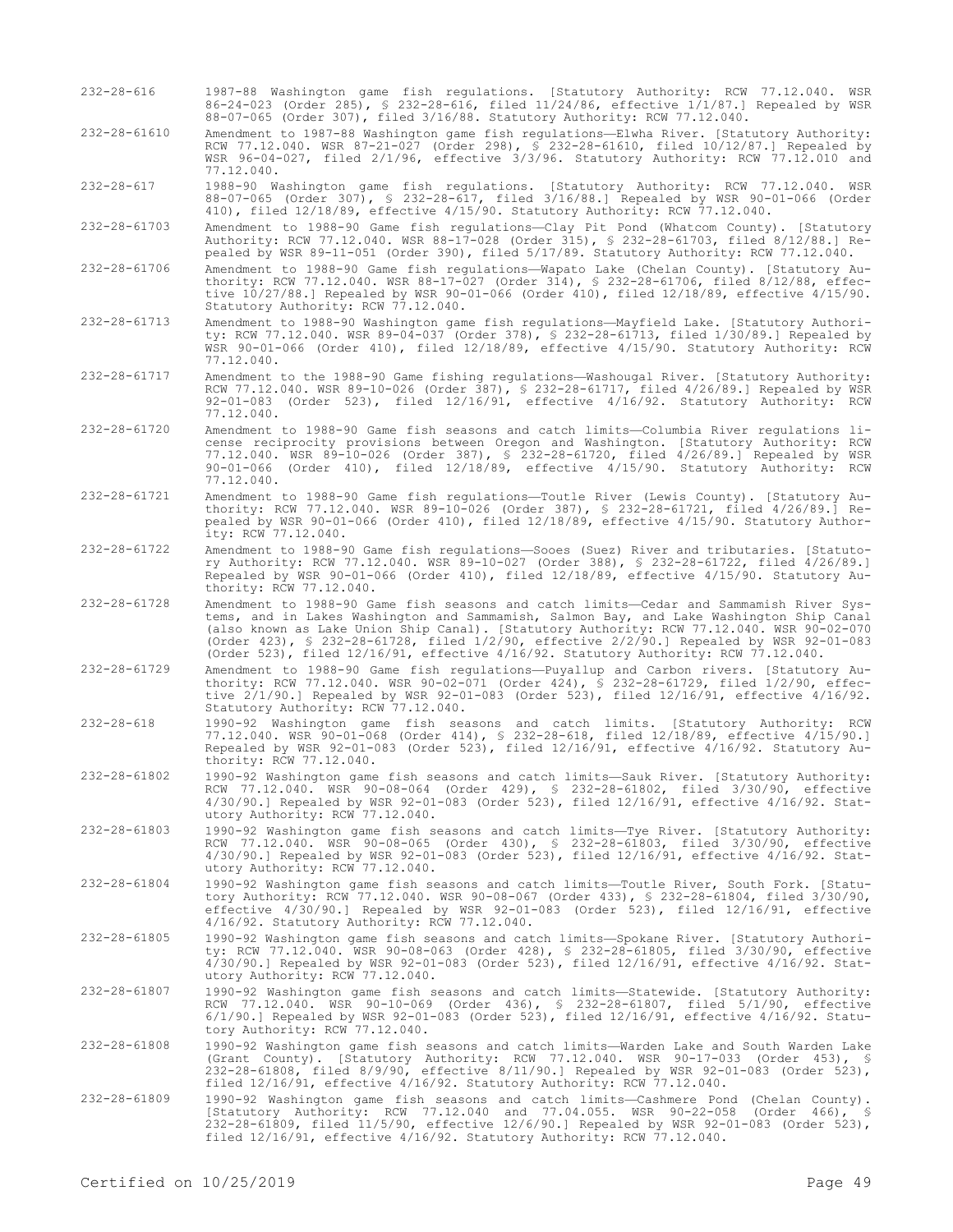232-28-61810 1990-92 Washington game fish seasons and catch limits—Tolt River. [Statutory Authority: RCW 77.12.040 and 77.04.055. WSR 90-21-111 (Order 465), § 232-28-61810, filed 10/22/90, effective 11/1/90.] Repealed by WSR 91-08-074 (Order 488), filed 4/3/91, effective 5/4/91. Statutory Authority: RCW 77.12.040 and 77.04.055.

232-28-61812 1990-92 Washington game fish seasons and catch limits—Grande Ronde River. [Statutory Authority: RCW 77.12.040 and 77.04.055. WSR 90-19-017 (Order 457), § 232-28-61812, filed 9/10/90, effective 9/15/90.] Repealed by WSR 92-01-083 (Order 523), filed 12/16/91, effective 4/16/92. Statutory Authority: RCW 77.12.040.

- 232-28-61813 Washington game fish seasons and catch limits—Snake River. [Statutory Authority: RCW 77.12.040. WSR 91-05-002 (Order 484), § 232-28-61813, filed 2/7/91, effective 3/10/91.] Repealed by WSR 92-01-083 (Order 523), filed 12/16/91, effective 4/16/92. Statutory Authority: RCW 77.12.040.
- 232-28-61815 Washington game fish seasons and catch limits—Cedar and Sammamish Rivers, Lake Washington, Lake Sammamish, Salmon Bay and Lake Washington Ship Canal (also known as Lake Union Ship Canal). [Statutory Authority: RCW 77.12.040. WSR 91-05-001 (Order 483), § 232-28-61815, filed 2/7/91, effective 3/10/91.] Repealed by WSR 92-01-083 (Order 523), filed 12/16/91, effective 4/16/92. Statutory Authority: RCW 77.12.040.
- 232-28-61817 1990-92 Washington game fish seasons and catch limits—Tolt and Snoqualmie Rivers. [Statutory Authority: RCW 77.12.040 and 77.04.055. WSR 91-08-074 (Order 488), § 232-28-61817, filed 4/3/91, effective 5/4/91.] Repealed by WSR 92-01-083 (Order 523), filed 12/16/91, effective 4/16/92. Statutory Authority: RCW 77.12.040.

232-28-619 Washington food fish and game fish—Freshwater exceptions to statewide rules. [Statutory Authority: RCW 77.04.012, 77.04.020, 77.04.055, 77.12.045, and 77.12.047. WSR 13-20-021 (Order 13-210), § 232-28-619, filed 9/23/13, effective 10/24/13. Statutory Authority: RCW 77.04.012 and 77.12.047. WSR 13-11-125 (Order 13-105), § 232-28-619, filed 5/21/13, effective 6/21/13. Statutory Authority: RCW 77.04.020, 77.12.045, and 77.12.047. WSR 12-18-006 (Order 12-190), § 232-28-619, filed 8/23/12, effective 9/23/12. Statutory Authority: RCW 77.04.012 and 77.12.047. WSR 12-05-082 (Order 12-17), § 232-28-619, filed 2/16/12, effective 3/18/12. Statutory Authority: RCW 77.04.020, 77.12.045, and 77.12.047. WSR 11-21-038 (Order 11-273), § 232-28-619, filed 10/11/11, effective 11/11/11. Statutory Authority: RCW 77.04.020 and 77.12.047. WSR 11-09-050 (Order 11-69), § 232-28-619, filed 4/18/11, effective 5/19/11. Statutory Authority: RCW 77.04.012, 77.04.055, and 77.12.047. WSR 11-03-054 (Order 11-13), § 232-28-619, filed 1/14/11, effective 2/14/11. Statutory Authority: RCW 77.04.020, 77.12.045, and 77.12.047. WSR 10-12-062 (Order 10-137), § 232-28-619, filed 5/27/10, effective 6/27/10. Statutory Authority: RCW 77.12.047. WSR 10-07-105 (Order 10-64), § 232-28-619, filed 3/19/10, effective 5/1/10. Statutory Authority: RCW 77.12.047 and 77.04.020. WSR 09-15-035 (Order 09-133), § 232-28-619, filed 7/8/09, effective 8/8/09. Statutory Authority: RCW 77.12.047. WSR 09-06-042 (Order 09-27), § 232-28-619, filed 2/25/09, effective 5/1/09. Statutory Authority: RCW 77.12.047 and 77.04.020. WSR 08-15-002 (Order 08-165), § 232-28-619, filed 7/3/08, effective 8/3/08. Statutory Authority: RCW 77.12.047. WSR 08-07-003, § 232-28-619, filed 3/5/08, effective 4/5/08. Statutory Authority: RCW 77.12.047 and 77.04.020. WSR 07-16-056, § 232-28-619, filed 7/26/07, effective 8/26/07. Statutory Authority: RCW 77.12.047. WSR 07-05-051 (Order 07-22), § 232-28-619, filed 2/16/07, effective 3/19/07; WSR 06-16-096 (Order 06-174), § 232-28-619, filed 7/31/06, effective 8/31/06; WSR 06-09-021 (Order 06-67), § 232-28-619, filed 4/11/06, effective 5/12/06; WSR 06-05-085 (Order 06-23), § 232-28-619, filed 2/14/06, effective 5/1/06; WSR 05-17-007 (Order 05-168), § 232-28-619, filed 8/3/05, effective 9/3/05; WSR 05-05-035 (Order 05-15), § 232-28-619, filed 2/10/05, effective 5/1/05; WSR 05-03-005 (Order 05-03), § 232-28-619, filed 1/5/05, effective 2/5/05; WSR 04-19-012 (Order 04-242), § 232-28-619, filed 9/2/04, effective 10/3/04; WSR 04-16-046 (Order 04-189), § 232-28-619, filed 7/28/04, effective 8/28/04; WSR 04-07-009 (Order 04-39), § 232-28-619, filed 3/4/04, effective 5/1/04; WSR 03-16-110 (Order 03-181), § 232-28-619, filed 8/6/03, effective 9/6/03; WSR 03-05-057 (Order 03-24), § 232-28-619, filed 2/14/03, effective 5/1/03; WSR 02-20-082 (Order 02-249), § 232-28-619, filed 9/30/02, effective 10/31/02; WSR 02-15-097 (Order 02-158), § 232-28-619, filed 7/16/02, effective 8/16/02; WSR 02-08-048 (Order 02-53), § 232-28-619, filed 3/29/02, effective 5/1/02; WSR 01-14-001 (Order 01-107), § 232-28-619, filed 6/21/01, effective 7/22/01; WSR 01-06-036 (Order 01-24), § 232-28-619, filed 3/5/01, effective 5/1/01. Statutory Authority: 2000 c 107 § 7. WSR 00-16-091 (Order 00-134), § 232-28-619, filed 7/31/00, effective 8/31/00. Statutory Authority: RCW 75.08.080, 77.12.040. WSR 00-08-038 (Order 00-29), § 232-28-619, filed 3/29/00, effective 5/1/00; WSR 99-15-081 (Order 99-102), § 232-28-619, filed 7/20/99, effective 8/20/99; WSR 99-08-029 (Order 99-13), § 232-28-619, filed 3/30/99, effective 5/1/99; WSR 98-15-081 (Order 98-122), § 232-28-619, filed 7/15/98, effective 8/15/98; WSR 98-06-031, § 232-28-619, filed 2/26/98, effective 5/1/98. Statutory Authority: RCW 75.08.080 and 75.12.040. WSR 97-18-035, § 232-28-619, filed 8/27/97, effective 9/27/97. Statutory Authority: RCW 77.12.040. WSR 97-07-076 (Order 97-50), § 232-28-619, filed 3/19/97, effective 5/1/97; WSR 96-11-079 (Order 96-45), § 232-28-619, filed 5/13/96, effective 6/13/96; WSR 95-19-011 (Order 95-114), § 232-28-619, filed 9/7/95, effective 10/8/95; WSR 95-10-027, § 232-28-619, filed 4/26/95, effective 5/27/95; WSR 95-05-008 (Order 95-11), § 232-28-619, filed 2/1/95, effective 5/1/95. Statutory Authority: RCW 77.04.055 and 77.12.040. WSR 93-21-070 (Order 617), § 232-28-619, filed 10/20/93, effective 4/16/94; WSR 92-01-084 (Order 524), § 232-28-619, filed 12/16/91, effective 4/16/92.] Repealed by WSR 14-04-120 (Order 14-26), filed 2/4/14, effective 3/7/14. Statutory Authority: RCW 77.04.012, 77.04.013, 77.04.055, and 77.12.047.

232-28-61901 1992-94 Washington game fish seasons and catch limits—Lake Desire. [Statutory Authority: RCW 77.12.040. WSR 92-07-038 (Order 536), § 232-28-61901, filed 3/11/92, effective 4/11/92.] Repealed by WSR 93-21-070 (Order 617), \$232-28-61901, filed 3/11/92, effective 4/16/94. Stat-<br>4/11/92.] Repealed by WSR 93-21-070 (Order 617), filed 10/20/93, effective 4/16/94. Statutory Authority: RCW 77.04.055 and 77.12.040.

232-28-61902 1992-94 Washington game fish seasons and catch limits—Pipers Creek. [Statutory Authority: RCW 77.12.040. WSR 92-07-039 (Order 537), § 232-28-61902, filed 3/11/92, effective 4/11/92.] Repealed by WSR 93-21-070 (Order 617), filed 10/20/93, effective 4/16/94. Statutory Authority: RCW 77.04.055 and 77.12.040.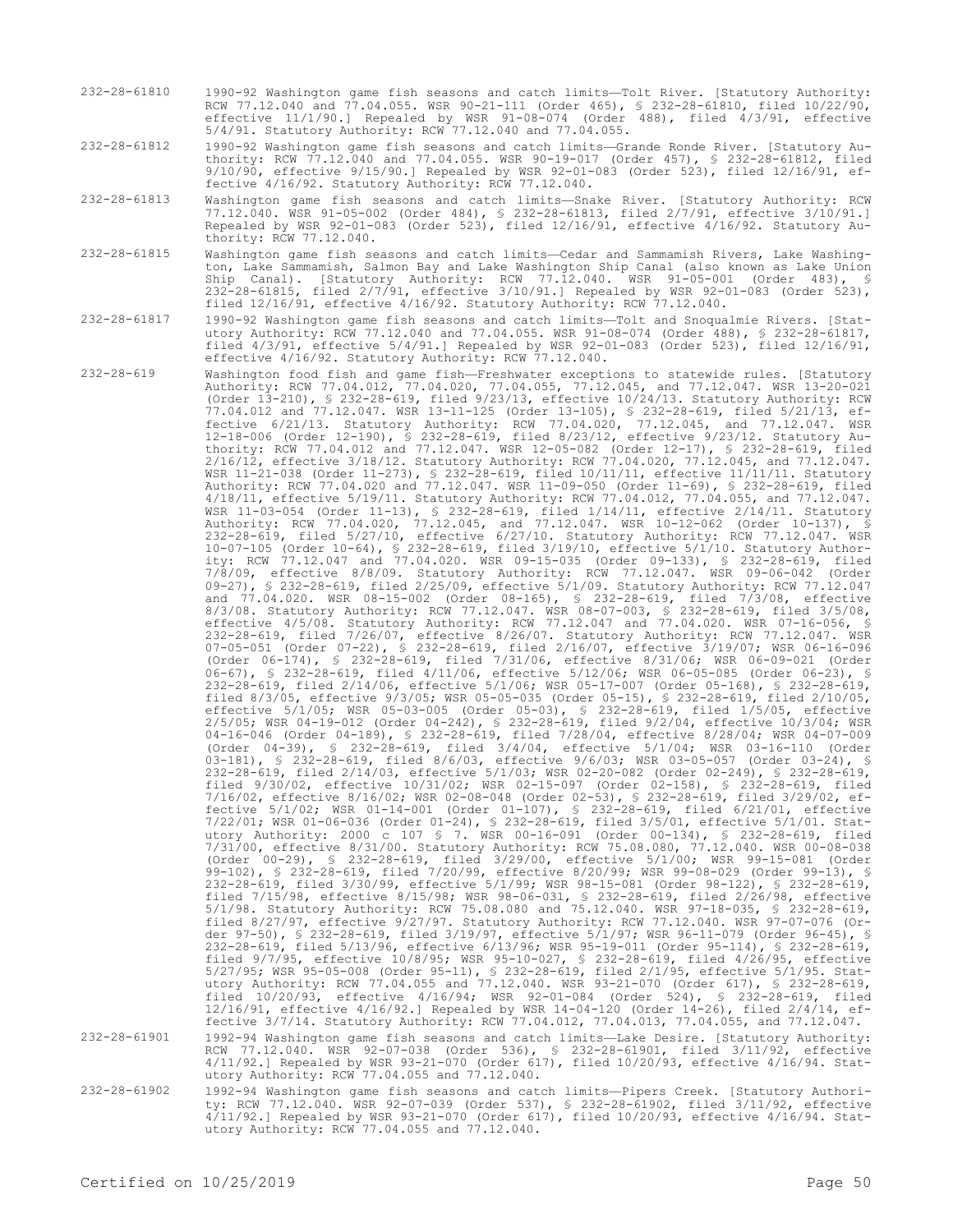232-28-61904 1992-94 Washington game fish seasons and catch limits—Walleye. [Statutory Authority: RCW 77.12.040. WSR 92-07-040 (Order 538), § 232-28-61904, filed 3/11/92, effective 4/11/92.] Repealed by WSR 93-21-070 (Order 617), filed 10/20/93, effective 4/16/94. Statutory Authority: RCW 77.04.055 and 77.12.040.

232-28-61905 1992-94 Washington game fish seasons and catch limits—Skykomish River. [Statutory Authority: RCW 77.12.040. WSR 92-07-041 (Order 539), § 232-28-61905, filed 3/11/92, effective 4/11/92.] Repealed by WSR 93-21-070 (Order 617), filed 10/20/93, effective 4/16/94. Statutory Authority: RCW 77.04.055 and 77.12.040.

232-28-61906 1992-94 Washington game fish seasons and catch limits—Tokul Creek. [Statutory Authority: RCW 77.12.040. WSR 92-07-042 (Order 540), § 232-28-61906, filed 3/11/92, effective 4/11/92.] Repealed by WSR 93-21-070 (Order 617), filed 10/20/93, effective 4/16/94. Statutory Authority: RCW 77.04.055 and 77.12.040.

- 232-28-61907 1992-94 Washington game fish seasons and catch limits—Bass daily catch limits (Region 4). [Statutory Authority: RCW 77.12.040. WSR 92-11-079 (Order 545), § 232-28-61907, filed 5/20/92, effective 6/20/92.] Repealed by WSR 93-21-070 (Order 617), filed 10/20/93, effective 4/16/94. Statutory Authority: RCW 77.04.055 and 77.12.040.
- 232-28-61908 1992-94 Washington game fish seasons and catch limits—Kettle River. [Statutory Authority: RCW 77.12.040. WSR 92-11-080 (Order 546), § 232-28-61908, filed 5/20/92, effective 6/20/92.] Repealed by WSR 93-21-070 (Order 617), filed 10/20/93, effective 4/16/94. Statutory Authority: RCW 77.04.055 and 77.12.040.

232-28-61909 1992-94 Washington gamefish seasons and catch limits—Deep Creek. [Statutory Authority: RCW 77.12.040. WSR 92-16-064 (Order 560), § 232-28-61909, filed 8/3/92, effective 9/3/92.] Repealed by WSR 93-21-070 (Order 617), filed 10/20/93, effective 4/16/94. Statutory Authority: RCW 77.04.055 and 77.12.040.

- 232-28-61910 1992-94 Washington game fish seasons and catch limits—Winter steelhead regulations—Cowlitz River. [Statutory Authority: RCW 77.12.040. WSR 92-19-001 (Order 566), § 232-28-61910, filed 9/2/92, effective 10/3/92.] Repealed by WSR 93-21-070 (Order 617), filed 10/20/93, effective 4/16/94. Statutory Authority: RCW 77.04.055 and 77.12.040.
- 232-28-61911 1992-94 Washington game fish seasons and catch limits—Winter steelhead regulations—Big White Salmon River. [Statutory Authority: RCW 77.12.040. WSR 92-19-002 (Order 567), § 232-28-61911, filed 9/2/92, effective 10/3/92.] Repealed by WSR 93-21-070 (Order 617), filed 10/20/93, effective 4/16/94. Statutory Authority: RCW 77.04.055 and 77.12.040.
- 232-28-61912 1992-94 Washington game fish seasons and catch limits—Stan Coffin, H, and Ancient lakes, unnamed pond in desert unit of the Columbia Basin TWN (18N), RGE (26E), SEC (11,14) in Region 2, Bingen Lake in Region 5, and Buck Lake in Region 6. [Statutory Authority: RCW 77.12.040. WSR 92-19-023 (Order 569), § 232-28-61912, filed 9/4/92, effective 10/5/92.] Repealed by WSR 93-21-070 (Order 617), filed 10/20/93, effective 4/16/94. Statutory Authority: RCW 77.04.055 and 77.12.040.
- 232-28-61913 1992-94 Washington game fish seasons and catch limits—Burke and Quincy lakes. [Statutory Authority: RCW 77.12.040. WSR 92-19-003 (Order 568), § 232-28-61913, filed 9/2/92, effective 10/3/92.] Repealed by WSR 93-21-070 (Order 617), filed 10/20/93, effective 4/16/94. Statutory Authority: RCW 77.04.055 and 77.12.040.
- 232-28-61916 1992-94 Washington game fish seasons and catch limits—Steelhead regulations—Marine Areas 1 through 13. [Statutory Authority: RCW 77.12.040. WSR 92-21-026 (Order 571), § 232-28-61916, filed 10/13/92, effective 11/13/92.] Repealed by WSR 93-21-070 (Order 617), filed 10/20/93, effective 4/16/94. Statutory Authority: RCW 77.04.055 and 77.12.040.
- 232-28-61917 1992-94 Washington game fish seasons and catch limits—Region Three regulations—Exceptions. [Statutory Authority: RCW 77.12.040. WSR 92-22-013 (Order 575), § 232-28-61917, filed 10/21/92, effective 11/21/92.] Repealed by WSR 93-21-070 (Order 617), filed 10/20/93, effective 4/16/94. Statutory Authority: RCW 77.04.055 and 77.12.040.
- 232-28-61918 1992-94 Washington game fish seasons and catch limits—Long Beach Peninsula, all lakes, ponds and sloughs (Pacific County). [Statutory Authority: RCW 77.12.040. WSR 92-22-012 (Order 574), § 232-28-61918, filed 10/21/92, effective 11/21/92.] Repealed by WSR 93-21-070 (Order 617), filed 10/20/93, effective 4/16/94. Statutory Authority: RCW 77.04.055 and 77.12.040.
- 232-28-61919 1992-94 Washington game fish seasons and catch limits—Mill Creek Pond (Grays Harbor Co.). Co. (Grays Harbor Authority: RCW 71.12.040. Martins Authority: Co.). [Statutory Authority: RCW 77.12.040. WSR 92-22-011 (Order 578), § 232-28-61919,<br>Co.). [Statutory Authority: RCW 77.12.040. WSR 92-22-011 (Order 578 filed 10/21/92, effective 11/21/92.] Repealed by WSR 93-21-070 (Order 617), filed 10/20/93, effective 4/16/94. Statutory Authority: RCW 77.04.055 and 77.12.040.
- 232-28-61923 1992-94 Washington game fish seasons and catch limits—Channel catfish regulations—Gissberg Ponds. [Statutory Authority: RCW 77.12.040. WSR 93-04-046 (Order 584), § 232-28-61923, filed 1/28/93, effective 2/28/93.] Repealed by WSR 93-21-070 (Order 617), filed 10/20/93, effective 4/16/94. Statutory Authority: RCW 77.04.055 and 77.12.040.
- 232-28-61924 1992-94 Washington game fish seasons and catch limits—Newman Lake. [Statutory Authority: RCW 77.12.040. WSR 93-04-047 (Order 585), § 232-28-61924, filed 1/28/93, effective 2/28/93.] Repealed by WSR 93-21-070 (Order 617), filed 10/20/93, effective 4/16/94. Statutory Authority: RCW 77.04.055 and 77.12.040.
- 232-28-61925 1992-94 Washington game fish seasons and catch limits—Spokane River in Region 1. [Statutory Authority: RCW 77.12.040. WSR 93-04-049 (Order 586), § 232-28-61925, filed 1/28/93, effective 2/28/93.] Repealed by WSR 93-21-070 (Order 617), filed 10/20/93, effective 4/16/94. Statutory Authority: RCW 77.04.055 and 77.12.040.
- 232-28-61926 1992-94 Washington game fish seasons and catch limits—Piper's Creek in Region 4. [Statutory Authority: RCW 77.12.040. WSR 93-04-050 (Order 587), § 232-28-61926, filed 1/28/93, effective 2/28/93.] Repealed by WSR 93-21-070 (Order 617), filed 10/20/93, effective 4/16/94. Statutory Authority: RCW 77.04.055 and 77.12.040.
- 232-28-61927 1992-94 Washington game fish seasons and catch limits—Blue Lake in Region 5. [Statutory Authority: RCW 77.12.040. WSR 93-04-051 (Order 588), § 232-28-61927, filed 1/28/93, effective 2/28/93.] Repealed by WSR 93-21-070 (Order 617), filed 10/20/93, effective 4/16/94. Statutory Authority: RCW 77.04.055 and 77.12.040.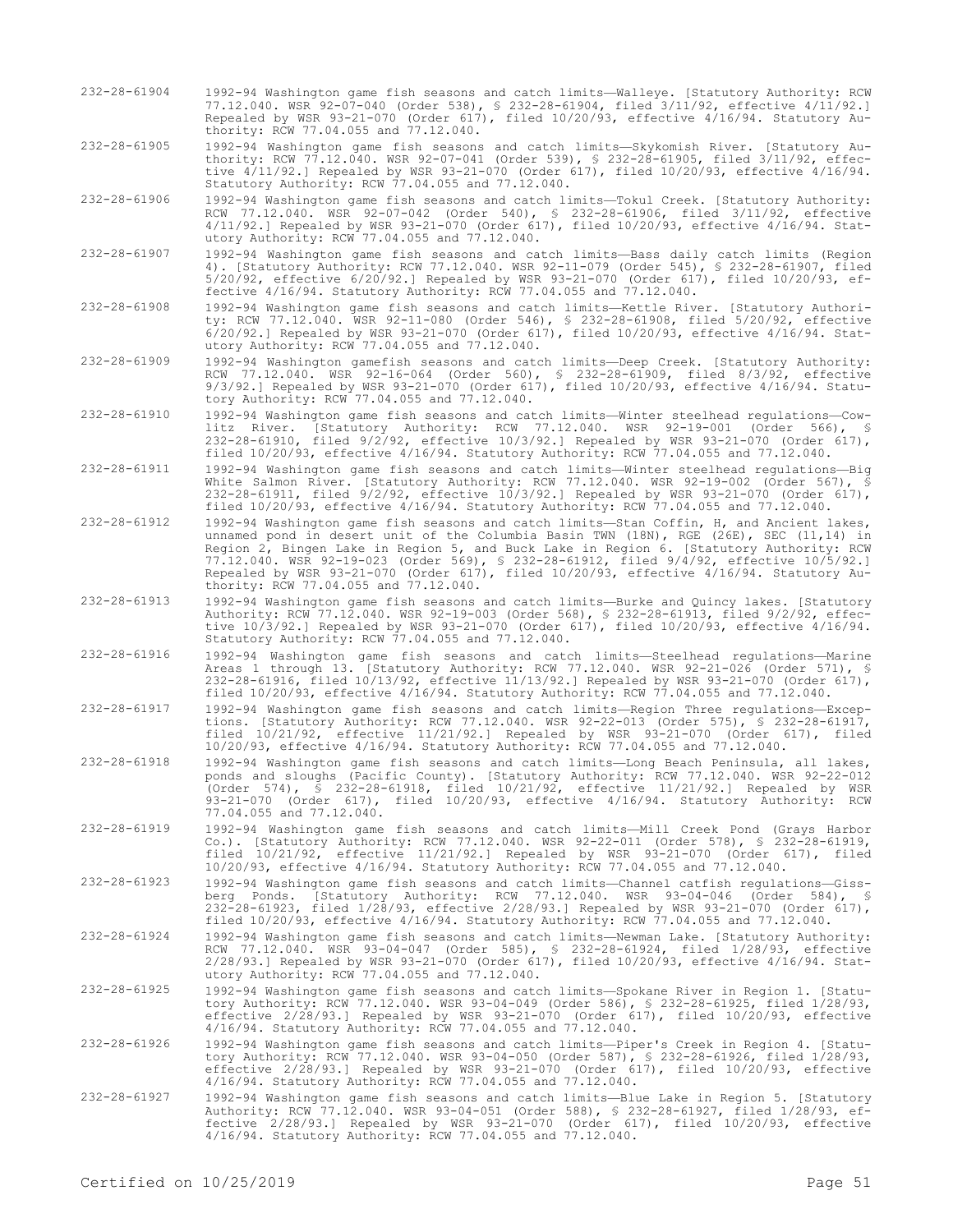232-28-61928 1992-94 Washington game fish seasons and catch limits—Yale Reservoir in Region 5. [Statutory Authority: RCW 77.12.040. WSR 93-04-048 (Order 589), § 232-28-61928, filed 1/28/93, effective 2/28/93.] Repealed by WSR 93-21-070 (Order 617), filed 10/20/93, effective 4/16/94. Statutory Authority: RCW 77.04.055 and 77.12.040.

232-28-61929 1992-94 Washington game fish seasons and catch limits—Tiger musky regulations—Mayfield Lake. [Statutory Authority: RCW 77.12.040. WSR 93-04-052 (Order 590), § 232-28-61929, filed 1/28/93, effective 2/28/93.] Repealed by WSR 93-21-070 (Order 617), filed 10/20/93, effective 4/16/94. Statutory Authority: RCW 77.04.055 and 77.12.040.

232-28-61930 1992-94 Washington game fish seasons and catch limits—Dungeness River in Region 6. [Statutory Authority: RCW 77.12.040. WSR 93-04-053 (Order 591), § 232-28-61930, filed 1/28/93, effective 2/28/93.] Repealed by WSR 93-21-070 (Order 617), filed 10/20/93, effective 4/16/94. Statutory Authority: RCW 77.04.055 and 77.12.040.

- 232-28-61932 1992-94 Washington game fish seasons and catch limits—Spokane River in Region 1. [Statutory Authority: RCW 77.12.040. WSR 93-10-055 (Order 601), § 232-28-61932, filed 4/30/93, effective 5/31/93.] Repealed by WSR 93-21-070 (Order 617), filed 10/20/93, effective 4/16/94. Statutory Authority: RCW 77.04.055 and 77.12.040.
- 232-28-61933 1992-94 Washington game fish seasons and catch limits—Coldwater Lake (Cowlitz/Skamania Co.). [Statutory Authority: RCW 77.12.040. WSR 93-10-053 (Order 599), § 232-28-61933, filed 4/30/93, effective 5/31/93.] Repealed by WSR 93-21-070 (Order 617), filed 10/20/93, effective 4/16/94. Statutory Authority: RCW 77.04.055 and 77.12.040.

232-28-61935 1992-94 Washington game fish seasons and catch limits—Green River (Region 4). [Statutory Authority: RCW 77.12.040. WSR 93-10-056 (Order 602), § 232-28-61935, filed 4/30/93, effective 5/31/93.] Repealed by WSR 93-21-070 (Order 617), filed 10/20/93, effective 4/16/94. Statutory Authority: RCW 77.04.055 and 77.12.040.

232-28-61940 1992-94 and 1994-95 Washington game fish seasons and catch limits—Columbia River. [Statutory Authority: RCW 77.12.040. WSR 94-04-018 (Order 625), § 232-28-61940, filed 1/24/94, effective 1/25/94.] Repealed by WSR 95-17-064 (Order 95-104), filed 8/15/95, effective 8/15/95. Statutory Authority: RCW 77.12.040.

232-28-61941 1994-95 Washington game fish seasons and catch limits—Lake Roosevelt. [Statutory Authority: RCW 77.12.040. WSR 94-06-012 (Order 627), § 232-28-61941, filed 2/18/94 effective 3/21/94.] Repealed by WSR 95-17-064 (Order 95-104), filed 8/15/95, effective 8/15/95. Statutory Authority: RCW 77.12.040.

232-28-61942 1992-94 and 1994-95 Washington game fish seasons and catch limits—Lakes Washington and Sammamish. [Statutory Authority: RCW 77.12.040. WSR 94-06-013 (Order 628), § 232-28-61942, filed 2/18/94, effective 3/21/94.] Repealed by WSR 95-17-064 (Order 95-104), filed 8/15/95, effective 8/15/95. Statutory Authority: RCW 77.12.040.

232-28-61945 1994-95 Washington game fish seasons and catch limits—Columbia River. [Statutory Authority: RCW 77.12.040. WSR 94-09-068 (Order 633), § 232-28-61945, filed 4/20/94, effective 5/21/94.] Repealed by WSR 95-17-064 (Order 95-104), filed 8/15/95, effective 8/15/95. Statutory Authority: RCW 77.12.040.

- 232-28-61946 1994-95 Washington game fish seasons and catch limits—Grande Ronde River (Region 1), Tucannon River (Region 1), and Sauk River (Region 4). [Statutory Authority: RCW 77.12.040. WSR 94-09-067 (Order 634), § 232-28-61946, filed 4/20/94, effective 5/21/94.] Repealed by WSR 95-17-064 (Order 95-104), filed 8/15/95, effective 8/15/95. Statutory Authority: RCW 77.12.040.
- 232-28-61947 1994-95 Washington game fish seasons and catch limits—Baker Lake and Shannon Lake (Region 4). [Statutory Authority: RCW 77.12.040. WSR 94-09-066 (Order 635), § 232-28-61947, filed 4/20/94, effective 5/21/94.] Repealed by WSR 95-17-064 (Order 95-104), filed 8/15/95, effective 8/15/95. Statutory Authority: RCW 77.12.040.

232-28-61950 1994-1995 Washington game fish seasons and catch limits—Nooksack River, Skagit River, Lake Washington, and Cedar River. [Statutory Authority: RCW 77.12.040. WSR 94-12-067 (Order 661), § 232-28-61950, filed 5/31/94, effective 6/1/94.] Repealed by WSR 95-17-064 (Order 95-104), filed 8/15/95, effective 8/15/95. Statutory Authority: RCW 77.12.040.

- 232-28-61951 1994-95 Washington game fish seasons and catch limits—Hampton (Upper and Lower) lakes, Hen, Dabbler and Marie lakes; Katey Lake; Homestead and Magpie lakes and creeks, Lower Caliche Lake, and Caliche Lake West, Wannacut Lake and Ellen Lake. [Statutory Authority: RCW 77.12.040. WSR 94-14-035, § 232-28-61951, filed 6/28/94, effective 7/1/94.] Repealed by WSR 95-17-064 (Order 95-104), filed 8/15/95, effective 8/15/95. Statutory Authority: RCW 77.12.040.
- 232-28-61953 1994-95 Washington game fish seasons and catch limits—Big Twin Lake (Okanogan Co.). [Statutory Authority: RCW 77.12.040. WSR 94-17-084, § 232-28-61953, filed 8/15/94, effective 8/16/94.] Repealed by WSR 95-17-064 (Order 95-104), filed 8/15/95, effective 8/15/95. Statutory Authority: RCW 77.12.040.

232-28-61954 1994-95 Washington game fish seasons and catch limits—Sauk River, Suiattle River, Cascade River, Grays River, Skamokawa Creek, Elochoman River, Coweeman River, Toutle River (North Fork), Green River (Cowlitz County), Cowlitz River, Kalama River, Lewis River (North Fork), Salmon Creek (Clark County), Washougal River, Skokomish River, Quilcene River, Dungeness River, and Gray Wolf River. [Statutory Authority: RCW 77.12.040. WSR 94-17-083, § 232-28-61954, filed 8/15/94, effective 8/16/94.] Repealed by WSR 95-17-064 (Order 95-104), filed 8/15/95, effective 8/15/95. Statutory Authority: RCW 77.12.040.

232-28-61957 1994-95 Washington game fish seasons and catch limits—Horsethief Lake (Klickitat Co.). [Statutory Authority: RCW 77.12.040. WSR 94-22-042 (Order 94-152), § 232-28-61957, filed 10/28/94, effective 11/1/94, 12:01 a.m.] Repealed by WSR 95-17-064 (Order 95-104), filed 8/15/95, effective 8/15/95. Statutory Authority: RCW 77.12.040.

232-28-620 Coastal salmon—Saltwater seasons and daily limits. [Statutory Authority: RCW 77.04.012, 77.04.013, 77.04.020, 77.04.055, and 77.12.047. WSR 16-14-038 (Order 16-158), § 232-28-620, filed 6/28/16, effective 7/29/16; WSR 15-13-081 (Order 15-177), § 232-28-620, filed 6/12/15, effective 7/13/15. Statutory Authority: RCW 77.04.012, 77.04.020, 77.04.055, 77.12.045, and 77.12.047. WSR 14-16-027 (Order 14-185), § 232-28-620, filed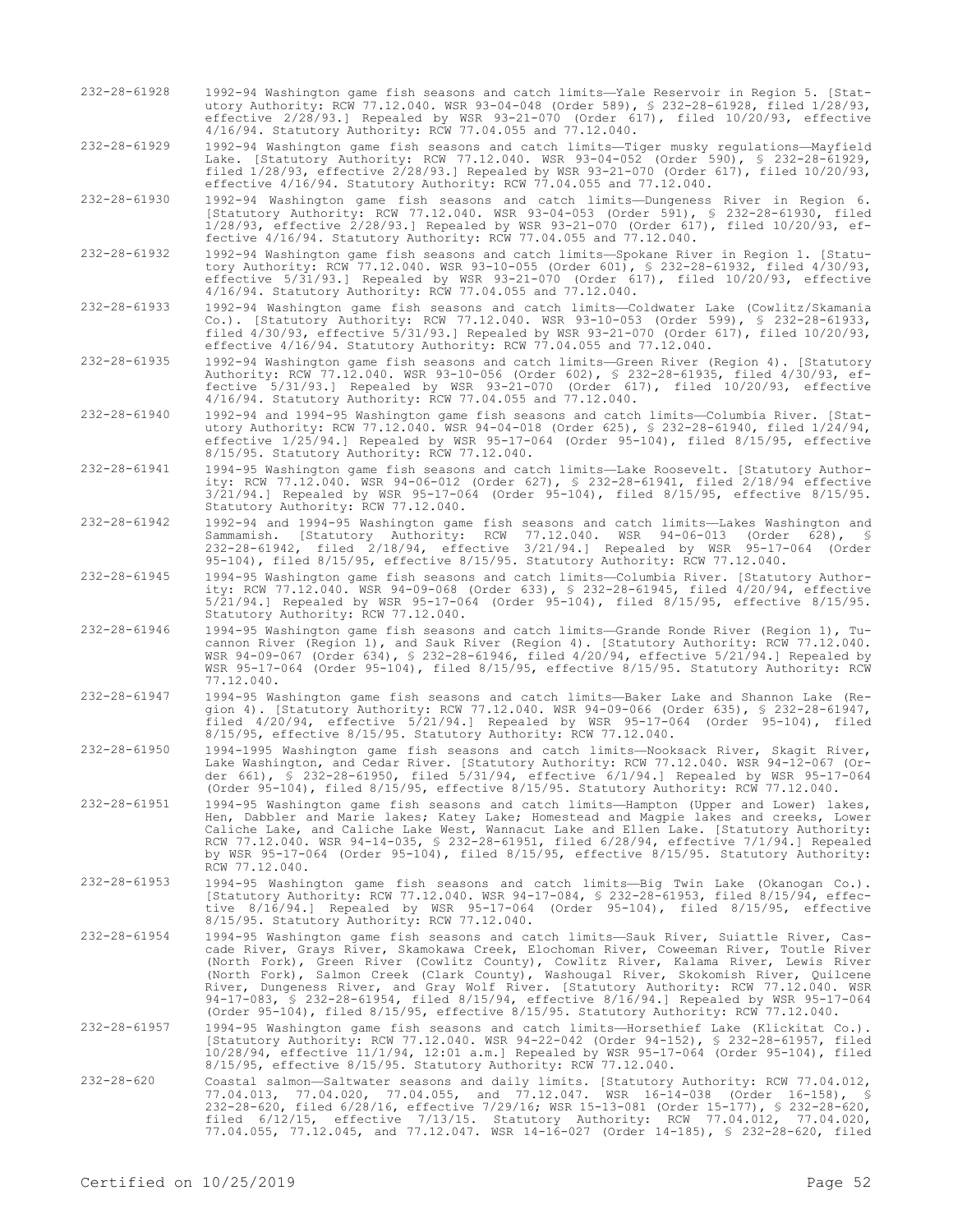7/25/14, effective 8/25/14; WSR 13-20-021 (Order 13-210), § 232-28-620, filed 9/23/13, effective 10/24/13. Statutory Authority: RCW 77.04.020, 77.12.045, and 77.12.047. WSR 12-18-006 (Order 12-190), § 232-28-620, filed 8/23/12, effective 9/23/12; WSR 11-21-038 (Order 11-273), § 232-28-620, filed 10/11/11, effective 11/11/11; WSR 10-12-061 (Order 09-108), § 232-28-620, filed 5/27/10, effective 6/27/10. Statutory Authority: RCW 77.12.047 and 77.04.020. WSR 09-15-035 (Order 09-133), § 232-28-620, filed 7/8/09, effective 8/8/09; WSR 08-15-002 (Order 08-165), § 232-28-620, filed 7/3/08, effective 8/3/08; WSR 07-16-056, § 232-28-620, filed 7/26/07, effective 8/26/07. Statutory Authority: RCW 77.12.047. WSR 06-16-096 (Order 06-174), § 232-28-620, filed 7/31/06, effective 8/31/06; WSR 05-17-007 (Order 05-168), § 232-28-620, filed 8/3/05, effective 9/3/05; WSR 04-16-006 (Order 04-182), § 232-28-620, filed 7/22/04, effective 8/22/04; WSR 03-16-109 (Order 03-182), § 232-28-620, filed 8/6/03, effective 9/6/03; WSR 02-15-097 (Order 02-158), § 232-28-620, filed 7/16/02, effective 8/16/02; WSR 01-14-001 (Order 01-107), § 232-28-620, filed 6/21/01, effective 7/22/01. Statutory Authority: 2000 c 107 § 7. WSR 00-16-091 (Order 00-134), amended and recodified as § 232-28-620, filed 7/31/00, effective 8/31/00. Statutory Authority: RCW 75.08.080 and 77.12.040. WSR 99-15-081 (Order 99-102), § 220-56-190, filed 7/20/99, effective 8/20/99; WSR 98-15-081 (Order 98-122), § 220-56-190, filed 7/15/98, effective 8/15/98; WSR 97-18-035, § 220-56-190, filed 8/27/97, effective 9/27/97. Statutory Authority: RCW 75.08.080. WSR 96-11-078 (Order 96-44), § 220-56-190, filed 5/13/96, effective 6/13/96; WSR 95-12-027 (Order 95-46), § 220-56-190, filed 5/31/95, effective 7/1/95; WSR 94-14-069, § 220-56-190, filed 7/1/94, effective 8/1/94; WSR 93-14-043 (Order 93-36), § 220-56-190, filed 6/29/93, effective 7/30/93; WSR 91-08-054 (Order 91-13), § 220-56-190, filed 4/2/91, effective 5/3/91; WSR 90-06-026, § 220-56-190, filed 2/28/90, effective 3/31/90; WSR 89-07-060 (Order 89-12), § 220-56-190, filed 3/16/89; WSR 87-09-066 (Order 87-16), § 220-56-190, filed 4/21/87; WSR 86-09-020 (Order 86-08), § 220-56-190, filed 4/9/86; WSR 85-09-017 (Order 85-20), § 220-56-190, filed 4/9/85; WSR 84-09-026 (Order 84-22), § 220-56-190, filed 4/11/84; WSR 83-07-043 (Order 83-16), § 220-56-190, filed 3/17/83; WSR 82-13-040 (Order 82-61), § 220-56-190, filed 6/9/82; WSR 82-07-047 (Order 82-19), § 220-56-190, filed 3/18/82; WSR 80-03-064 (Order 80-12), § 220-56-190, filed 2/27/80, effective 4/1/80. Formerly WAC 220-56-064.] Amended and decodified by WSR 17-05-112 (Order 17-04), filed 2/15/17, effective 3/18/17. Statutory Authority: RCW 77.04.012, 77.04.013, 77.04.020, 77.04.055, and 77.12.047. Recodified as § 220-313-070.

232-28-621 Puget Sound salmon—Saltwater seasons and daily limits. [Statutory Authority: RCW 77.04.012, 77.04.013, 77.04.020, 77.04.055, and 77.12.047. WSR 16-17-008 (Order 16-201), § 232-28-621, filed 8/4/16, effective 9/4/16; WSR 15-13-081 (Order 15-177), § 232-28-621, filed 6/12/15, effective 7/13/15. Statutory Authority: RCW 77.04.012, 77.04.020, 77.04.055, 77.12.045, and 77.12.047. WSR 14-16-027 (Order 14-185), § 232-28-621, filed 7/25/14, effective 8/25/14; WSR 13-20-021 (Order 13-210), § 232-28-621, filed 9/23/13, effective 10/24/13. Statutory Authority: RCW 77.04.020, 77.12.045, and 77.12.047. WSR 12-18-006 (Order 12-190), § 232-28-621, filed 8/23/12, effective 9/23/12; WSR 11-21-038 (Order 11-273), § 232-28-621, filed 10/11/11, effective 11/11/11; WSR 10-12-062 (Order 10-137), § 232-28-621, filed 5/27/10, effective 6/27/10. Statutory Authority: RCW 77.12.047 and 77.04.020. WSR 09-15-035 (Order 09-133), § 232-28-621, filed 7/8/09, effective 8/8/09; WSR 08-15-002 (Order 08-165), § 232-28-621, filed 7/3/08, effective 8/3/08; WSR 07-16-056, § 232-28-621, filed 7/26/07, effective 8/26/07. Statutory Authority: RCW 77.12.047. WSR 06-16-096 (Order 06-174), § 232-28-621, filed 7/31/06, effective 8/31/06; WSR 05-17-007 (Order 05-168), § 232-28-621, filed 8/3/05, effective 9/3/05; WSR 04-16-006 (Order 04-182), § 232-28-621, filed 7/22/04, effective 8/22/04; WSR 03-16-109 (Order 03-182), § 232-28-621, filed 8/6/03, effective 9/6/03; WSR 03-05-057 (Order 03-24), § 232-28-621, filed 2/14/03, effective 5/1/03; WSR 02-15-097 (Order 02-158), § 232-28-621, filed 7/16/02, effective 8/16/02; WSR 02-08-048 (Order 02-53), § 232-28-621, filed 3/29/02, effective 5/1/02; WSR 01-14-001 (Order 01-107), § 232-28-621, filed 6/21/01, effective 7/22/01. Statutory Authority: 2000 c 107 § 7. WSR 00-16-091 (Order 00-134), amended and recodified as § 232-28-621, filed 7/31/00, effective 8/31/00. Statutory Authority: RCW 75.08.080. WSR 00-01-103 (Order 99-215), § 220-56-191, filed 12/16/99, effective 1/16/00. Statutory Authority: RCW 75.08.080 and 77.12.040. WSR 99-15-081 (Order 99-102), § 220-56-191, filed 7/20/99, effective 8/20/99; WSR 98-15-081 (Order 98-122), § 220-56-191, filed 7/15/98, effective 8/15/98; WSR 98-06-031, § 220-56-191, filed 2/26/98, effective 5/1/98. Statutory Authority: RCW 75.08.080 and 75.12.040. WSR 97-18-035, § 220-56-191, filed 8/27/97, effective 9/27/97. Statutory Authority: RCW 75.08.080. WSR 96-11-078 (Order 96-44), § 220-56-191, filed 5/13/96, effective 6/13/96; WSR 95-12-027 (Order 95-46), § 220-56-191, filed 5/31/95, effective 7/1/95; WSR 94-14-069, § 220-56-191, filed 7/1/94, effective 8/1/94; WSR 93-14-043 (Order 93-36), § 220-56-191, filed 6/29/93, effective 7/30/93.] Amended and decodified by WSR 17-05-112 (Order 17-04), filed 2/15/17, effective 3/18/17. Statutory Authority: RCW 77.04.012, 77.04.013, 77.04.020, 77.04.055, and 77.12.047. Recodified as § 220-313-060.

- 232-28-622 2017 Bighorn sheep seasons and permit quotas. [Statutory Authority: RCW 77.04.012, 77.04.020, 77.04.055, 77.12.047, 77.12.150, 77.12.240, 77.12.800, 77.32.090, and 77.32.155. WSR 16-12-087, § 232-28-622, filed 5/31/16, effective 7/1/16. Statutory Authority: RCW 77.04.012, 77.04.055, 77.12.047, 77.12.150, and 77.12.240. WSR 15-10-048 (Order 15-101), § 232-28-622, filed 4/29/15, effective 5/30/15. Statutory Authority: RCW 77.12.047, 77.12.240, and 77.32.070. WSR 14-10-019 (Order 14-95), § 232-28-622, filed 4/25/14, effective 5/26/14; WSR 13-11-078 (Order 13-94), § 232-28-622, filed 5/16/13, effective 6/16/13.] Amended and decodified by WSR 17-10-076 (Order 17-10), filed 5/3/17, effective 6/3/17. Statutory Authority: RCW 77.04.012, 77.04.020, 77.04.055, 77.12.047, 77.12.150, 77.12.240, 77.12.800, 77.32.090. Recodified as § 220-415-120.
- 232-28-623 2015-2017 Mountain goat seasons and permit quotas. [Statutory Authority: RCW 77.04.012, 77.04.055, 77.12.047, 77.12.150, and 77.12.240. WSR 15-10-048 (Order 15-101), § 232-28-623, filed 4/29/15, effective 5/30/15. Statutory Authority: RCW 77.12.047, 77.12.240, and 77.32.070. WSR 14-10-019 (Order 14-95), § 232-28-623, filed 4/25/14, effective 5/26/14; WSR 13-11-078 (Order 13-94), § 232-28-623, filed 5/16/13, effective 6/16/13.] Amended and decodified by WSR 17-05-112 (Order 17-04), filed 2/15/17, effective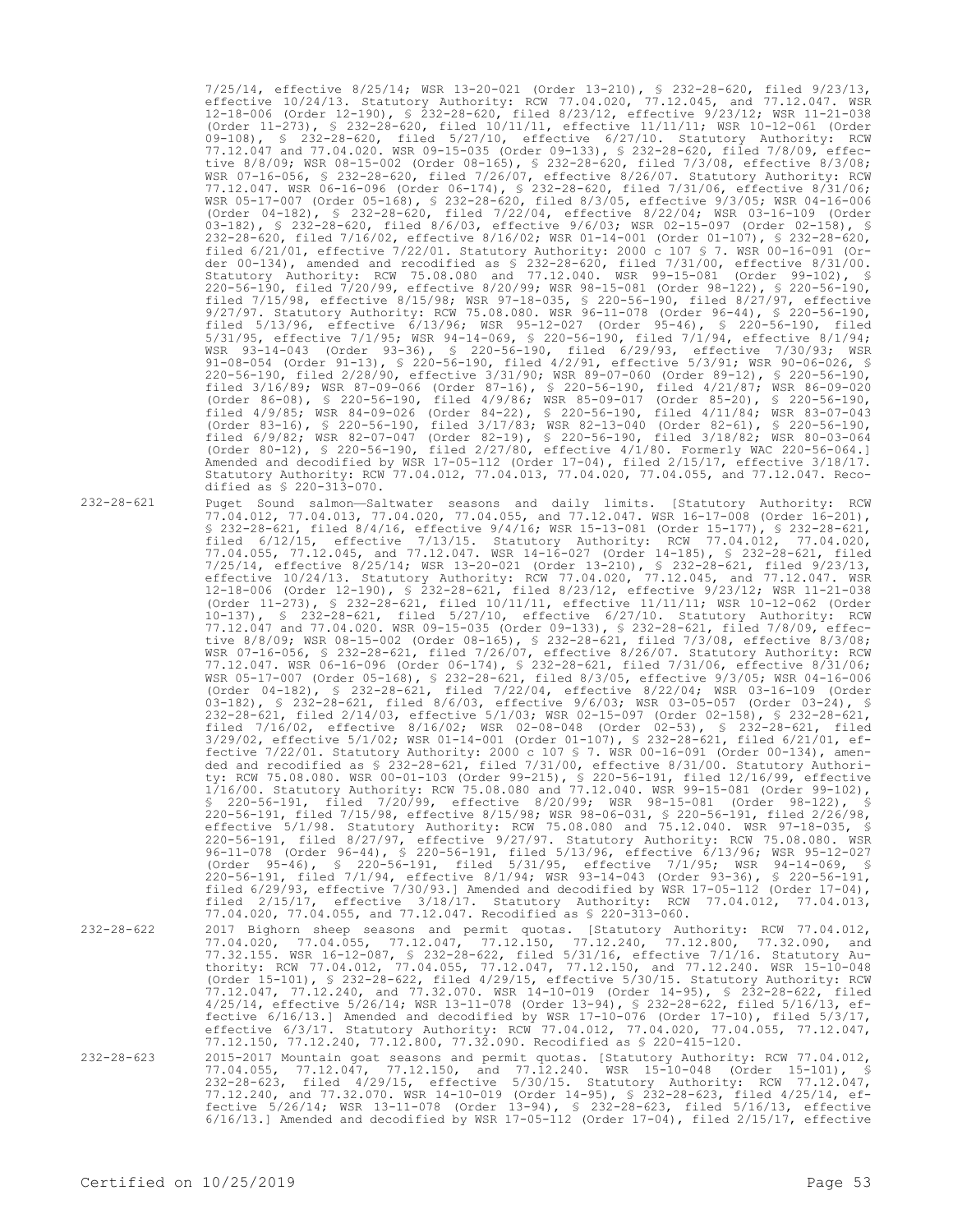|                  | 3/18/17. Statutory Authority: RCW 77.04.012, 77.04.013, 77.04.020, 77.04.055, and<br>77.12.047. Recodified as \$ 220-415-130.                                                                                                                                                                                                                                                                                                                                                                                                                                                                                                                                                                                                                                                                                                                                                                   |
|------------------|-------------------------------------------------------------------------------------------------------------------------------------------------------------------------------------------------------------------------------------------------------------------------------------------------------------------------------------------------------------------------------------------------------------------------------------------------------------------------------------------------------------------------------------------------------------------------------------------------------------------------------------------------------------------------------------------------------------------------------------------------------------------------------------------------------------------------------------------------------------------------------------------------|
| $232 - 28 - 624$ | Deer area descriptions. [Statutory Authority: RCW 77.04.012, 77.04.020, 77.04.055,<br>77.12.047, 77.12.150, 77.12.240, 77.12.800, 77.32.090, and 77.32.155. WSR 16-12-087, §<br>232-28-624, filed 5/31/16, effective 7/1/16. Statutory Authority: RCW 77.04.012,<br>77.04.055, 77.12.047, 77.12.150, and 77.12.240. WSR 15-10-059 (Order<br>$15-98$ ), §<br>232-28-624, filed 4/30/15, effective 5/31/15. Statutory Authority: RCW 77.12.047,<br>77.12.240, and 77.32.070. WSR 14-10-019 (Order 14-95), § 232-28-624, filed 4/25/14, ef-<br>fective 5/26/14; WSR 13-11-078 (Order 13-94), § 232-28-624, filed 5/16/13, effective<br>$6/16/13$ .] Amended and decodified by WSR 17-10-076 (Order 17-10), filed $5/3/17$ , effective<br>6/3/17. Statutory Authority: RCW 77.04.012, 77.04.020, 77.04.055, 77.12.047, 77.12.150,<br>77.12.240, 77.12.800, 77.32.090. Recodified as \$ 220-415-010. |
| $232 - 28 - 700$ | 1978 Spring and summer hunting seasons. [Statutory Authority: RCW 77.12.040.<br>WSR<br>78-03-087 (Order 115), § 232-28-700, filed 3/1/78.] Repealed by WSR 79-03-039 (Order<br>130), filed 3/1/79. Statutory Authority: RCW 77.12.040.                                                                                                                                                                                                                                                                                                                                                                                                                                                                                                                                                                                                                                                          |
| $232 - 28 - 701$ | 1979 Spring and summer hunting seasons. [Statutory Authority: RCW 77.12.040. WSR<br>79-03-039 (Order 130), § 232-28-701, filed 3/1/79.] Repealed by WSR 80-03-042 (Order<br>145), filed 2/20/80. Statutory Authority: RCW 77.12.040.                                                                                                                                                                                                                                                                                                                                                                                                                                                                                                                                                                                                                                                            |
| $232 - 28 - 702$ | 1980 Spring and summer hunting seasons. [Statutory Authority: RCW 77.12.040. WSR<br>80-03-042 (Order 145), § 232-28-702, filed 2/20/80.] Repealed by WSR 81-04-018 (Order<br>159), filed 1/29/81. Statutory Authority: RCW 77.12.040.                                                                                                                                                                                                                                                                                                                                                                                                                                                                                                                                                                                                                                                           |
| $232 - 28 - 703$ | 1981 Early hunting seasons and fall opening dates. [Statutory Authority: RCW 77.12.040.<br>WSR 81-04-018 (Order 159), § 232-28-703, filed 1/29/81.] Repealed by WSR 82-05-032 (Order<br>178), filed 2/16/82. Statutory Authority: RCW 77.12.040.                                                                                                                                                                                                                                                                                                                                                                                                                                                                                                                                                                                                                                                |
| $232 - 28 - 704$ | 1982 Hunting seasons and fall opening dates. [Statutory Authority: RCW 77.12.040. WSR<br>82-05-032 (Order 178), § 232-28-704, filed 2/16/82.] Repealed by WSR 83-06-061 (Order<br>200), filed 3/2/83. Statutory Authority: RCW 77.12.040 and 77.12.150.                                                                                                                                                                                                                                                                                                                                                                                                                                                                                                                                                                                                                                         |
| $232 - 28 - 705$ | 1983 Spring bear and turkey seasons. [Statutory Authority: RCW 77.12.040 and 77.12.150.<br>WSR 83-06-061 (Order 200), \$ 232-28-705, filed 3/2/83.] Repealed by WSR 84-05-060 (Order<br>223), filed 2/22/84. Statutory Authority: RCW 77.12.040.                                                                                                                                                                                                                                                                                                                                                                                                                                                                                                                                                                                                                                                |
| $232 - 28 - 706$ | 1984 Spring bear and turkey seasons. [Statutory Authority: RCW 77.12.040. WSR 84-05-060<br>(Order 223), § 232-28-706, filed 2/22/84.] Repealed by WSR 85-05-051 (Order 242), filed<br>2/20/85. Statutory Authority: RCW 77.12.040.                                                                                                                                                                                                                                                                                                                                                                                                                                                                                                                                                                                                                                                              |
| $232 - 28 - 707$ | 1985 Spring bear and turkey seasons. [Statutory Authority: RCW 77.12.040. WSR 85-05-051<br>(Order 242), § 232-28-707, filed 2/20/85.] Repealed by WSR 86-06-028 (Order 269), filed<br>2/27/86. Statutory Authority: RCW 77.12.040.                                                                                                                                                                                                                                                                                                                                                                                                                                                                                                                                                                                                                                                              |
| $232 - 28 - 708$ | 1986 Spring bear and turkey seasons. [Statutory Authority: RCW 77.12.040. WSR 86-06-028<br>(Order 269), § 232-28-708, filed 2/27/86.] Repealed by WSR 87-06-027 (Order 286), filed<br>2/27/87. Statutory Authority: RCW 77.12.040.                                                                                                                                                                                                                                                                                                                                                                                                                                                                                                                                                                                                                                                              |
| $232 - 28 - 709$ | 1987 Spring bear and turkey seasons. [Statutory Authority: RCW 77.12.040. WSR 87-06-027<br>(Order 286), \$ 232-28-709, filed 2/27/87.] Repealed by WSR 88-06-006 (Order 306), filed<br>2/23/88. Statutory Authority: RCW 77.12.040.                                                                                                                                                                                                                                                                                                                                                                                                                                                                                                                                                                                                                                                             |
| $232 - 28 - 710$ | 1988 Spring turkey seasons and information on spring bear hot spot hunts. [Statutory Au-<br>thority: RCW 77.12.040. WSR 88-06-006 (Order 306), § 232-28-710, filed 2/23/88.] Repealed<br>by WSR 89-06-002 (Order 380), filed 2/16/89. Statutory Authority: RCW 77.12.040.                                                                                                                                                                                                                                                                                                                                                                                                                                                                                                                                                                                                                       |
| $232 - 28 - 712$ | 1989 Spring turkey seasons and information on spring bear hot spot hunts. [Statutory Au-<br>thority: RCW 77.12.040. WSR 89-06-002 (Order 380), § 232-28-712, filed 2/16/89.] Repealed<br>by WSR 90-03-083 (Order 426), filed 1/22/90, effective 2/22/90. Statutory Authority: RCW<br>77.12.040.                                                                                                                                                                                                                                                                                                                                                                                                                                                                                                                                                                                                 |
| 232-28-713       | 1990 Wild turkey seasons. [Statutory Authority: RCW 77.12.040. WSR 90-03-083 (Order 426),<br>$$232-28-713$ , filed $1/22/90$ , effective $2/22/90$ . Repealed by WSR 91-06-015 (Order 485),<br>filed 2/25/91, effective 3/28/91. Statutory Authority: RCW 77.12.040 and 77.04.055.                                                                                                                                                                                                                                                                                                                                                                                                                                                                                                                                                                                                              |
| $232 - 28 - 714$ | 1991 Spring turkey seasons. [Statutory Authority: RCW 77.12.040 and 77.04.055. WSR<br>91-06-015 (Order 485), § 232-28-714, filed 2/25/91, effective 3/28/91.] Repealed by WSR<br>92-06-019 (Order 535), filed 2/25/92, effective 3/27/92. Statutory Authority: RCW<br>77.12.040.                                                                                                                                                                                                                                                                                                                                                                                                                                                                                                                                                                                                                |
| $232 - 28 - 800$ | 1978 Mountain goat, sheep and moose hunting season. [Statutory Authority: RCW 77.12.040.<br>WSR 78-05-057 (Order 116), § 232-28-800, filed 4/26/78.] Repealed by WSR 79-05-037 (Order<br>133), filed 4/25/79. Statutory Authority: RCW 77.12.040.                                                                                                                                                                                                                                                                                                                                                                                                                                                                                                                                                                                                                                               |
| $232 - 28 - 801$ | 1979 Mountain goat, sheep and moose hunting season. [Statutory Authority: RCW 77.12.040.<br>WSR 79-05-037 (Order 133), § 232-28-801, filed 4/25/79.] Repealed by WSR 80-06-059 (Order<br>147), filed 5/21/80. Statutory Authority: RCW 77.12.040.                                                                                                                                                                                                                                                                                                                                                                                                                                                                                                                                                                                                                                               |
| $232 - 28 - 802$ | 1980 Mountain goat, sheep and moose hunting season. [Statutory Authority: RCW 77.12.040.<br>WSR 80-06-059 (Order 147), § 232-28-802, filed 5/21/80.] Repealed by WSR 81-12-004 (Order<br>163), filed 5/26/81. Statutory Authority: RCW 77.12.040.                                                                                                                                                                                                                                                                                                                                                                                                                                                                                                                                                                                                                                               |
| $232 - 28 - 803$ | 1981 Mountain goat, sheep and moose hunting seasons. [Statutory Authority: RCW 77.12.040.<br>WSR 81-12-004 (Order 163), § 232-28-803, filed 5/26/81.] Repealed by WSR 82-11-098 (Order<br>183), filed 5/19/82. Statutory Authority: RCW 77.12.040.                                                                                                                                                                                                                                                                                                                                                                                                                                                                                                                                                                                                                                              |
| $232 - 28 - 804$ | 1982 Mountain goat, sheep and moose hunting seasons. [Statutory Authority: RCW 77.12.040.<br>WSR 82-11-098 (Order 183), § 232-28-804, filed 5/19/82.] Repealed by WSR 83-15-057 (Order<br>208), filed 7/20/83. Statutory Authority: RCW 77.12.040.                                                                                                                                                                                                                                                                                                                                                                                                                                                                                                                                                                                                                                              |
| $232 - 28 - 805$ | 1983 Mountain goat, sheep and moose hunting seasons. [Statutory Authority: RCW 77.12.040.<br>WSR 83-15-057 (Order 208), § 232-28-805, filed 7/20/83.] Repealed by WSR 84-12-031 (Order<br>230), filed 5/30/84. Statutory Authority: RCW 77.12.040.                                                                                                                                                                                                                                                                                                                                                                                                                                                                                                                                                                                                                                              |
| $232 - 28 - 806$ | 1984 Mountain goat, sheep and moose hunting seasons. [Statutory Authority: RCW 77.12.040.<br>WSR 84-12-031 (Order 230), § 232-28-806, filed 5/30/84.] Repealed by WSR 85-12-006 (Order<br>257), filed 5/23/85. Statutory Authority: RCW 77.12.040.                                                                                                                                                                                                                                                                                                                                                                                                                                                                                                                                                                                                                                              |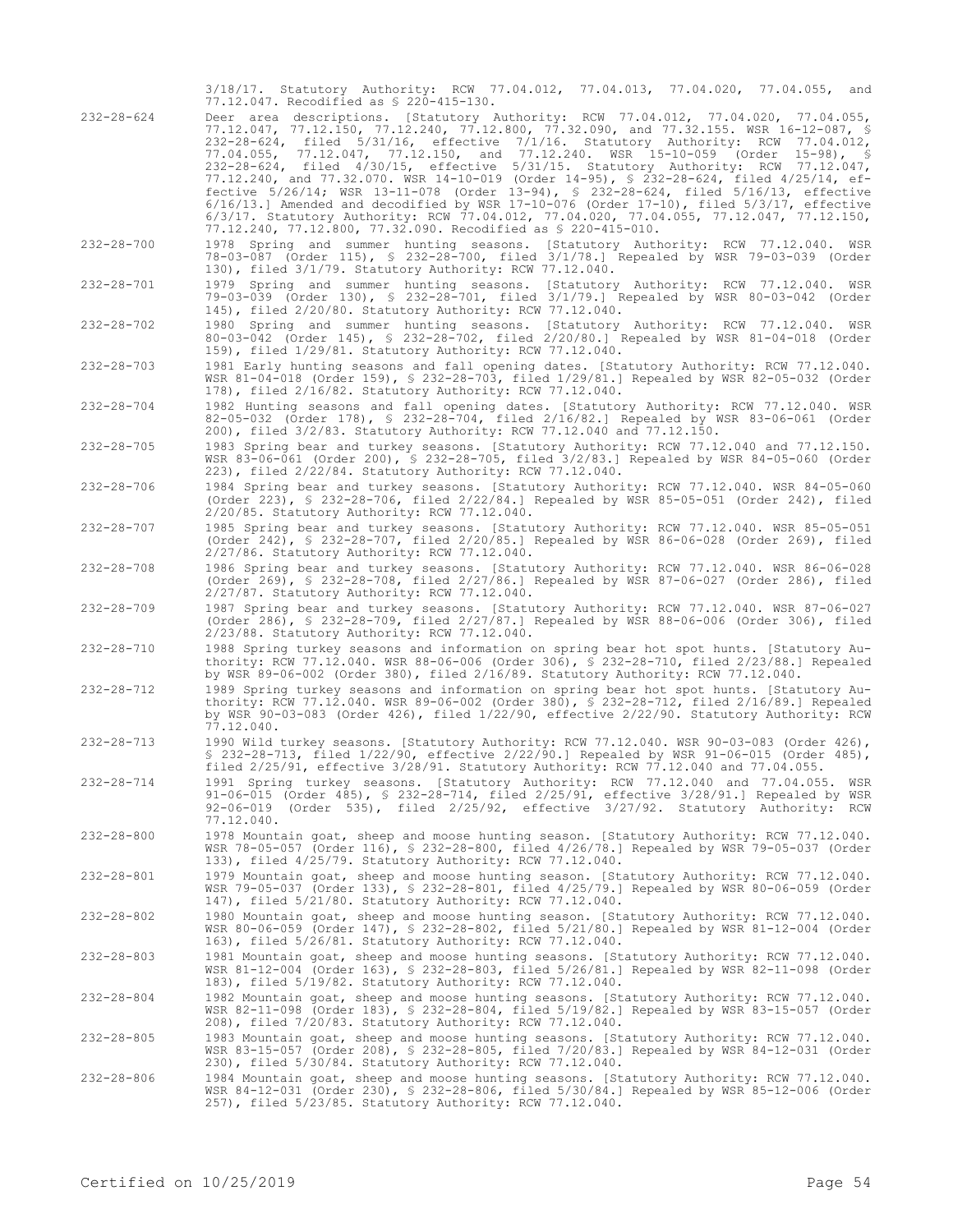- 232-28-807 1985 Mountain goat, sheep and moose hunting seasons. [Statutory Authority: RCW 77.12.040. WSR 85-12-006 (Order 257), § 232-28-807, filed 5/23/85.] Repealed by WSR 86-12-045 (Order 272), filed 6/2/86. Statutory Authority: RCW 77.12.040.
- 232-28-808 1986 Mountain goat, sheep, and moose hunting seasons. [Statutory Authority: RCW 77.12.040. WSR 86-12-045 (Order 272), § 232-28-808, filed 6/2/86.] Repealed by WSR 87-12-080 (Order 290), filed 6/3/87. Statutory Authority: RCW 77.12.040.
- 232-28-809 1987 Mountain goat, sheep, and moose hunting seasons. [Statutory Authority: RCW 77.12.040. WSR 87-12-080 (Order 290), § 232-28-809, filed 6/3/87.] Repealed by WSR 88-13-035 (Order 311), filed 6/8/88. Statutory Authority: RCW 77.12.040.
- 232-28-810 1988 Mountain goat, sheep, moose, cougar, and lynx hunting seasons. [Statutory Authority: RCW 77.12.040. WSR 88-13-035 (Order 311), § 232-28-810, filed 6/8/88.] Repealed by WSR 89-11-064 (Order 395), filed 5/18/89. Statutory Authority: RCW 77.12.040.
- 232-28-811 1989 Mountain goat, sheep, moose, cougar and lynx hunting seasons. [Statutory Authority: RCW 77.12.040. WSR 89-12-041 (Order 398), § 232-28-811, filed 6/1/89.] Repealed by WSR 90-11-064 (Order 440), filed 5/15/90, effective 6/15/90. Statutory Authority: RCW 77.12.040.
- 232-28-812 1990 Mountain goat, sheep, moose, cougar, and lynx hunting seasons. [Statutory Authority: RCW 77.12.040. WSR 90-11-064 (Order 440), § 232-28-812, filed 5/15/90, effective 6/15/90.] Repealed by WSR 96-04-027, filed 2/1/96, effective 3/3/96. Statutory Authority: RCW 77.12.010 and 77.12.040.

#### **Chapter 232-30 FALCONRY REGULATIONS**

- 232-30-100 Falconry and captive propagation of raptors permitted. [Statutory Authority: RCW 77.04.012, 77.04.020, 77.04.055, 77.12.047, 77.12.210, and C.F.R. Title 50, Part 21, Subpart C, Section 21.29; Migratory Bird Treaty Act. WSR 10-18-012 (Order 10-214), § 232-30-100, filed 8/20/10, effective 9/20/10.] Decodified by WSR 17-05-112 (Order 17-04), filed 2/15/17, effective 3/18/17. Statutory Authority: RCW 77.04.012, 77.04.013, 77.04.020, 77.04.055, and 77.12.047. Recodified as § 220-420-020.
- 232-30-110 Revocation, modifications, or suspension of falconry permits. [Statutory Authority: RCW 77.04.012, 77.04.020, 77.04.055, 77.12.047, 77.12.210, and C.F.R. Title 50, Part 21, Subpart C, Section 21.29; Migratory Bird Treaty Act. WSR 10-18-012 (Order 10-214), § 232-30-110, filed 8/20/10, effective 9/20/10.] Decodified by WSR 17-05-112 (Order 17-04), filed 2/15/17, effective 3/18/17. Statutory Authority: RCW 77.04.012, 77.04.013, 77.04.020, 77.04.055, and 77.12.047. Recodified as § 220-420-080.
- 232-30-120 Falconry definitions. [Statutory Authority: RCW 77.04.012, 77.04.020, 77.04.055, 77.12.047, 77.12.210, and C.F.R. Title 50, Part 21, Subpart C, Section 21.29; Migratory Bird Treaty Act. WSR 10-18-012 (Order 10-214), § 232-30-120, filed 8/20/10, effective 9/20/10.] Decodified by WSR 17-05-112 (Order 17-04), filed 2/15/17, effective 3/18/17. Statutory Authority: RCW 77.04.012, 77.04.013, 77.04.020, 77.04.055, and 77.12.047. Recodified as § 220-420-010.
- 232-30-130 Permits to practice falconry. [Statutory Authority: RCW 77.04.012, 77.04.020, 77.04.055, 77.12.047, 77.12.210, and C.F.R. Title 50, Part 21, Subpart C, Section 21.29; Migratory Bird Treaty Act. WSR 10-18-012 (Order 10-214), § 232-30-130, filed 8/20/10, effective 9/20/10.] Decodified by WSR 17-05-112 (Order 17-04), filed 2/15/17, effective 3/18/17. Statutory Authority: RCW 77.04.012, 77.04.013, 77.04.020, 77.04.055, and 77.12.047. Recodified as § 220-420-040.
- 232-30-140 Reporting falconry activities. [Statutory Authority: RCW 77.04.012, 77.04.020, 77.04.055, 77.12.047, 77.12.210, and C.F.R. Title 50, Part 21, Subpart C, Section 21.29; Migratory Bird Treaty Act. WSR 10-18-012 (Order 10-214), § 232-30-140, filed 8/20/10, effective 9/20/10.] Decodified by WSR 17-05-112 (Order 17-04), filed 2/15/17, effective 3/18/17. Statutory Authority: RCW 77.04.012, 77.04.013, 77.04.020, 77.04.055, and 77.12.047. Recodified as § 220-420-030.
- 232-30-151 Apprentice falconer classes of permit and permitted raptors. [Statutory Authority: RCW 77.04.012, 77.04.020, 77.04.055, 77.12.047, 77.12.210, and C.F.R. Title 50, Part 21, Subpart C, Section 21.29; Migratory Bird Treaty Act. WSR 10-18-012 (Order 10-214), § 232-30-151, filed 8/20/10, effective 9/20/10.] Decodified by WSR 17-05-112 (Order 17-04), filed 2/15/17, effective 3/18/17. Statutory Authority: RCW 77.04.012, 77.04.013, 77.04.020, 77.04.055, and 77.12.047. Recodified as § 220-420-070.
- 232-30-152 General falconer classes of permit and permitted raptors. [Statutory Authority: RCW 77.04.012, 77.04.020, 77.04.055, 77.12.047, 77.12.210, and C.F.R. Title 50, Part 21, Subpart C, Section 21.29; Migratory Bird Treaty Act. WSR 10-18-012 (Order 10-214), § 232-30-152, filed 8/20/10, effective 9/20/10.] Decodified by WSR 17-05-112 (Order 17-04), filed 2/15/17, effective 3/18/17. Statutory Authority: RCW 77.04.012, 77.04.013, 77.04.020, 77.04.055, and 77.12.047. Recodified as § 220-420-060.
- 232-30-153 Master falconer classes of permit. [Statutory Authority: RCW 77.04.012, 77.04.020, 77.04.055, 77.12.047, 77.12.210, and C.F.R. Title 50, Part 21, Subpart C, Section 21.29; Migratory Bird Treaty Act. WSR 10-18-012 (Order 10-214), § 232-30-153, filed 8/20/10, effective 9/20/10.] Decodified by WSR 17-05-112 (Order 17-04), filed 2/15/17, effective 3/18/17. Statutory Authority: RCW 77.04.012, 77.04.013, 77.04.020, 77.04.055, and 77.12.047. Recodified as § 220-420-050.
- 232-30-160 Reinstatement of an expired falconry permit. [Statutory Authority: RCW 77.04.012, 77.04.020, 77.04.055, 77.12.047, 77.12.210, and C.F.R. Title 50, Part 21, Subpart C, Section 21.29; Migratory Bird Treaty Act. WSR 10-18-012 (Order 10-214), § 232-30-160, filed 8/20/10, effective 9/20/10.] Decodified by WSR 17-05-112 (Order 17-04), filed 2/15/17, effective 3/18/17. Statutory Authority: RCW 77.04.012, 77.04.013, 77.04.020, 77.04.055, and 77.12.047. Recodified as § 220-420-090.
- 232-30-171 New Washington residents from outside the United States. [Statutory Authority: RCW 77.04.012, 77.04.020, 77.04.055, 77.12.047, 77.12.210, and C.F.R. Title 50, Part 21, Subpart C, Section 21.29; Migratory Bird Treaty Act. WSR 10-18-012 (Order 10-214), §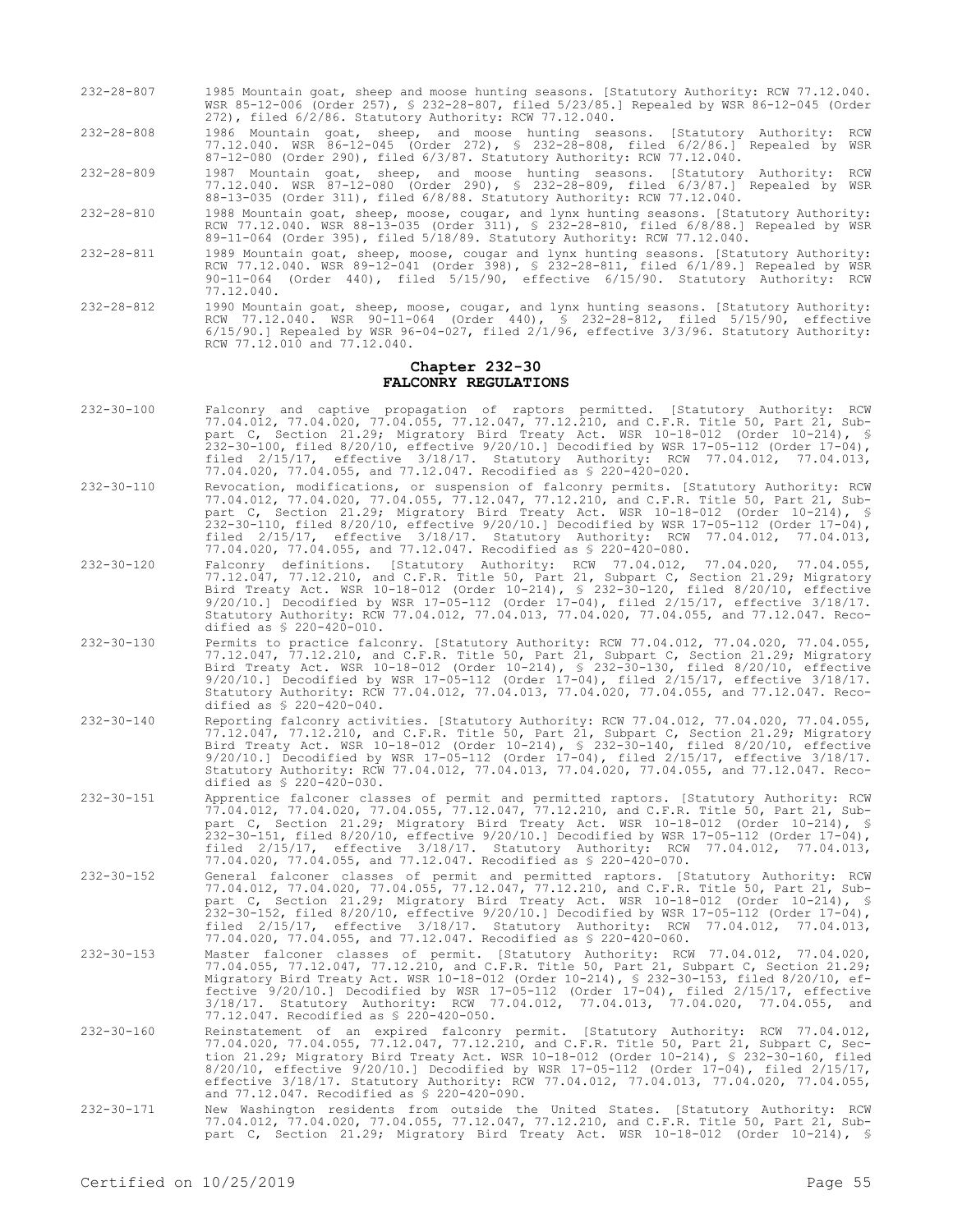232-30-171, filed 8/20/10, effective 9/20/10.] Decodified by WSR 17-05-112 (Order 17-04), filed 2/15/17, effective 3/18/17. Statutory Authority: RCW 77.04.012, 77.04.013, 77.04.020, 77.04.055, and 77.12.047. Recodified as § 220-420-100.

- 232-30-172 Nonresident falconers in Washington. [Statutory Authority: RCW 77.04.012, 77.04.020, 77.04.055, 77.12.047, 77.12.210, and C.F.R. Title 50, Part 21, Subpart C, Section 21.29; Migratory Bird Treaty Act. WSR 10-18-012 (Order 10-214), § 232-30-172, filed 8/20/10, effective 9/20/10.] Decodified by WSR 17-05-112 (Order 17-04), filed 2/15/17, effective 3/18/17. Statutory Authority: RCW 77.04.012, 77.04.013, 77.04.020, 77.04.055, and 77.12.047. Recodified as § 220-420-110.
- 232-30-173 Falconers moving to Washington. [Statutory Authority: RCW 77.04.012, 77.04.020, 77.04.055, 77.12.047, 77.12.210, and C.F.R. Title 50, Part 21, Subpart C, Section 21.29; Migratory Bird Treaty Act. WSR 10-18-012 (Order 10-214), § 232-30-173, filed 8/20/10, effective 9/20/10.] Decodified by WSR 17-05-112 (Order 17-04), filed 2/15/17, effective 3/18/17. Statutory Authority: RCW 77.04.012, 77.04.013, 77.04.020, 77.04.055, and 77.12.047. Recodified as § 220-420-120.
- 232-30-174 Falconers moving out of Washington. [Statutory Authority: RCW 77.04.012, 77.04.020, 77.04.055, 77.12.047, 77.12.210, and C.F.R. Title 50, Part 21, Subpart C, Section 21.29; Migratory Bird Treaty Act. WSR 10-18-012 (Order 10-214), § 232-30-174, filed 8/20/10, effective 9/20/10.] Decodified by WSR 17-05-112 (Order 17-04), filed 2/15/17, effective 3/18/17. Statutory Authority: RCW 77.04.012, 77.04.013, 77.04.020, 77.04.055, and 77.12.047. Recodified as § 220-420-130.
- 232-30-175 Transport of raptors out-of-state. [Statutory Authority: RCW 77.04.012, 77.04.020, 77.04.055, 77.12.047, 77.12.210, and C.F.R. Title 50, Part 21, Subpart C, Section 21.29; Migratory Bird Treaty Act. WSR 10-18-012 (Order 10-214), § 232-30-175, filed 8/20/10, effective 9/20/10.] Decodified by WSR 17-05-112 (Order 17-04), filed 2/15/17, effective 3/18/17. Statutory Authority: RCW 77.04.012, 77.04.013, 77.04.020, 77.04.055, and 77.12.047. Recodified as § 220-420-140.
- 232-30-210 Take from the wild. [Statutory Authority: RCW 77.04.012, 77.04.020, 77.04.055, 77.12.047, 77.12.210, and C.F.R. Title 50, Part 21, Subpart C, Section 21.29; Migratory Bird Treaty Act. WSR 10-18-012 (Order 10-214), § 232-30-210, filed 8/20/10, effective 9/20/10.] Decodified by WSR 17-05-112 (Order 17-04), filed 2/15/17, effective 3/18/17. Statutory Authority: RCW 77.04.012, 77.04.013, 77.04.020, 77.04.055, and 77.12.047. Recodified as § 220-420-160.
- 232-30-215 Capture of marked raptors. [Statutory Authority: RCW 77.04.012, 77.04.020, 77.04.055, 77.12.047, 77.12.210, and C.F.R. Title 50, Part 21, Subpart C, Section 21.29; Migratory Bird Treaty Act. WSR 10-18-012 (Order 10-214), § 232-30-215, filed 8/20/10, effective 9/20/10.] Decodified by WSR 17-05-112 (Order 17-04), filed 2/15/17, effective 3/18/17. Statutory Authority: RCW 77.04.012, 77.04.013, 77.04.020, 77.04.055, and 77.12.047. Recodified as § 220-420-180.
- 232-30-220 Designation as a wild raptor. [Statutory Authority: RCW 77.04.012, 77.04.020, 77.04.055, 77.12.047, 77.12.210, and C.F.R. Title 50, Part 21, Subpart C, Section 21.29; Migratory Bird Treaty Act. WSR 10-18-012 (Order 10-214), § 232-30-220, filed 8/20/10, effective 9/20/10.] Decodified by WSR 17-05-112 (Order 17-04), filed 2/15/17, effective 3/18/17. Statutory Authority: RCW 77.04.012, 77.04.013, 77.04.020, 77.04.055, and 77.12.047. Recodified as  $$ 220-420-220$ .
- 232-30-222 Take of nestling at nest site. [Statutory Authority: RCW 77.04.012, 77.04.020, 77.04.055, 77.12.047, 77.12.210, and C.F.R. Title 50, Part 21, Subpart C, Section 21.29; Migratory Bird Treaty Act. WSR 10-18-012 (Order 10-214), § 232-30-222, filed 8/20/10, effective 9/20/10.] Decodified by WSR 17-05-112 (Order 17-04), filed 2/15/17, effective 3/18/17. Statutory Authority: RCW 77.04.012, 77.04.013, 77.04.020, 77.04.055, and 77.12.047. Recodified as § 220-420-170.
- 232-30-224 Raptors injured due to falconer trapping efforts. [Statutory Authority: RCW 77.04.012, 77.04.020, 77.04.055, 77.12.047, 77.12.210, and C.F.R. Title 50, Part 21, Subpart C, Section 21.29; Migratory Bird Treaty Act. WSR 10-18-012 (Order 10-214), § 232-30-224, filed 8/20/10, effective 9/20/10.] Decodified by WSR 17-05-112 (Order 17-04), filed 2/15/17, effective 3/18/17. Statutory Authority: RCW 77.04.012, 77.04.013, 77.04.020, 77.04.055, and 77.12.047. Recodified as § 220-420-200.
- 232-30-230 Acquisition, transfer, release, loss, or banding of a raptor. [Statutory Authority: RCW 77.04.012, 77.04.020, 77.04.055, 77.12.047, 77.12.210, and C.F.R. Title 50, Part 21, Subpart C, Section 21.29; Migratory Bird Treaty Act. WSR 10-18-012 (Order 10-214), § 232-30-230, filed 8/20/10, effective 9/20/10.] Decodified by WSR 17-05-112 (Order 17-04), filed 2/15/17, effective 3/18/17. Statutory Authority: RCW 77.04.012, 77.04.013, 77.04.020, 77.04.055, and 77.12.047. Recodified as § 220-420-150.
- 232-30-232 Acquiring a raptor for falconry from a permitted rehabilitator. [Statutory Authority: RCW 77.04.012, 77.04.020, 77.04.055, 77.12.047, 77.12.210, and C.F.R. Title 50, Part 21, Subpart C, Section 21.29; Migratory Bird Treaty Act. WSR 10-18-012 (Order 10-214), § 232-30-232, filed 8/20/10, effective 9/20/10.] Decodified by WSR 17-05-112 (Order 17-04), filed 2/15/17, effective 3/18/17. Statutory Authority: RCW 77.04.012, 77.04.013, 77.04.020, 77.04.055, and 77.12.047. Recodified as § 220-420-190.
- 232-30-240 Flying a hybrid raptor in falconry. [Statutory Authority: RCW 77.04.012, 77.04.020, 77.04.055, 77.12.047, 77.12.210, and C.F.R. Title 50, Part 21, Subpart C, Section 21.29; Migratory Bird Treaty Act. WSR 10-18-012 (Order 10-214), § 232-30-240, filed 8/20/10, effective 9/20/10.] Decodified by WSR 17-05-112 (Order 17-04), filed 2/15/17, effective 3/18/17. Statutory Authority: RCW 77.04.012, 77.04.013, 77.04.020, 77.04.055, and 77.12.047. Recodified as § 220-420-340.
- 232-30-242 Releasing a falconry raptor to the wild permanently. [Statutory Authority: RCW 77.04.012, 77.04.020, 77.04.055, 77.12.047, 77.12.210, and C.F.R. Title 50, Part 21, Subpart C, Section 21.29; Migratory Bird Treaty Act. WSR 10-18-012 (Order 10-214), § 232-30-242, filed 8/20/10, effective 9/20/10.] Decodified by WSR 17-05-112 (Order 17-04), filed 2/15/17, effective 3/18/17. Statutory Authority: RCW 77.04.012, 77.04.013, 77.04.020, 77.04.055, and 77.12.047. Recodified as § 220-420-410.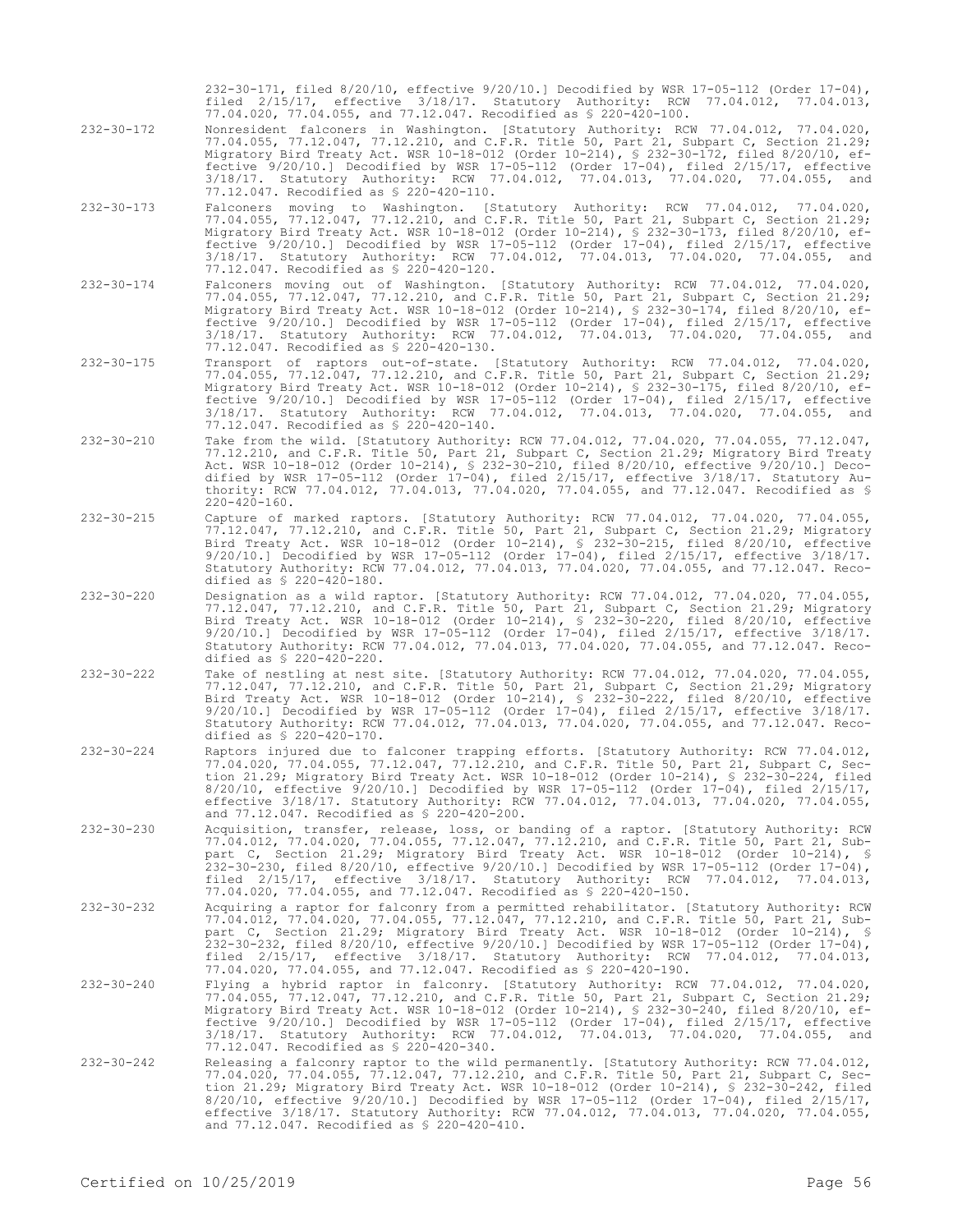- 232-30-244 Transfer, selling, or trading raptors under a falconry permit. [Statutory Authority: RCW 77.04.012, 77.04.020, 77.04.055, 77.12.047, 77.12.210, and C.F.R. Title 50, Part 21, Subpart C, Section 21.29; Migratory Bird Treaty Act. WSR 10-18-012 (Order 10-214), § 232-30-244, filed 8/20/10, effective 9/20/10.] Decodified by WSR 17-05-112 (Order 17-04), filed 2/15/17, effective 3/18/17. Statutory Authority: RCW 77.04.012, 77.04.013, 77.04.020, 77.04.055, and 77.12.047. Recodified as § 220-420-260.
- 232-30-250 Provisions for accidental take by falconers. [Statutory Authority: RCW 77.04.012, 77.04.020, 77.04.055, 77.12.047, 77.12.210, and C.F.R. Title 50, Part 21, Subpart C, Section 21.29; Migratory Bird Treaty Act. WSR 10-18-012 (Order 10-214), § 232-30-250, filed 8/20/10, effective 9/20/10.] Amended and decodified by WSR 17-05-112 (Order 17-04), filed 2/15/17, effective 3/18/17. Statutory Authority: RCW 77.04.012, 77.04.013, 77.04.020, 77.04.055, and 77.12.047. Recodified as § 220-420-390.
- 232-30-260 Closed areas for raptor trapping and practicing falconry. [Statutory Authority: RCW 77.04.012, 77.04.020, 77.04.055, 77.12.047, 77.12.210, and C.F.R. Title 50, Part 21, Subpart C, Section 21.29; Migratory Bird Treaty Act. WSR 10-18-012 (Order 10-214), § 232-30-260, filed 8/20/10, effective 9/20/10.] Decodified by WSR 17-05-112 (Order 17-04), filed 2/15/17, effective 3/18/17. Statutory Authority: RCW 77.04.012, 77.04.013, 77.04.020, 77.04.055, and 77.12.047. Recodified as § 220-420-250.
- 232-30-310 Banding or microchip tagging raptors used in falconry. [Statutory Authority: RCW 77.04.012, 77.04.020, 77.04.055, 77.12.047, 77.12.210, and C.F.R. Title 50, Part 21, Subpart C, Section 21.29; Migratory Bird Treaty Act. WSR 10-18-012 (Order 10-214), § 232-30-310, filed 8/20/10, effective 9/20/10.] Decodified by WSR 17-05-112 (Order 17-04), filed 2/15/17, effective 3/18/17. Statutory Authority: RCW 77.04.012, 77.04.013, 77.04.020, 77.04.055, and 77.12.047. Recodified as § 220-420-210.
- 232-30-410 Inspections. [Statutory Authority: RCW 77.04.012, 77.04.020, 77.04.055, 77.12.047, 77.12.210, and C.F.R. Title 50, Part 21, Subpart C, Section 21.29; Migratory Bird Treaty Act. WSR 10-18-012 (Order 10-214), § 232-30-410, filed 8/20/10, effective 9/20/10.] Decodified by WSR 17-05-112 (Order 17-04), filed 2/15/17, effective 3/18/17. Statutory Authority: RCW 77.04.012, 77.04.013, 77.04.020, 77.04.055, and 77.12.047. Recodified as § 220-420-270.
- 232-30-420 Facilities are required for possession of falconry or abatement raptors. [Statutory Authority: RCW 77.04.012, 77.04.020, 77.04.055, 77.12.047, 77.12.210, and C.F.R. Title 50, Part 21, Subpart C, Section 21.29; Migratory Bird Treaty Act. WSR 10-18-012 (Order 10-214), § 232-30-420, filed 8/20/10, effective 9/20/10.] Decodified by WSR 17-05-112 (Order 17-04), filed 2/15/17, effective 3/18/17. Statutory Authority: RCW 77.04.012, 77.04.013, 77.04.020, 77.04.055, and 77.12.047. Recodified as § 220-420-280.
- 232-30-430 Falconry facilities on property not owned by falconry permittee. [Statutory Authority: RCW 77.04.012, 77.04.020, 77.04.055, 77.12.047, 77.12.210, and C.F.R. Title 50, Part 21, Subpart C, Section 21.29; Migratory Bird Treaty Act. WSR 10-18-012 (Order 10-214), § 232-30-430, filed 8/20/10, effective 9/20/10.] Decodified by WSR 17-05-112 (Order 17-04), filed 2/15/17, effective 3/18/17. Statutory Authority: RCW 77.04.012, 77.04.013, 77.04.020, 77.04.055, and 77.12.047. Recodified as § 220-420-290.
- 232-30-440 Facilities and care requirements and guidelines. [Statutory Authority: RCW 77.04.012, 77.04.020, 77.04.055, 77.12.047, 77.12.210, and C.F.R. Title 50, Part 21, Subpart C, Section 21.29; Migratory Bird Treaty Act. WSR 10-18-012 (Order 10-214), § 232-30-440, filed 8/20/10, effective 9/20/10.] Decodified by WSR 17-05-112 (Order 17-04), filed 2/15/17, effective 3/18/17. Statutory Authority: RCW 77.04.012, 77.04.013, 77.04.020, 77.04.055, and 77.12.047. Recodified as § 220-420-300.
- 232-30-450 Required equipment. [Statutory Authority: RCW 77.04.012, 77.04.020, 77.04.055, 77.12.047, 77.12.210, and C.F.R. Title 50, Part 21, Subpart C, Section 21.29; Migratory Bird Treaty Act. WSR 10-18-012 (Order 10-214), § 232-30-450, filed 8/20/10, effective 9/20/10.] Decodified by WSR 17-05-112 (Order 17-04), filed 2/15/17, effective 3/18/17. Statutory Authority: RCW 77.04.012, 77.04.013, 77.04.020, 77.04.055, and 77.12.047. Recodified as §  $220 - 420 - 310$ .
- 232-30-460 Facilities for a raptor when in transport, using it for hunting, or are away from facilities, and temporary housing. [Statutory Authority: RCW 77.04.012, 77.04.020, 77.04.055, 77.12.047, 77.12.210, and C.F.R. Title 50, Part 21, Subpart C, Section 21.29; Migratory Bird Treaty Act. WSR 10-18-012 (Order 10-214), § 232-30-460, filed 8/20/10, effective 9/20/10.] Amended and decodified by WSR 17-05-112 (Order 17-04), filed 2/15/17, effective 3/18/17. Statutory Authority: RCW 77.04.012, 77.04.013, 77.04.020, 77.04.055, and 77.12.047. Exacture and account of the 17.04.012, 77.04.013,<br>77.12.047. Recodified as § 220-420-315.<br>Care of falconry raptors by another person. [Statutory
- 232-30-470 Care of falconry raptors by another person. [Statutory Authority: RCW 77.04.012, 77.04.020, 77.04.055, 77.12.047, 77.12.210, and C.F.R. Title 50, Part 21, Subpart C, Section 21.29; Migratory Bird Treaty Act. WSR 10-18-012 (Order 10-214), § 232-30-470, filed 8/20/10, effective 9/20/10.] Decodified by WSR 17-05-112 (Order 17-04), filed 2/15/17, effective 3/18/17. Statutory Authority: RCW 77.04.012, 77.04.013, 77.04.020, 77.04.055, and 77.12.047. Recodified as § 220-420-320.
- 232-30-510 Captive propagation of raptors. [Statutory Authority: RCW 77.04.012, 77.04.020, 77.04.055, 77.12.047, 77.12.210, and C.F.R. Title 50, Part 21, Subpart C, Section 21.29; Migratory Bird Treaty Act. WSR 10-18-012 (Order 10-214), § 232-30-510, filed 8/20/10, effective 9/20/10.] Decodified by WSR 17-05-112 (Order 17-04), filed 2/15/17, effective 3/18/17. Statutory Authority: RCW 77.04.012, 77.04.013, 77.04.020, 77.04.055, and 77.12.047. Recodified as § 220-420-230.
- 232-30-520 Hacking of falconry raptors. [Statutory Authority: RCW 77.04.012, 77.04.020, 77.04.055, 77.12.047, 77.12.210, and C.F.R. Title 50, Part 21, Subpart C, Section 21.29; Migratory Bird Treaty Act. WSR 10-18-012 (Order 10-214), § 232-30-520, filed 8/20/10, effective 9/20/10.] Decodified by WSR 17-05-112 (Order 17-04), filed 2/15/17, effective 3/18/17. Statutory Authority: RCW 77.04.012, 77.04.013, 77.04.020, 77.04.055, and 77.12.047. Recodified as § 220-420-240.
- 232-30-530 Abatement activities with captive raptors. [Statutory Authority: RCW 77.04.012, 77.04.020, 77.04.055, 77.12.047, 77.12.210, and C.F.R. Title 50, Part 21, Subpart C, Section 21.29; Migratory Bird Treaty Act. WSR 10-18-012 (Order 10-214), § 232-30-530, filed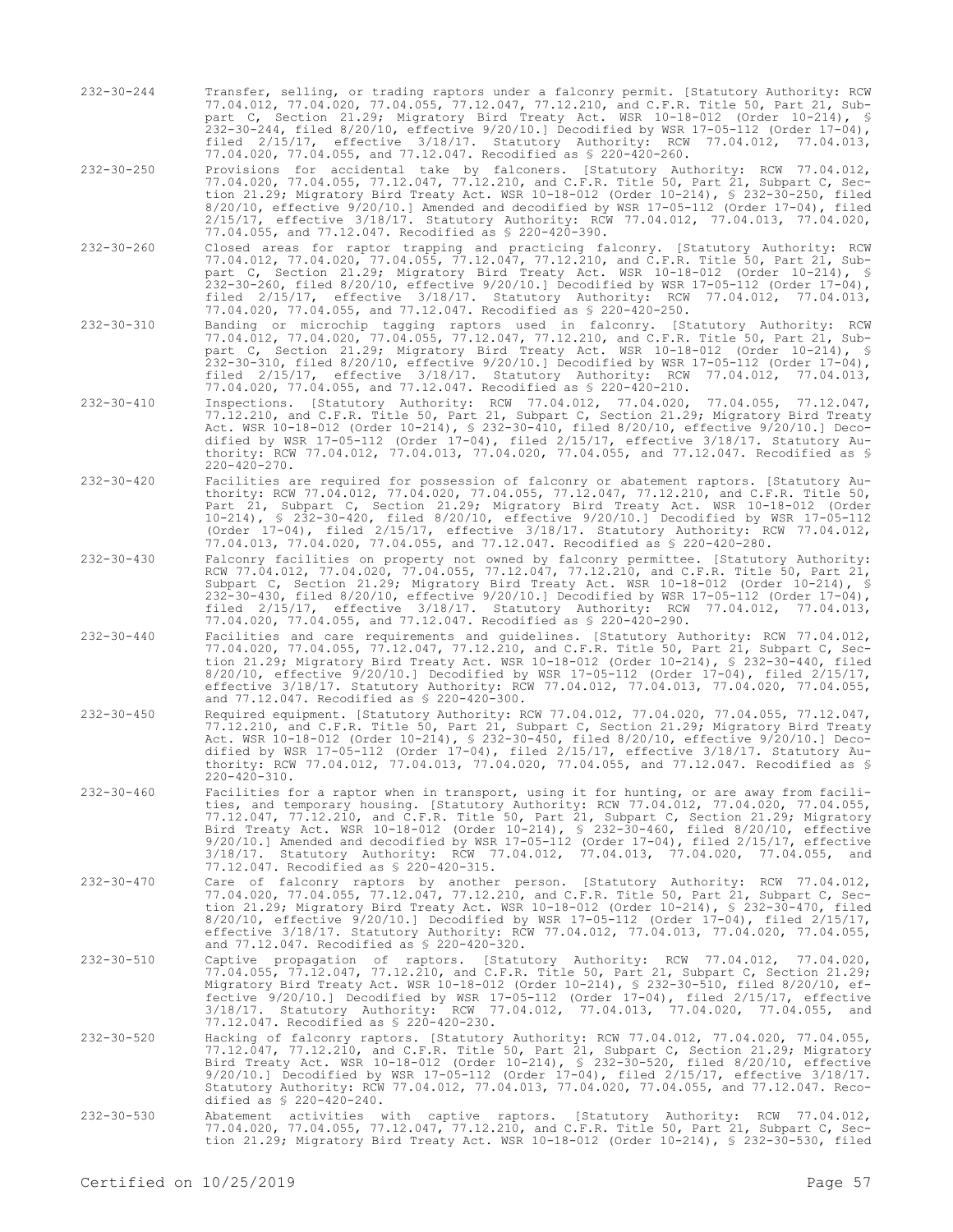8/20/10, effective 9/20/10.] Decodified by WSR 17-05-112 (Order 17-04), filed 2/15/17, effective 3/18/17. Statutory Authority: RCW 77.04.012, 77.04.013, 77.04.020, 77.04.055, and 77.12.047. Recodified as § 220-420-330.

- 232-30-540 Use of falconry raptors in education programs. [Statutory Authority: RCW 77.04.012, 77.04.020, 77.04.055, 77.12.047, 77.12.210, and C.F.R. Title 50, Part 21, Subpart C, Section 21.29; Migratory Bird Treaty Act. WSR 10-18-012 (Order 10-214), § 232-30-540, filed 8/20/10, effective 9/20/10.] Decodified by WSR 17-05-112 (Order 17-04), filed 2/15/17, effective 3/18/17. Statutory Authority: RCW 77.04.012, 77.04.013, 77.04.020, 77.04.055, and 77.12.047. Recodified as § 220-420-350.
- 232-30-550 Other uses of falconry raptors. [Statutory Authority: RCW 77.04.012, 77.04.020, 77.04.055, 77.12.047, 77.12.210, and C.F.R. Title 50, Part 21, Subpart C, Section 21.29; Migratory Bird Treaty Act. WSR 10-18-012 (Order 10-214), § 232-30-550, filed 8/20/10, effective 9/20/10.] Decodified by WSR 17-05-112 (Order 17-04), filed 2/15/17, effective 3/18/17. Statutory Authority: RCW 77.04.012, 77.04.013, 77.04.020, 77.04.055, and 77.12.047. Recodified as § 220-420-360.
- 232-30-560 Falconers assisting in rehabilitation of raptors to prepare them for release. [Statutory Authority: RCW 77.04.012, 77.04.020, 77.04.055, 77.12.047, 77.12.210, and C.F.R. Title 50, Part 21, Subpart C, Section 21.29; Migratory Bird Treaty Act. WSR 10-18-012 (Order 10-214), § 232-30-560, filed 8/20/10, effective 9/20/10.] Decodified by WSR 17-05-112 (Order 17-04), filed 2/15/17, effective 3/18/17. Statutory Authority: RCW 77.04.012, 77.04.013, 77.04.020, 77.04.055, and 77.12.047. Recodified as § 220-420-400.
- 232-30-570 Feathers molted by falconry raptors. [Statutory Authority: RCW 77.04.012, 77.04.020, 77.04.055, 77.12.047, 77.12.210, and C.F.R. Title 50, Part 21, Subpart C, Section 21.29; Migratory Bird Treaty Act. WSR 10-18-012 (Order 10-214), § 232-30-570, filed 8/20/10, effective 9/20/10.] Decodified by WSR 17-05-112 (Order 17-04), filed 2/15/17, effective 3/18/17. Statutory Authority: RCW 77.04.012, 77.04.013, 77.04.020, 77.04.055, and 77.12.047. Recodified as § 220-420-370.
- 232-30-580 Disposition of carcasses of falconry raptors that die. [Statutory Authority: RCW 77.04.012, 77.04.020, 77.04.055, 77.12.047, 77.12.210, and C.F.R. Title 50, Part 21, Subpart C, Section 21.29; Migratory Bird Treaty Act. WSR 10-18-012 (Order 10-214), § 232-30-580, filed 8/20/10, effective 9/20/10.] Decodified by WSR 17-05-112 (Order 17-04), filed 2/15/17, effective 3/18/17. Statutory Authority: RCW 77.04.012, 77.04.013, 77.04.020, 77.04.055, and 77.12.047. Recodified as § 220-420-380.

#### **Chapter 232-32 COOPERATIVE WILDLIFE PROJECTS**

- 232-32-010 Purpose. [Statutory Authority: 1984 c 72. WSR 84-18-065 (Order 237), § 232-32-010, filed 9/5/84.] Repealed by WSR 99-11-003 (Order 99-43), filed 5/6/99, effective 6/6/99. Statutory Authority: RCW 77.12.040.
- 232-32-020 Definitions. [Statutory Authority: 1984 c 72. WSR 84-18-065 (Order 237), § 232-32-020, filed 9/5/84.] Repealed by WSR 99-11-003 (Order 99-43), filed 5/6/99, effective 6/6/99. Statutory Authority: RCW 77.12.040.
- 232-32-030 Information required from volunteer groups. [Statutory Authority: 1984 c 72. WSR 84-18-065 (Order 237), § 232-32-030, filed 9/5/84.] Repealed by WSR 99-11-003 (Order 99-43), filed 5/6/99, effective 6/6/99. Statutory Authority: RCW 77.12.040.
- 232-32-040 Review and selection process. [Statutory Authority: RCW 75.52.050. WSR 88-17-030 (Order 317), § 232-32-040, filed 8/12/88. Statutory Authority: 1984 c 72. WSR 84-18-065 (Order 237), § 232-32-040, filed 9/5/84.] Repealed by WSR 99-11-003 (Order 99-43), filed 5/6/99, effective 6/6/99. Statutory Authority: RCW 77.12.040.
- 232-32-050 Criteria used in selecting cooperative wildlife projects. [Statutory Authority: 1984 c 72. WSR 84-18-065 (Order 237), § 232-32-050, filed 9/5/84.] Repealed by WSR 99-11-003 (Order 99-43), filed 5/6/99, effective 6/6/99. Statutory Authority: RCW 77.12.040.
- 232-32-060 Procedures for revocation of a cooperative wildlife project. [Statutory Authority: 1984 c 72. WSR 84-18-065 (Order 237), § 232-32-060, filed 9/5/84.] Repealed by WSR 99-11-003 (Order 99-43), filed 5/6/99, effective 6/6/99. Statutory Authority: RCW 77.12.040.
- 232-32-070 Priority for eggs, seed, juveniles, broodstock, and department facilities. [Statutory Authority: 1984 c 72. WSR 84-18-065 (Order 237), § 232-32-070, filed 9/5/84.] Repealed by WSR 99-11-003 (Order 99-43), filed 5/6/99, effective 6/6/99. Statutory Authority: RCW 77.12.040.

### **Chapter 232-36 WILDLIFE INTERACTION REGULATIONS**

- 232-36-010 Introduction. [Statutory Authority: RCW 77.04.012, 77.04.020, and 77.04.055. WSR 10-13-182 (Order 10-156), § 232-36-010, filed 6/23/10, effective 7/24/10.] Decodified by WSR 17-05-112 (Order 17-04), filed 2/15/17, effective 3/18/17. Statutory Authority: RCW 77.04.012, 77.04.013, 77.04.020, 77.04.055, and 77.12.047. Recodified as § 220-101-010.
- 232-36-020 Purpose—Wildlife management and wildlife interaction. [Statutory Authority: RCW 77.04.012, 77.04.020, and 77.04.055. WSR 10-13-182 (Order 10-156), § 232-36-020, filed 6/23/10, effective 7/24/10.] Amended and decodified by WSR 17-05-112 (Order 17-04), filed 2/15/17, effective 3/18/17. Statutory Authority: RCW 77.04.012, 77.04.013, 77.04.020, 77.04.055, and 77.12.047. Recodified as § 220-440-010.
- 232-36-030 Definitions. [Statutory Authority: RCW 77.04.012, 77.04.055, 77.12.047, 77.12.240, chap-ter 77.36 RCW, and 2013 c 329. WSR 13-22-056 (Order 13-282), § 232-36-030, filed 11/4/13, effective 12/5/13. Statutory Authority: RCW 77.04.012, 77.04.020, 77.04.055, and 77.36.120. WSR 13-05-003 (Order 13-19), § 232-36-030, filed 2/6/13, effective 3/9/13. Statutory Authority: RCW 77.04.012, 77.04.020, and 77.04.055. WSR 10-13-182 (Order 10-156), § 232-36-030, filed 6/23/10, effective 7/24/10.] Amended and decodified by WSR 17-05-112 (Order 17-04), filed 2/15/17, effective 3/18/17. Statutory Authority: RCW 77.04.012, 77.04.013, 77.04.020, 77.04.055, and 77.12.047. Recodified as § 220-440-020.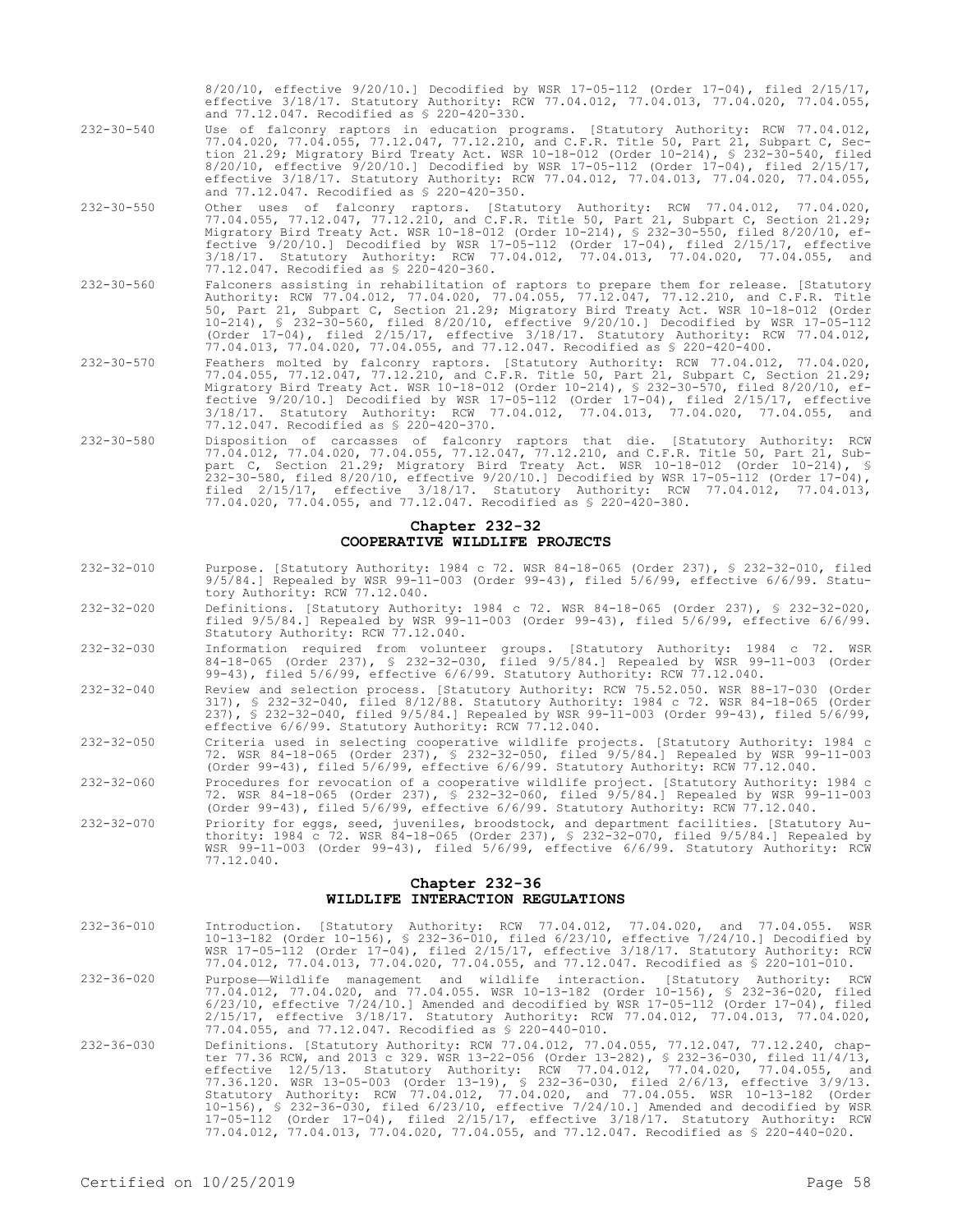- 232-36-040 Wildlife/human interaction and conflict resolution for private property damage. [Statutory Authority: RCW 77.04.012, 77.04.055, 77.12.047, 77.12.240, chapter 77.36 RCW, and 2013 c 329. WSR 13-22-056 (Order 13-282), § 232-36-040, filed 11/4/13, effective 12/5/13. Statutory Authority: RCW 77.04.012, 77.04.020, and 77.04.055. WSR 10-13-182 (Order 10-156), § 232-36-040, filed 6/23/10, effective 7/24/10.] Decodified by WSR 17-05-112 (Order 17-04), filed 2/15/17, effective 3/18/17. Statutory Authority: RCW 77.04.012, 77.04.013, 77.04.020, 77.04.055, and 77.12.047. Recodified as § 220-440-040.
- 232-36-050 Killing wildlife for personal safety. [Statutory Authority: RCW 77.04.012, 77.04.020, and 77.04.055. WSR 10-13-182 (Order 10-156), § 232-36-050, filed 6/23/10, effective 7/24/10.] Amended and decodified by WSR 17-05-112 (Order 17-04), filed 2/15/17, effective 3/18/17. Statutory Authority: RCW 77.04.012, 77.04.013, 77.04.020, 77.04.055, and 77.12.047. Recodified as § 220-440-050.
- 232-36-051 Killing wildlife causing private property damage. [Statutory Authority: RCW 77.04.012, 77.04.020, 77.04.055, 77.12.047, 77.12.240, 77.12.320, 77.12.150, 77.15.245, and chapter 77.36 RCW. WSR 16-04-066 (Order 16-18), § 232-36-051, filed 1/28/16, effective 2/28/16. Statutory Authority: RCW 77.04.012, 77.04.055, 77.12.047, 77.12.240, chapter 77.36 RCW, and 2013 c 329. WSR 13-22-056 (Order 13-282), § 232-36-051, filed 11/4/13, effective 12/5/13. Statutory Authority: RCW 77.04.012, 77.04.020, 77.04.055, and 77.36.120. WSR 13-05-003 (Order 13-19), § 232-36-051, filed 2/6/13, effective 3/9/13. Statutory Authority: RCW 77.04.012, 77.04.055, 77.12.047, and 77.36.030. WSR 10-23-026 (Order 10-291), § 232-36-051, filed 11/8/10, effective 12/9/10. Statutory Authority: RCW 77.04.012, 77.04.020, and 77.04.055. WSR 10-13-182 (Order 10-156), § 232-36-051, filed 6/23/10, effective 7/24/10.] Amended and decodified by WSR 17-05-112 (Order 17-04), filed 2/15/17, effective 3/18/17. Statutory Authority: RCW 77.04.012, 77.04.013, 77.04.020, 77.04.055, and 77.12.047. Recodified as § 220-440-060.
- 232-36-052 Killing wolves attacking domestic animals. [Statutory Authority: RCW 77.04.012, 77.04.055, 77.12.047, 77.12.240, chapter 77.36 RCW, and 2013 c 329. WSR 13-22-056 (Order 13-282), § 232-36-052, filed 11/4/13, effective 12/5/13.] Amended and decodified by WSR 17-05-112 (Order 17-04), filed 2/15/17, effective 3/18/17. Statutory Authority: RCW 77.04.012, 77.04.013, 77.04.020, 77.04.055, and 77.12.047. Recodified as § 220-440-080.
- 232-36-054 Use of body-gripping traps and exceptions. [Statutory Authority: RCW 77.04.012, 77.04.020, 77.04.055, 77.12.047, 77.12.240, 77.12.320, 77.12.150, 77.15.245, and chapter 77.36 RCW. WSR 16-04-066 (Order 16-18), § 232-36-054, filed 1/28/16, effective 2/28/16.] Amended and decodified by WSR 17-05-112 (Order 17-04), filed 2/15/17, effective 3/18/17. Statutory Authority: RCW 77.04.012, 77.04.013, 77.04.020, 77.04.055, and 77.12.047. Recodified as § 220-440-070.
- 232-36-055 Disposal of wildlife killed for personal safety or for causing private property damage. [Statutory Authority: RCW 77.04.012, 77.04.020, 77.04.055, 77.12.047, 77.12.240, 77.12.320, 77.12.150, 77.15.245, and chapter 77.36 RCW. WSR 16-04-066 (Order 16-18), § 232-36-055, filed 1/28/16, effective 2/28/16. Statutory Authority: RCW 77.04.012, 77.04.020, and 77.04.055. WSR 10-13-182 (Order 10-156), § 232-36-055, filed 6/23/10, effective 7/24/10.] Amended and decodified by WSR 17-05-112 (Order 17-04), filed 2/15/17, effective 3/18/17. Statutory Authority: RCW 77.04.012, 77.04.013, 77.04.020, 77.04.055, and 77.12.047. Recodified as § 220-440-090.
- 232-36-060 Certification of wildlife control operators. [Statutory Authority: RCW 77.04.012, 77.04.020, 77.04.055, 77.12.047, 77.12.240, 77.12.320, 77.12.150, 77.15.245, and chapter 77.36 RCW. WSR 16-04-066 (Order 16-18), § 232-36-060, filed 1/28/16, effective 2/28/16. Statutory Authority: RCW 77.04.012, 77.04.055, 77.12.047, 77.12.240, chapter 77.36 RCW, and 2013 c 329. WSR 13-22-056 (Order 13-282), § 232-36-060, filed 11/4/13, effective 12/5/13. Statutory Authority: RCW 77.04.012, 77.04.020, and 77.04.055. WSR 10-13-182 (Order 10-156), § 232-36-060, filed 6/23/10, effective 7/24/10.] Decodified by WSR 17-05-112 (Order 17-04), filed 2/15/17, effective 3/18/17. Statutory Authority: RCW 77.04.012, 77.04.013, 77.04.020, 77.04.055, and 77.12.047. Recodified as § 220-440-100.
- 232-36-065 Use of wildlife control operators to address wildlife interactions. [Statutory Authority: RCW 77.04.012, 77.04.020, 77.04.055, 77.12.047, 77.12.240, 77.12.320, 77.12.150, 77.15.245, and chapter 77.36 RCW. WSR 16-04-066 (Order 16-18), § 232-36-065, filed 1/28/16, effective 2/28/16. Statutory Authority: RCW 77.04.012, 77.04.020, and 77.04.055. WSR 10-13-182 (Order 10-156), § 232-36-065, filed 6/23/10, effective 7/24/10.] Amended and decodified by WSR 17-05-112 (Order 17-04), filed 2/15/17, effective 3/18/17. Statutory Authority: RCW 77.04.012, 77.04.013, 77.04.020, 77.04.055, and 77.12.047. Recodified as § 220-440-110.
- 232-36-066 Report required of certified wildlife control operators. [Statutory Authority: RCW 77.04.012, 77.04.020, 77.04.055, 77.12.047, 77.12.240, 77.12.320, 77.12.150, 77.15.245, and chapter 77.36 RCW. WSR 16-04-066 (Order 16-18), § 232-36-066, filed 1/28/16, effective 2/28/16.] Decodified by WSR 17-05-112 (Order 17-04), filed 2/15/17, effective 3/18/17. Statutory Authority: RCW 77.04.012, 77.04.013, 77.04.020, 77.04.055, and 77.12.047. Recodified as § 220-440-120.
- 232-36-090 Limitations to managing damage caused by big game on private property. [Statutory Authority: RCW 77.04.012, 77.04.020, 77.04.055, 77.12.047, 77.12.240, 77.12.320, 77.12.150, 77.15.245, and chapter 77.36 RCW. WSR 16-04-066 (Order 16-18), § 232-36-090, filed 1/28/16, effective 2/28/16.] Amended and decodified by WSR 17-05-112 (Order 17-04), filed 2/15/17, effective 3/18/17. Statutory Authority: RCW 77.04.012, 77.04.013, 77.04.020, 77.04.055, and 77.12.047. Recodified as § 220-440-130.
- 232-36-100 Payment for commercial crop damage—Limitations. [Statutory Authority: RCW 77.04.012, 77.04.020, 77.04.055, 77.12.047, 77.12.240, 77.12.320, 77.12.150, 77.15.245, and chapter 77.36 RCW. WSR 16-04-066 (Order 16-18), § 232-36-100, filed 1/28/16, effective 2/28/16. Statutory Authority: RCW 77.04.012, 77.04.020, 77.04.055, and 77.36.120. WSR 13-05-003 (Order 13-19), § 232-36-100, filed 2/6/13, effective 3/9/13. Statutory Authority: RCW 77.04.012, 77.04.020, and 77.04.055. WSR 10-13-182 (Order 10-156), § 232-36-100, filed 6/23/10, effective 7/24/10.] Amended and decodified by WSR 17-05-112 (Order 17-04), filed 2/15/17, effective 3/18/17. Statutory Authority: RCW 77.04.012, 77.04.013, 77.04.020, 77.04.055, and 77.12.047. Recodified as § 220-440-140.